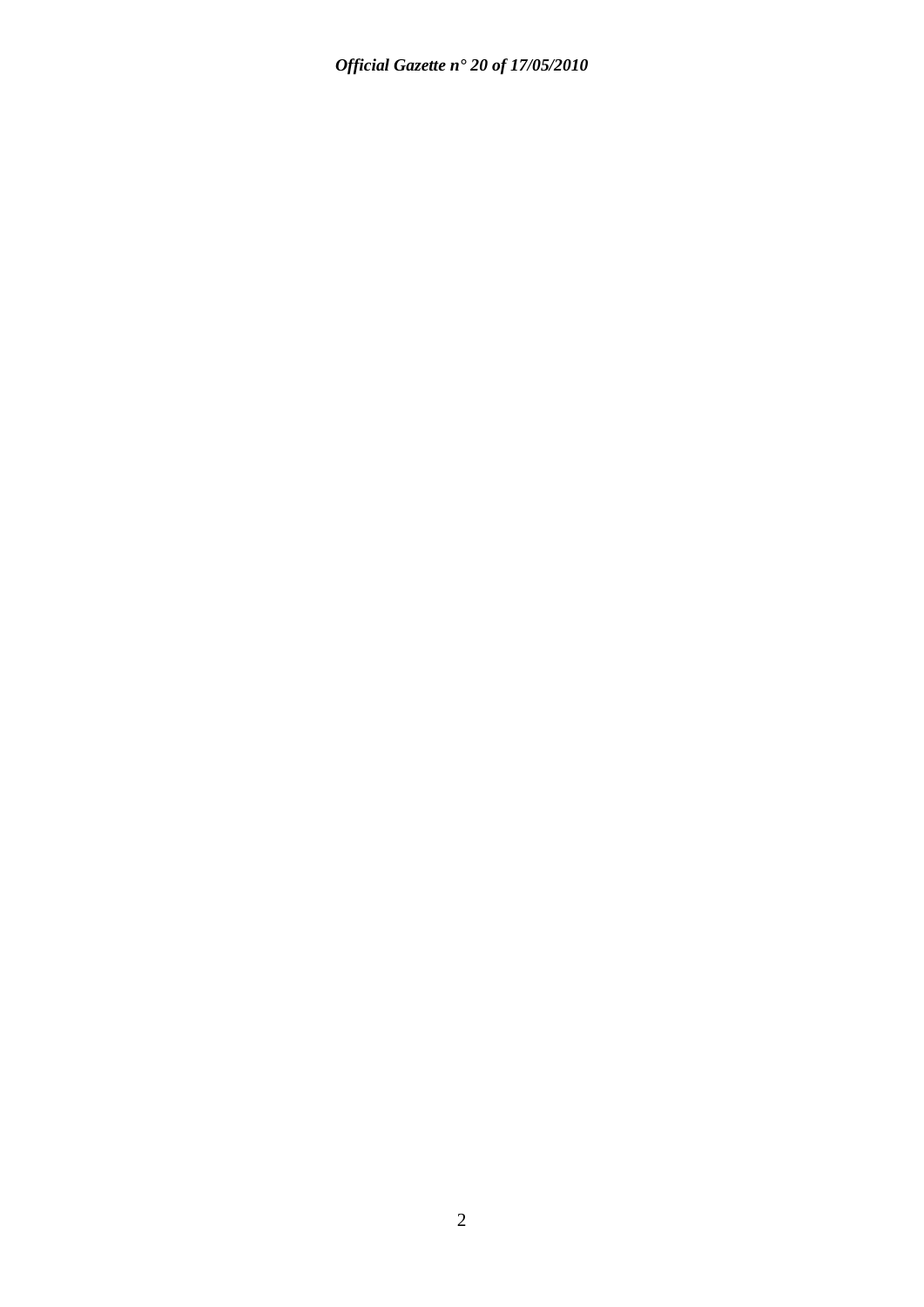**ITEGEKO N°17/2010 RYO KUWA 12/05/2010 RISHYIRAHO RIKAGENA IMIKORERE Y"UMWUGA THE REAL PROPERTY VALUATION ORGANISATION DE LA PROFESSION W"IGENAGACIRO KU MUTUNGO PROFESSION IN RWANDA UTIMUKANWA MU RWANDA LAW N°17/2010 OF 12/05/2010 ESTABLISHING AND ORGANISING PORTANT LOI N°17/2010 DU 12/05/2010 PORTANTION ET D"EVALUATEURS DES BIENS IMMOBILIERS AU RWANDA** 

| WA<br><b>MBERE:</b><br><b>INGINGO</b><br><b>UMUTWE</b> | <b>CHAPTER</b>    | ONE:                             |                         | <b>GENERAL CHAPITRE PREMIER: DISPOSITIONS</b> |
|--------------------------------------------------------|-------------------|----------------------------------|-------------------------|-----------------------------------------------|
| <b>RUSANGE</b>                                         | <b>PROVISIONS</b> |                                  | <b>GENERALES</b>        |                                               |
|                                                        |                   |                                  |                         |                                               |
| Ingingo ya mbere: Icyo iri tegeko rigamije             |                   | Article One: Purpose of this Law | <b>Article premier:</b> | Objet de la présente                          |
|                                                        |                   |                                  | loi                     |                                               |
| Ingingo ya 2: Ibisobanuro by'amagambo                  | <b>Article 2:</b> | <b>Definitions of terms</b>      |                         |                                               |
|                                                        |                   |                                  | <b>Article 2:</b>       | Définitions des termes                        |

**UMUTWE WA II: ISHYIRWAHO CHAPTER II: ESTABLISHMENT OF CHAPITRE II: CREATION DE RY"URUGAGA RW"ABAKORA THE INSTITUTE OF REAL PROPERTY UMWUGA W"IGENAGACIRO KU VALUERS MUTUNGO UTIMUKANWA DES EVALUATEURS IMMOBILIERS**

| Ingingo ya 3: Ishyirwaho ry'Urugaga                            | <b>Establishment</b><br><b>Article 3:</b><br>of<br><b>Institute</b>         | the Article 3: Création de l'Ordre |
|----------------------------------------------------------------|-----------------------------------------------------------------------------|------------------------------------|
| ushaka<br>4:<br>Ingingo<br>gukora<br><b>Ibisabwa</b><br>umwuga | Article 4: Requirements to exercise the Article 4: Conditions<br>profession | exercer la<br>pour<br>profession   |
| Ingingo ya 5: Icyicaro cy'Urugaga                              | Article 5: Head office of the Institute                                     | Article 5: Siège de l'Ordre        |
| Ingingo ya 6: Inshingano z'Urugaga                             | <b>Article 6: Responsibilities of the Institute</b>                         | Article 6: Atrributions de l'Ordre |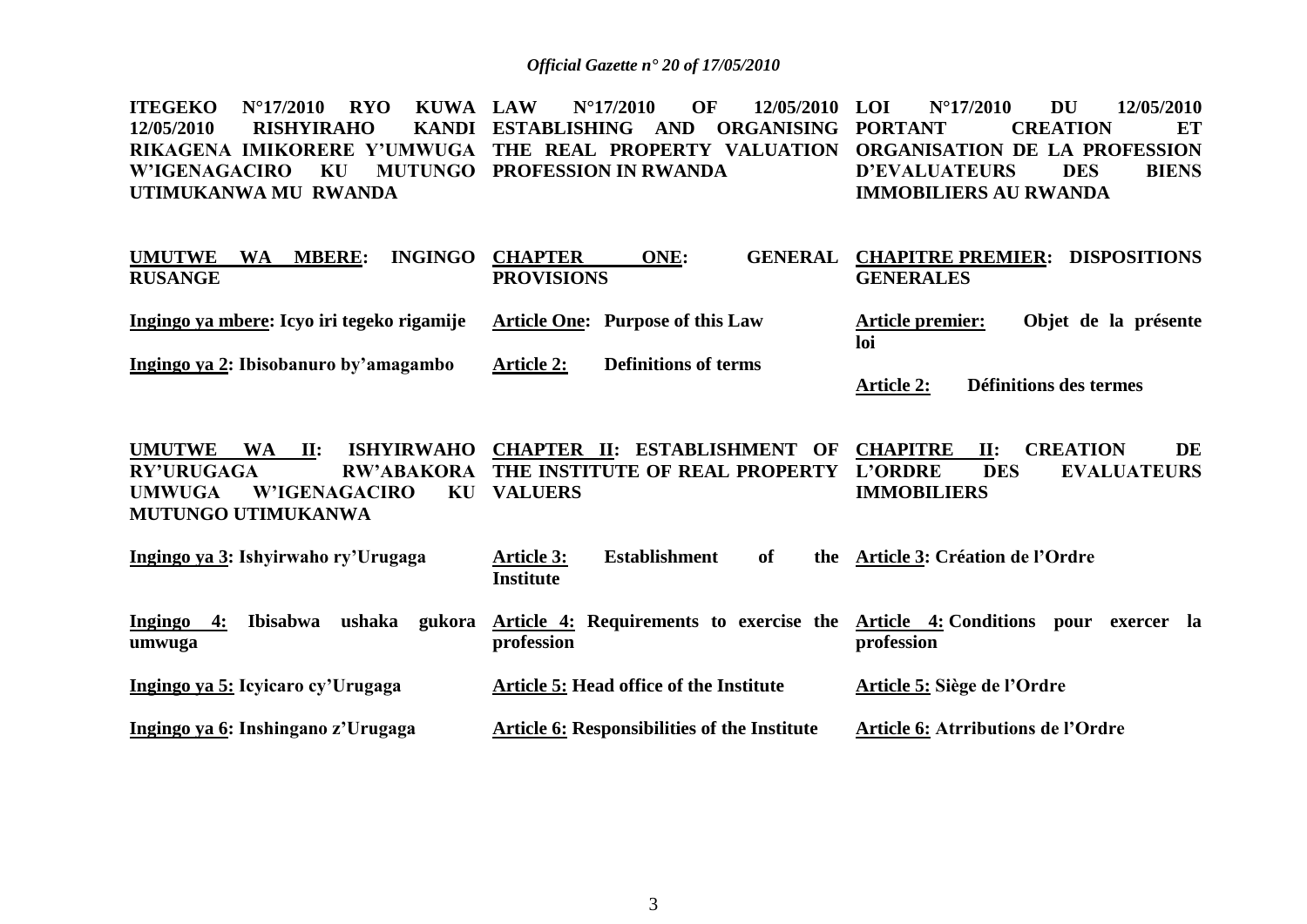| Ingingo ya 7: Inzego z'Urugaga                                                                                   | <b>Article 7: Organs of the Institute</b>                                                               | Article 7: Organes de l'Ordre                                                                 |
|------------------------------------------------------------------------------------------------------------------|---------------------------------------------------------------------------------------------------------|-----------------------------------------------------------------------------------------------|
| Ingingo ya 8: Inteko Rusange y'Urugaga                                                                           | Article 8: General Assembly of the Article 8: Assemblée Générale de l'Ordre<br><b>Institute</b>         |                                                                                               |
| <b>UMUTWE</b><br><b>WA</b><br><b>III:</b><br><b>URWEGO</b><br><b>RUTUNGANYA</b><br><b>IMIKORERE</b><br>Y'URUGAGA | <b>COUNCIL</b><br><b>CHAPTER</b><br>OF<br>III:<br><b>REGULATION</b>                                     | <b>CONSEIL</b><br><b>DE</b><br><b>CHAPITRE</b><br>III:<br><b>REGULATION</b>                   |
| Ingingo ya 9: Ishyirwaho ry'Urwego                                                                               | <b>Article 9: Establishment of the Council</b>                                                          | <b>Article 9: Création du Conseil</b>                                                         |
| Ingingo ya 10: Abagize Urwego                                                                                    | <b>Article 10: Members of the Council</b>                                                               | Article 10: Membres du Conseil                                                                |
| Ingingo ya 11: Inshingano z'Urwego                                                                               | <b>Article 11: Responsibilities of the Council</b>                                                      | <b>Article 11: Attributions du Conseil</b>                                                    |
| Ingingo ya 12: Manda y'Abagize Urwego                                                                            | the Council                                                                                             | Article 12: Term of office for members of Article 12: Mandat des membres du<br><b>Conseil</b> |
| Ingingo va 13:<br>Itumizwa<br>ry'inama<br>y'abagize Urwego                                                       | Article 13: Convening the meeting of Article 13: Invitation à une réunion des<br>members of the Council | membres du Conseil                                                                            |
| 14:<br>Ingingo<br><b>Ibyemezo</b><br>va<br>n'inyandikomvugo by'inama z'Urwego                                    | Article 14: Decisions and minutes of<br><b>Council meetings</b>                                         | Article 14: Décisions et procès-verbaux des<br>réunions du Conseil                            |
| Ingingo ya 15: Ibigenerwa abagize Urwego<br>bitabiriye inama                                                     | <b>Article 15:</b> Council members'<br>sitting<br>allowances                                            | Article 15: Jetons de présence alloués aux<br>membres du Conseil                              |
| Ingingo ya 16: Igongana ry'inyungu                                                                               | <b>Article 16: Conflict of interests</b>                                                                | Article 16: Conflit d'intérêts                                                                |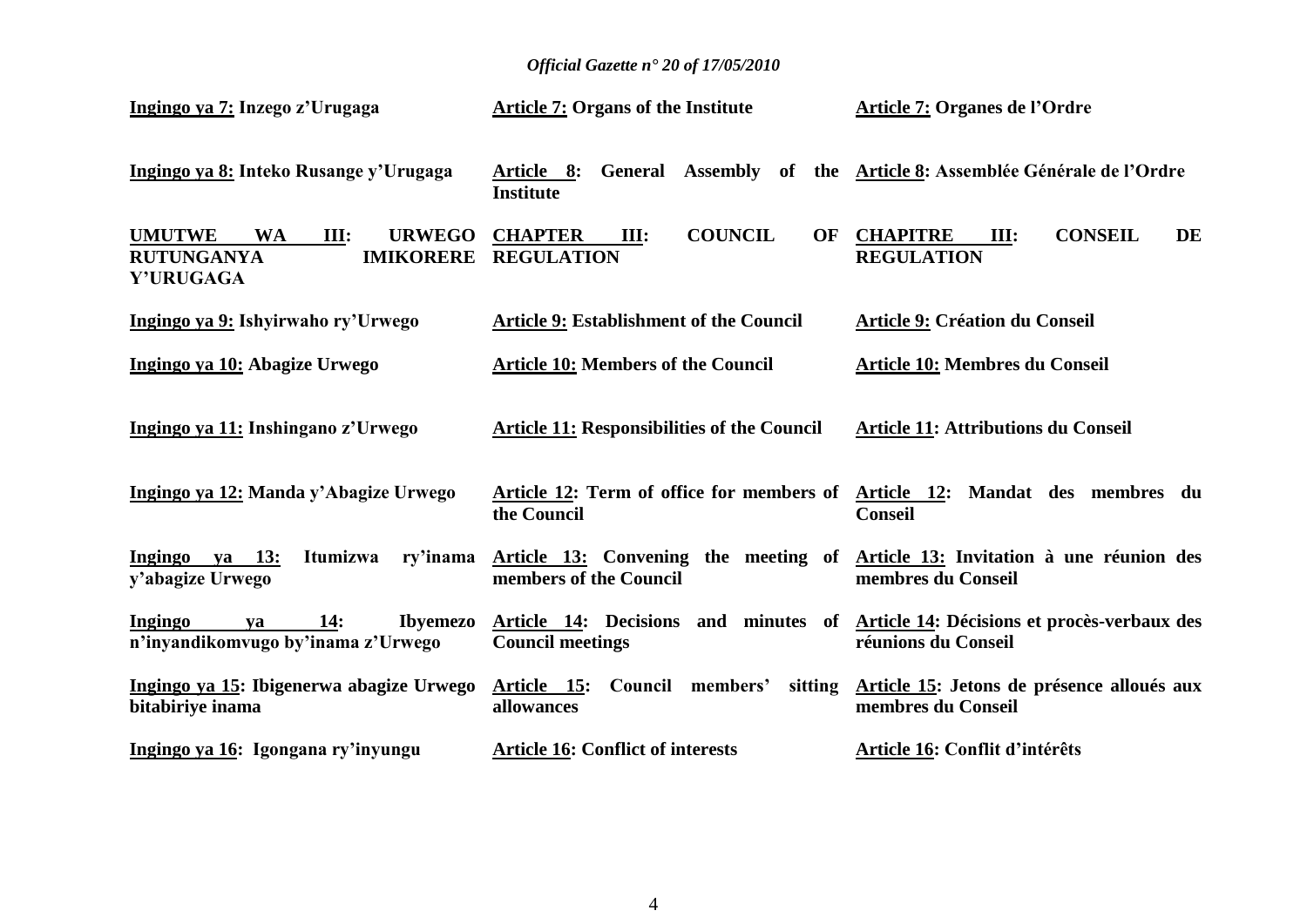| byerekeye iyandikisha                                                                                                                                                    | Ingingo ya 17: Ububasha bw'Urwego ku Article 17: Powers of the Council with Article 17:<br>regard to registration | <b>Pouvoirs</b><br>du Conseil<br>en<br>matière d'enregistrement                                                                                                      |
|--------------------------------------------------------------------------------------------------------------------------------------------------------------------------|-------------------------------------------------------------------------------------------------------------------|----------------------------------------------------------------------------------------------------------------------------------------------------------------------|
| <b>UMUTWE</b><br><b>IMIKORERE</b><br>$\mathbf{IV:}$<br><b>WA</b><br><b>W'IGENAGACIRO</b><br>Y'UMWUGA<br>KU<br><b>MUTUNGO</b><br><b>UTIMUKANWA</b><br>MU<br><b>RWANDA</b> | <b>CHAPTER IV:ORGANISATION</b><br>OF<br>THE REAL PROPERTY VALUATION<br>PROFESSION IN RWANDA                       | <b>CHAPITRE IV: ORGANISATION</b><br>DE<br><b>D'EVALUATEURS</b><br><b>PROFESSION</b><br>LA<br><b>IMMOBILIERS</b><br><b>DES</b><br><b>BIENS</b><br>AU<br><b>RWANDA</b> |
| Icyiciro cya mbere:<br>kwiyandikisha                                                                                                                                     | Ibikurikizwa mu Section One: Procedures for registration                                                          | <b>Section première: Procédures</b><br>d'enregistrement                                                                                                              |
| Ingingo ya 18: Ibisabwa kugira<br>ngo<br>wandikwe nk'umugenagaciro                                                                                                       | Article 18: Conditions for registration as a<br>valuer                                                            | Article 18: Conditions d'enregistrement<br>d'un évaluateur                                                                                                           |
| Ingingo ya 19: Iyandikwa<br>ry'abanyamahanga                                                                                                                             | <b>Registration of foreigners</b><br><b>Article 19:</b>                                                           | <b>Enregistrement</b><br><b>Article 19:</b><br>des<br>étrangers                                                                                                      |
| Ingingo ya 20: Kwishyira hamwe no<br>gukorana                                                                                                                            | <b>Association</b><br><b>Article 20:</b><br>and<br>collaboration                                                  | <b>Association et collaboration</b><br><b>Article 20:</b>                                                                                                            |
| <b>Igitabo</b><br>Icyiciro cya 2:<br>cy'urutonde<br>n'icyemezo cy'umugenagaciro                                                                                          | <b>Register</b><br><b>Section 2:</b><br>and<br>valuer's<br>certificate                                            | certificat<br><b>Registre</b><br>Section 2:<br><b>et</b><br>d'évaluateur                                                                                             |
| Ingingo ya 21: Igitabo<br>cy'urutonde Article 21:<br>rw'abagenagaciro bemewe                                                                                             | <b>Register of certified valuers</b>                                                                              | Article 21:<br><b>Registre</b><br>évaluateurs<br>des<br>immobiliers agréés                                                                                           |
| Ingingo ya 22: Icyemezo cy'umugenagaciro                                                                                                                                 | Valuer's certificate<br><b>Artice 22:</b>                                                                         | Certificat d'évaluateur<br>Article 22:                                                                                                                               |
| Ingingo ya 23: Gutesha agaciro icyemezo<br>cy'umugenagaciro                                                                                                              | <b>Article</b><br>23: Cancellation<br><b>of</b><br>valuer's<br>certificate                                        | Article 23:<br><b>Annulation</b><br>certificat<br>du<br>d'évaluateur                                                                                                 |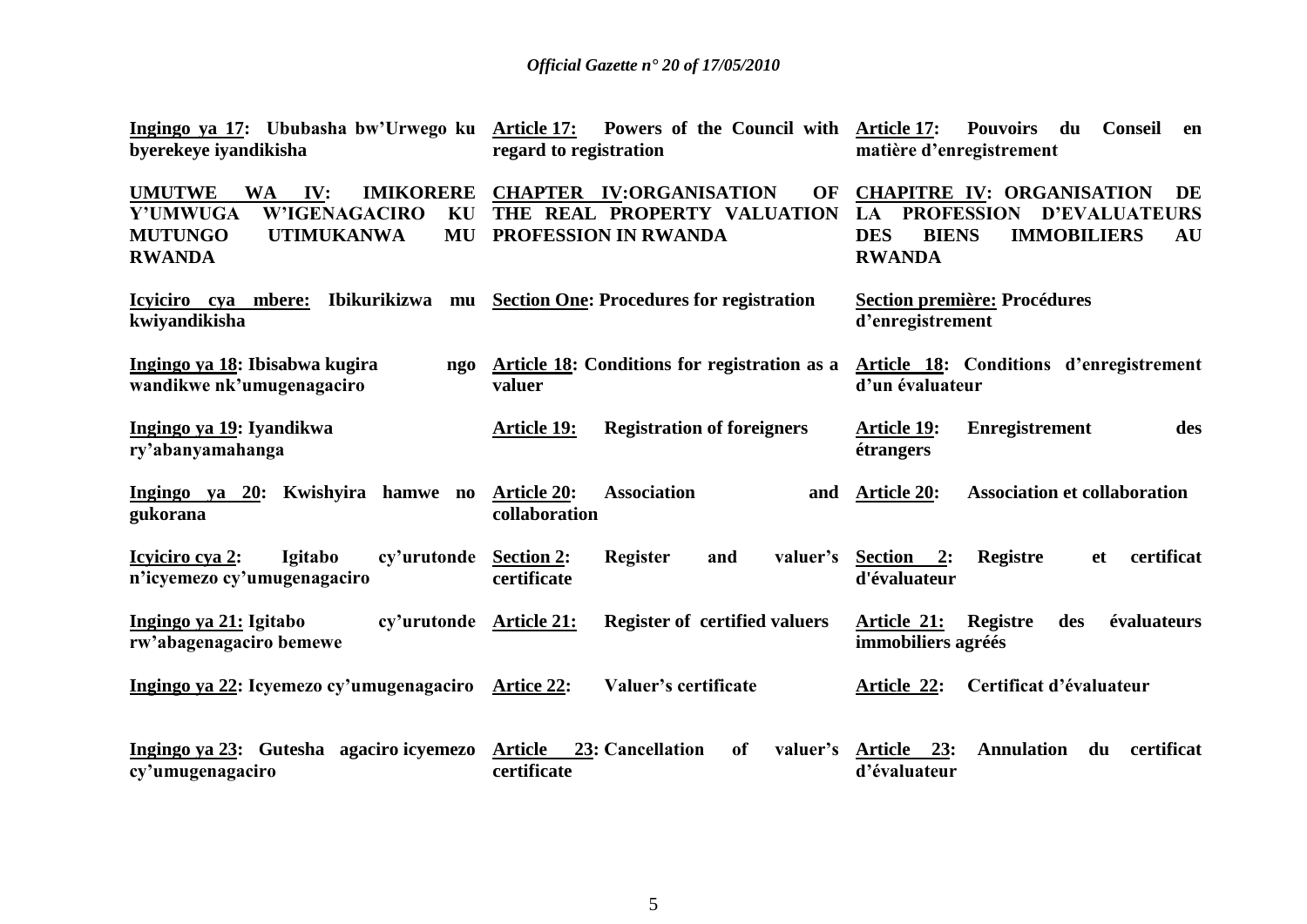| Ingingo ya 24: Uburyo bwo kujurira                                                                             | <b>Article 24: Procedures for appeal</b>                                                                                                   | <b>Article 24: Procédures d'appel</b>                                                                                                                 |
|----------------------------------------------------------------------------------------------------------------|--------------------------------------------------------------------------------------------------------------------------------------------|-------------------------------------------------------------------------------------------------------------------------------------------------------|
| rutonde rw'abagenagaciro                                                                                       | Ingingo ya 25: Gusaba gusubizwa ku Article 25: Request for restoration to the Article 25: Demande de réinscription au<br>valuers' register | registre d'évaluateurs                                                                                                                                |
| Icyiciro cya 3: Uko guha agaciro umutungo<br>utimukanwa bikorwa                                                | <b>Section 3:</b><br>valuation<br>Real<br>property<br>methods                                                                              | <b>Section 3:</b><br><b>Méthodes</b><br>d'évaluation<br>immobilière                                                                                   |
| Ingingo ya 26: Abemerewe gukora Article 26:<br>umwuga w'igenagaciro mu Rwanda                                  | real property valuation in Rwanda                                                                                                          | People authorized to conduct Article 26 : Personnes autorisées à faire<br>l'évaluation immobilière au Rwanda                                          |
| Ingingo ya 27: Uburyo bwo kugena agaciro                                                                       | <b>Article 27: Valuation methods</b>                                                                                                       | Méthodes d'évaluation<br>Article 27:                                                                                                                  |
| Ingingo ya 28: Uburyo bwo kugereranya<br>ibiciro                                                               | Comparable<br><b>Article 28:</b><br>prices<br>approach                                                                                     | Article 28: Méthode d'estimation par<br>comparaison des prix                                                                                          |
| Ingingo ya 29: Kugereranya agaciro<br>k'ubutaka hose mu gihugu nk'ubundi<br>buryo bwo kugena agaciro k'ubutaka | Comparison of land values<br><b>Article 29:</b><br>countrywide<br>alternative<br>land<br>as<br>an<br>valuation method                      | <b>Article 29:</b><br>Comparaison de la valeur<br>des terres à l'échelle nationale, comme une<br>autre méthode alternative d'évaluation des<br>terres |
| Ingingo ya 30: Uburyo bwo gusimbuza Article 30:<br>ibiciro ibindi hashingiwe ku iyongeragaciro<br>ryakozwe     | as an alternative valuation method for remplacement comme méthode alternative<br>improvements                                              | Replacement cost approach Article 30: Evaluation par le coût de<br>pour estimer les améliorations                                                     |
| Ingingo va 31:<br>Gukoresha<br>uburyo<br>butandukanye bw'igenagaciro                                           | Article 31: Use of multiple valuation<br>methods                                                                                           | plusieurs<br><b>Article 31:</b><br><b>Utilisation</b><br>de<br>méthodes d'évaluation                                                                  |
| Ingingo ya 32: Raporo y'igenagaciro                                                                            | <b>Article 32:</b><br><b>Valuation report</b>                                                                                              | Rapport d'évaluation<br>Article 32:                                                                                                                   |
| Ingingo ya 33: Ibanga mu kazi                                                                                  | <b>Article 33: Confidentiality</b>                                                                                                         | Article 33: Confidentialité                                                                                                                           |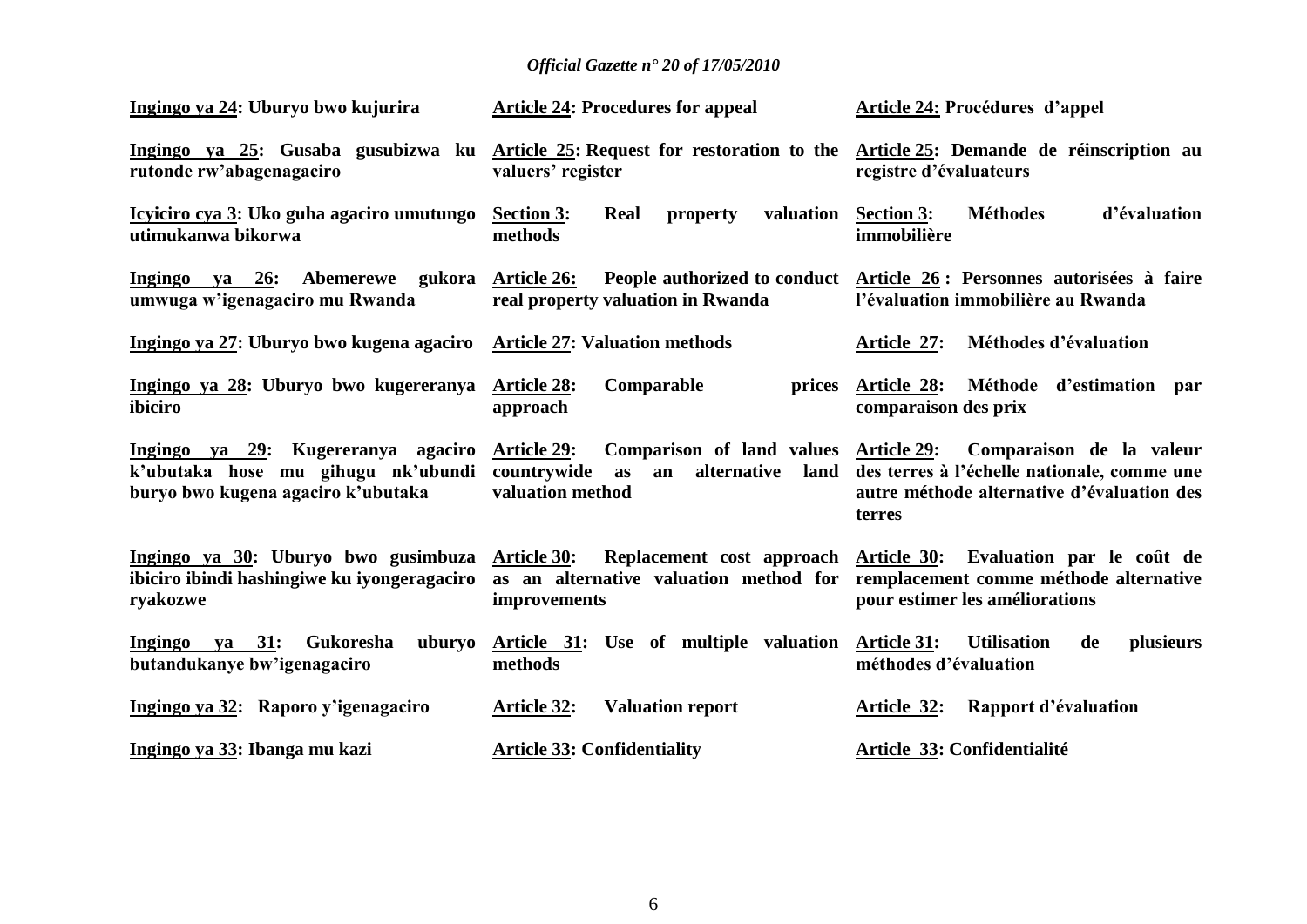| Ingingo ya 34: Kugongana kw'inyungu mu Article 34:<br>kazi                                                           | <b>Conflict of interests</b>                                                                                   | <b>Article 34:</b><br>Conflits d'intérêts                                                  |
|----------------------------------------------------------------------------------------------------------------------|----------------------------------------------------------------------------------------------------------------|--------------------------------------------------------------------------------------------|
| va 35:<br>Gukora<br>Ingingo<br>w'ubugenagaciro utabyemerewe                                                          | Valuation without Certificate Article 35:<br>umwuga Article 35:                                                | Evaluation immobilière sans<br>certificat                                                  |
| Ingingo ya 36: Impaka zirebana<br>n'igenagaciro ry'umutungo utimukanwa                                               | Article 36:<br>Disputes related to real<br>property valuation                                                  | Article 36: Contentieux en rapport avec<br>l'évaluation immobilière                        |
| <b>V: INGINGO</b><br><b>MUTWE WA</b><br>Z'INZIBACYUHO N'IZISOZA                                                      | <b>CHAPTER V: TRANSITIONAL</b><br><b>AND</b><br><b>FINAL PROVISIONS</b>                                        | <b>CHAPITRE</b><br>$\mathbf{V}$ :<br><b>DISPOSITIONS</b><br><b>TRANSITOIRES ET FINALES</b> |
| Icyiciro cya mbere: Ibiteganyijwe mu<br>nzibacyuho                                                                   | <b>Section One: Transitional provisions</b>                                                                    | <b>Section première: Dispositions transitoires</b>                                         |
| mbere y'itanganzwa ry'iri tegeko                                                                                     | Ingigo ya 37: Ibikorwa by'igenagaciro Article 37: Valuation activities prior to the<br>publication of this Law | Article 37: Activités d'évaluation d'avant<br>la publication de la présente loi            |
| Ingingo ya 38: Kwiyandikisha ku basanzwe Article 38: Registration of existing valuers<br>bakora umwuga w'igenagaciro |                                                                                                                | <b>Article 38: Enregistrement des évaluateurs</b><br>en activité                           |
| Icyiciro cya 2: Ingingo zisoza                                                                                       | <b>Section 2: Final provisions</b>                                                                             | <b>Section 2: Dispositions finales</b>                                                     |
| Ingingo ya 39: Itegurwa,<br>isuzumwa<br>n'itorwa ry'iri tegeko                                                       | Article 39: Drafting, consideration and<br>adoption of this Law                                                | Article 39: Initiation, examen et adoption<br>de la présente loi                           |
| Ingingo ya 40: Ivanwaho ry'ingingo<br>z'amategeko zinyuranyije n'iri tegeko                                          | <b>Article 40: Repealing provision</b>                                                                         | <b>Article 40 : Disposition abrogatoire</b>                                                |
| Ingingo ya 41: Igihe iri tegeko ritangira Article 41: Commencement<br>gukurikizwa                                    |                                                                                                                | Article 41: Entrée en vigueur                                                              |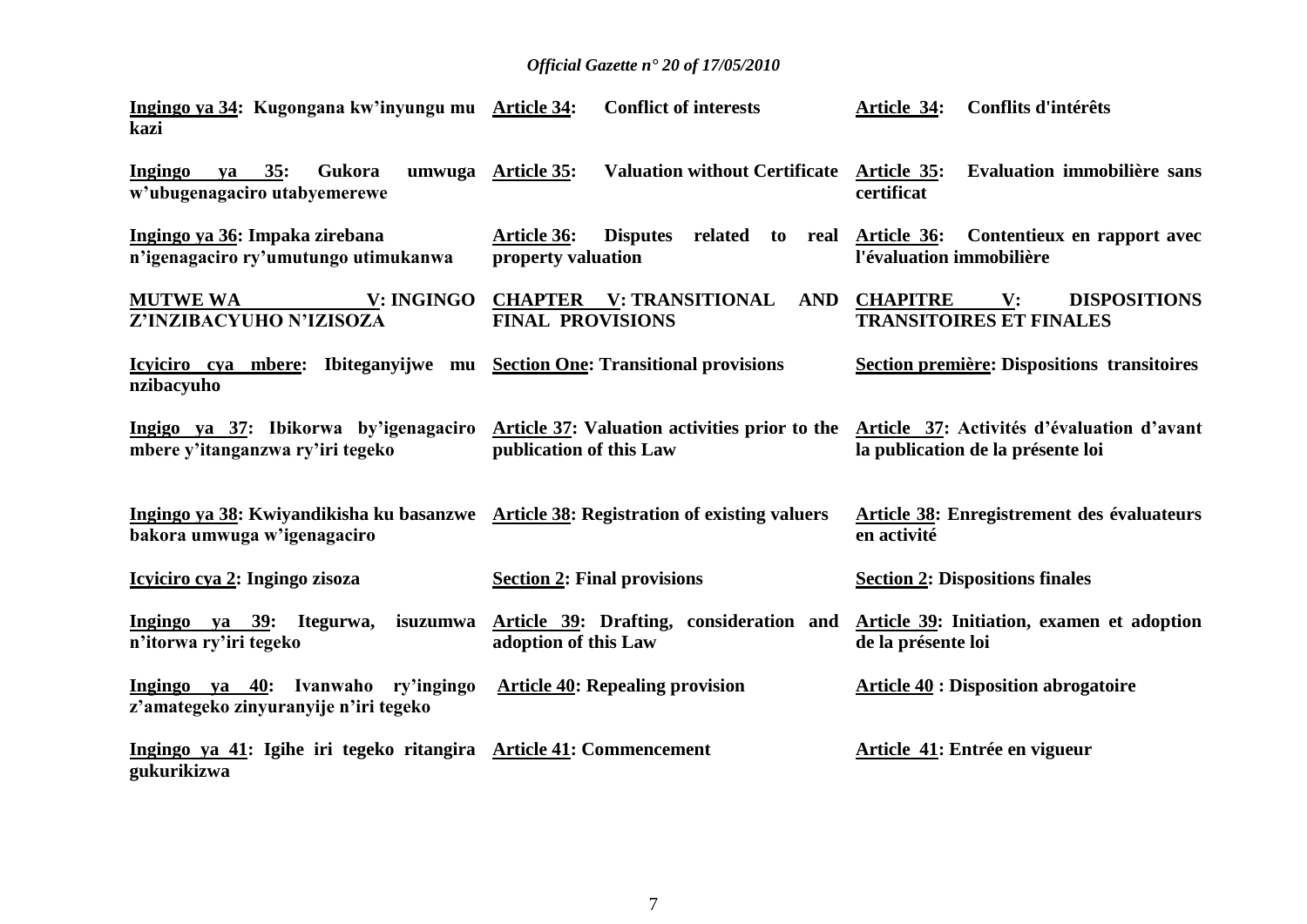**ITEGEKO N°17/2010 RYO KUWA 12/05/2010 RISHYIRAHO KANDI ESTABLISHING AND ORGANISING RIKAGENA IMIKORERE Y"UMWUGA THE REAL PROPERTY VALUATION ORGANISATION DE LA PROFESSION W"IGENAGACIRO KU MUTUNGO PROFESSION IN RWANDA UTIMUKANWA MU RWANDA LAW N°17/2010 OF 12/05/2010 LOI N°17/2010 DU 12/05/2010 PORTANT CREATION ET D"EVALUATEURS DES BIENS IMMOBILIERS AU RWANDA ANDA** 

**Twebwe, KAGAME Paul,** Perezida wa Repubulika;

**We, KAGAME Paul,** President of the Republic; **Nous, KAGAME Paul,** Président de la République;

**INTEKO ISHINGA AMATEGEKO THE PARLIAMENT HAS ADOPTED LE PARLEMENT A ADOPTÉ, ET NOUS YEMEJE NONE NATWE DUHAMIJE, AND WE SANCTION , PROMULGATE SANCTIONNONS, PROMULGUONS LA DUTANGAJE ITEGEKO RITYA KANDI DUTEGETSE** RYANDIKWA MUIGAZETI'YA LETA GAZETTE OF THE REPUBLIC OF AU JOURNAL OFFICIEL DE LA **YA REPUBULIKA Y"U RWANDA**

**RWANDA**

# **THE FOLLOWING LAW AND ORDER LOI DONT LA TENEUR SUIT ET IT BE PUBLISHED IN THE OFFICIAL ORDONNONS QU"ELLE SOIT PUBLIEE RÉPUBLIQUE DU RWANDA**

**INTEKO ISHINGA AMATEGEKO:**

#### **THE PARLIAMENT:**

#### **LE PARLEMENT:**

kuwa 22 Mata 2010;

Ishingiye ku Itegeko Nshinga rya Repubulika Pursuant to the Constitution of the Republic Vu la Constitution de la République du y"u Rwanda ryo kuwa 04 Kamena 2003 nk'uko ryavuguruwe kugeza ubu, cyane date, especially in Articles 11, 29, 30, 31, 62, ce jour, spécialement en ses articles 11, 29, cyane mu ngingo zaryo, iya 11, iya 29, iya 30, 90, 92, 93, 108 and 201; iya 31, iya 62, iya 90, iya 92, iya 93, iya 108 n"iya 201;

Umutwe w'Abadepite, mu nama yawo yo The Chamber of Deputies, in its session of 22 La Chambre des Députés, en sa séance du 22 April 2010;

of Rwanda of 04 June 2003 as amended to Rwanda du 04 juin 2003, telle que révisée à

avril 2010;

30, 31, 62, 90, 92, 93, 108 et 201 ;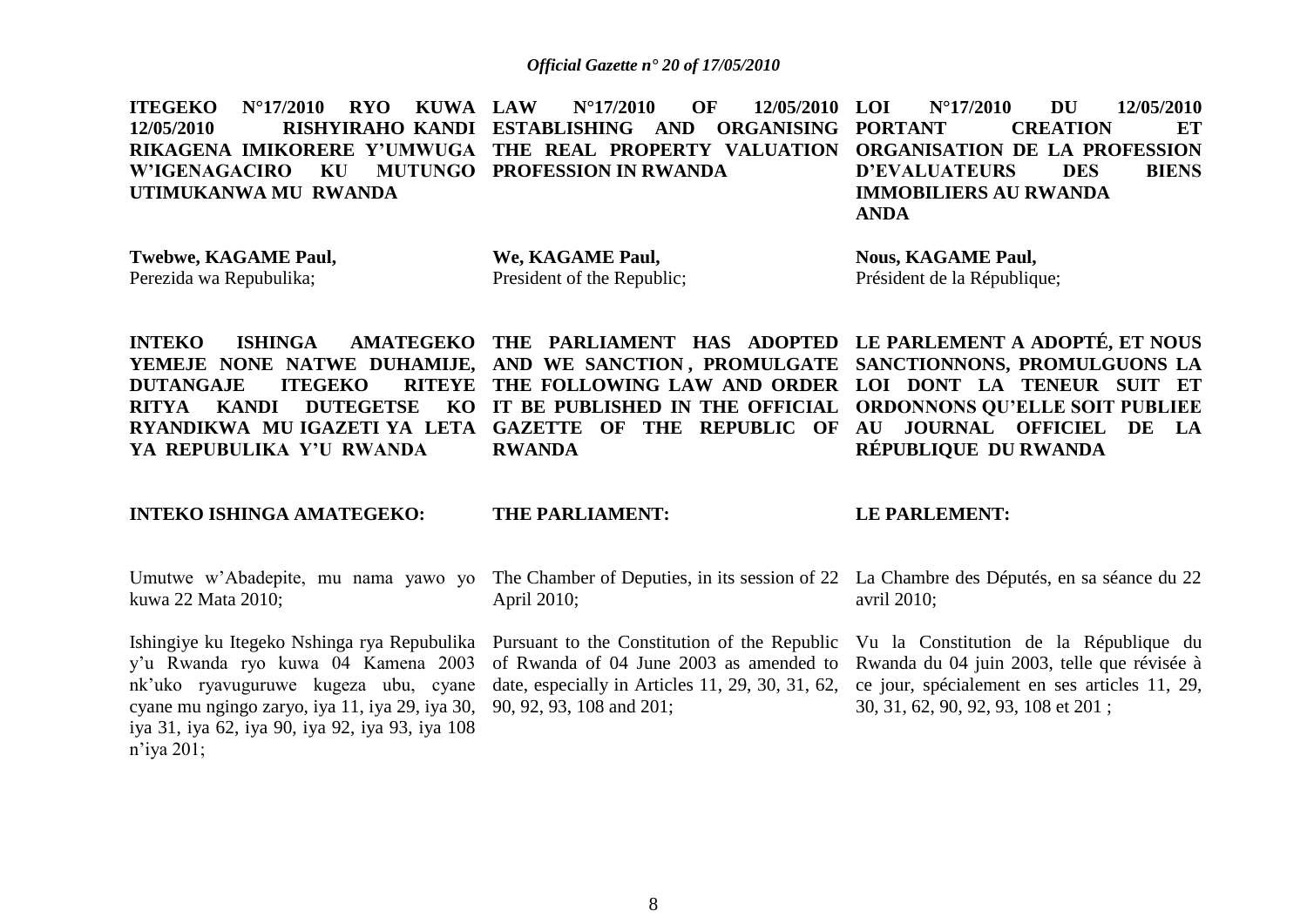|                                                                                                                                                                                                                                                              | Official Gazette n° 20 of 17/05/2010                                                                                                                                                                                                                |                                                                                                                                                                      |
|--------------------------------------------------------------------------------------------------------------------------------------------------------------------------------------------------------------------------------------------------------------|-----------------------------------------------------------------------------------------------------------------------------------------------------------------------------------------------------------------------------------------------------|----------------------------------------------------------------------------------------------------------------------------------------------------------------------|
| Ishingiye ku Itegeko Ngenga n° 08/2005 ryo<br>ku wa 14/07/2005 rigena imikoreshereze<br>n'imicungire y'ubutaka mu Rwanda, cyane<br>cyane mu ngingo zaryo, iya 3, iya 4, iya 5,<br>iya 6, iya 11, iya 14, iya 17, iya 19, iya 20, iya<br>30, iya 35 n'iya 67; | Pursuant to Organic Law nº 08/2005 of Vu la Loi Organique nº 08/2005<br>14/07/2005<br>Articles 3, 4, 5, 6, 11, 14, 17, 19, 20, 30, 35 6, 11, 14, 17, 19, 20, 30, 35 et 67;<br>and $67$ ;                                                            | du<br>determining the use and $14/07/2005$ portant régime foncier<br>au<br>management of land in Rwanda, especially in Rwanda, spécialement en ses articles 3, 4, 5, |
| Ishingiye ku Itegeko Ngenga n° 04/2005 ryo<br>ku wa 08/04/2005 rigena uburyo bwo<br>kurengera, kubungabunga no guteza imbere<br>ibidukikije mu Rwanda, cyane cyane mu<br>ngingo yaryo ya 5 n'iya 9;                                                          | Pursuant to Organic Law $n^{\circ}$ 04/2005 of Vu la Loi Organique $n^{\circ}$ 04/2005 du<br>08/04/2005 determining the modalities of<br>protection, conservation and promotion of the<br>environment in Rwanda, especially in Articles<br>5 and 9; | 08/04/2005, portant modalités de protéger,<br>sauvegarder et promouvoir l'environnement<br>au Rwanda, spécialement en ses articles 5 et<br>9:                        |
| Ishingiye ku Itegeko n° 18/2007 ryo ku wa Pursuant to Law n° 18/2007 of 18/04/2007<br>19/04/2007 ryerekeye kwimura abantu ku relating to expropriation in the public interest;<br>mpamvu z'inyungu rusange;                                                  |                                                                                                                                                                                                                                                     | Vu la Loi nº18/2007 du 18/04/2007 portant<br>expropriation pour cause d'utilité publique ;                                                                           |
| Ishingiye ku Itegeko n° 28/2004 ryo ku wa Pursuant to Law n° 28/2004 of 03/12/2004<br>$03/12/2004$ ryerekeye imicungire y'imitungo<br>idafite bene yo;                                                                                                       | relating to the management of abandoned<br>property;                                                                                                                                                                                                | Vu la Loi nº 28/2004 du 03/12/2004 relative à<br>la gestion des biens abandonnés;                                                                                    |
| YEMEJE:                                                                                                                                                                                                                                                      | <b>ADOPTS:</b>                                                                                                                                                                                                                                      | <b>ADOPTE:</b>                                                                                                                                                       |
| <b>UMUTWE</b><br><b>MBERE:</b><br><b>INGINGO</b><br>WA<br><b>RUSANGE</b>                                                                                                                                                                                     | <b>CHAPTER</b><br>ONE:<br><b>GENERAL</b><br><b>PROVISIONS</b>                                                                                                                                                                                       | <b>CHAPITRE PREMIER: DISPOSITIONS</b><br><b>GENERALES</b>                                                                                                            |
| Ingingo ya mbere: Icyo iri tegeko rigamije                                                                                                                                                                                                                   | <b>Article One: Purpose of this Law</b>                                                                                                                                                                                                             | <b>Article premier:</b><br>Objet de la présente<br>loi                                                                                                               |
| Iri tegeko rishyiraho kandi rikagena imikorere This Law establishes and organizes the real                                                                                                                                                                   |                                                                                                                                                                                                                                                     | La présente loi porte création et organisation                                                                                                                       |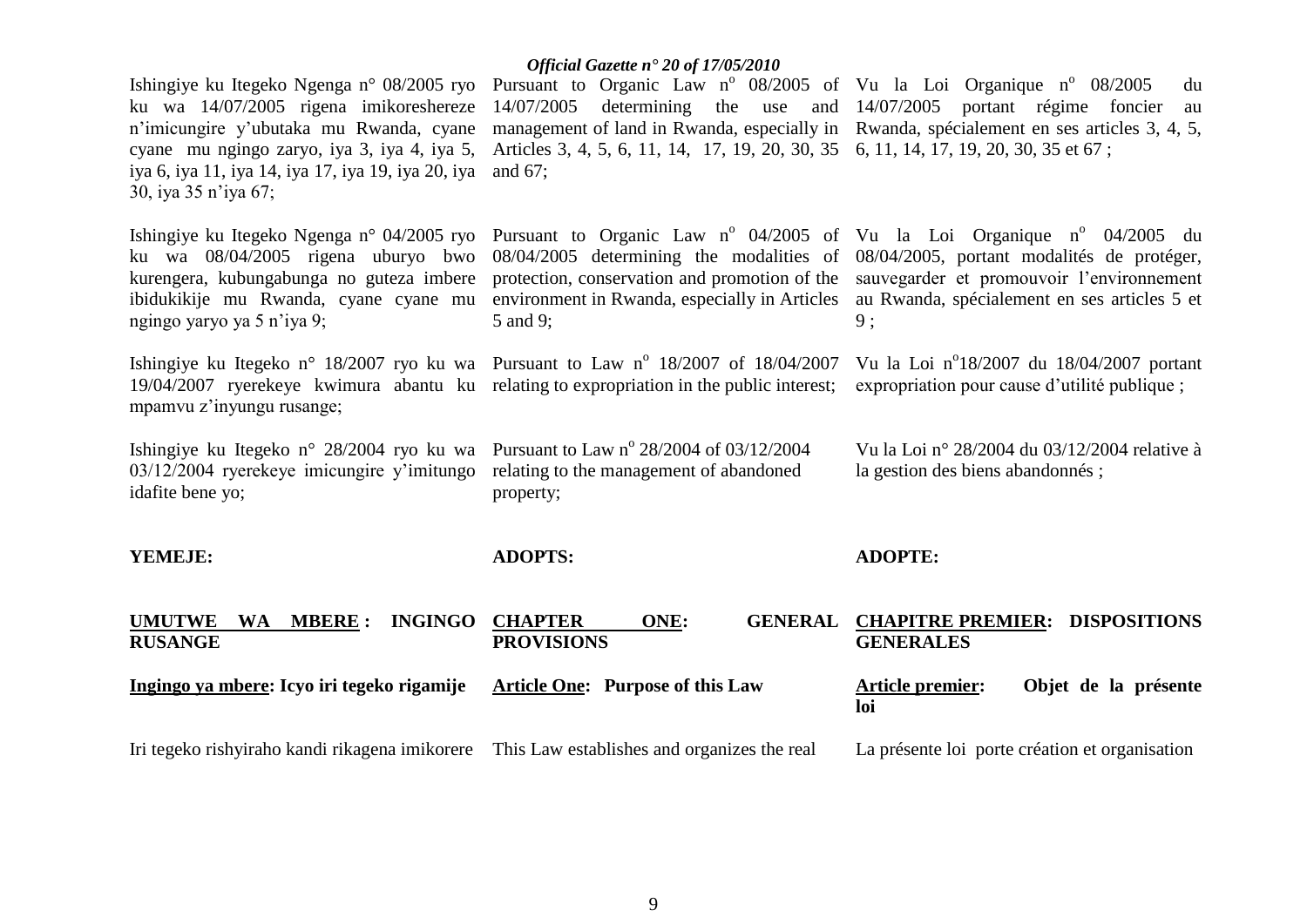| utimukanwa mu Rwanda.                                                                                                                                                                                                                                                  |                                                                                                                                                                                                                         | immobiliers au Rwanda.                                                                                                                                                                                                                 |
|------------------------------------------------------------------------------------------------------------------------------------------------------------------------------------------------------------------------------------------------------------------------|-------------------------------------------------------------------------------------------------------------------------------------------------------------------------------------------------------------------------|----------------------------------------------------------------------------------------------------------------------------------------------------------------------------------------------------------------------------------------|
| Ingingo ya 2: Ibisobanuro by'amagambo                                                                                                                                                                                                                                  | <b>Definitions of terms</b><br><b>Article 2:</b>                                                                                                                                                                        | <b>Définitions des termes</b><br><b>Article 2:</b>                                                                                                                                                                                     |
| Muri iri tegeko, amagambo akurikira<br>asobanuwe ku buryo bukurikira:                                                                                                                                                                                                  | Under this Law, the following terms shall be Aux fins de la présente loi, les termes repris<br>defined as follows:                                                                                                      | ci-après sont définis comme suit:                                                                                                                                                                                                      |
| $1^\circ$ Urugaga:<br>ihuriro ry'abantu bishyize<br>hamwe bakora umwuga w'igenagaciro ku<br>mutungo utimukanwa kandi bemewe<br>n'amategeko;                                                                                                                            | 1° Institute: an association of certified real<br>property valuers;                                                                                                                                                     | 1° <b>Ordre:</b> association des évaluateurs<br>immobiliers agréés;                                                                                                                                                                    |
| $2^{\circ}$ umugenagaciro<br>wemewe:<br>umuntu<br>ubyemerewe hakurikijwe ibiteganywa<br>n'iri tegeko kandi ubifitiye ubushobozi,<br>umwuga kandi<br>wabigize<br>ukurikiza<br>n'amabwiriza<br>ubuziranenge<br>agenga<br>igenagaciro ku mutungo utimukanwa mu<br>Rwanda; | $2^{\circ}$ certified valuer: a competent person<br>authorized, under this Law, to conduct<br>real property valuation as a profession in<br>compliance<br>with<br>standards<br>and<br>regulations applicable in Rwanda; | évaluateur immobilier agréé: personne<br>$2^{\circ}$<br>compétente autorisée, en vertu de la<br>présente loi, à exercer le métier<br>d'évaluateur immobilier, dans le strict<br>respect des normes et règles applicables<br>au Rwanda; |
| agaciro kari ku isoko: ikigereranyo<br>gihwanye<br>n'agaciro<br>cy'ikiguzi<br>ku<br>mutungo utimukanwa igihe igenagaciro<br>rikorewe;                                                                                                                                  | <b>market value:</b> estimated amount for 3°<br>$3^\circ$<br>which a property should exchange on the<br>date of valuation;                                                                                              | valeur du marché: valeur<br>estimée<br>équivalente à la valeur d'un bien<br>immobilier au moment de l'évaluation ;                                                                                                                     |
| 4° umutungo utimukanwa: umutungo uri<br>ahantu hadahinduka harimo ubutaka,<br>amazu, inzitiro, imisingi n'ibindi bikorwa<br>bitimurwa;                                                                                                                                 | real property: immovable<br>$4^{\circ}$<br>property<br>including land,<br>buildings,<br>fences,<br>foundations and all other improvements<br>made to the land;                                                          | bien immobilier: propriété, y compris<br>$4^\circ$<br>la terre, les bâtiments, les clôtures, les<br>fondations et toute autre amélioration<br>apportée à la terre;                                                                     |
| 5° Urwego: urwego rutunganya imikorere<br>y'abagenagaciro ku mutungo utimukanwa                                                                                                                                                                                        | 5° Council:<br>authority<br>regulating<br>the<br>profession of real property valuers in                                                                                                                                 | Conseil: autorité régulant la profession<br>$5^{\circ}$<br>d'évaluateurs des biens immobiliers au                                                                                                                                      |

10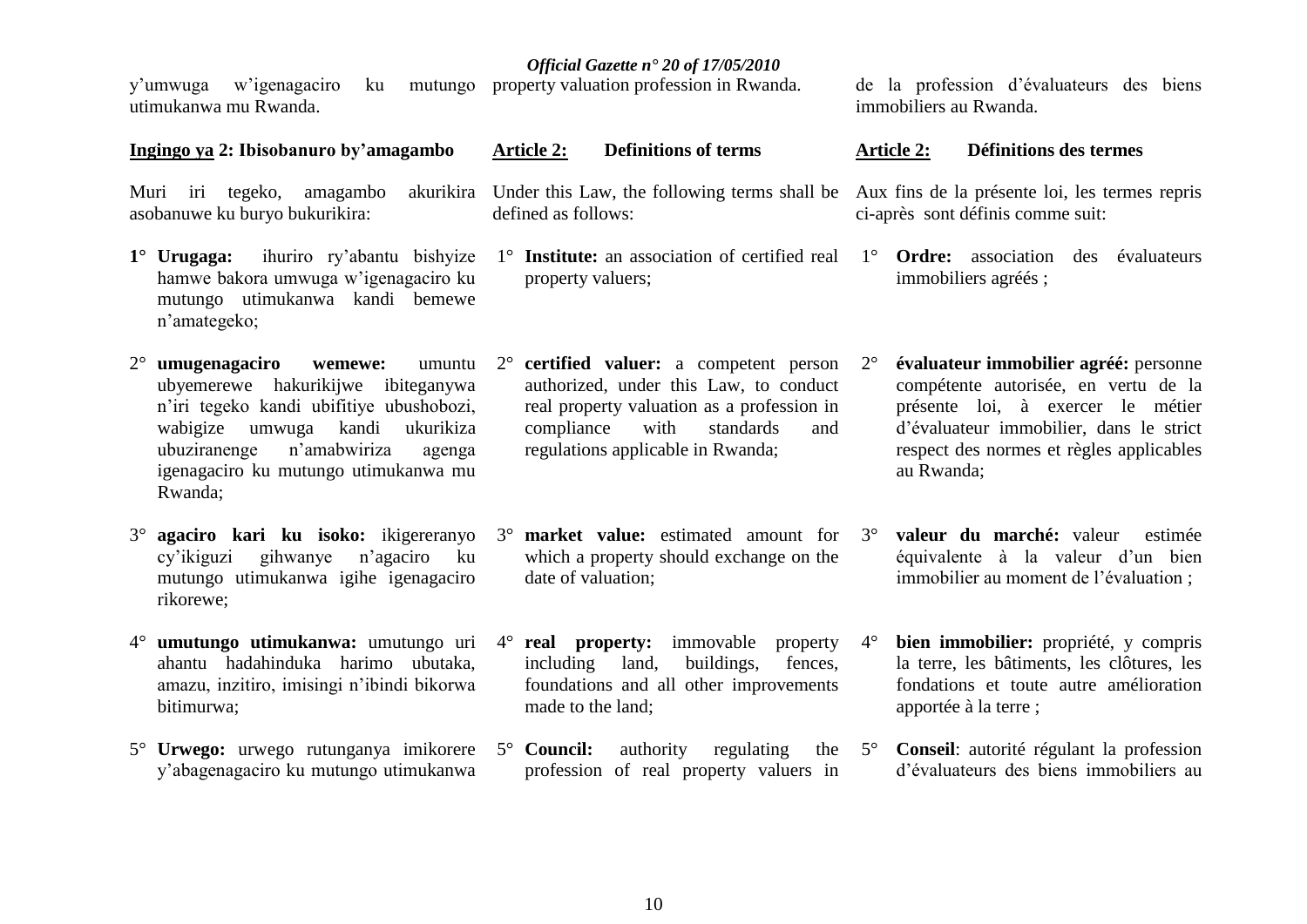mu Rwanda;

6° **igenagaciro ku mutungo utimukanwa:** uburyo bwo kugena agaciro ku mutungo utimukanwa hashingiwe ku biciro biri ku isoko.

#### **UMUTWE WA II: ISHYIRWAHO RY"URUGAGA RW"ABAKORA UMWUGA W"IGENAGACIRO KU MUTUNGO UTIMUKANWA**

**Ingingo ya 3: Ishyirwaho ry"Urugaga**

*Official Gazette n° 20 of 17/05/2010* Rwanda;

6° **real property valuation:** process of determining the value of a real property based on market value.

#### Rwanda;

6° **évaluation immobilière:** détermination de la valeur d"un bien immobilier en tenant compte des prix sur le marché.

#### **CHAPTER II: ESTABLISHMENT OF THE INSTITUTE OF REAL PROPERTY VALUERS CHAPITRE II: CREATION DE DES EVALUATEURS IMMOBILIERS**

**Article 3: Establishment of the Institute Article 3: Création de l"Ordre**

Hashyizweho Urugaga rw"abakora umwuga w"igenagaciro ku mutungo utimukanwa mu Rwanda rwitwa "Urugaga" muri iri tegeko.

Inama ya mbere yo gutangiza Urugaga rw"abagenagaciro itumizwa kandi ikayoborwa na Minisitiri ufite ubutaka mu nshingano ze.

Urugaga rufite ubuzima gatozi

rurigenga.

**umwuga** 

An Institute of Real Property Valuers in Il est créé un Ordre d"évaluateurs des biens Rwanda referred to as "the Institute" in this immobiliers au Rwanda dénommé « l'Ordre » Law is hereby established.

The first meeting to launch the Institute of Real Property Valuers shall be convened and chaired by the Minister in charge of lands.

kandi The Institute has legal personality

autonomy.

**profession** 

member of the Institute.

dans la présente loi.

La première réunion de lancement de l"Ordre des évaluateurs immobiliers est convoquée et présidée par le Ministre ayant les terres dans ses attributions.

L"Ordre est doté d"une personnalité juridique et jouit de l"autonomie de gestion.

**Ingingo 4: Ibisabwa ushaka gukora Article 4: Requirements to exercise the Article 4: Conditions pour exercer la profession** 

> Any person wishing to practise as a real Toute personne désirant exercer la profession property valuer in Rwanda shall have to be a d"évaluateur des biens immobiliers au Rwanda doit être membre de l"Ordre.

Ushaka gukora umwuga w"igenagaciro agomba kuba umunyamuryango w"urugaga rw"abagenagaciro mu Rwanda.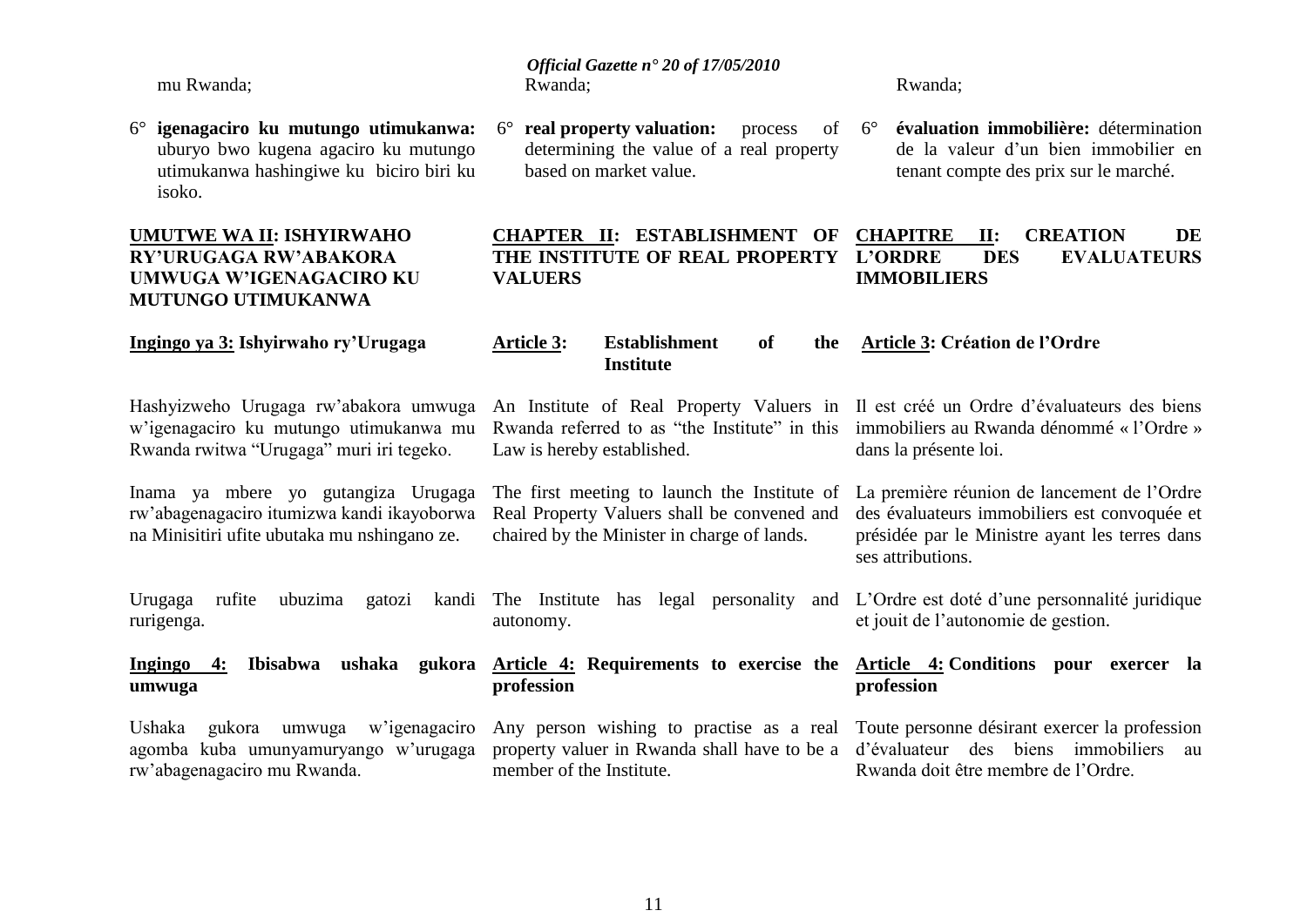#### **Ingingo ya 5: Icyicaro cy"Urugaga**

Icyicaro cy"Urugaga kiri mu mujyi wa Kigali, Umurwa Mukuru wa Repubulika y"u Rwanda. Gishobora kwimurirwa ahandi hose mu Rwanda, igihe bibaye ngombwa.

#### **Ingingo ya 6: Inshingano z"Urugaga**

Urugaga rufite inshingano zikurikira:

- 1 º gusuzuma no gushakira ibisubizo ibibazo byose bireba umwuga w"igenagaciro ku mutungo utimukanwa;
- 2 º gusuzuma no gushakira ibisubizo ibibazo byose birebana n"imyitwarire y"abakora umwuga w"igenagaciro;
- 3 º guhana amakuru ku birebana n"umwuga w"abagenagaciro ku mutungo utimikanwa;
- 4 º guteza imbere umwuga w"igenagaciro ku mutungo utimukanwa mu Rwanda;
- 5 º gutegura amabwiriza n"ibigenderwaho mu mwuga w"igenagaciro ku mutungo

#### **Article 5: Head office of the Institute**

Republic of Rwanda. The head office may be relocated elsewhere territoire du Rwanda, en cas de besoin.

on the Rwandan territory, where deemed necessary.

#### **Article 6: Responsibilities of the Institute**

The responsibilities of the Institute shall be:

- 1 º to analyse and find solutions to all problems related to the real property valuation profession;
- 2 º to analyse and find solutions to all problems related to the conduct of real property valuers;
- 3 º to exchange information relating to the real property valuation profession;
- 4 º to promote the real property valuation profession in Rwanda;
- 5 º to prepare regulations and guidelines governing the real property valuation profession,

#### **Article 5: Siège de l"Ordre**

The head office of the Institute shall be Le siège de l"Ordre est établi à Kigali, located in Kigali, the Capital City of the Capitale de la République du Rwanda. Il peut être transféré à tout autre endroit sur le

#### **Article 6: Attributions de l"Ordre**

L'Ordre a les attributions suivantes:

- 1 º analyser et trouver des solutions à tous les problèmes liés à la profession d"évaluateurs immobiliers;
- 2 º analyser et trouver les solutions à tous les problèmes relatifs au comportement des évaluateurs immobiliers ;
- 3 º échanger les informations concernant la profession d"évaluateurs immobiliers;
- 4 º promouvoir la profession d"évaluateurs immobiliers au Rwanda ;
- 5 º préparer les règlements et les directives régissant la profession d"évaluateurs immobiliers ;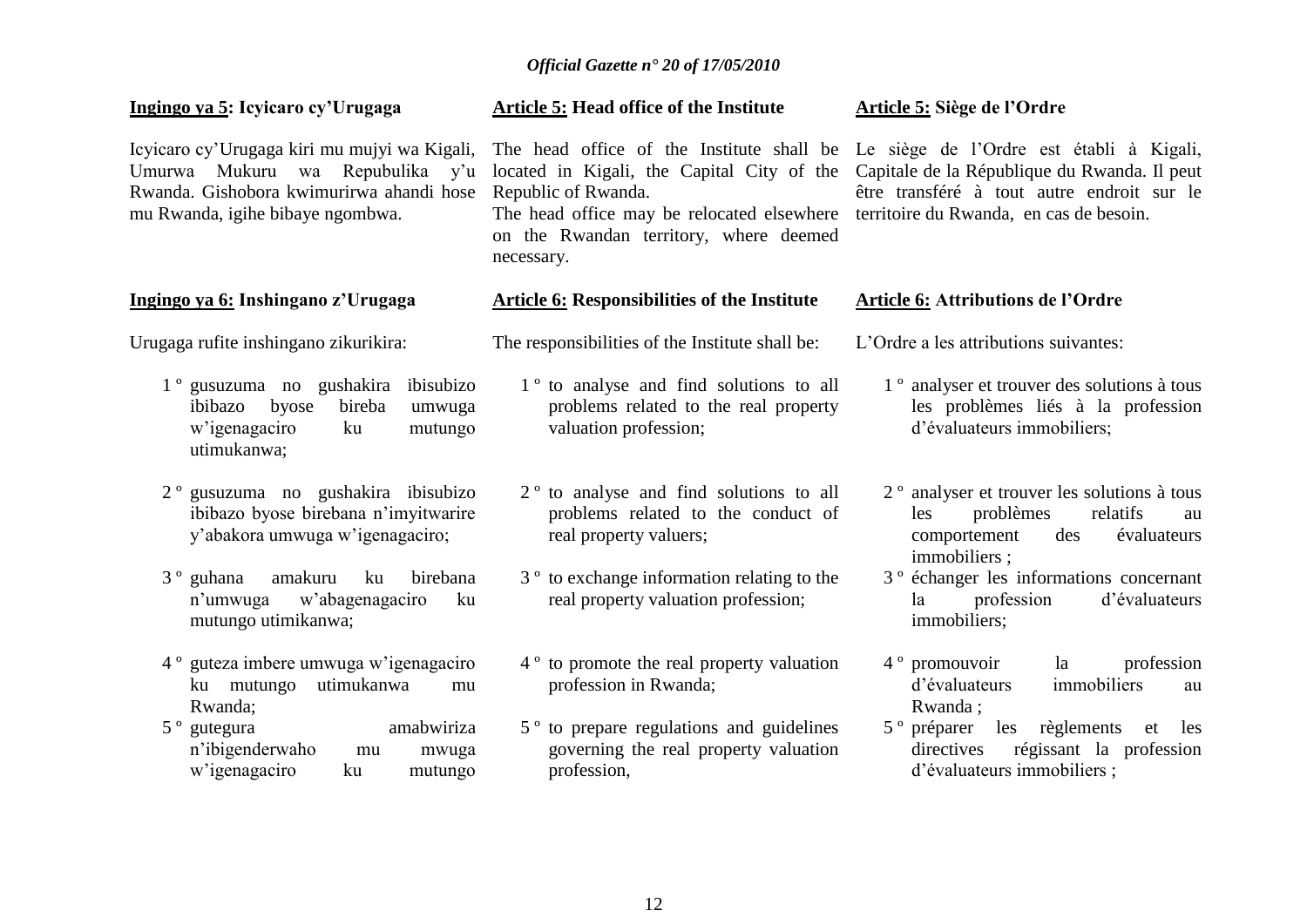- utimukanwa;<br>6<sup>°</sup> gutegura ubuziranenge bw"igenagaciro ku mutungo utimukanwa;
- 7 º guhagararira inyungu no kuvugira abakora umwuga w"igenagaciro ku mutungo utimukanwa mu Rwanda no mu mahanga.

#### **Ingingo ya 7: Inzego z"Urugaga**

Urugaga rw"abagenagaciro rugizwe n"inzego zikurikira:

- 1 º Inteko Rusange;
- 2 º Inama y"Ubutegetsi;
- 3 º Ubunyamabanga Nshingwabikorwa.

#### **Ingingo ya 8: Inteko Rusange y"Urugaga**

Inteko Rusange igizwe n"impuguke zose zibumbiye mu Rugaga rw"abagenagaciro. Inteko Rusange yitoramo abagize Inama the Institute. The General Assembly shall de l'Ordre. Elle élit en son sein les membres y"Ubutegetsi kandi igashyiraho Ubunyamabanga Nshingwabikorwa buyoborwa n"Inama y"Ubutegetsi.

Imitunganyirize n'imikorere ngengamikorere yarwo.

6 º to prepare real property valuation standards;

7 º to represent the interests of, and advocate for real property valuers in Rwanda and abroad.

#### **Article 7: Organs of the Institute**

The Institute of real property valuers shall L"Ordre des évaluateurs immobiliers comprise the following organs: comprend les organes suivants :

1<sup>°</sup> the General Assembly: 2 º the Board of Directors; 3 º the Executive Secretariat. 1 º l"Assemblée Générale; 2 º le Conseil d"Administration; 3 º le Secrétariat Exécutif.

#### **Article 8: General Assembly of the Article 8: Assemblée Générale de l"Ordre Institute**

The General Assembly comprises experts in L"Assemblé Générale comprend tous les Executive Secretariat which reports to the supervision du Conseil d"Administration. Board of Directors.

rules and regulations.

real property valuation who are members of experts en évaluation immobilière membres elect from amongst itself members of the du Conseil d"administration et met en place Board of Directors and establish the le Secrétariat Exécutif qui travaille sous la

6 º élaborer les normes d"évaluation

7 º représenter les intérêts et plaider la cause des évaluateurs immobiliers au

Rwanda et à l"étranger.

**Article 7: Organes de l"Ordre**

immobilière;

z'Urugaga bigenwa n'amategeko the Institute shall be determined by its internal organes de l'Ordre sont déterminés par son The organization and functioning of organs of L"organisation et le fonctionnement des Règlement d"ordre intérieur.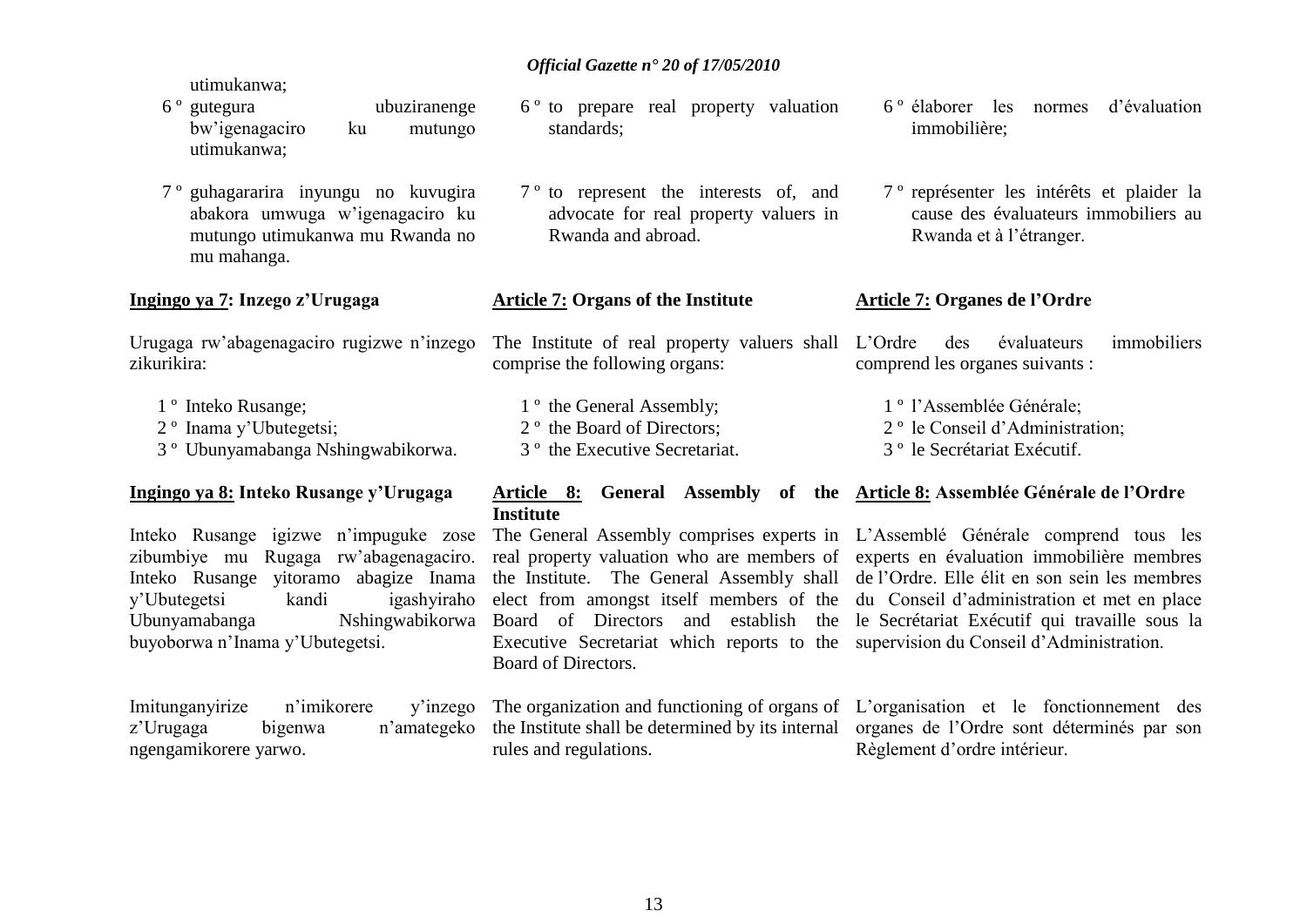| <b>UMUTWE</b><br><b>WA</b><br>III:<br><b>URWEGO</b><br><b>RUTUNGANYA</b><br><b>IMIKORERE</b><br>Y'URUGAGA                                                                                           | <b>COUNCIL</b><br><b>CHAPTER</b><br>III:<br>OF<br><b>REGULATION</b>                                                                                                                 | <b>CHAPITRE</b><br><b>CONSEIL</b><br><b>DE</b><br>III:<br><b>REGULATION</b>                                                                                                            |
|-----------------------------------------------------------------------------------------------------------------------------------------------------------------------------------------------------|-------------------------------------------------------------------------------------------------------------------------------------------------------------------------------------|----------------------------------------------------------------------------------------------------------------------------------------------------------------------------------------|
| Ingingo ya 9: Ishyirwaho ry'Urwego                                                                                                                                                                  | <b>Article 9: Establishment of the Council</b>                                                                                                                                      | <b>Article 9: Création du Conseil</b>                                                                                                                                                  |
| Hashyizweho Urwego rutunganya imikorere<br>y'abagenagaciro ku mutungo utimukanwa mu<br>Rwanda rwitwa "Urwego" muri iri tegeko                                                                       | A council of regulation of the real property<br>valuation profession in Rwanda referred to as<br>"the Council" in this Law is hereby<br>established.                                | Il est créé un Conseil de régulation de la<br>d'évaluateurs<br>profession<br>des<br>biens<br>immobiliers au Rwanda ci-après dénommé le<br>« Conseil » dans la présente loi.            |
| Urwego rutangira gukora mu minsi itarenze<br>mirongo cyenda (90) nyuma y'uko iri tegeko<br>ritangazwa mu Igazeti ya Leta ya Repubulika<br>y'u Rwanda.                                               | The Council shall commence its activities<br>within ninety (90) days from the publication<br>of this Law in the Official Gazette of the<br>Republic of Rwanda.                      | Le Conseil commence ses activités dans un<br>délai de quatre-vingt dix (90) jours à dater de<br>la publication de la présente loi au Journal<br>Officiel de la République du Rwanda.   |
|                                                                                                                                                                                                     |                                                                                                                                                                                     |                                                                                                                                                                                        |
| Ingingo ya 10: Abagize Urwego                                                                                                                                                                       | <b>Article 10: Members of the Council</b>                                                                                                                                           | Article 10: Membres du Conseil                                                                                                                                                         |
| Urwego<br>rugizwe<br>n'abantu<br>barindwi<br>bakurikira:                                                                                                                                            | The Council shall be composed of seven (7)<br>members as follows:                                                                                                                   | Le Conseil est composé de sept (7) membres<br>suivants :                                                                                                                               |
| 1° uhagarariye Banki Nkuru y'U Rwanda;                                                                                                                                                              | Rwanda;                                                                                                                                                                             | 1° a representative of the National Bank of 1° un représentant de la Banque Nationale du<br>Rwanda;                                                                                    |
| $2^{\circ}$ uhagarariye Ishyirahamwe ry'amabanki $2^{\circ}$ a<br>mu Rwanda;<br>3° uhagarariye Ikigo cy'lgihugu Gishinzwe<br>Ubutaka;<br>Minisiteri ifite<br>ibikorwa 4°<br>$4^{\circ}$ uhagarariye | representative<br>Bankers'<br>of<br>the<br>Association of Rwanda;<br>a representative of the National Land 3°<br>$3^\circ$<br>Centre;<br>a representative of the Ministry in charge | 2° un représentant de l'Association<br>des<br>Banques au Rwanda;<br>un représentant du Centre National de<br>Gestion Foncière ;<br>un représentant du Ministère ayant les<br>$4^\circ$ |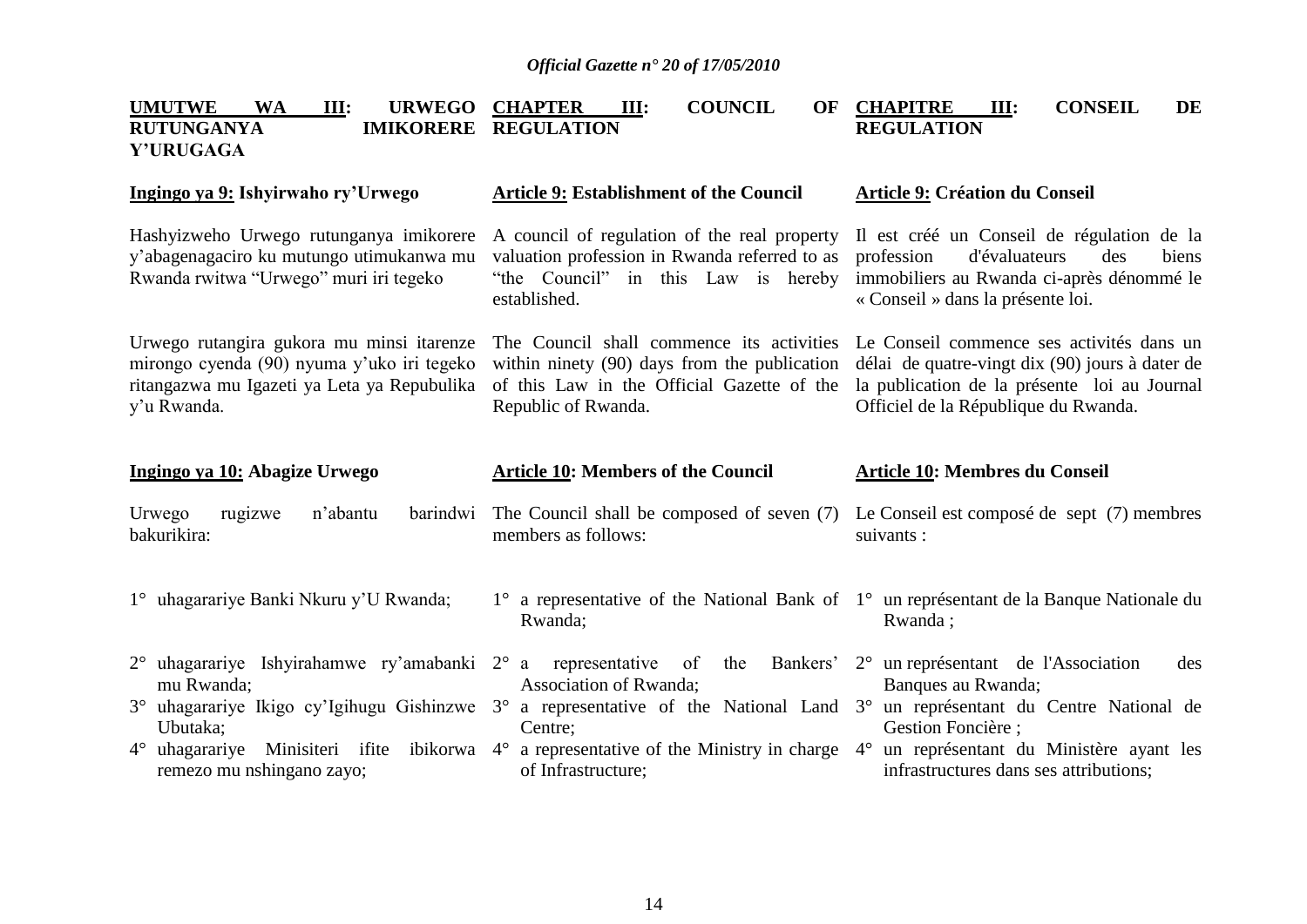| 5° uhagarariye Urugaga rw'Abikorera;<br>rw'Abagenagaciro<br>ku<br>mutungo<br>utimukanwa batowe na bagenzi babo; | Official Gazette nº 20 of 17/05/2010<br>$5^{\circ}$ a representative of the Private Sector $5^{\circ}$ un représentant de la<br>Federation;<br>6° Abantu babiri (2) bahagarariye Urugaga 6° two (2) representatives of the Real 6° deux (2) représentants de l'Ordre des<br>Property Valuers' Institute elected by their<br>colleagues.                                     | Fédération<br>Rwandaise du Secteur Privé ;<br>Evaluateurs immobiliers élus par leurs<br>collègues.                       |
|-----------------------------------------------------------------------------------------------------------------|-----------------------------------------------------------------------------------------------------------------------------------------------------------------------------------------------------------------------------------------------------------------------------------------------------------------------------------------------------------------------------|--------------------------------------------------------------------------------------------------------------------------|
| Minisitiri w'Intebe, rigena Perezida na Visi<br>Perezida barwo kandi umwe muri bo agomba<br>mutungo utimukanwa. | Abagize Urwego bashyirwaho n'Iteka rya Members of the Council shall be appointed by Les membres du conseil sont nommés par un<br>an Order of the Prime Minister which<br>determines the Chairperson, the Deputy<br>kuba akora umwuga w'igenagaciro ku Chairperson of the Council and one of them l'un doit être un évaluateur des biens<br>shall be a real property valuer. | arrêté du Premier Ministre qui détermine le<br>Président et le Vice-Président du Conseil dont<br>immobiliers.            |
| n'umwuga<br>bijyanye<br>ubumenyi<br>mu<br>w'igenagaciro ku mutungo utimukanwa.                                  | Abagize Urwego bagomba kuba bafite nibura Members of the Council should be at least<br>knowledgeable in real property valuation.                                                                                                                                                                                                                                            | Les membres du Conseil doivent avoir au<br>connaissances en évaluation<br>moins<br>des<br>immobilière.                   |
| Ingingo ya 11: Inshingano z'Urwego                                                                              | <b>Article 11: Responsibilities of the Council</b>                                                                                                                                                                                                                                                                                                                          | Article 11: Attributions du Conseil                                                                                      |
|                                                                                                                 |                                                                                                                                                                                                                                                                                                                                                                             |                                                                                                                          |
| Urwego rufite inshingano zikurikira:                                                                            | The Council shall have the following Le Conseil a les attributions suivantes:<br>responsibilities:                                                                                                                                                                                                                                                                          |                                                                                                                          |
| 1° kwemeza amabwiriza n'ibikurikizwa mu<br>igenagaciro ry'imitungo itimukanwa;                                  | 1 <sup>°</sup> to approve regulations and guidelines<br>governing the real property valuation<br>profession;                                                                                                                                                                                                                                                                | 1 <sup>°</sup> approuver les règlements et directives<br>régissant la profession d'évaluateurs<br>des biens immobiliers; |
| 2° kwemeza ubuziranenge bw'igenagaciro<br>ku mutungo utimukanwa;                                                | 2 <sup>°</sup> to approve standards for real property<br>valuation;                                                                                                                                                                                                                                                                                                         | 2 <sup>°</sup> approuver des normes d'évaluation<br>immobilière;                                                         |
| 3° kwandika no gusiba umugenagaciro mu<br>gitabo cy'iyandikwa ry'abagenagaciro<br>bemewe;                       | 3 <sup>°</sup> to register and remove a real property<br>valuer from the register of certified<br>valuers;                                                                                                                                                                                                                                                                  | 3 <sup>°</sup> enregistrer et rayer du registre tout<br>évaluateur immobilier agréé;                                     |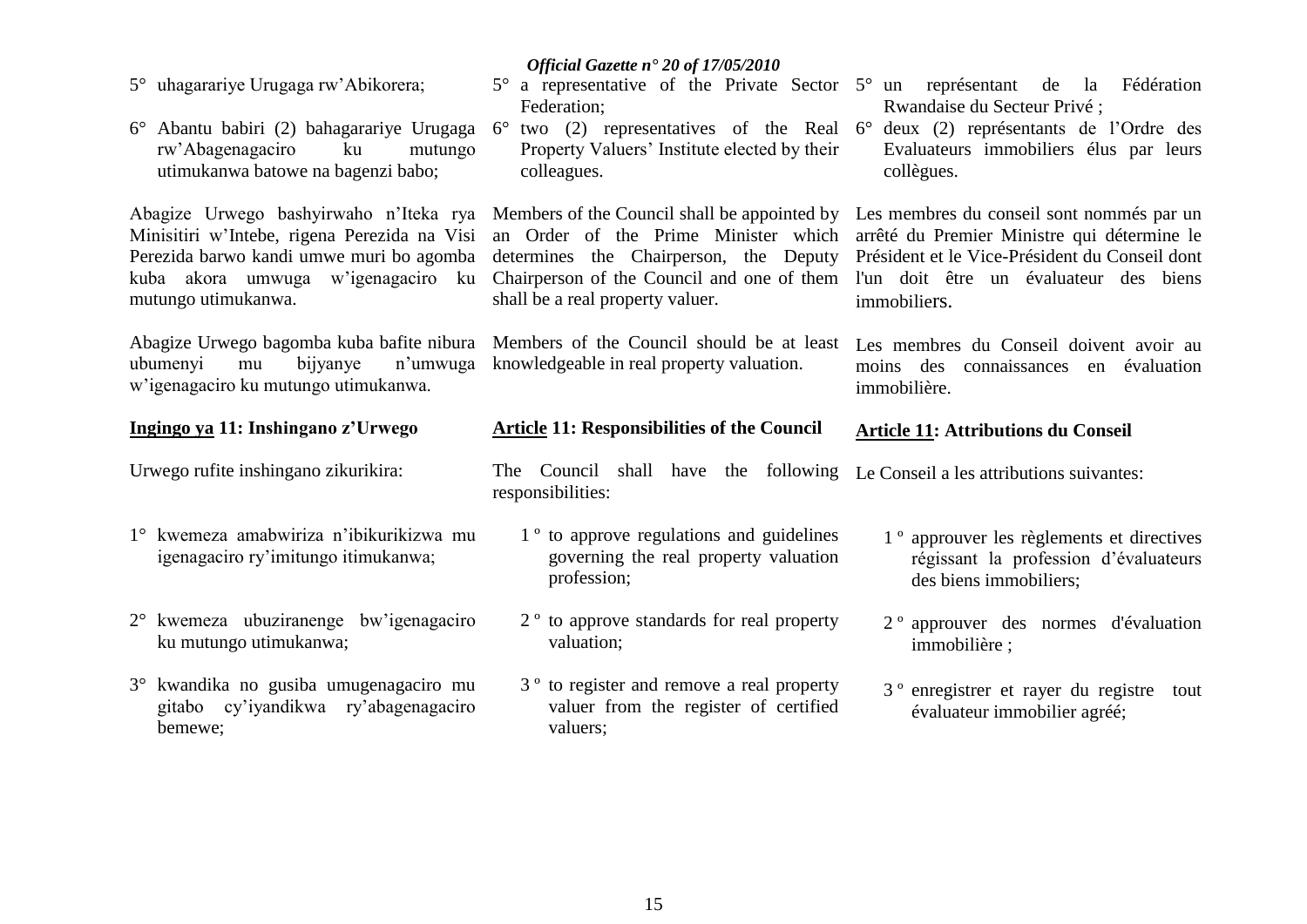- 4° gusuzuma no gukurikirana imikorere n"imyitwarire y"abagenagaciro;
- 5° kugira inama Guverinoma ku mikorere y"Urugaga rw"abagenagaciro;
- 6° gushyikiriza Minisitiri ufite ubutaka mu nshingano ze raporo y"ibikorwa ya buri gihembwe.

Amabwiriza yose yashyizweho n"Urwego mu All instructions issued by the Council shall be Toutes les instructions émises par le Conseil birebana n"umurimo w"igenagaciro published. aratangazwa.

#### **Ingingo ya 12: Manda y"Abagize Urwego**

Abagize Urwego bafite manda y"imyaka itanu (5) ishobora kongerwa inshuro imwe.

uhagarara iyo:

- 1° apfuye;
- 2° manda irangiye;
- 3° yeguye akoresheje inyandiko;
- 4° atagishoboye gukora imirimo ye kubera ubumuga bwemejwe na muganga wemewe;
- 5° akatiwe burundu igihano cy"igifungo kingana cyangwa kirengeje amezi atandatu(6) nta subikagihano;

#### *Official Gazette n° 20 of 17/05/2010*

- 4 º to assess and monitor valuers" conduct and practicing;
- 5 º to advise Government on the functioning of the Institute;
- 6 º to submit a quarterly activity report to the Minister in charge of lands.

#### **Article 12: Term of office for members of Article 12: Mandat des membres du the Council**

Members of the Council shall serve a five (5) year term of office, renewable only once.

Umurimo w'umwe mu bagize Urwego The term of a Council member shall come to an end if :

- 1 º he/she dies;
- 2 º his/her term of office expires;
- 3 º he/she resigns in writing;
- 4 º he/she can not perform his/her duties due to disability approved by a recognized medical doctor;
- 5 º he/she is sentenced to a term of imprisonment equal to or more than six (6) months without suspension;
- 4 º évaluer et assurer le suivi de la conduite des évaluateurs immobiliers et de l'exercice de leur profession;
- 5 º conseiller le Gouvernement sur le fonctionnement de l"Ordre ;
- 6 º présenter un rapport trimestriel d"activités au Ministre ayant les terres dans ses attributions.

sont publiées.

# **Conseil**

Les membres du Conseil ont un mandat de cinq ans (5) renouvelable une seule fois.

Le mandat d'un membre du Conseil prend fin si :

- 1 º il meurt ;
- 2 º son mandat expire ;
- 3 º il démissionne par écrit ;
- 4 º il ne peut pas assurer ses responsabilités due à une incapacité certifiée par un médecin agréé;
- 5 º il est condamné à une peine d"emprisonnement égale ou supérieure à six (6) mois sans sursis ;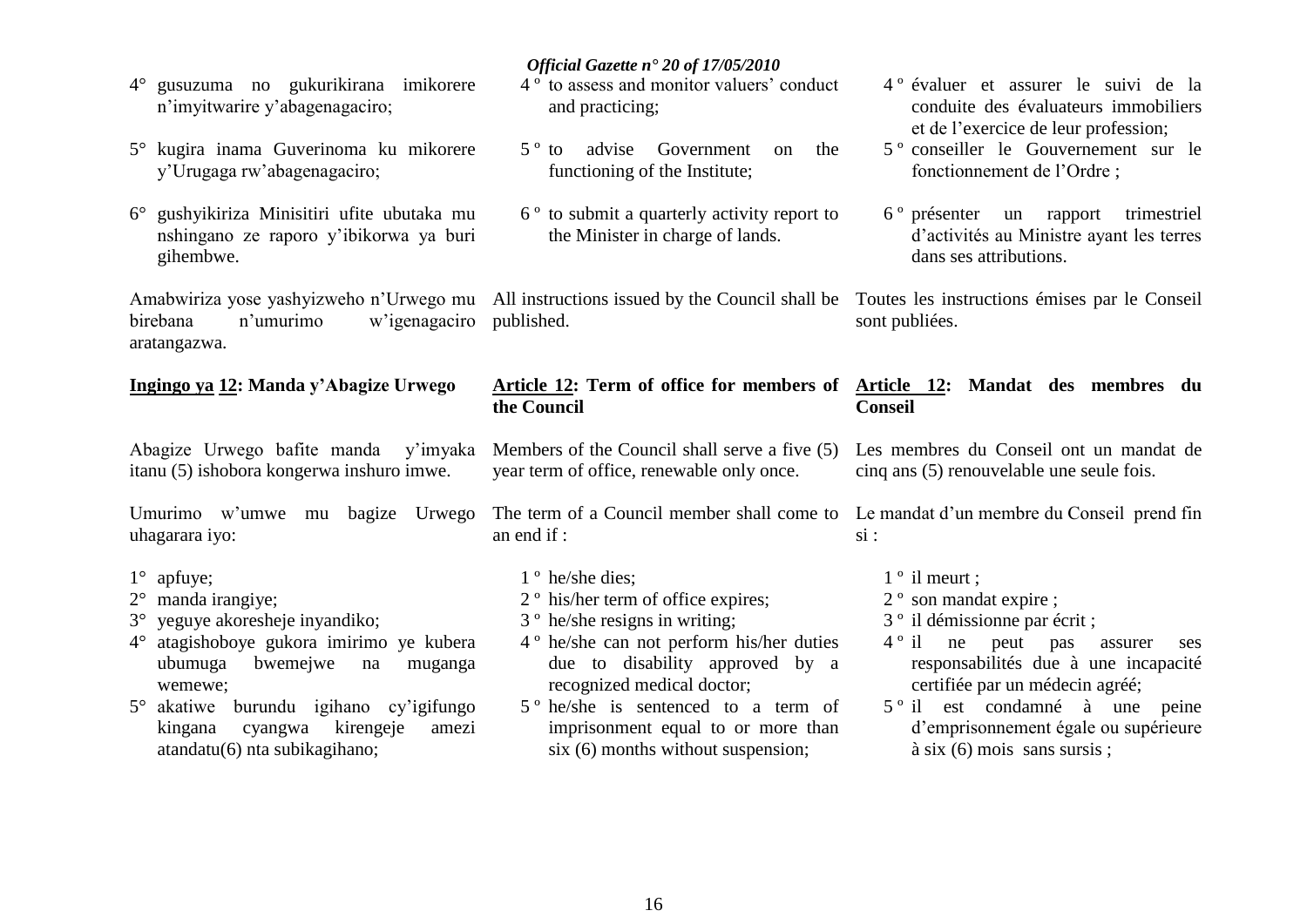zikurikirana nta mpamvu; 7° agaragayeho imyitwarire mibi; 8° yireze akemera icyaha cya Jenoside; 9° abangamira inyungu z"Urwego; 10°akuwe ku murimo n"Urwego rwamushyizeho. Uwifuza kwegura mu Rwego abikora mu A member of the Council wishing to resign nyandiko ageza kuri Perezida w"Urwego shall do so in writing to the Chairperson of agatanga integuza y"iminsi mirongo itatu the Council and give a thirty (30) day notice.  $(30)$ . Iyo umwe mu bagize Urwego avuye mu mirimo ye mbere y"uko manda irangira, ubuyobozi bubifitiye ububasha bushyiraho umusimbura. Ushyizweho arangiza manda y"uwo asimbuye. **Ingingo ya 13: Itumizwa ry"inama y"abagize Urwego**  consecutive Council meetings without sound reasons; 7 º he/she misbehaves; 8 º he/she confesses and pleads guilty of the crime of genocide; 9 º he/she obstructs interests of the Council; 10 º he/she is removed from his/her duties by the appointing authority. If a member of the Council leaves office Si un membre du Conseil quitte ses fonctions before the end of his/her term, the competent avant la fin de son mandat, l'organe authority shall appoint a substitute. The newly compétent nomme son remplaçant. Le appointed member shall complete the term of nouveau membre termine le mandat de celui office. **Article 13: Convening members of the Council** consécutives aux réunions sans justification;<br>7 ° il manif manifeste un mauvais comportement ; 8 º il avoue et plaide coupable du crime de génocide ; 9 º il fait obstacle aux intérêts du Conseil; 10 º il est démis de ses fonctions par l"organe qui l"a nommé. Un membre du Conseil qui veut démissionner en informe le Président du Conseil par écrit et donne un préavis de trente (30) jours. qu"il remplace. **Article 13: Invitation à une réunion des membres du Conseil** 

*Official Gazette n° 20 of 17/05/2010*

 $6^\circ$  he/she is absent from three (3)

Abagize Urwego baterana rimwe mu gihembwe n"igihe cyose bibaye ngombwa. Abagize Urwego baterana mu nama mu buryo bwemewe n"amategeko iyo yitabiriwe nibura na bibiri bya gatatu (2/3) by"abayigize.

6° asibye mu nama inshuro eshatu (3)

thirds (2/3) of all members.

Members of the Council shall meet once a quarter and whenever necessary. The quorum required for members of the Council is two

# Les membres du Conseil se réunissent une

6 º il s"absente plus de trois (3) fois

fois par trimestre et chaque fois que de besoin. Le quorum requis pour les réunions du Conseil est de deux tiers (2/3) de ses membres.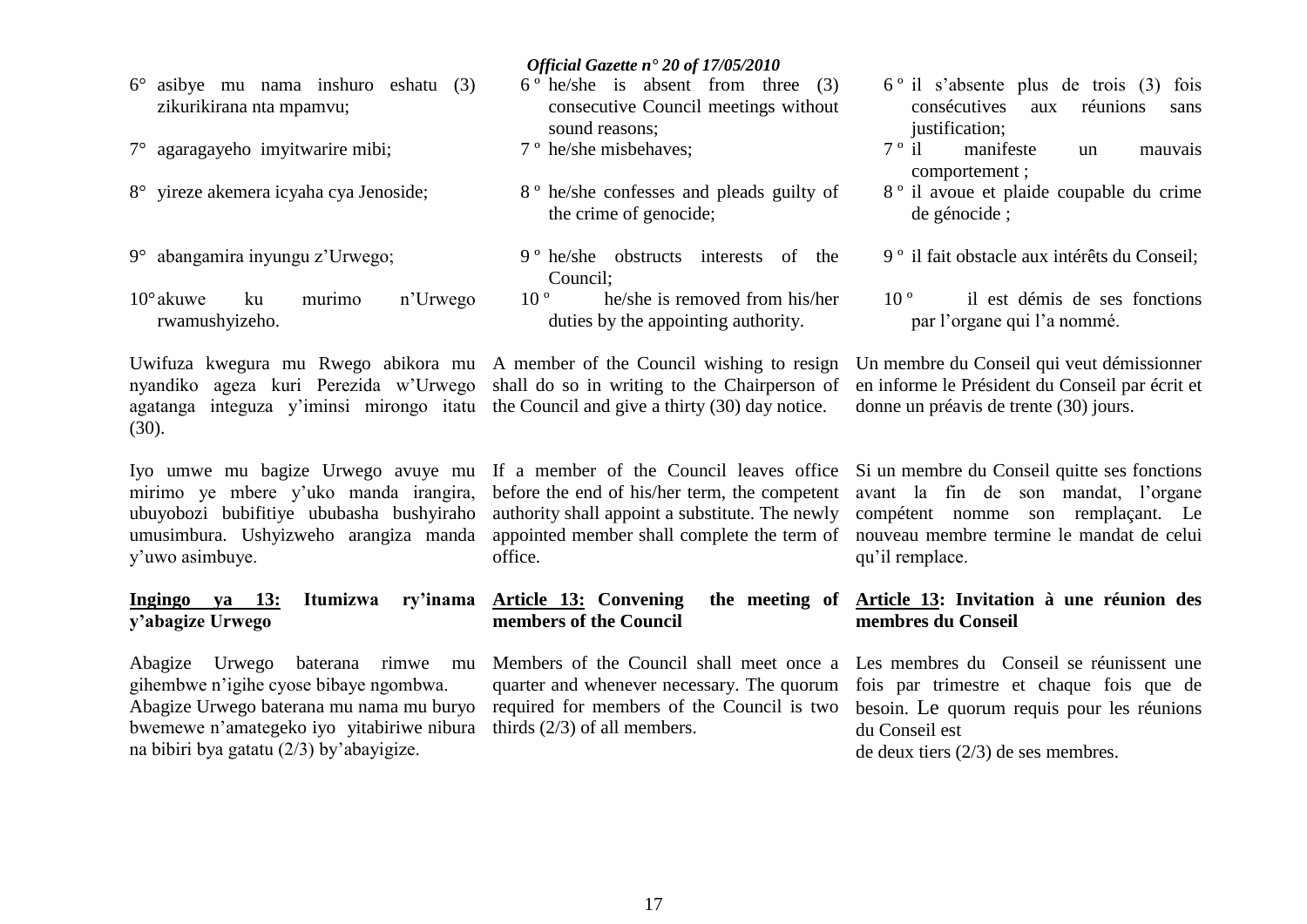Ibyemezo bifatwa ku bwumvikane busesuye Decisions are taken by consensus of the bw"abitabiriye inama. Iyo butabaye, ibyemezo bifatwa ku bwiganze burunduye bw"amajwi. Iyo habaye kunganya amajwi, ijwi rya Perezida ni ryo rikemura impaka.

Abagize Urwego bashobora gutumira mu nama yabo umuntu wese babona ushobora kubunganira ku ngingo runaka iri ku murongo w"ibyigwa. Uwatumiwe ntiyemerewe gutora vote nor attend deliberations on other items no gukurikira iyigwa ry"izindi ngingo ziri ku on the agenda. murongo w"ibyigwa.

#### **Ingingo ya 14: Ibyemezo n"inyandikomvugo by"inama z"Urwego**

Inyandiko y"ibyemezo by"inama y"abagize Urwego ishyirwaho umukono n"abarugize inama ikirangira, kopi yayo ikohererezwa Minisitiri ufite ubutaka mu nshingano ze mu gihe kitarenze iminsi itanu (5) y"akazi kugira ngo agire icyo abivugaho mu gihe kitarenze iminsi cumi n"itanu (15) kuva ayishyikirijwe. Iyo icyo gihe kirenze ntacyo Minisitiri arabivugaho imyanzuro y"Inama iba yemejwe burundu.

Inyandiko mvugo y"inama ishyirwaho Minutes of Council meetings shall be signed Le procès verbal de la réunion du Conseil est ikurikira. Kopi y'inyandiko

participants. If no consensus can be reached then majority vote will decide. In case of a tied vote, the chairperson shall have a casting vote.

with expertise to its meetings depending on

# **Council meetings**

Resolutions of Council meetings shall be signed by all members in attendance at the end of each meeting, a copy of the resolutions shall be submitted to the Minister in charge of lands within five (5) working days for his/her comments which should be communicated to the Council within fifteen (15) days from the day he/she received it. If no comments from the Minister are given within that period, the resolutions shall be deemed approved.

Les décisions sont prises par consensus des participants. Si le consensus ne peut être atteint les décisions sont prises à la majorité absolue des voix. En cas d"égalité des voix, le président a une voix prépondérante.

Members of the Council can invite anyone Les membres du Conseil peuvent inviter toute the agenda. The invited person shall neither l'examen d'un point inscrit à l'ordre du jour. personne qu"ils jugent compétent pour L'invité ne vote ni ne participe aux discussions sur les autres points à l"ordre du jour.

#### **Article 14: Decisions and minutes of Article 14: Décisions et procès-verbaux des réunions du Conseil**

Les résolutions des réunions du Conseil sont signées par tous les membres du Conseil présents, à la fin de chaque réunion. Une copie des résolutions est envoyée au Ministre ayant les terres dans ses attributions endéans cinq (5) jours ouvrables pour donner ses commentaires dans une période ne dépassant pas quinze (15) jours à partir de la réception de la copie. Passé ce délai sans réaction du Ministre, les résolutions de la réunion sont considérées adoptées.

umukono na Perezida w"Urwego by the Chairperson together with the signé par son Président et son Rapporteur et n"Umwanditsi warwo, ikemezwa mu nama Rapporteur and adopted at the next meeting. est adopté lors de la prochaine réunion. Une A copy of the minutes shall be submitted to copie du procès-verbal est envoyée au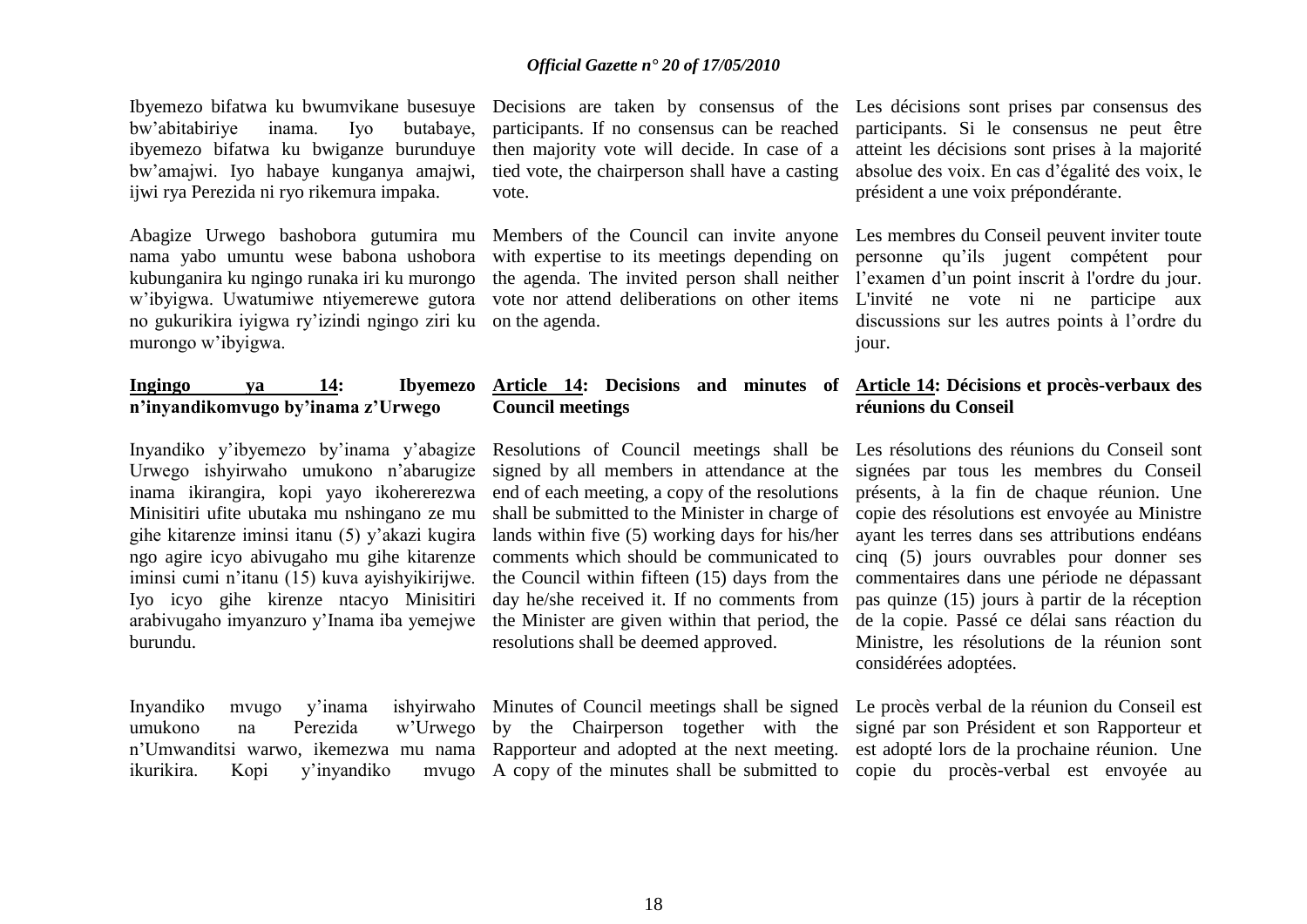yohererezwa Ministiri ufite ubutaka mu the Minister in charge of lands within fifteen Ministre ayant les terres dans ses attributions nshingano ze mu gihe kitarenze iminsi cumi n"itanu (15) y"akazi guhera ku munsi approval. yemerejweho.

rw"abagenagaciro.

#### **Ingingo ya 15: Ibigenerwa abagize Urwego bitabiriye inama**

Abagize urwego bitabiriye inama bahabwa amafaranga agenwa n"Iteka rya Perezida.

#### **Ingingo ya 16: Igongana ry"inyungu**

Umwe mu bagize Urwego abujijwe kuba mu bafata ibyemezo iyo inama isuzuma ibibazo bimureba, bireba ababyeyi be, abo bafitanye isano kugeza ku rwego rwa kabiri cyangwa concerning him/her, those concerning his/her iyo bireba abo bafitanye isano ry"ubushyingirane kugeza ku rwego rwa kabiri cyangwa iyo isuzuma ibyo afitemo inyungu. Uwo bireba abimenyesha mbere inama kandi akiheza igihe cyose hasuzumwa ingingo imureba.

#### **Ingingo ya 17: Ububasha bw"Urwego ku byerekeye iyandikisha**

Urwego rufite ububasha bukurikira:

#### *Official Gazette n° 20 of 17/05/2010*

to the Institute of real property valuers.

**allowances**

a Presidential Order.

#### **Article 16: Conflict of interests**

A member of the Council is prohibited from being among the members who take decisions in case the meeting is examining issues parents, relatives up to the second degree or in- laws up to the second degree or any issue in which he/she has an interest. The concerned person shall inform the Council and shall disqualify him/herself at any time the issue is under examination.

#### **Article 17: Powers of the Council with regard to registration**

The Council shall have the following powers: Le Conseil a les pouvoirs suivants:

(15) working days from the day of its endéans quinze (15) jours à partir du jour de son approbation.

Ibyemezo by"Urwego bimenyeshwa Urugaga The decisions of the Council shall be notified Les décisions du Conseil sont notifiées à l"Ordre des évaluateurs immobiliers.

#### **Article 15: Council members" sitting Article 15: Jetons de présence alloués aux membres du Conseil**

Members of the Council attending its meeting Les membres du Conseil bénéficient des shall receive sitting allowances determined by jetons de présence déterminés par un arrêté présidentiel.

#### **Article 16: Conflit d"intérêts**

Il est interdit à un membre du Conseil de prendre part à la prise de décision lorsque la réunion traite des affaires qui le concernent personnellement, qui concernent ses parents, les membres de sa famille jusqu"au second degré ou les parents alliés jusqu"au second degré ou lorsqu"elle traite des affaires touchant à ses intérêts. Il le notifie au préalable au Conseil et se retire de la réunion aussi longtemps que ce sujet est en cours d"examen.

#### **Article 17: Pouvoirs du Conseil en matière d"enregistrement**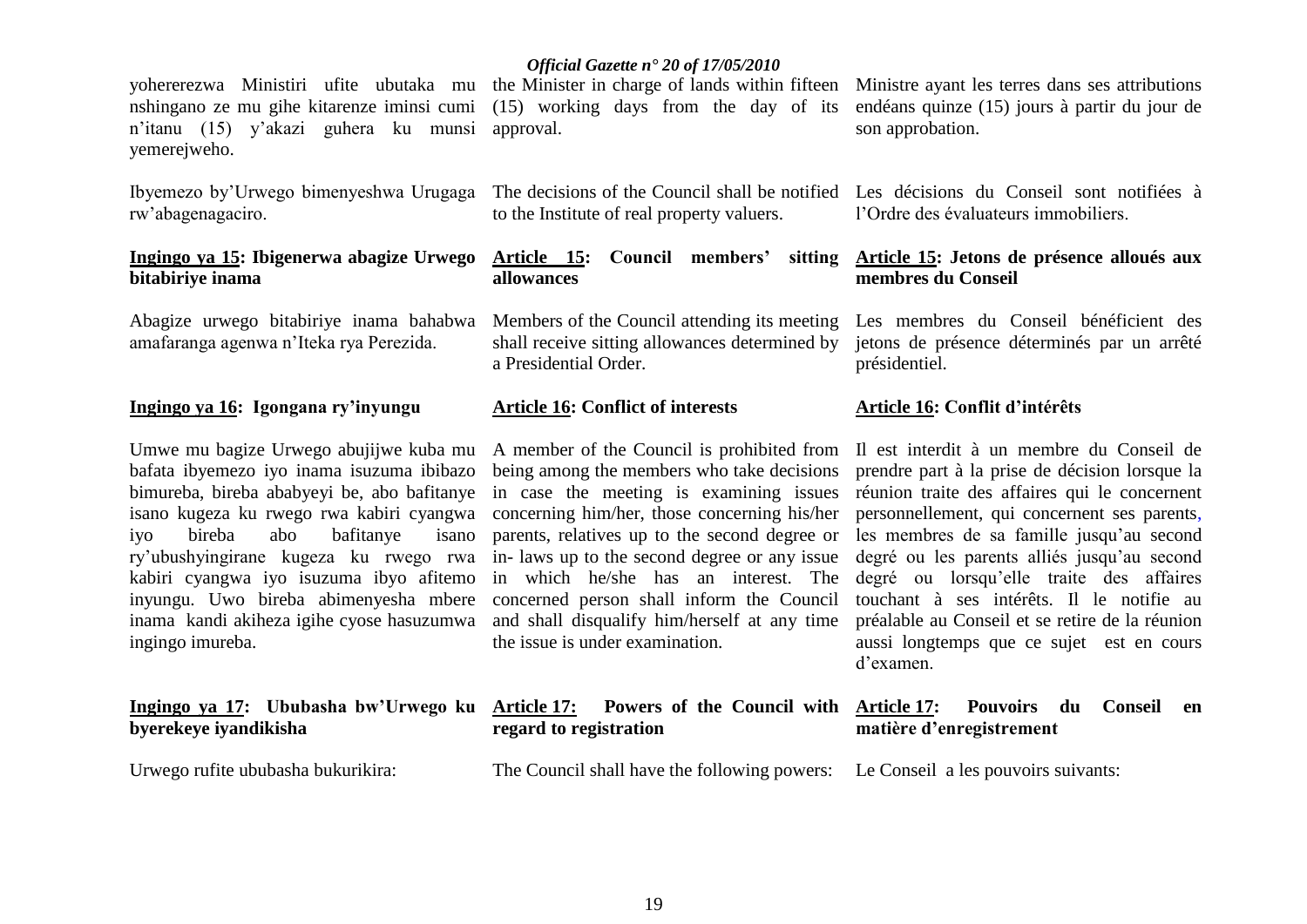- 1° gusuzuma no gufata icyemezo ku isabwa ry"iyandikisha ry"umugenagaciro ku mutungo utimukanwa;
- 2° kugena imiterere y"igitabo cy"urutonde n"icyemezo gihabwa abagenagaciro ku mutungo utimukanwa;
- 3° gutanga ibyemezo ku bagenagaciro bemewe;
- 4° kugena umubare w"amafaranga asabwa mu kwiyandikisha no guhabwa icyemezo cy"umugenagaciro;
- 5° kugena umubare w"amafaranga yakwa n"abagenagaciro mu gihe bakora umwuga wabo;
- 6° guhana abagenagaciro hakurikijwe ibiteganywa n"amabwiriza agenga imyitwarire yabo.
- 1 º to examine and decide on an application for registration of a real property valuer;
- 2 º to determine the format of the registry and certificates for real property valuers;
- 3 º to issue certificates to certified real property valuers;
- 4 º to determine fees for registration and issuance of valuer's certificate:
- 5 º to determine real property valuation charges;
- 6 º to punish valuers in accordance with their code of conduct.
- 1 º examiner et décider sur toute demande d"enregistrement d"un évaluateur des biens immobiliers ;
- 2 º déterminer le format du registre et du certificat d"enregistrement des évaluateurs immobiliers ;
- 3 º délivrer les certificats aux évaluateurs immobiliers agréés ;
- 4 º fixer les frais d"inscription et du certificat d"évaluateur;
- 5 º fixer les frais liés au service d"évaluation des biens immobiliers;
- 6 º sanctionner les évaluateurs immobiliers suivant leur code de conduite.

**UMUTWE WA IV: IMIKORERE CHAPTER IV: ORGANISATION OF Y'UMWUGA W'IGENAGACIRO MUTUNGO UTIMUKANWA RWANDA THE REAL PROPERTY VALUATION PROFESSION IN RWANDA CHAPITRE IV: ORGANISATION DE LA PROFESSION D"EVALUATEURS DES BIENS IMMOBILIERS AU RWANDA**

**Icyiciro cya mbere: Ibikurikizwa mu Section One: Procedures for registration kwiyandikisha Section première: Procédures d"enregistrement** 

**Ingingo ya 18: Ibisabwa kugira wandikwe nk"umugenagaciro Article 18: Conditions for registration as a Article 18: Conditions d"enregistrement valuer d"un évaluateur** 

Kugira ngo Umunyarwanda yandikwe mu For a Rwandan citizen to be registered in the Un citoyen rwandais qui veut se faire gitabo cy'iyandika ry'abagenagaciro agomba registry of property valuers, he/she shall meet enregistrer dans le registre des évaluateurs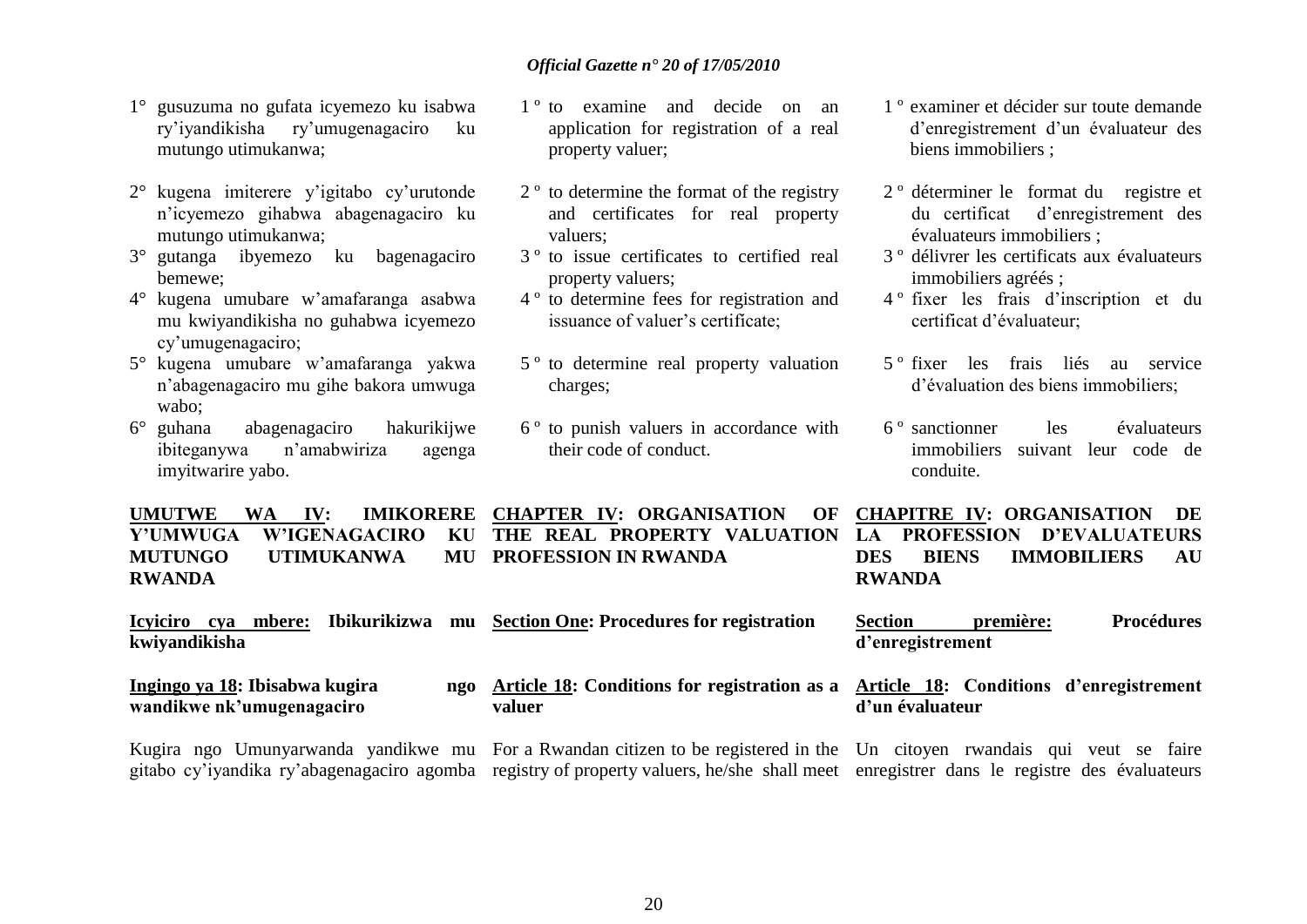kuba yujuje ibi bikurikira:

- 1° kuba afite impamyabumenyi nibura y"icyiciro cya kabiri cya kaminuza mu birebana n"igenagaciro ry"imitungo itimukanwa, ubwubatsi, ubutaka cyangwa indi mpamyabushobozi igaragaza ubumenyi buhagije mu igenagaciro;
- 2° kuba atarakatiwe igifungo kirengeje amezi atandatu;
- 3° kuba atarigeze yirukanwa mu bakora umwuga w"igenagaciro haba mu Rwanda cyangwa mu Gihugu cy"amahanga;
- 4° kuba atari mu gihombo.

#### **Ingingo ya 19: Iyandikwa ry"abanyamahanga**

w"igenagaciro mu Rwanda agomba kuba:

- 1° yujuje ibiteganijwe mu ngingo ya 18 y"iri tegeko;
- 2° afite icyemezo cy"uko yanditse ku rutonde rw"abagenagaciro b"imitungo itimukanwa rw"igihugu akomokamo cyangwa ikindi cyemezo bifite agaciro kamwe.

### *Official Gazette n° 20 of 17/05/2010*

the following conditions:

- 1<sup>°</sup> to hold at least a bachelor's degree in 1<sup>°</sup> real property valuation, civil engineering, pedology or any other degree with evidence of sufficient knowledge in valuation;
- 2<sup>°</sup> to have never been condemned to an 2<sup>°</sup> imprisonment of more than six (6) months;
- 3 º to have never been dismissed from an association of real property valuers either in Rwanda or in another country;
- 4 º shall not be in bankruptcy.
- **Article 19: Registration of foreigners**

Umunyamahanga wifuza gukora umwuga A foreigner who intends to practice real Tout étranger qui désire exercer une property valuation in Rwanda shall:

- 1<sup>°</sup> meet the conditions provided under Article 18 of this Law;
- 2 º hold a certificate of real property valuer or its equivalent from his/her country.

doit remplir les conditions suivantes:

- être détenteur au moins d'un diplôme de licence dans le domaine d"évaluation des biens immobiliers, de génie civile, de pédologie des terres ou de tout autre diplôme prouvant les qualifications suffisantes en matière d"évaluation immobilière ;
- 2° ne pas avoir été condamné à une peine d"emprisonnement supérieure à six(6) mois ;
- 3° n"avoir pas été exclus de l"association des évaluateurs tant au Rwanda qu'à l"étranger ;
- 4° ne pas être en faillite.

#### **Article 19: Enregistrement des étrangers**

profession d"évaluateur au Rwanda doit :

- 1 º remplir les conditions prévues à l"article 18 de la présente loi ;
- 2 º détenir un certificat d"évaluateur immobilier de son pays d"origine ou son équivalent.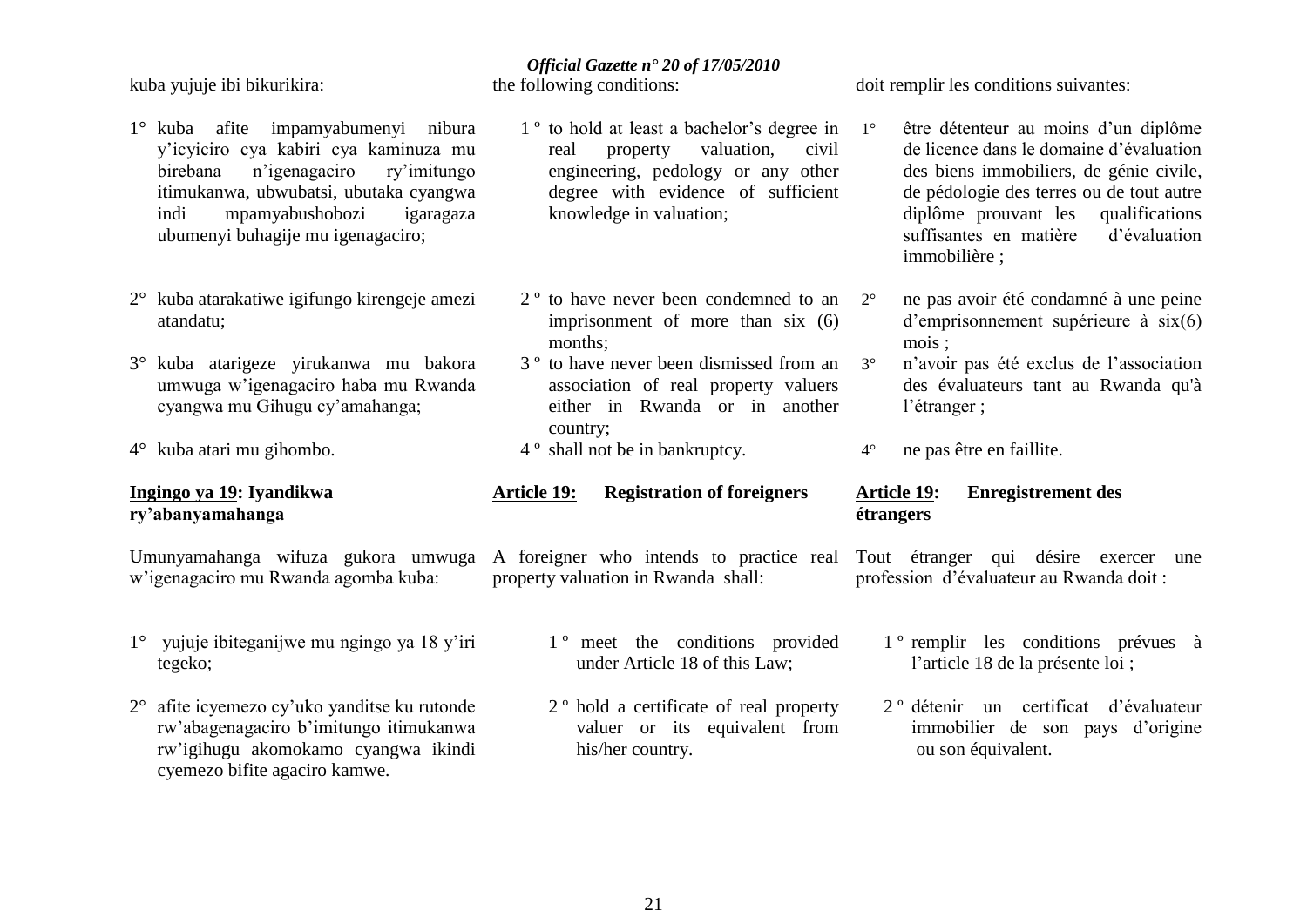| Ingingo ya 20: Kwishyira hamwe no Article 20:<br>gukorana                                                                                                                                                                                                                                | <b>Association</b><br>collaboration                                                                                                                                                                                                                                       | <b>Association et collaboration</b><br>and Article 20:                                                                                                                                                                                                                                                          |
|------------------------------------------------------------------------------------------------------------------------------------------------------------------------------------------------------------------------------------------------------------------------------------------|---------------------------------------------------------------------------------------------------------------------------------------------------------------------------------------------------------------------------------------------------------------------------|-----------------------------------------------------------------------------------------------------------------------------------------------------------------------------------------------------------------------------------------------------------------------------------------------------------------|
| rw'ishyirahamwe<br>n'abandi<br>rwego<br>mu<br>cyangwa sosiyete y'ubucuruzi cyangwa se<br>agakorana n'undi mugenagaciro wemewe certified real property valuers.<br>ishyirahamwe<br>ry'abagenagaciro<br>cyangwa<br>bemewe.                                                                 | Umugenagaciro wemewe ashobora gukora A certified real property valuer may practice<br>uwo mwuga wenyine cyangwa afatanyije either individually, or as part of an association<br>or company or in collaboration with another<br>certified real property valuer or group of | L'évaluateur agréé peut exercer la profession<br>soit à titre individuel, soit en groupe dans le<br>d'une<br>association<br>cadre<br>société<br>ou<br>commerciale, soit encore en qualité de<br>d'un<br>collaborateur<br>évaluateur<br>autre<br>immobilier agréé ou groupe d'évaluateurs<br>immobiliers agréés. |
| gukorana<br>atuma<br>Amasezerano<br>yo<br>ni<br>umugenagaciro w'umutungo<br>utimukanwa<br>viyemeza gukorera buri gihe cyangwa rimwe<br>na rimwe mu biro by'undi mugenagaciro,<br>akabihemberwa.                                                                                          | Collaboration shall be formed when a real<br>property valuer commits him/herself to giving<br>his/her services in another real property<br>valuer's office either full time or part time for<br>remuneration.                                                             | La collaboration est le contrat par lequel un<br>évaluateur immobilier s'engage à travailler à<br>temps plein ou partiel au sein du bureau et au<br>service d'un autre évaluateur immobilier<br>moyennant rémunération.                                                                                         |
| Amasezerano<br>ry'abagenagaciro ni ahuza abagenagaciro<br>babiri cyangwa barenga bakiyemeza gukorera<br>hamwe uwo mwuga haba mu biro bimwe<br>bitandukanye<br>mu<br>biro<br>cyangwa<br>se<br>bakaniyemeza gushyira hamwe no kugabana to share profits and losses.<br>inyungu n'igihombo. | y'ishyirahamwe An agreement of association of real property<br>valuers is one by which two or more real<br>property valuers decide to practice the<br>profession together either in the same office<br>or in different offices and commit themselves                      | La convention d'association d'évaluateurs<br>immobiliers est le contrat par lequel deux ou<br>plusieurs évaluateurs immobiliers décident<br>d'exercer en commun la profession au sein<br>d'un même bureau ou de différents bureaux<br>et s'engagent à partager les bénéfices et les<br>pertes.                  |
| <b>Icylciro cya 2:</b><br><b>Igitabo</b><br>cy'urutonde Section 2:<br>n'icyemezo cy'umugenagaciro                                                                                                                                                                                        | <b>Register and valuer's</b><br>certificate                                                                                                                                                                                                                               | certificat<br><b>Registre</b><br>Section<br>2:<br><b>et</b><br>d'évaluateur                                                                                                                                                                                                                                     |
| Ingingo ya 21: Igitabo<br>cy'urutonde Article 21:<br>rw'abagenagaciro bemewe                                                                                                                                                                                                             | <b>Register of certified valuers</b>                                                                                                                                                                                                                                      | Article 21: Registre<br>évaluateurs<br>des<br>immobiliers agréés                                                                                                                                                                                                                                                |
|                                                                                                                                                                                                                                                                                          |                                                                                                                                                                                                                                                                           |                                                                                                                                                                                                                                                                                                                 |

Urwego rushyiraho kandi rukabika igitabo The Council shall create and maintain a Le Conseil crée et tient un registre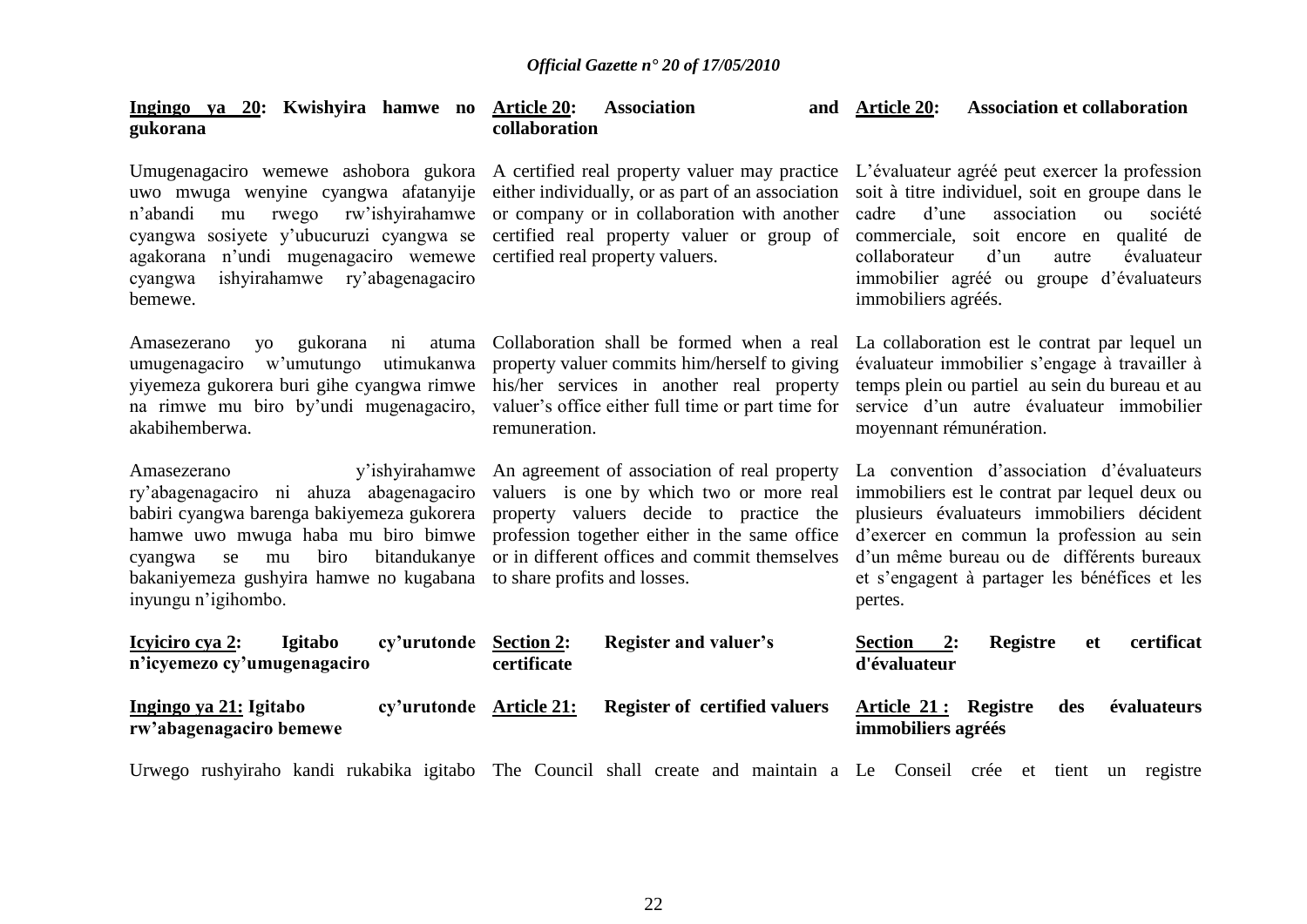| rw'abagenagaciro<br>cy'urutonde<br>kirimo nibura ibi bikurikira:                                                                                                                                             | include at least the following:                                                                                                                                                                                                              | bemewe register of certified valuers which shall d'évaluateurs immobiliers agrées comprenant<br>au moins des mentions suivantes :                                                                                                                                              |
|--------------------------------------------------------------------------------------------------------------------------------------------------------------------------------------------------------------|----------------------------------------------------------------------------------------------------------------------------------------------------------------------------------------------------------------------------------------------|--------------------------------------------------------------------------------------------------------------------------------------------------------------------------------------------------------------------------------------------------------------------------------|
| $1^\circ$ umwirondoro;<br>$2^{\circ}$ itariki<br>yandikiweho<br>gitabo<br>mu<br>cy'urutonde rw'abagenagaciro;<br>$3^\circ$ aho abarizwa;<br>$4^{\circ}$ impamyabushobozi;<br>$5^\circ$ inomero ihabwa usaba. | 1 <sup>°</sup> identification of the valuer;<br>$2o$ the date of entry into the register<br>of valuers:<br>3 <sup>°</sup> the address of the valuer;<br>4 <sup>°</sup> the valuer's degree;<br>5 <sup>°</sup> the registration number of the | 1 <sup>°</sup> l'identification de l'évaluateur ;<br>d'entrée<br>$2^{\circ}$ la<br>date<br>le<br>dans<br>registre d'évaluateurs;<br>3 <sup>°</sup> l'adresse de l'évaluateur;<br>4 <sup>°</sup> le diplôme de l'évaluateur;<br>5 <sup>°</sup> le numéro d'enregistrement<br>de |
| Ingingo ya 22: Icyemezo cy'umugenagaciro Artice 22:                                                                                                                                                          | valuer.<br>Valuer's certificate                                                                                                                                                                                                              | l'évaluateur.<br>Certificat d'évaluateur<br><b>Article 22:</b>                                                                                                                                                                                                                 |
| cy'urutonde<br>rumuha<br>icyemezo<br>wemewe.                                                                                                                                                                 | Iyo usaba amaze kwandikwa mu gitabo When an applicant has been entered into the<br>rw'abagenagaciro, Urwego register of valuers, the Council shall issue to<br>cy'umugenagaciro him/her a certificate of certified valuer.                   | Lorsque le requérant est inscrit au registre<br>d'évaluateurs, le Conseil lui délivre<br>un<br>certificat d'évaluateur agréé.                                                                                                                                                  |

#### **Ingingo ya 23: Gutesha agaciro icyemezo Article 23: Cancellation of valuer"s cy"umugenagaciro certificate Article 23: Annulation du certificat d"évaluateur**

Urwego rushobora gutesha iyandikisha ry"umugenagaciro iyo:

- 1° yanditswe biturutse ku kwibeshya cyangwa akoresheje uburiganya;
- 2° agaragayeho imikorere n"imyitwarire mibi mu kazi ke, harimo cyane cyane ruswa no kutagira ibanga;
- 3° hari indi mpamvu Urwego rusanze ari ngombwa.

The Council may cancel the registration of a Le Conseil peut annuler l'enregistrement d'un valuer if :

- 1 º he/she has been erroneously or fraudulently registered;
- 2 º he/she manifests poor professional conduct including bribery and breach of confidentiality;
- 3 º any other reason considered necessary by the Council.

évaluateur:

- 1 º lorsque son enregistrement est entaché d"erreur ou de fraude ;
- 2 º s"il est caractérisé par de mauvais comportements, notamment la corruption et l"indiscrétion ;
- 3 º pour n"importe quelle autre raison jugée nécessaire par le Conseil.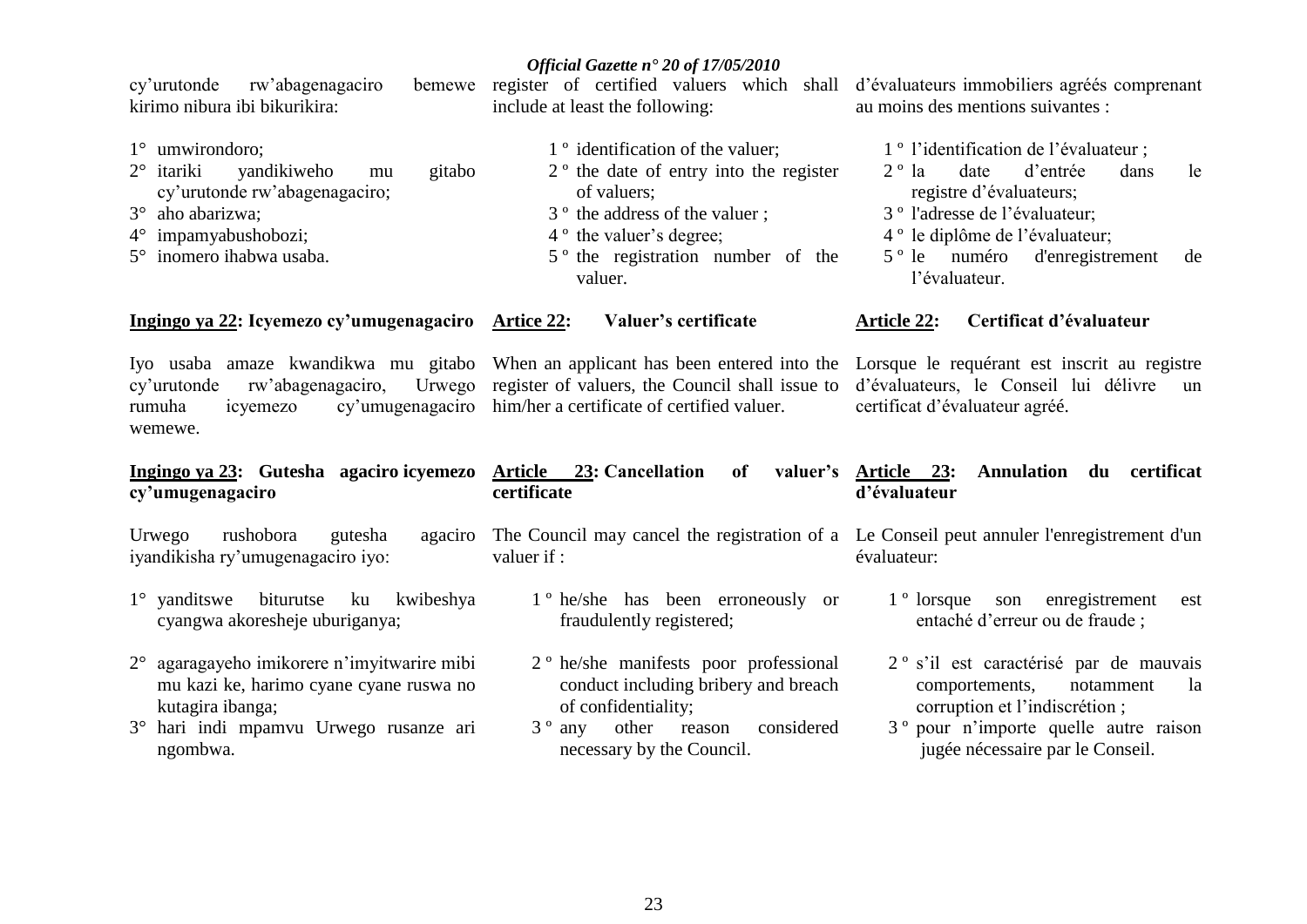#### **Ingingo ya 24: Uburyo bwo kujurira**

Iyo uwasabye kwandikwa asanze Urwego kuregera urukiko rubifitiye ububasha iyo

# **rutonde rw"abagenagaciro**

Umugenagaciro wakuwe ku rw'abagenagaciro ku buryo buteganijwe muri register by procedures provided in this Law vertu des dispositions de la présente loi peut iri tegeko, ashobora gusaba gusubizwa ku may apply for restoration to the register en demander la réinscription suivant la rutonde igihe impamvu yatumye avanwa ku according to the procedures set up by the procédure mise en place par le Conseil, si les rutonde itakiriho hakurikijwe bushyirwaho n"Urwego.

Abagenagaciro banditse kandi bari mu Rugaga nibo bonyine bafite uburenganzira bwo gukora umwuga w"igenagaciro k"umutungo utimukanwa. Icyakora, abakozi ba Leta bujuje ibyangombwa bisabwa requirements of the Council shall also be conditions exigées par le Conseil sont

#### **Article 24: Procedures for appeal**

rwaramurenganije rwanga kumuha icyemezo Council's refusal to issue him/her with a du certificat d'évaluateur ou l'annulation de cyangwa se rwarakimwambuye, ashobora certificate or cancellation of his /her ce-dernier-par-le-Conseil-n'est-pas-justifié, il ubundi buryo bwose butashoboye case to the relevant court of justice if not compétente s"il n"a pas été satisfait après kumukemurira ikibazo ku buryo bushimishije. satisfied after having exhausted all other avoir épuisé toutes les voies de recours. certificate is unfair, he/she may refer his/her peut porter son cas devant une juridiction means.

#### **Article 24: Procédures d"appel**

If an applicant is of the opinion that the Si un requérant considère que le refus d'octroi

#### **Ingingo ya 25: Gusaba gusubizwa ku Article 25: Request for restoration to the Article 25: Demande de réinscription au valuers" register registre d"évaluateurs**

A valuer who has been removed from the Un évaluateur qui a été rayé du registre en Council if the reasons of his/her removal raisons de sa radiation n'existent plus. cease to exist.

| Icyiciro cya 3: Uko guha agaciro umutungo<br>utimukanwa bikorwa      | <b>Section 3:</b><br>Real<br>property<br>methods                                            | d'évaluation<br><b>Méthodes</b><br>valuation Section 3:<br>immobilière                                                                                                                                                                                                           |
|----------------------------------------------------------------------|---------------------------------------------------------------------------------------------|----------------------------------------------------------------------------------------------------------------------------------------------------------------------------------------------------------------------------------------------------------------------------------|
| Ingingo ya 26: Abemerewe<br>gukora<br>umwuga w'igenagaciro mu Rwanda | <b>Article 26:</b><br>real property valuation in Rwanda                                     | <b>People authorized to conduct</b> Article 26: Personnes autorisées à faire<br>l'évaluation immobilière au Rwanda                                                                                                                                                               |
| bwo<br>gukora                                                        | umwuga w'igenagaciro real property valuation profession in Rwanda. profession d'évaluateurs | Abagenagaciro banditse kandi bari mu Only registered valuers members of the Seuls les évaluateurs enregistrés et membres<br>Rugaga nibo bonyine bafite uburenganzira Institute shall be authorized to exercise the de l'Ordre sont autorisés à exercer la<br><i>immobiliers.</i> |
|                                                                      |                                                                                             | k'umutungo utimukanwa. Icyakora, abakozi However, Government employees fulfilling Toutefois, les agents de l'Etat remplissant les                                                                                                                                                |

n"Urwego bemerewe gukora igenagaciro authorized to conduct valuation when également autorisés à réaliser l"évaluation Toutefois, les agents de l"Etat remplissant les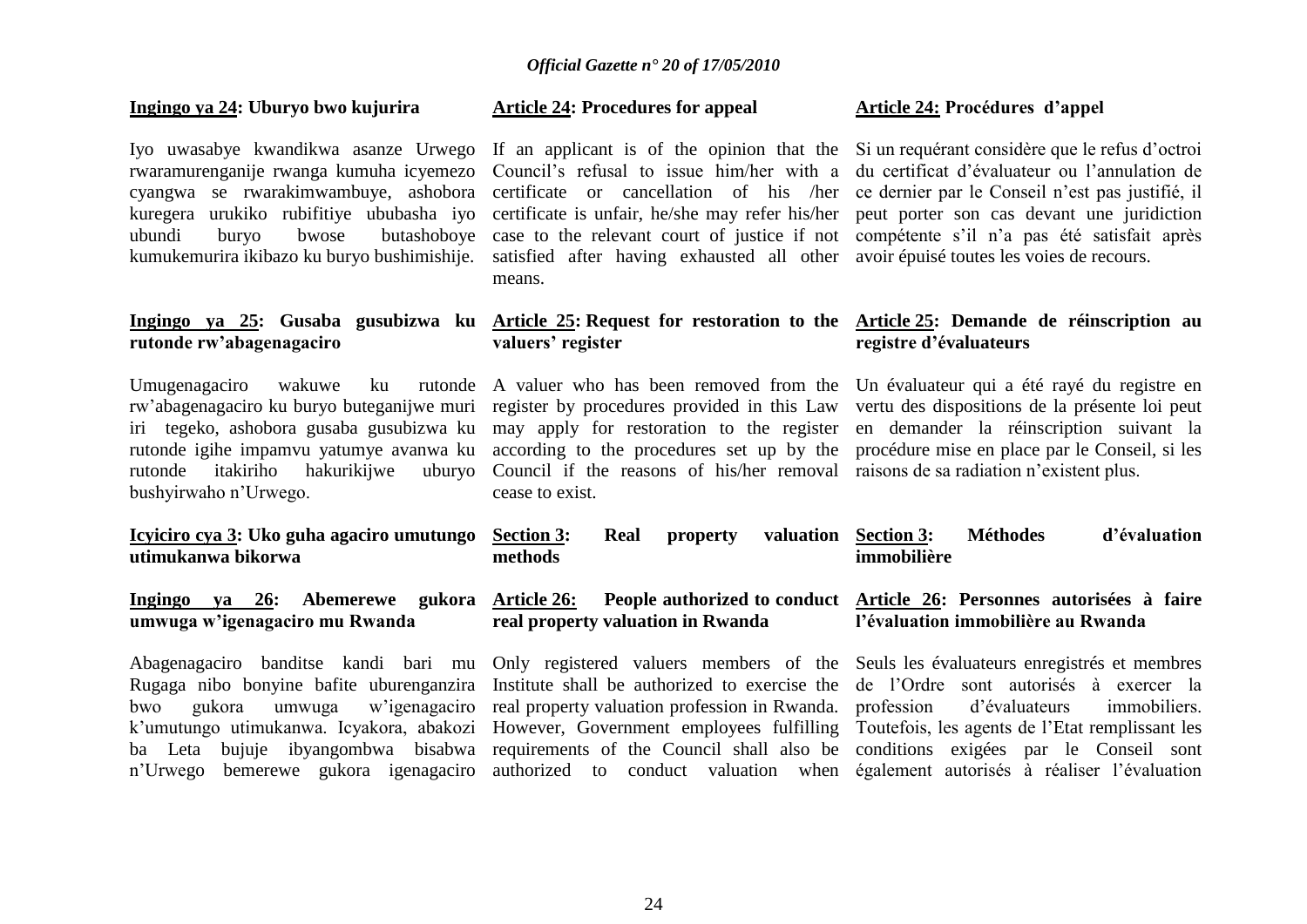batumwe n"inzego za Leta bakorera.

**ibiciro**

*Official Gazette n° 20 of 17/05/2010*

mandated by their government institutions.

#### **Ingingo ya 27: Uburyo bwo kugena agaciro Article 27: Valuation methods**

Kuri buri bwoko bw"igenagaciro, umugenagaciro akoresha uburyo bumwe cyangwa bwinshi buteganywa n"iri tegeko cyangwa ubundi buryo bwemejwe n"Urwego. Umugenagaciro ahitamo uburyo bwiza kugira ngo hagenwe agaciro gakwiye kari ku isoko ku mutungo utimukanwa.

real property.

**Ingingo ya 28: Uburyo bwo kugereranya Article 28: Comparable prices methods** 

Igiciro gitangwa ku mutungo utimukanwa The proposed price for the real property shall Le prix proposé pour le bien immobilier doit kigomba kuba cyegera cyangwa kingana n"ikiri ku isoko. Umugenagaciro akora valuer shall compare prices by referring to the igereranya ry"ibiciro ashingiye ku gaciro prices recently assigned to a real property that katanzwe mu gihe cya vuba ku mutungo usa is similar or comparable to the real property cyangwa se ushobora kugereranywa subject to valuation. n"ukorerwa igenagaciro.

#### **Ingingo ya 29: Kugereranya agaciro k"ubutaka hose mu gihugu nk"ubundi buryo bwo kugena agaciro k"ubutaka**

kugereranwa mu karere, umugenagaciro

be close or equal to the market value. The

**Article 29: Comparison of land values countrywide as an alternative land des terres à l"échelle nationale, comme une valuation method**

Iyo hadashobora kuboneka ibiciro bishobora Where comparable prices are not available for En cas d'absence de prix comparables à ashobora kwifashisha ibiciro by"ubutaka comparable prices of similarly classified land référer aux prix comparables des terres ayant bufite imiterere imwe buri mu bindi bice from other areas of the country. Prices shall les propriétés similaires dans d"autres régions land in a particular area, the valuer may use l'échelle régionale, l'évaluateur peut se

lorsqu"ils sont mandatés par les institutions dont ils sont issus.

#### **Article 27: Méthodes d"évaluation**

Valuation of any type requires that the valuer Toute évaluation immobilière exige que apply one or more valuation methods l"évaluateur applique une ou plusieurs provided by this Law or any other method méthodes d'estimation prévues par la présente accepted by the Council. The valuer shall loi ou toute autre méthode admise par le select the best valuation method that can be Conseil et qu"il choisisse la meilleure used to determine the fair market value of the méthode permettant de déterminer la juste valeur du marché du bien immobilier.

#### **Article 28: Méthode d"estimation par comparaison des prix**

être proche ou égal au prix du marché. L"évaluateur procède à la comparaison des prix en se référant aux prix récemment appliqués au bien immobilier similaire ou potentiellement comparable au bien soumis à l"évaluation.

### **Article 29: Comparaison de la valeur autre méthode alternative d"évaluation des terres**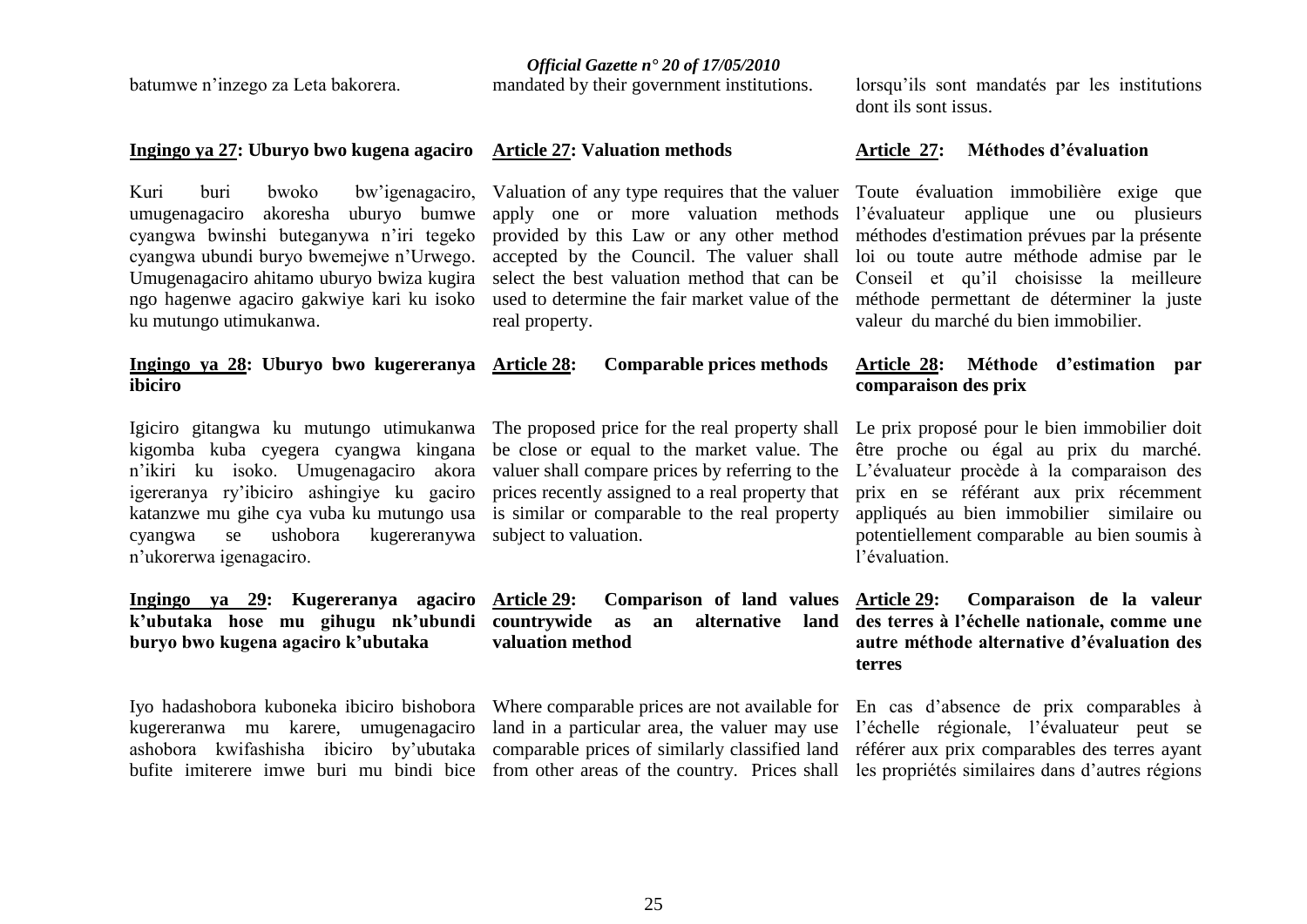Abyemerewe kandi

raporo y"umugenagaciro.

best suited to determine the current market value. The methods used shall be clearly explained in the valuation report.

## **methods**

land, the replacement cost approach shall be used to determine the value of improvements hakurikijwe to land by taking real property as a reference.

### **as an alternative valuation method for remplacement comme méthode alternative Article 30: Evaluation par le coût de pour estimer les améliorations**

En cas d"insuffisance de prix pouvant servir de référence pour déterminer la valeur des terres avec améliorations, il est fait recours à la méthode d"évaluation par le coût de remplacement pour déterminer la valeur des améliorations y apportées, référence étant faite aux immobiliers.

#### **Article 31: Use of multiple valuation Article 31: Utilisation de plusieurs méthodes d"évaluation**

Lorsque l'évaluation immobilière requiert une expertise particulière, l"évaluateur fait recours à la combinaison des méthodes qu"il estime appropriées pour la détermination de la valeur actuelle du marché. Les méthodes employées doivent être clairement explicitées dans le rapport d'évaluation.

umugenagaciro ashobora gukoresha ubundi use any other relevant worldwide methods not utiliser toutes autres méthodes reconnues au Upon approval by the Council, a valuer may Avec l"accord du Conseil, l"évaluateur peut

#### *Official Gazette n° 20 of 17/05/2010*

agenga umwuga w"umugenagaciro n"Urwego. profession and the Council. akurikiza valuation duties in compliance with principles

### **Article 30: Replacement cost approach improvements**

Where sufficient comparable prices are not available to determine the value of improved

Iyo hatari ibiciro bihagije byakoreshwa mu kugereranya agaciro k"ubutaka bwatejwe imbere, hakoreshwa uburyo bwo gusimbuza ibiciro ibindi kugirango hagenwe agaciro n'imirimo vabukozweho imitungo itimukanwa.

n"imiterere y"ubutaka n"aho buherereye. Mu

amahame kandi akubahiriza amabwiriza

**Ingingo ya 30: Uburyo bwo gusimbuza ibiciro ibindi hashingiwe ku iyongeragaciro** 

mirimo ve, umugenagaciro

**ryakozwe**

#### **Ingingo va 31: Gukoresha butandukanye bw"igenagaciro**

Mu gihe igenagaciro ku mutungo utimukanwa risaba ubumenyi bwihariye, umugenagaciro akoresha uburyo bukomatanije abona bukwiriye bugaragaza agaciro kari ku isoko muri icyo gihe. Uburyo bwakoreshejwe mu kugena agaciro k"umutungo utimukanwa bugomba gusobanurwa binononsoye muri combination of the methods he/she considers

### Where real property valuation requires special skills, the valuer shall use whatever

by'igihugu. Imihindukire y'ibiciro iterwa vary depending on the quality and location of du pays. La variation des prix dépend de la the land. The valuer shall fulfill his/her qualité des terres et de leur localisation. Dans and regulations governing the valuation conforme aux principes et à la réglementation l"exercice de ses fonctions, l"évaluateur se régissant la profession d"évaluateur et le Conseil.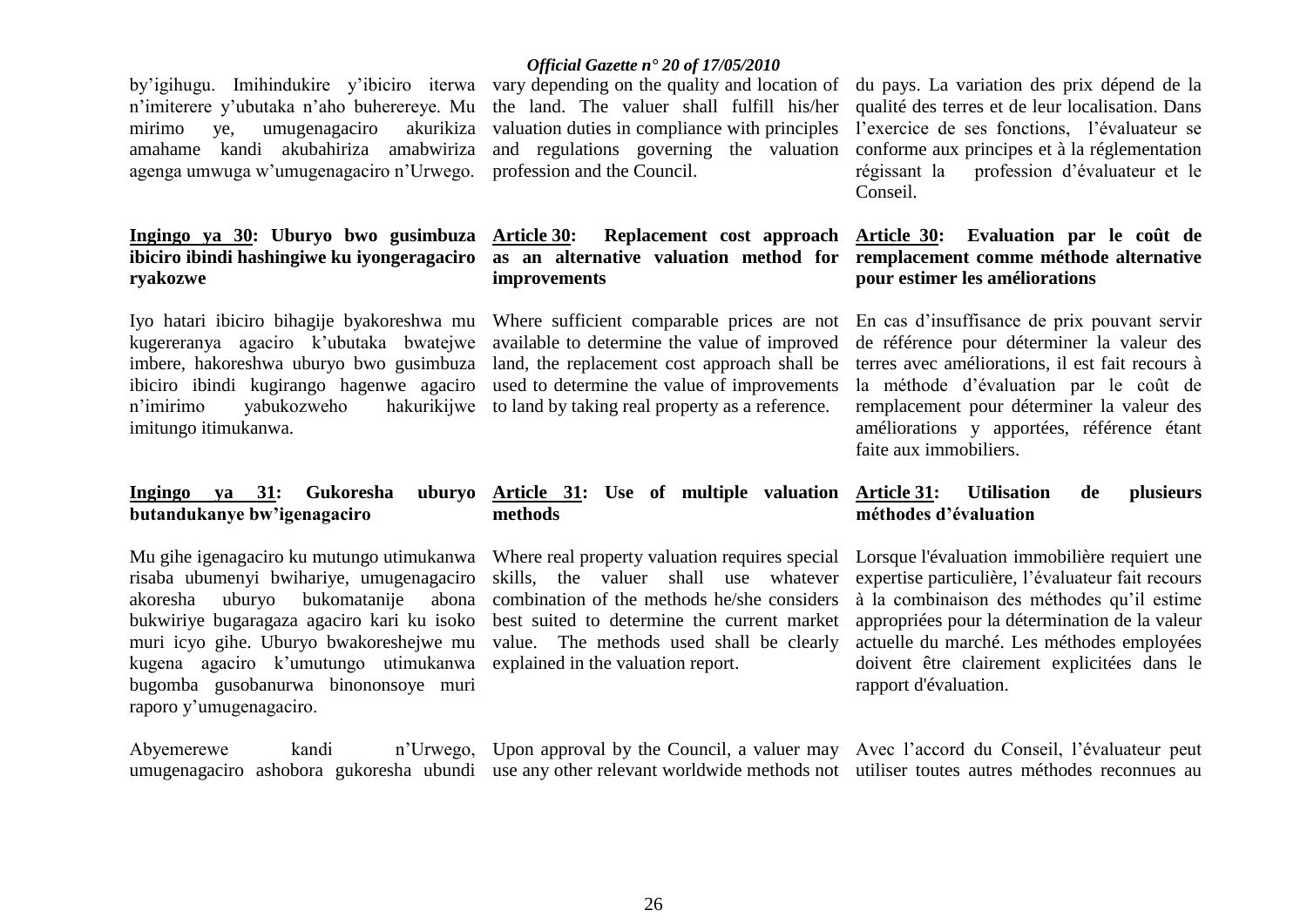**Article 32: Valuation report**

buryo bwemewe bukoreshwa ku isi, provided in this Law in order to carry out the niveau mondial, non prévues par la présente butavuzwe muri iri tegeko, bwamufasha assigned work. kurangiza umurimo yahawe.

#### **Ingingo ya 32: Raporo y"igenagaciro**

Raporo y'igenagaciro utimukanwa ikorwa mu buryo bwemejwe written in a format set by the Council. n"Urwego.

#### **Ingingo ya 33: Ibanga mu kazi**

**Article 33: Confidentiality**

mikoranire ye n'abamugana. n"Urwego cyangwa amategeko.

ashobora kugira ibyo atangaza abisabwe However, he/she may disclose any Conseil ou par la loi. confidentiality in collaboration with clients. confidentialité, sauf dans les cas prévus par information if required by the Council or the Law.

### loi susceptible de l"aider à accomplir la mission lui confiée.

#### **Article 32: Rapport d"évaluation**

The real property valuation report shall be Le rapport d'évaluation immobilière est fait dans la forme prescrite par le Conseil.

#### **Article 33: Confidentialité**

Umugenagaciro agomba kugira ibanga mu A valuer shall observe the requirements of L'évaluateur immobilier est tenu à la

#### **Ingingo ya 34: Kugongana kw"inyungu mu kazi Conflict of interests Article 34: Conflits d'intérêts**

Umugenagaciro agomba kureba zihari asaba kwifata, keretse ke.

agasuzuma ko hatari ukugongana kw"inyungu there is any present or future conflict of mu kazi ke ubu cyangwa mu gihe kizaza. Iyo interests when carrying out his/her potentiel qui pourrait survenir dans l"exercice byagaragarijwe ababifitemo inyungu bose refrain from doing so, unless all parties are conflits d"intérêts, il s"abstient de procéder à bakemera ko umugenagiciro akomeza akazi informed of the situation and consent to the l"évaluation, à moins que toutes les parties ivo professional duties. If there is any, he /she real property valuer to continue the task.

A valuer shall consider and examine whether L"évaluateur immobilier identifiera et examinera tout conflit d'intérêts réel ou de sa profession. En cas d"existence de tels concernées n"aient été mises au courant de la situation et n"aient consenti à ce que l"évaluateur continue son travail.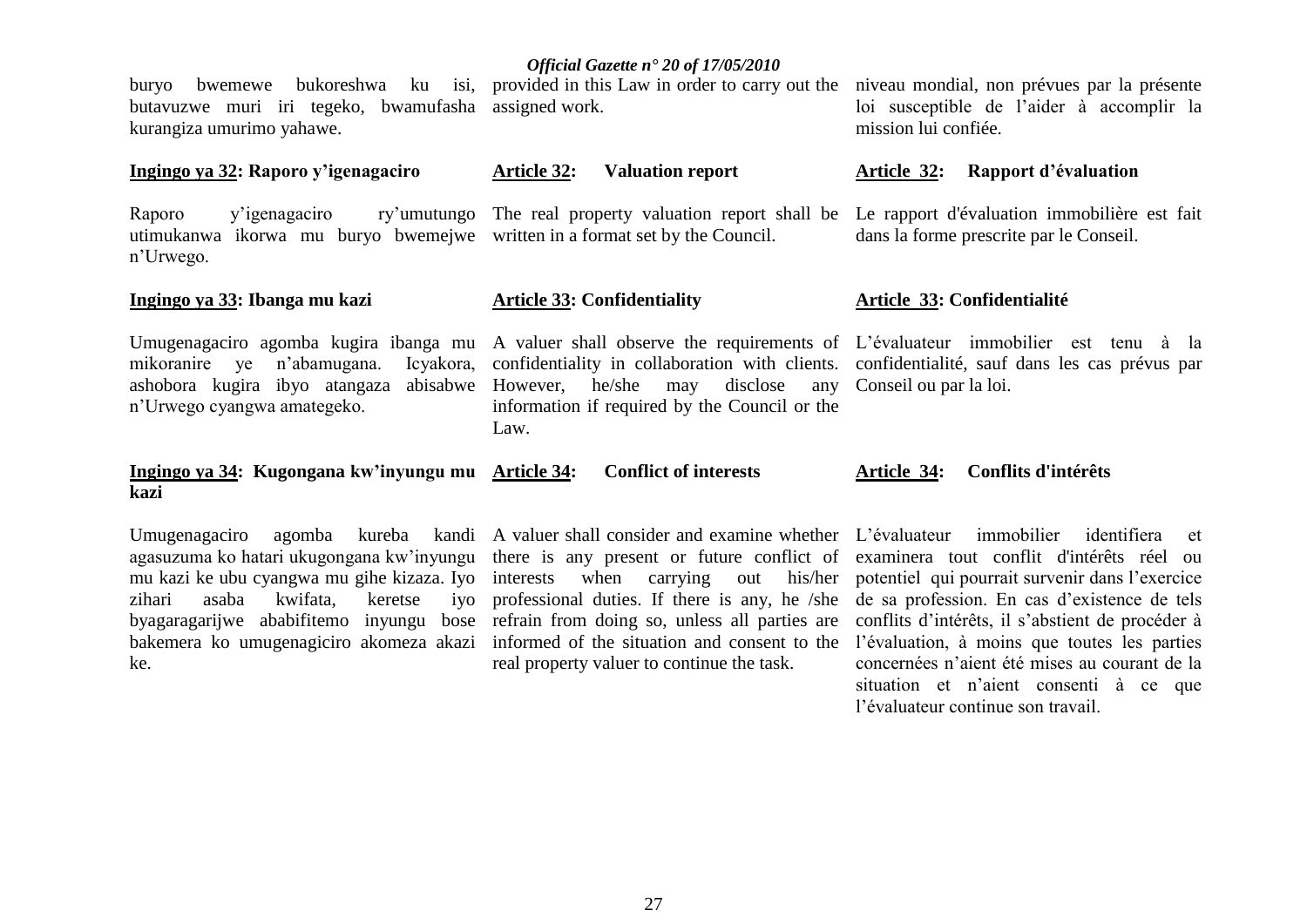#### *Official Gazette n° 20 of 17/05/2010* **Ingingo ya 35: Gukora umwuga w"ubugenagaciro utabyemerewe** Gukora umurimo w'igenagaciro utabifitiye Practicing real property valuation without L'exercice de la profession d'évaluateur icyemezo bihanwa n"amategeko. **Ingingo ya 36: Impaka zirebana n"igenagaciro ry"umutungo utimukanwa** Mu gihe habaye kutemeranya ku igenagaciro ry"umutungo utimukanwa, ukeka ko yarenganye ashyikiriza ikirego cye Urwego. Icyo gihe Urwego rushyiraho bagenagaciro bemewe bagakoresha uburyo certified valuers who shall decide other experts agréés qui choisissent de nouvelles bushya bw'igenagaciro. Iyo zidakemutse, ikirego gishyikirizwa urukiko dispute is not settled, it shall be submitted to n'est pas réglé, il est soumis à la juridiction rubifitiye ububasha. **UMUTWE** WA **Z"INZIBACYUHO N"IZISOZA Icyiciro cya mbere: Ibiteganyijwe mu Section One: Transitional provisions nzibacyuho Ingigo ya 37: Ibikorwa by"igenagaciro mbere y"itanganzwa ry"iri tegeko**  Kugeza igihe Urwego rutunganya imikorere Until the Council regulating the profession of En attendant que le Conseil de régulation de y"abagenagaciro ruzagiraho, umwuga w"igenagaciro ku mutungo utimukanwa profession of real property valuers and current mis en place, les évaluateurs existants ainsi n'ibikorwa by'iki gihe birakomeza uko activities shall continue to be carried out as que les activités actuelles continuent leur bisanzwe. **Article 35: Valuation without Certificate Article 35: Evaluation immobilière sans**  certificate shall be punished by the Law. immobilier sans certificat est puni par la loi. **Article 36: Disputes related to real property valuation**  Where a party does not agree with a real En cas de désaccord sur une évaluation property valuation, he/she shall refer the immobilière, la partie qui se sent lésée fait matter to the Council. In such case, the Council shall select other Dans ce cas, le Conseil nomme d"autres valuation methods to be used. In case the méthodes d'évaluation à utiliser. Si le conflit competent court of Law. **CHAPTER V: TRANSITIONAL AND FINAL PROVISIONS Article 37: Valuation activities prior to the Article 37: Activités d"évaluation d"avant publication of this Law** real property valuation is in place, the usual. **certificat Contentieux en rapport avec l'évaluation immobilière** recours au Conseil. compétente. **CHAPITRE V: DISPOSITIONS TRANSITOIRES ET FINALES Section première: Dispositions transitoires la publication de la présente loi**  la profession d"évaluateurs immobiliers soit cours normal.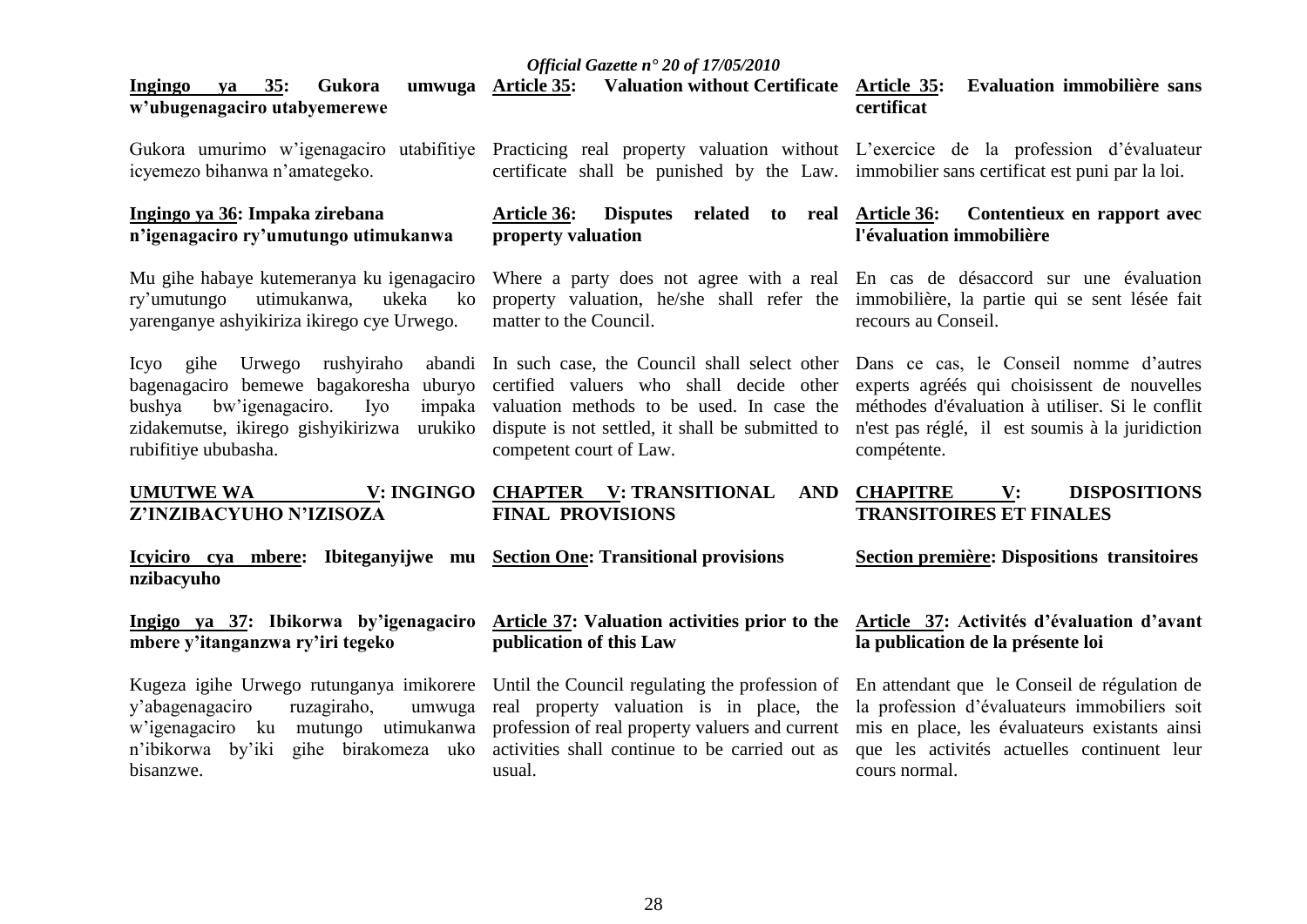| Ingingo ya 38: Kwiyandikisha ku basanzwe Article 38: Registration of existing valuers<br>bakora umwuga w'igenagaciro                                                                                                     |                                                                                                                                                                                                                               | Article 38: Enregistrement des évaluateurs<br>en activité                                                                                                                                                                           |
|--------------------------------------------------------------------------------------------------------------------------------------------------------------------------------------------------------------------------|-------------------------------------------------------------------------------------------------------------------------------------------------------------------------------------------------------------------------------|-------------------------------------------------------------------------------------------------------------------------------------------------------------------------------------------------------------------------------------|
| Umuntu wakoraga umwuga w'igenagaciro,<br>asabwe kwiyandikisha kugira ngo yemererwe<br>mu gihe kitarenze amezi atandatu (6) uhereye<br>ku munsi iri tegeko ritangarijweho mu Igazeti<br>ya Leta ya Repubulika y'u Rwanda. | Any person who has been practicing in an<br>official capacity as a valuer shall register for<br>certification within six (6) months from the<br>publication of this Law in the Official Gazette<br>of the Republic of Rwanda. | Toute personne exerçant officiellement la<br>fonction d'évaluateur immobilier doit se faire<br>enregistrer dans les six (6) mois à dater de la<br>publication de la présente loi au Journal<br>Officiel de la République du Rwanda. |
| Icyiciro cya 2: Ingingo zisoza                                                                                                                                                                                           | <b>Section 2: Final provisions</b>                                                                                                                                                                                            | <b>Section 2: Dispositions finales</b>                                                                                                                                                                                              |
| n'itorwa ry'iri tegeko                                                                                                                                                                                                   | Ingingo ya 39: Itegurwa, isuzumwa Article 39: Drafting, consideration and Article 39: Initiation, examen et adoption<br>adoption of this Law                                                                                  | de la présente loi                                                                                                                                                                                                                  |
| Iri<br>tegeko<br>ryateguwe<br>mu<br>rw'Icyongereza, risuzumwa kandi ritorwa mu and adopted in Kinyarwanda.<br>rurimi rw'Ikinyarwanda.                                                                                    | rurimi This Law was drafted in English, considered La présente loi a été initiée en Anglais,                                                                                                                                  | examinée et adoptée en Kinyarwanda.                                                                                                                                                                                                 |
| Ingingo ya 40: Ivanwaho ry'ingingo Article 40: Repealing provision<br>z'amategeko zinyuranyije n'iri tegeko                                                                                                              |                                                                                                                                                                                                                               | <b>Article 40: Disposition abrogatoire</b>                                                                                                                                                                                          |
| zinyuranyije na ryo zivanyweho.                                                                                                                                                                                          | Ingingo zose z'amategeko abanziriza iri kandi All prior legal provisions contrary to this Law Toutes les dispositions légales antérieures<br>are hereby repealed.                                                             | contraires à la présente loi sont abrogées.                                                                                                                                                                                         |
| Ingingo ya 41: Igihe iri tegeko ritangira Article 41: Commencement<br>gukurikizwa                                                                                                                                        |                                                                                                                                                                                                                               | Article 41: Entrée en vigueur                                                                                                                                                                                                       |
|                                                                                                                                                                                                                          |                                                                                                                                                                                                                               | Iri tegeko ritangira gukurikizwa ku munsi This Law shall come into force on the date of La présente loi entre en vigueur le jour de sa                                                                                              |
| Repubulika y'u Rwanda.                                                                                                                                                                                                   | ritangarijweho mu Igazeti ya Leta ya its publication in the Official Gazette of the<br>Republic of Rwanda.                                                                                                                    | publication au Journal Officiel de la<br>République du Rwanda.                                                                                                                                                                      |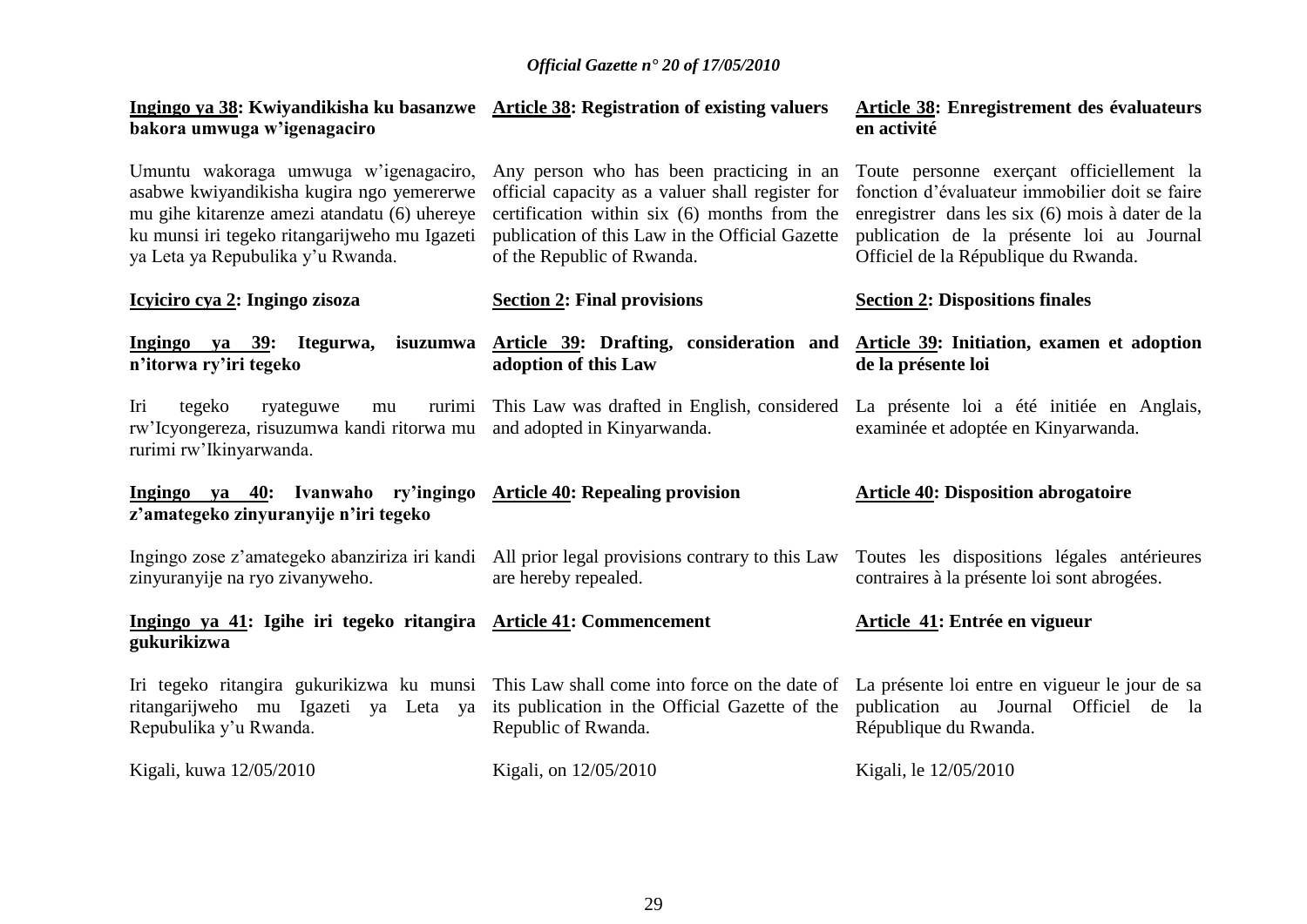(sé)

(sé)

(sé)

**KAGAME Paul** Perezida wa Repubulika

**KAGAME Paul** President of the Republic

#### **KAGAME Paul** Président de la République

(sé)

(sé)

**MAKUZA Bernard** Minisitiri w"Intebe

**MAKUZA Bernard** Prime Minister

#### **MAKUZA Bernard**  Premier Ministre

(sé)

**Bibonywe kandi bishyizweho Ikirango cya Repubulika:**

**Seen and sealed with the Seal of the Republic:**

**Vu et scellé du Sceau de la République:**

(sé)

(sé)

**KARUGARAMA Tharcisse** Minisitiri w"Ubutabera/ Intumwa Nkuru ya Leta

**KARUGARAMA Tharcisse** Minister of Justice/ Attorney General (sé)

**KARUGARAMA Tharcisse** Ministre de la Justice/Garde des Sceaux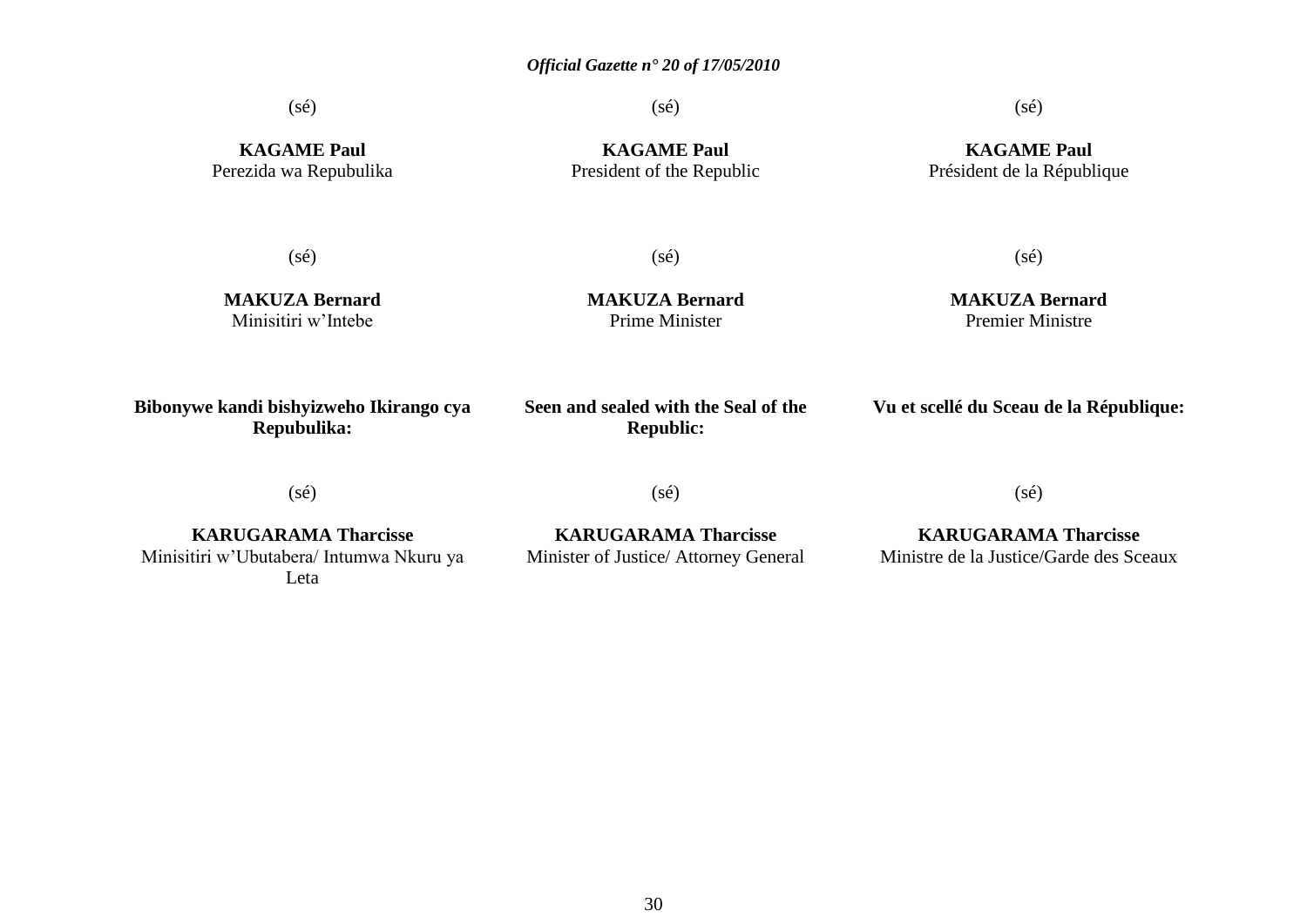| <b>ITEGEKO</b> N°<br>18/2010<br>RYO KUWA<br>12/05/2010 RYEREKEYE<br><b>UBUTUMWA</b><br>KORANABUHANGA,<br><b>UMUKONO</b><br><b>KORANABUHANGA</b><br><b>N'IHEREREKANYA</b><br><b>KORANABUHANGA</b> | 18/2010<br><b>LAW</b><br>$N^{\rm o}$<br>OF<br>12/05/2010<br><b>RELATING</b><br><b>TO</b><br><b>ELECTRONIC</b><br>MESSAGES,<br><b>SIGNATURES</b><br><b>AND</b><br><b>TRANSACTIONS</b> | $N^{\rm o}$<br>18/2010<br>LOI<br><b>DU</b><br>12/05/2010<br><b>RELATIVE</b><br><b>MESSAGES</b><br><b>AUX</b><br>ELECTRONIC ELECTRONIQUES,<br><b>SIGNATURES</b><br>ELECTRONIC ELECTRONIQUES ET TRANSACTIONS<br><b>ELECTRONIQUES</b> |
|--------------------------------------------------------------------------------------------------------------------------------------------------------------------------------------------------|--------------------------------------------------------------------------------------------------------------------------------------------------------------------------------------|------------------------------------------------------------------------------------------------------------------------------------------------------------------------------------------------------------------------------------|
| <b>ISHAKIRO</b>                                                                                                                                                                                  | <b>TABLE OF CONTENT</b>                                                                                                                                                              | <b>TABLE DES MATIERES</b>                                                                                                                                                                                                          |
| <b>MBERE:</b><br><b>INGINGO</b><br><b>UMUTWE</b><br><b>WA</b><br><b>RUSANGE</b>                                                                                                                  | <b>CHAPTER</b><br>ONE:<br><b>GENERAL</b><br><b>PROVISIONS</b>                                                                                                                        | <b>CHAPITRE PREMIER: DISPOSITIONS</b><br><b>GENERALES</b>                                                                                                                                                                          |
| Ingingo ya mbere: Ibirebwa n'iri tegeko                                                                                                                                                          | <b>Article premier: Scope of this Law</b>                                                                                                                                            | Article premier: Champ d'application de la<br>présente loi                                                                                                                                                                         |
| Ingingo ya 2: Ibisobanuro by'amagambo                                                                                                                                                            | <b>Article 2: Definitions of terms</b>                                                                                                                                               | <b>Article 2 : Définitions des termes</b>                                                                                                                                                                                          |
| <b>UMUTWE</b><br><b>WA</b><br>$\mathbf{I}$ :<br><b>KUGIRA</b><br><b>N'AMATEGEKO</b><br>NGO<br><b>UBUTUMWA</b><br><b>BWEMERWE.</b>                                                                | IBISABWA CHAPTER 2: LEGAL REQUIREMENTS CHAPITRE 2: VALEUR JURIDIQUE<br><b>AND</b><br><b>RECOGNITION</b><br>KORANABUHANGA ELECTRONIC MESSAGES                                         | FOR DES MESSAGES ELECTRONIQUES                                                                                                                                                                                                     |
| Ingingo ya 3: Iyemerwa ry'ubutumwa Article 3: Legal Recognition of Electronic<br>koranabuhanga                                                                                                   | <b>Messages</b>                                                                                                                                                                      | Article 3: Reconnaissance juridique des<br>messages électroniques                                                                                                                                                                  |
| Ingingo ya 4: Inyandiko                                                                                                                                                                          | <b>Article 4: Writing</b>                                                                                                                                                            | Article 4 : Ecrit                                                                                                                                                                                                                  |
| Ingingo ya 5: Inyandiko y'umwimerere                                                                                                                                                             | <b>Article 5: Original document</b>                                                                                                                                                  | <b>Article 5: Original</b>                                                                                                                                                                                                         |
| Ingingo ya 6: Iyemerwa ry'inyandiko                                                                                                                                                              | Article 6: Admissibility and evidential                                                                                                                                              | Article 6: Force probante d'un message                                                                                                                                                                                             |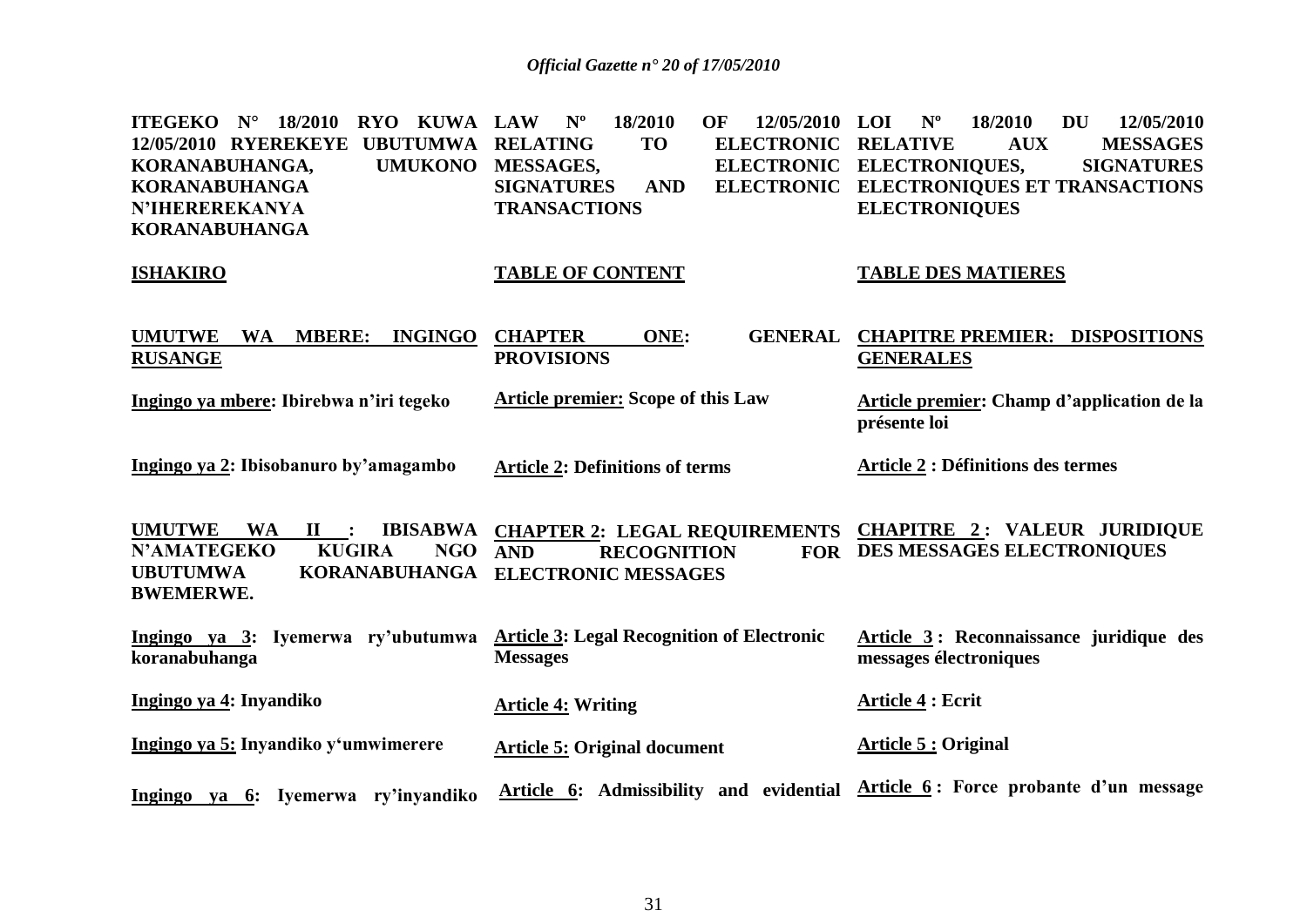| kuba<br>koranabuhanga<br>$\mathbf{n}\mathbf{o}$<br>nk'ikimenyetso.                                                                               | vatangwa weight of electronic messages.                                                                                                                                                                        | électronique                                                                                                                                                    |
|--------------------------------------------------------------------------------------------------------------------------------------------------|----------------------------------------------------------------------------------------------------------------------------------------------------------------------------------------------------------------|-----------------------------------------------------------------------------------------------------------------------------------------------------------------|
| Kubika<br>Ingingo<br>7:<br>va<br>koranabuhanga                                                                                                   | inyandiko Article 7: Retention of electronic messages                                                                                                                                                          | Article 7: Conservation des messages<br>électronique                                                                                                            |
| UMUTWE WA<br>III:<br><b>UBURYOZWE</b><br><b>SERIVISI</b><br><b>BW'ABATANGA</b><br>Z'IMIYOBORO<br>Y'IKORANABUHANGA,<br><b>IBYEMEZO, N'ABAHUZA</b> | <b>CHAPTER</b><br>III:<br><b>LIABILITY</b><br>OF<br><b>COMMUNICATION</b><br><b>NETWORK</b><br><b>SERVICE</b><br>PROVIDERS,<br><b>LICENSED</b><br>ABATANGA CERTIFICATION AUTHORITY AND<br><b>INTERMEDIARIES</b> | <b>CHAPITRER III: RESPONSABILITE</b><br>DES FOURNISSEURS DE SERVICES<br>RESEAU, PRESTATAIRES DE SERVICE<br><b>CERTIFICATION,</b><br>DE<br><b>INTERMEDIAIRES</b> |
| Ingingo ya 8: Uburyozwe bw'abatanga<br>serivisi z'imiyoboro y'ikoranabuhanga.                                                                    | Article 8: Liability of network service<br>providers                                                                                                                                                           | Article 8: Responsabilité des fournisseurs<br>de services réseau                                                                                                |
| Ingingo ya 9: Aho uburyozwe bw'abatanga<br>ibyemezo bugarukira.                                                                                  | <b>Article 9:</b><br><b>Liability Limits for Licensed</b><br><b>Certification Authorities</b>                                                                                                                  | Article 9: Limites de responsabilité d'un<br>prestataire de services de certification                                                                           |
| Ingingo ya 10: Ibindi bitaryozwa                                                                                                                 | <b>Article 10:</b><br><b>Other Exceptions</b>                                                                                                                                                                  | <b>Article 10: Autres exceptions</b>                                                                                                                            |
| Ingingo ya 11: Uburyo bwo kubika<br>amakuru bufasha kuyabona vuba                                                                                | Caching<br><b>Article 11:</b>                                                                                                                                                                                  | <b>Article 11: Cachage</b>                                                                                                                                      |
| Ingingo ya 12: Gucumbikira                                                                                                                       | <b>Hosting</b><br><b>Article 12:</b>                                                                                                                                                                           | Article 12 : Hébergement                                                                                                                                        |
| Ingingo ya 13: Ibikoresho by'aho amakuru Article 13: Information Location Tools<br>ari                                                           |                                                                                                                                                                                                                | Article 13: Outils du lieu d'information                                                                                                                        |
| Ingingo ya 14: Gusaba kuvanaho                                                                                                                   | <b>Article 14: Take-down Notification</b>                                                                                                                                                                      | <b>Article 14: Notification de retrait</b>                                                                                                                      |
| UMUTWE WA IV: GUHEREREKANYA<br><b>INYANDIKO</b><br><b>KORANABUHANGA</b>                                                                          | <b>CHAPTER IV: COMMUNICATION OF</b><br><b>ELECTRONIC MESSAGES</b>                                                                                                                                              | <b>CHAPITRE IV: COMMUNICATION DE</b><br><b>MESSAGES ELECTRONIQUES</b>                                                                                           |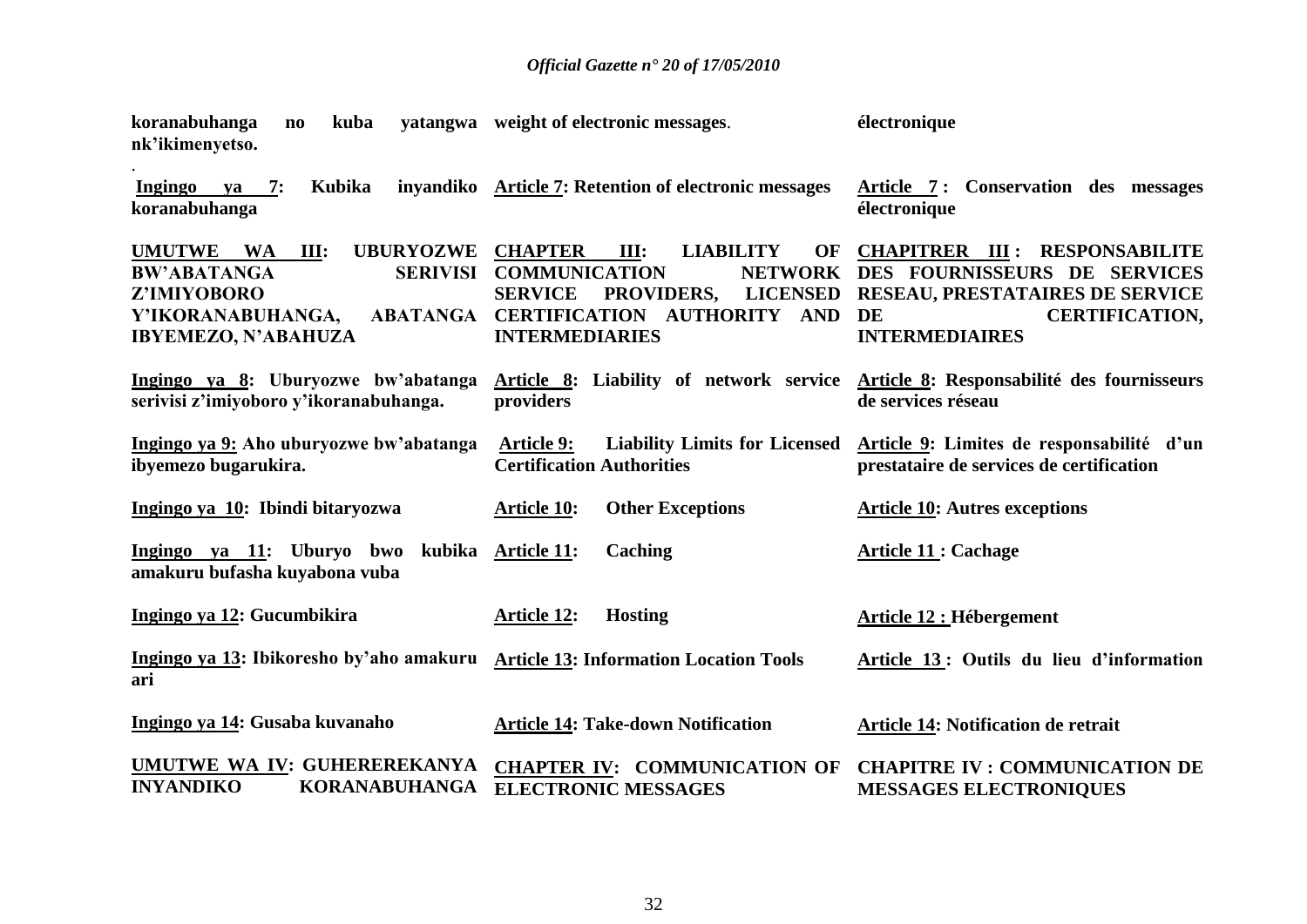#### **ZIBITSWE**

**koranabuhanga.**

**Ingingo ya 15: Agaciro k"ubutumwa koranabuhanga hagati y"abandikiranye Article 15: Value of electronic messages Article 15 : Reconnaissance par les parties among parties des messages électroniques**

**Ingingo ya 16: Inkomoko y"inyandiko Article 16: Origin of of an electronic Article 16: Auteur du message électronique koranabuhanga message**

**Ingingo ya 17: Kwemeza ko inyandiko Article 17: Acknowledgement of receipt yakiriwe. Article 17 : Accusé de réception**

**Ingingo ya 18: Igihe n"ahantu ubutumwa Article 18: Time and place of dispatch and Article 18 : Moment et lieu de l"expédition koranabuhanga bwohereiwe bwakiriwe receipt of electronic message et de la réception d"un message électronique** 

**Ingingo ya 19: Ingaruka zo guhindura Article 19: Effect of Change or Error cyangwa ikosa Article 19: Effet d"un changement ou erreur**

**UMUTWE WA V: UMUKONO KORANABUHANGA CHAPTER 5: ELECTRONIC CHAPITRE 5 : SIGNATURE SIGNATURE ELECTRONIQUE**

**Ingingo ya 20 : Umukono Ingingo ya 21: Iyemerwa ry"uburemere Article 21: Equal treatment of signature Article 21: Egalité de traitement des bumwe mu mikono ikoreshejwe mu buryo technologies Article 20: Signature Article 20: Signature techniques de signature**

**Ingingo ya 22: Imyifatire ya nyir"umukono Article 22: Conduct of the signatory Ingingo ya 23: Imyifatire y"ubuyobozi Article 23: Conduct of the certification butanga icyemezo authority Article 22: Normes de conduite du signataire Article 23: Normes de conduite du prestataire de services de certification**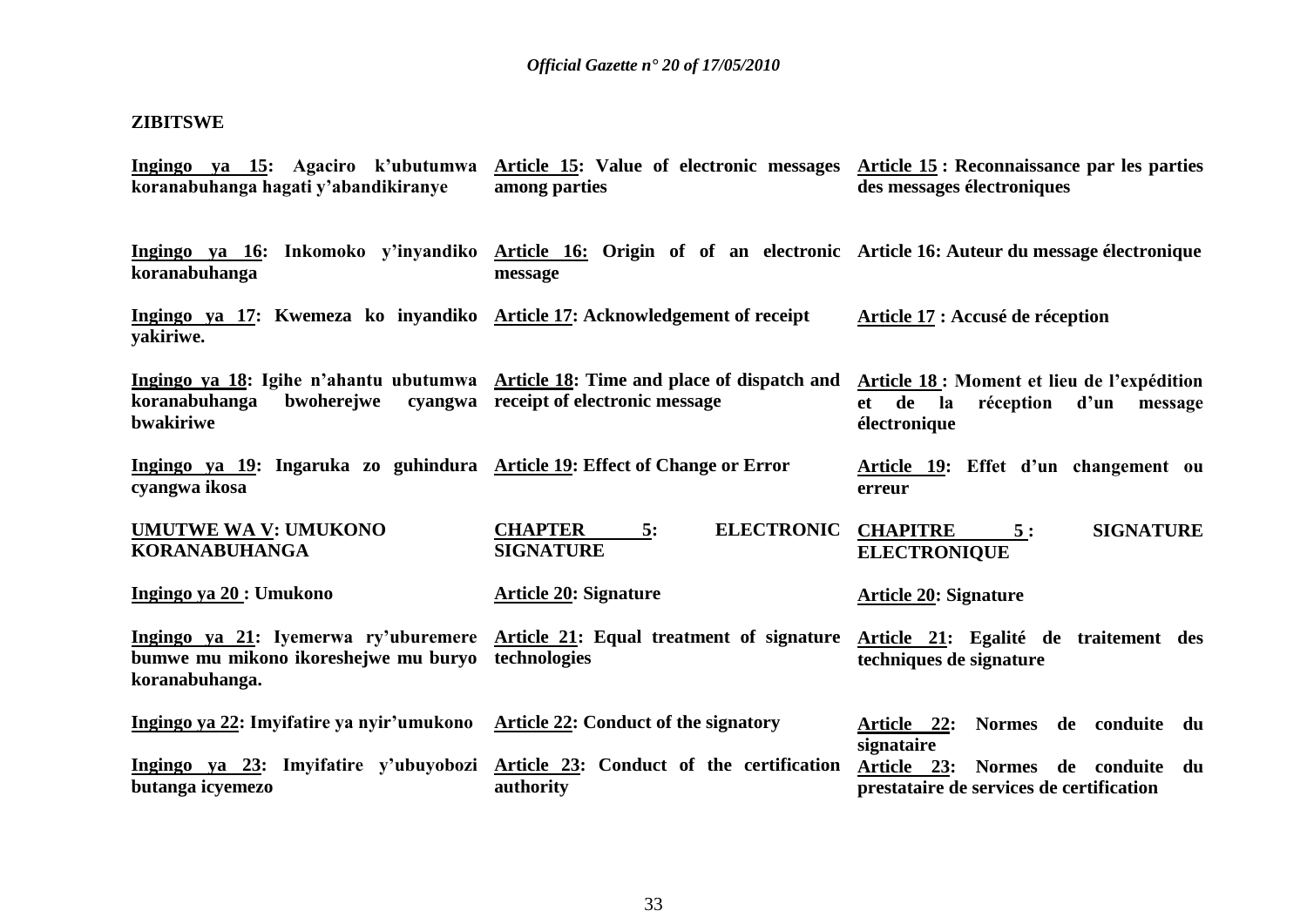| Ingingo ya 24: Gutanga icyizere                                                                                                    | <b>Article 24: Trustworthiness</b>                                                                                              | Article 24 : Fiabilité                                                                                                                                       |
|------------------------------------------------------------------------------------------------------------------------------------|---------------------------------------------------------------------------------------------------------------------------------|--------------------------------------------------------------------------------------------------------------------------------------------------------------|
| Ingingo ya 25: Imyifatire y'uruhande Article 25: Conduct of the relying party<br>rwizera                                           |                                                                                                                                 | Article 25: Normes de conduite de la partie<br>se fiant à la signature ou au certificat                                                                      |
| Ingingo ya 26: Iyemera ry'icyemezo<br>n'imikono koranabuhanga mvamahanga.                                                          | of foreign<br><b>Article</b><br><b>26:</b><br>Recognition<br>certificates and electronic signatures                             | Article 26: Reconnaissance des certificats<br>et signatures électroniques étrangers                                                                          |
| Ingingo ya 27: Iyemeza<br>n'iyakirwa<br>by'umukono koranabuhanga.                                                                  | <b>Notarization</b><br><b>Article</b><br>27:<br>and<br>acknowledgment                                                           | Article 27: Notarisation et reconnaissance<br>juridique                                                                                                      |
| <b>UMUTWE</b><br><b>KURINDA</b><br><b>WA</b><br>VI<br><b>BW'</b><br><b>UBUTUMWA</b><br><b>UBUSUGIRE</b><br>N'UMUKONO KORANABUHANGA | <b>CHAPTER 6:</b><br><b>SECURE ELECTRONIC</b><br><b>SECURE</b><br><b>MESSAGES</b><br><b>AND</b><br><b>ELECTRONIC SIGNATURES</b> | <b>CHAPITRE</b><br><b>MESSAGES</b><br>6:<br><b>ELECTRONIQUES</b><br><b>SECURISES</b><br>ET<br><b>SIGNATURES</b><br><b>ELECTRONIQUES</b><br><b>SECURISEES</b> |
| Ingingo ya 28:<br>Kurinda<br>bw'ubutumwa koranabuhanga                                                                             | ubusugire Article 28: Secure electronic message                                                                                 | électronique<br><b>Article 28 :</b><br><b>Message</b><br>sécurisé                                                                                            |
| Ingingo ya 29: Umukono koranabuhanga Article 29: Secure electronic signature<br>urinda umwimerere w'inyandiko ibitswe              |                                                                                                                                 | Article 29: Signature électronique sécurisée                                                                                                                 |
| 30:<br>Ingingo<br><b>Icyemezo</b><br>ya<br>amakemwa                                                                                | kitagira Article 30: Qualified certificate                                                                                      | Article 30: Certificats qualifié                                                                                                                             |
| UMUTWE WA<br>VII<br>$\bullet$<br>KORANABUHANGA<br>Y'UMUKONO<br><b>USEMUYE MU MIBARE</b>                                            | INGARUKA CHAPTER VII: EFFECT OF DIGITAL<br><b>SIGNATURES</b>                                                                    | <b>CHAPITER VII: EFFET JURIDIQUE</b><br>DES SIGNATURES NUMERIQUES                                                                                            |
| Icyiciro cya mbere : Ingingo rusange                                                                                               | <b>Section One: General provisions</b>                                                                                          | <b>Dispositions</b><br>Section première :<br>Générales                                                                                                       |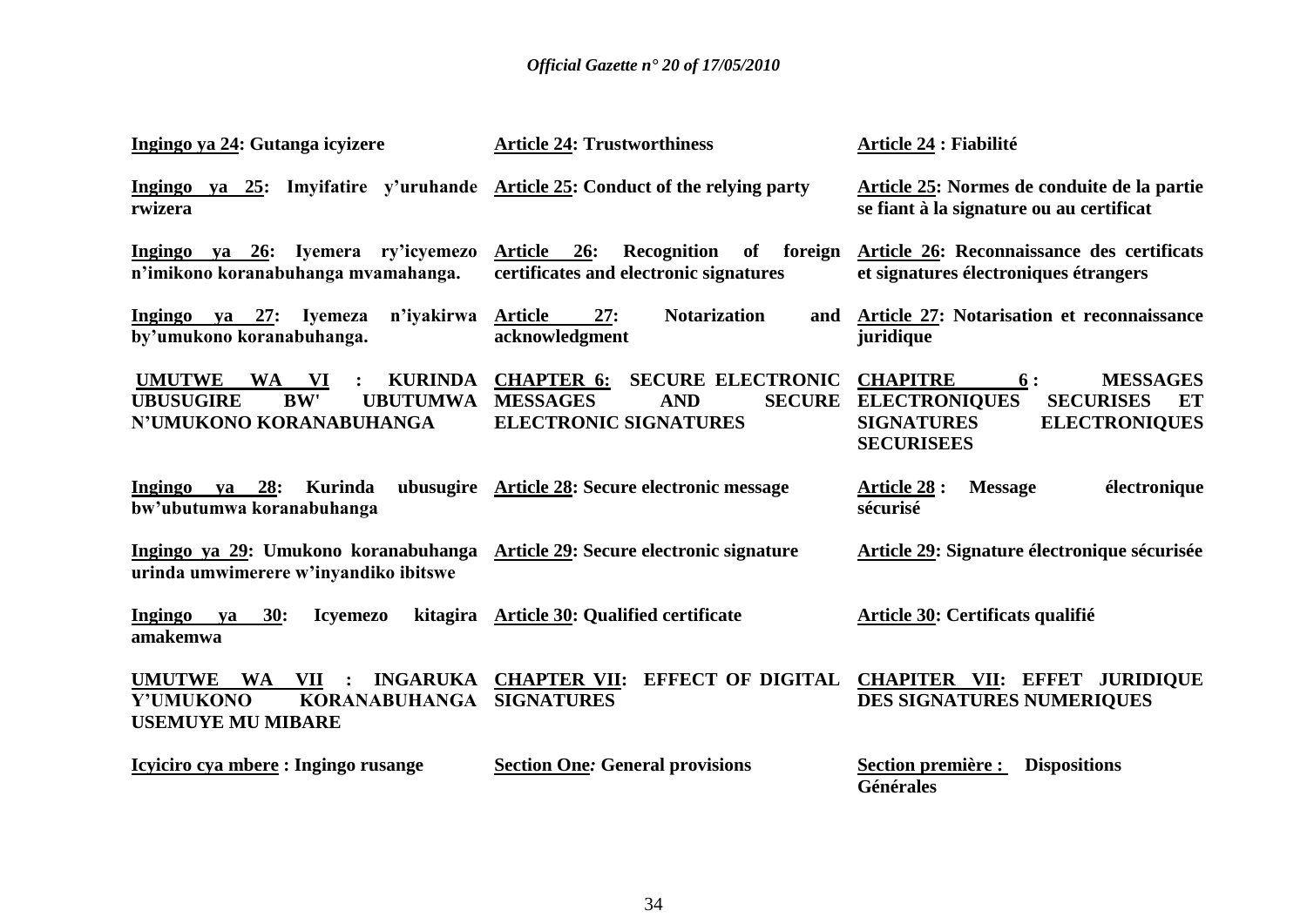| n'umukono koranabuhanga ukozwe mu digital signature<br>mibare birinda umwimerere w'inyandiko<br>ibitswe    | Ingingo ya 31: Inyandiko koranabuhanga Article 31: Secure electronic message with                                                                 | <b>Article 31:</b><br><b>Message</b><br>électronique<br>d'une signature<br>sécurisé<br>moyen<br>au<br>numérique                   |
|------------------------------------------------------------------------------------------------------------|---------------------------------------------------------------------------------------------------------------------------------------------------|-----------------------------------------------------------------------------------------------------------------------------------|
| Ingingo ya 32: Umukono koranabuhanga Article 32: Digital signature<br>ukozwe mu mibare                     |                                                                                                                                                   | <b>Article 32: Signature numérique</b>                                                                                            |
| icyemezo cy'umukono koranabuhanga signature certificates<br>ukozwe mu mibare                               | Ingingo ya 33: Ikimenyetso kigaragaza Article 33: Presumptions regarding digital                                                                  | Article 33: Présomptions relatives aux<br>certificats de signature numérique                                                      |
| Ingingo ya 34: Umukono koranabuhanga Article 34: Unreliable digital signatures<br>ukozwe mu mibare utizewe |                                                                                                                                                   | <b>Article 34: Signature numérique non fiable</b>                                                                                 |
| bijyanye n'umukono ukozwe mu mibare                                                                        | <u>Icyiciro cya 2</u> : Ibisabwa muri rusange Section 2: General Duties Relating To Section 2: Obligations relatives<br><b>Digital Signatures</b> | aux<br>signatures numériques                                                                                                      |
| Ingingo ya 35: Igituma icyemezo cyizerwa Article 35:<br>ku buryo bwumvikana                                | on certificates<br><b>Reliance</b><br>foreseeable                                                                                                 | Article 35: Fiabilité<br>prévisible<br>des<br>certificats                                                                         |
| kugirango<br>Ingingo ya 36:<br>Ibisabwa<br>gikozwe<br>mibare<br>icyemezo<br>mu<br>kimenyekanishwe          | digital signature certificate                                                                                                                     | Article 36: Pre-requisites to publication of Article 36: Pré-requis pour la publication<br>d'un certificat de signature numérique |
| <u>Icyiciro cya 3:</u> Imirimo y'ubuyobozi<br>butanga icyemezo                                             | <b>Duties</b><br><b>of</b><br><b>Certification</b><br>Section 3:<br><b>Authorities</b>                                                            | Section 3: Obligations des prestataires de<br>services de certification                                                           |
| Ingingo ya 37: Uburyo butanga icyizere                                                                     | <b>Article 37: Trustworthy system</b>                                                                                                             | Article 37: Fiabilité du système                                                                                                  |
| Ingingo ya 38: Ishyirwa ahagaragara                                                                        | <b>Article 38: Disclosure</b>                                                                                                                     | <b>Article 38: Divulgation</b>                                                                                                    |
|                                                                                                            | Ingingo ya 39: Itangwa ry'icyemezo Article 39: Issuing of digital signature Article 39: Emission de certificat de                                 |                                                                                                                                   |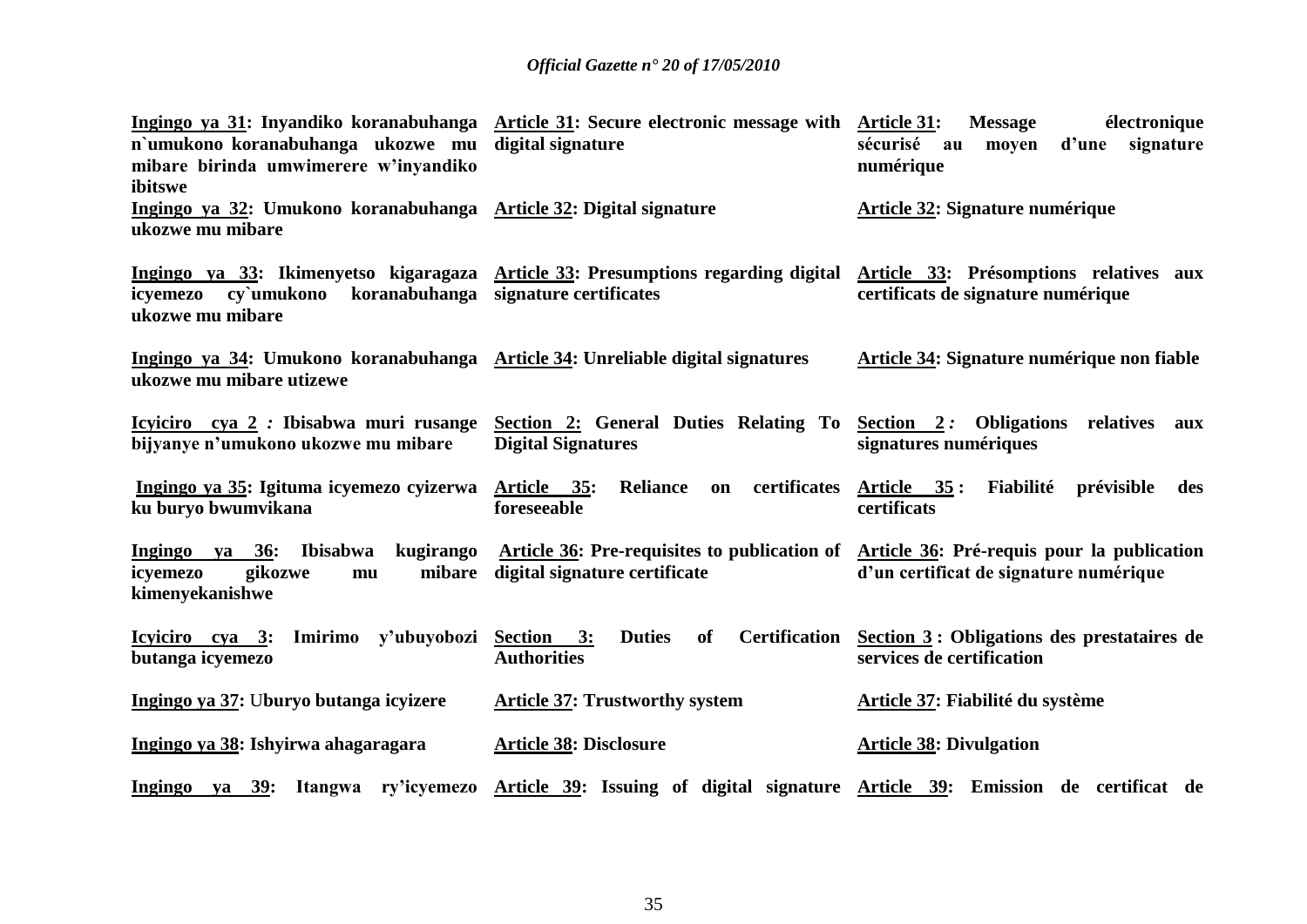| cy'umukono koranabuhanga ukozwe mu certificate<br>mibare                                                                                    |                                                                                                                                         | signature digitale                                                                        |
|---------------------------------------------------------------------------------------------------------------------------------------------|-----------------------------------------------------------------------------------------------------------------------------------------|-------------------------------------------------------------------------------------------|
| 40:<br>Ubushobozi<br><b>Ingingo</b><br>ya<br>guhagararira<br>y'itangwa<br>nyuma<br>ry'icyemezo cy'umukono koranabuhanga<br>ukozwe mu mibare | bwo Article 40: Representations upon issuance Article 40: Représentations par l'émission<br>of digital signature certificate            | de certificat de signature numérique                                                      |
| ukozwe mu mibare                                                                                                                            | Ingingo ya 41: Ihagarikwa ry'umukono Article 41: Suspension of digital signature Article 41: Suspension de certificat de<br>certificate | signature numérique                                                                       |
| Ingingo ya 42: Ivanwaho ry'umukono Article 42: Revocation of digital signature<br>ukozwe mu mibare                                          | certificate                                                                                                                             | Article 42: Révocation d'un certificat de<br>signature numérique                          |
| umufatabuguzi consent<br>mibare<br>ukozwe<br>mu<br>atabyemera                                                                               | Ingingo ya 43: Ivanwaho ry'umukono Article 43: Revocation without subscriber's                                                          | <b>Article</b><br>43:<br><b>Révocation</b><br>le<br>sans<br>consentement de l'utilisateur |
| Ingingo ya 44: Itangazo ry'ihagarikwa                                                                                                       | <b>Article 44: Notice of suspension</b>                                                                                                 | <b>Article 44 : Notification de suspension</b>                                            |
| Ingingo ya 45: Itangazo ry'ivanwaho                                                                                                         | <b>Article 45: Notice of revocation</b>                                                                                                 | Article 45: Notification de révocation                                                    |
| Icyiciro cya 3: Imirimo y'umufatabuguzi                                                                                                     | <b>Section 3: Duties of subscriber</b>                                                                                                  | <b>Section 3 : Devoirs de l'utilisateur</b>                                               |
| Gukora<br><b>46:</b><br>infunguzo<br>Ingingo<br>ya<br>z'inyabubiri                                                                          | <b>Article 46: Generating key pair</b>                                                                                                  | Article 46: Génération d'une paire de clés                                                |
| Kubona<br>Ingingo<br>47:<br>ya<br>cy'umukono ukozwe mu mibare                                                                               | icyemezo Article 47:<br>Obtaining digital signature<br>certificate                                                                      | Obtention d'un certificat de<br><b>Article 47:</b><br>signature numérique                 |
| Ingingo ya 48: Ukwemerwa kw`icyemezo<br>cy'umukono ukozwe mu mibare                                                                         | Article 48: Acceptance of digital signature Article 48: Acceptation d'un certificat de<br>certificate                                   | signature numérique                                                                       |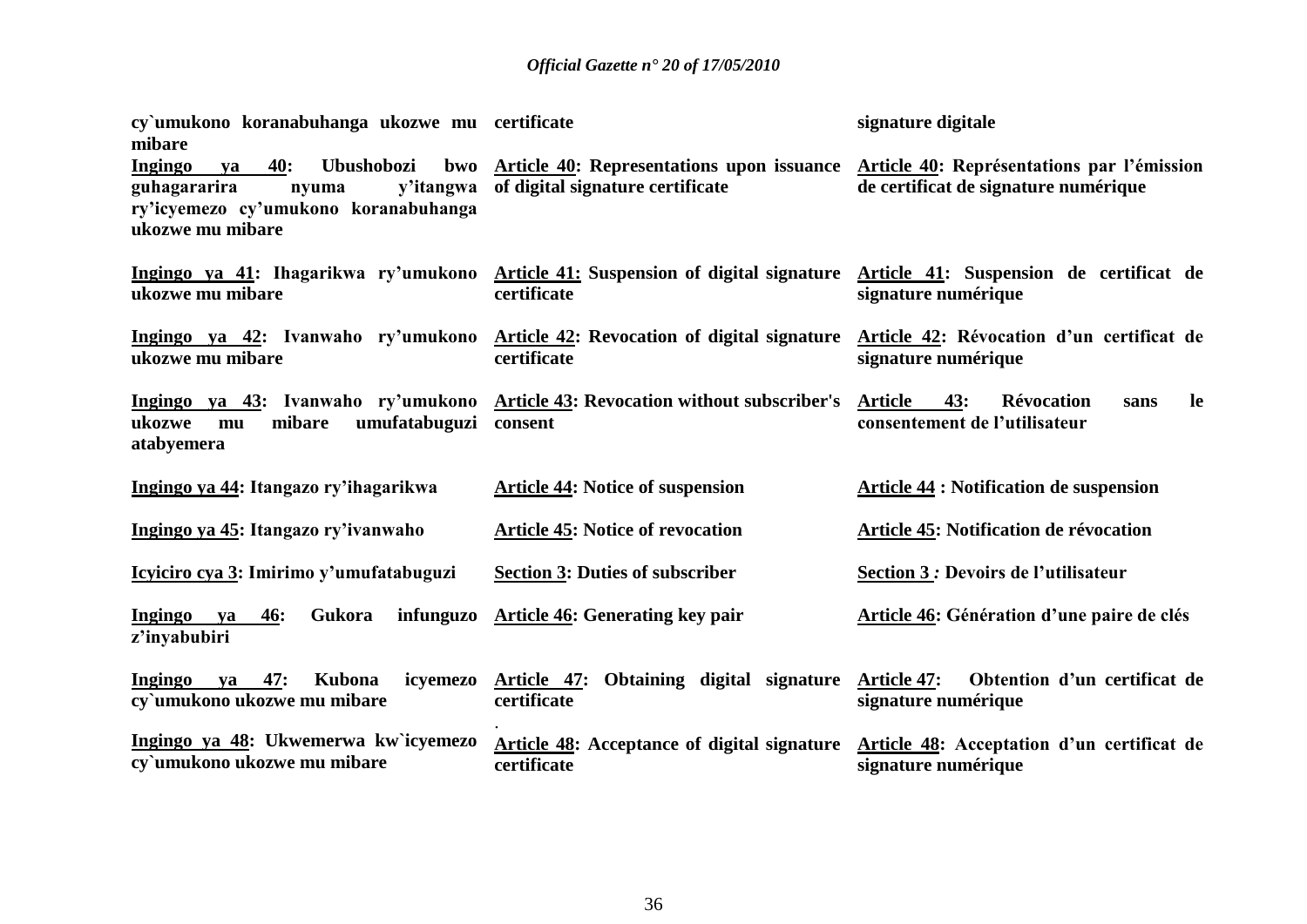**Ingingo ya 49: Ibungabunga n"irindwa Article 49: Control of private key ry`urufunguzo rwihariye Article 49: Contrôle de la clé privée**

| Ingingo ya 50: Gutangiza ihagarikwa<br>cyangwa ivanwaho                   | Article 50:<br><b>Initiating</b><br>suspension<br>or<br>revocation                                             | Article 50: Initiation de la suspension ou de<br>la révocation                                           |
|---------------------------------------------------------------------------|----------------------------------------------------------------------------------------------------------------|----------------------------------------------------------------------------------------------------------|
| <b>KURENGERA</b><br><b>UMUTWE</b><br><b>WA</b><br>VIII:<br><b>UMUGUZI</b> | <b>CHAPTER</b><br><b>CONSUMER</b><br>8:<br><b>PROTECTION</b>                                                   | <b>CHAPTER</b><br><b>PROTECTION</b><br>8:<br>DU<br><b>CONSOMMATEUR</b>                                   |
| Ingingo ya 51: Amakuru agomba gutangwa                                    | Information to be provided<br><b>Article 51:</b>                                                               | <b>Article 51: Information à fournir</b>                                                                 |
| Ingingo ya 52: Igihe cyo gutekereza ku<br>iseswa ry'amasezerano           | Cooling-off period before Article 52: Délai de réflexion<br><b>Article 52:</b><br>cancellation of an agreement |                                                                                                          |
| Ingingo ya $53$ : Ibicuruzwa,<br>servisi<br>cyangwa itumanaho ritasabwe   | Article 53: Unsolicited Goods, Services or<br><b>Communications</b>                                            | Article 53: Marchandises,<br>services<br>et<br>sollicitées<br>communications<br>non                      |
| Ingingo ya 54 : Iyubahirizwa ry'imikorere                                 | <b>Performance</b><br><b>Article 54:</b>                                                                       | <b>Article 54: Performance</b>                                                                           |
| Ingingo ya 55: Iyubahirizwa ry'amategeko                                  | <b>Applicability of Foreign Law</b><br><u>Article 55:</u>                                                      | Article 55: Applicabilité de la loi étrangère                                                            |
| mpuzamahanga<br>Ingingo ya 56: Kudaheza                                   | <b>Non-exclusion</b><br>Article 56:                                                                            | L'article 56: Non-exclusion                                                                              |
| Ingingo ya 57: Ibirego ku<br>kanama<br>gashinzwe ibibazo by'umuguzi       | <b>Complaints</b><br><b>Consumer</b><br><b>Article 57:</b><br>to<br><b>Affairs Committee</b>                   | Article 57:<br><b>Plaintes</b><br>comité<br>de<br>au<br>consommateur                                     |
| UMUTWE WA IX: IKORESHWA NABI<br><b>RYA MUDASOBWA</b>                      | <b>CHAPTER 9: COMPUTER MISUSE</b><br><b>AND CYBER CRIME</b>                                                    | <b>CHAPITRE 9: USAGE</b><br><b>ABUSIF</b><br>DE<br>L'INFORMATIQUE<br>ET<br>LA<br><b>CYBERCRIMINALITE</b> |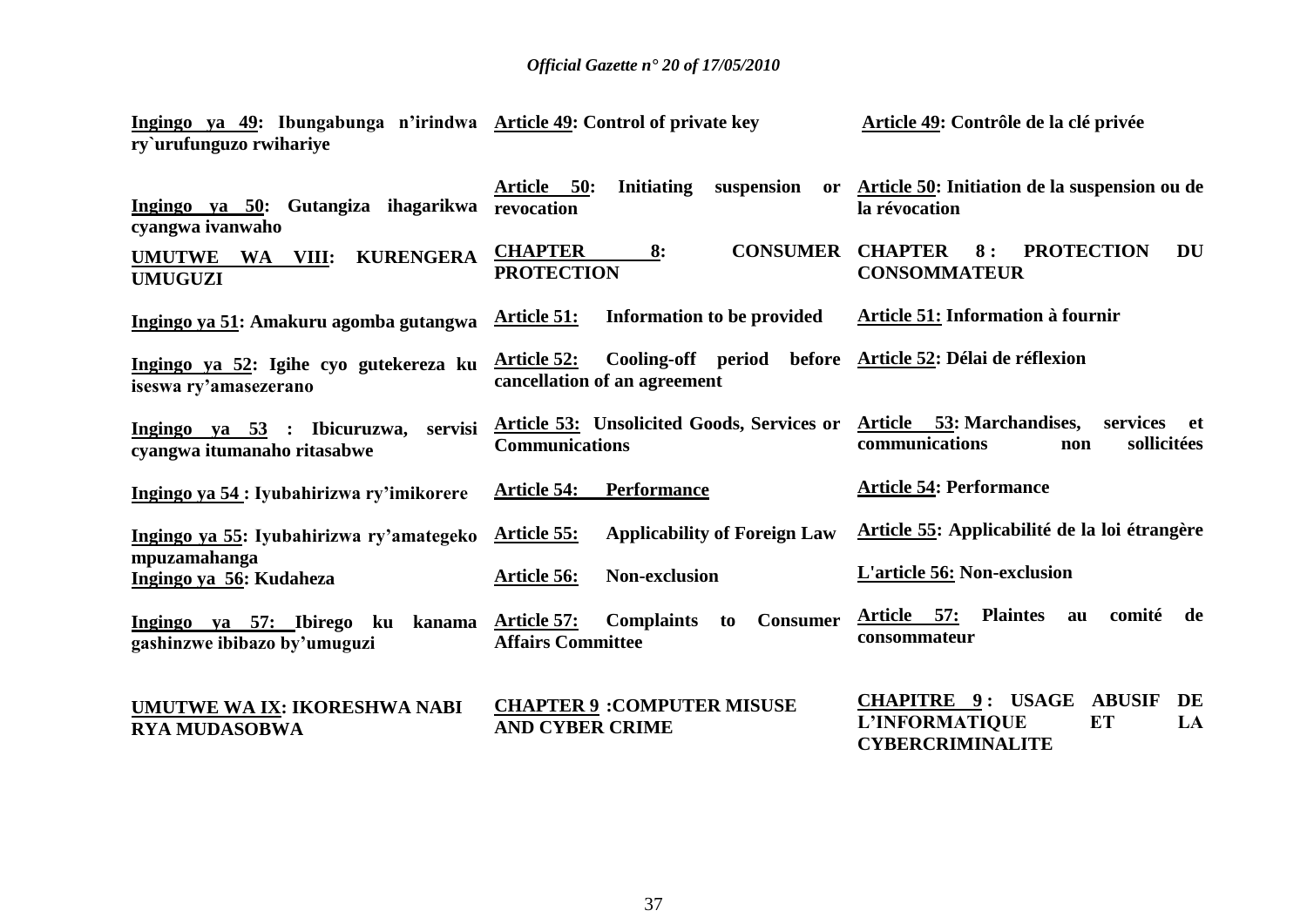| Ingingo ya 58: Kugera ku nkuru ibitswe<br>mu buryo bw'ikorana buhanga bitemewe                                                                 | <b>Unauthorised Access to</b><br><b>Article 58:</b><br><b>Computer Data</b>                                                             | Article 58: Accès non autorisé à des<br>données informatiques                                                      |  |  |  |
|------------------------------------------------------------------------------------------------------------------------------------------------|-----------------------------------------------------------------------------------------------------------------------------------------|--------------------------------------------------------------------------------------------------------------------|--|--|--|
| Ingingo ya 59: Kugera<br>ku ihuriro<br>hagamijwe gukora icyaha                                                                                 | with<br><b>Intent</b><br><b>Article 59:</b><br><b>Access</b><br>to<br><b>Commit Offences</b>                                            | Article 59:<br>Accès avec<br>intention de<br>infractions<br>des<br>commettre                                       |  |  |  |
| Ingingo ya 60: Kubuzwa<br>kugera<br>$\mathbf{n}\mathbf{o}$<br>servisi<br>gukoresha<br>kutemererwa<br>za<br>mudasobwa                           | Unauthorised Access to and<br><b>Article 60:</b><br>Interception<br>of Computer<br><b>Service</b>                                       | Article 60:<br>Accès<br>autorisé<br>non<br>-et<br>l'interception de Service Informatique                           |  |  |  |
| Ingingo ya 61: Ihindurwa iry'inkuru iri Article 61:<br>muri mudasobwa mu buryo butemewe                                                        | Unauthorised modification of<br><b>Computer data</b>                                                                                    | Article 61: Modification non autorisée de<br>données informatiques                                                 |  |  |  |
| Ingingo va 62:<br>Kwangiza<br>kubangamira<br>ihuriro<br>kugera<br>ku<br>koranabuhanga                                                          | cyangwa Article 62:<br><b>Damaging or Denying Access</b><br>to Computer System                                                          | <b>Article 62: Endommagement ou déni</b><br>d'accès au système informatique                                        |  |  |  |
| 63:<br>Gutunga<br>Ingingo ya<br>ihuriro<br>koranabuhanga,<br>ibinyabugingo<br>n'inkuru<br>koranabuhanga<br>buryo<br>mu<br>butemewe n'amategeko | <b>Article 63:</b><br><b>Unlawful</b><br><b>Possession</b><br>of<br><b>Computer System, Devices and Data</b>                            | Article 63: Possession illégale de systèmes<br>informatiques,<br>appareils<br><b>et</b><br>données                 |  |  |  |
| Ingingo ya 64: Kutemererwa<br>kuvuga<br>ijambo rifungura                                                                                       | <b>Article 64 : Divulgation non autorisée du</b><br>Unauthorised Disclosure of<br><b>Article 64:</b><br>mot de passe<br><b>Password</b> |                                                                                                                    |  |  |  |
| Ingingo ya 65: Ibihano                                                                                                                         | <b>Article 65: Penalties</b>                                                                                                            | <b>Article 65 : Sanctions</b>                                                                                      |  |  |  |
| <b>UMUTWE</b><br><b>AMABWIRIZA</b><br>WA X:<br><b>AGENGA</b><br><b>UBUYOBOZI</b><br><b>BUTANGA</b><br><b>ICYEMEZOMPAMO.</b>                    | <b>CHAPTER</b><br>X:<br><b>REGULATION</b><br>OF<br><b>CERTIFICATION AUTHORITIES</b>                                                     | <b>CHAPITRE</b><br><b>REGLEMENTATION</b><br>10:<br>RELATIVE AUX PRESTATAIRES DE<br><b>SERVICE DE CERTIFICATION</b> |  |  |  |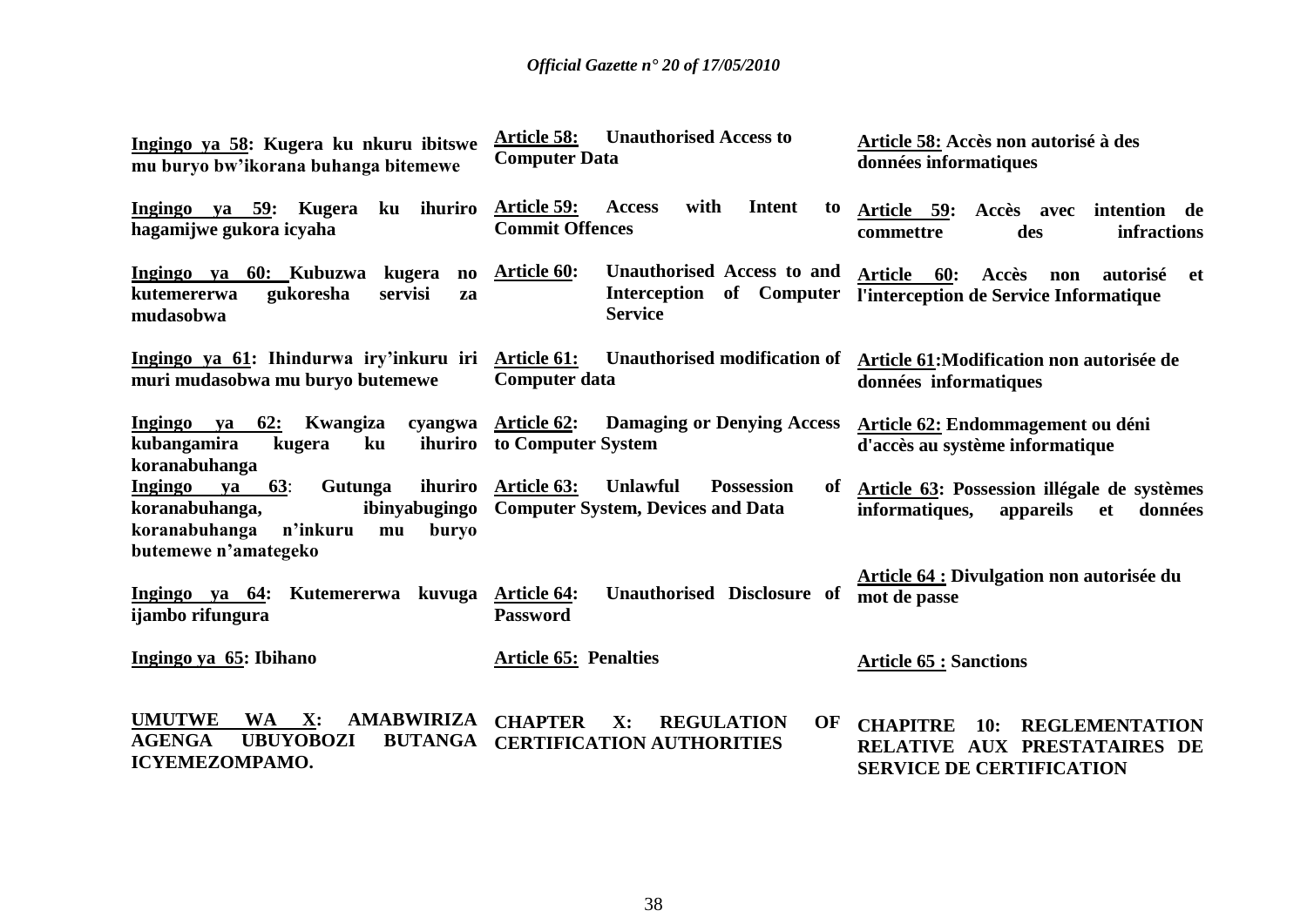| Ingingo ya 66: Urwego ngenzuramikorere                                                                      | Article 66: Controller of Certification Article 66:<br><b>Authorities</b>                          | Désignation d'un contrôleur<br>et autres employés                                                                  |  |  |
|-------------------------------------------------------------------------------------------------------------|----------------------------------------------------------------------------------------------------|--------------------------------------------------------------------------------------------------------------------|--|--|
| va 67:<br>Amabwiriza<br>Ingingo<br>agenga<br>ubuyobozi<br>ngenzuramikorere<br>butanga<br>icyemezo           | authorities                                                                                        | Article 67: Regulation of certification Article 67: Réglementation des prestataires<br>de service de certification |  |  |
| Ingingo ya 68: Ukwemerwa k`ubuyobozi<br>butanga icyemezo mvamahanga                                         | Article 68:<br>Recognition<br>of<br>certification authorities                                      | foreign Article 68: Reconnaissance des prestataires<br>de service de certification étrangers                       |  |  |
| Ingingo ya 69: Igihe n'uburyo icyemezo<br>kigomba gukoreshwamo<br>kugira<br>ngo<br>kigumane icyizere cyacyo | <b>Article</b><br>69:<br>Period<br>validity<br>of<br>of<br>certification and modalities of its use | Article 69: Durée de validité et modalités<br>d'utilisation du certificat                                          |  |  |
| Ingingo ya 70: Inshingano z'ubuyobozi<br>butanga icyemezo ku cyemezo cyujuje ibya<br>ngombwa                | Article 70: Liability of certification<br>authorities for qualified certificates                   | Article 70: Responsabilité des prestataires<br>de service de certification pour les<br>certificats qualifiés       |  |  |
| Ingingo ya 71:<br>Amabwiriza<br>agenga<br>ububiko                                                           | <b>Article 71: Regulation of repositories</b>                                                      | Article 71: Réglementation des répertoires                                                                         |  |  |
| <b>UMUTWE WA XI: IHEREREREKANYA</b><br><b>KORANABUHANGA</b>                                                 | <b>CHAPTER</b><br><b>ELECTRONIC</b><br>XI<br><b>TRANSACTIONS</b>                                   | <b>CHAPITRE XI: TRANSACTIONS</b><br><b>ELECTRONIQUES</b>                                                           |  |  |
| Ingingo ya 72: Gukora amasezerano<br>yemewe                                                                 | Article 72: Formation and validity of<br>contracts                                                 | Article 72: Formation et validité des<br>contrats                                                                  |  |  |
| Ingingo ya 73: Ihererekanya ry'amakuru<br>mu buryo bw'ikoranabuhanga                                        | Article 73: Electronic Data Interchange<br><b>Transactions</b>                                     | <b>Articles</b><br>73:<br><b>Echange</b><br>données<br>des<br>informatisées                                        |  |  |
| Ingingo ya 74: Izindi ngingo z'amasezerano                                                                  | Article 74:<br>Other provisions<br>agreement                                                       | of the <u>Article 74</u> : Autres clauses du contrat                                                               |  |  |
| Ingingo ya 75: Kwishyurana mu buryo<br>bw'ikoranabuhanga                                                    | <b>Article 75: Electronic payments</b>                                                             | <b>Article 75: Paiements électroniques</b>                                                                         |  |  |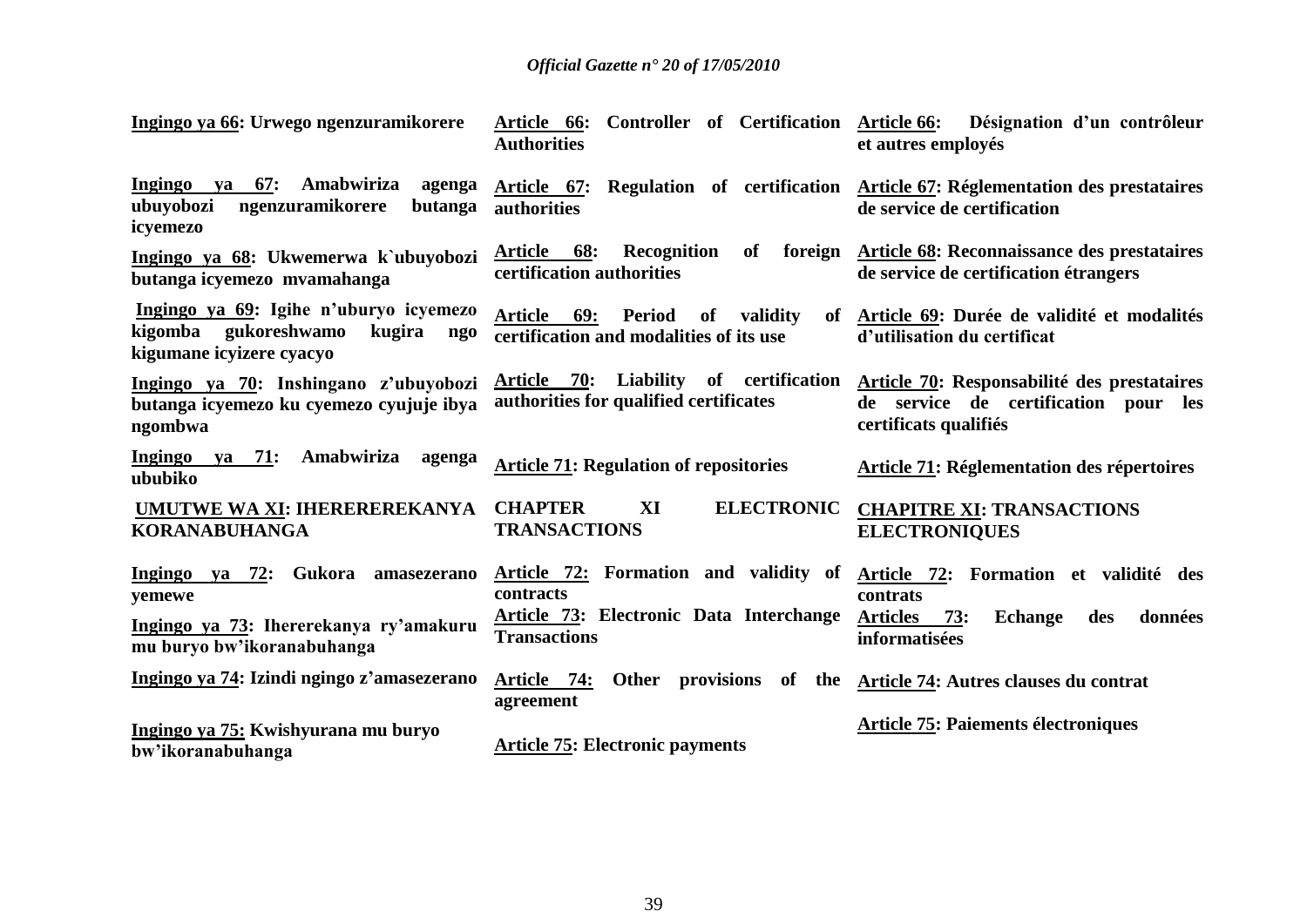| <b>UMUTWE</b><br><b>WA</b><br>XII:<br><b>UKO</b><br><b>GUVERINOMA</b><br><b>IKORESHA</b><br><b>UBUTUMWA</b><br><b>N'IMIKONO</b><br><b>KORANABUHANGA</b> | <b>CHAPTER XII:</b><br><b>GOVERNMENT USE</b><br><b>ELECTRONIC MESSAGES</b><br><b>AND</b><br>OF<br><b>ELECTRONIC SIGNATURES</b> | <b>CHAPITRE XII: UTILISATION PAR LE</b><br><b>GOUVERNEMENT DES MESSAGES ET</b><br><b>SIGNATURES ELECTRONIQUES</b>                                               |
|---------------------------------------------------------------------------------------------------------------------------------------------------------|--------------------------------------------------------------------------------------------------------------------------------|-----------------------------------------------------------------------------------------------------------------------------------------------------------------|
| ya 76:<br>Kwemera<br>inyandiko<br>Ingingo<br>zibitswe mu buryo koranabuhanga n'uko                                                                      | <b>Article 76:</b> Acceptance of electronic filing<br>and issuance of documents                                                | Article 76: Acceptation de l'archivage<br>électronique et l'émission de documents                                                                               |
| zitangwa<br>Ingingo ya 77: Amabwiriza yerekeye<br>ubutumwa n'imikono koranabuhanga mu<br>nzego za Leta                                                  | electronic<br>electronic<br>and<br>messages<br>signatures by public organs                                                     | Article 77: Instructions on the use of Article 77: Instructions sur l'utilisation des<br>messages et signatures électroniques par les<br>institutions publiques |
| <b>UMUTWE</b><br><b>WA</b><br><b>INGINGO</b><br>XIII:<br><b>ZINYURANYE</b>                                                                              | <b>CHAPTER</b><br><b>MISCELLANEOUS</b><br>XIII:<br><b>PROVISIONS</b>                                                           | <b>CHAPITRE</b><br><b>DISPOSITIONS</b><br>XIII:<br><b>DIVERSES</b>                                                                                              |
| Inshingano yo kubika<br>Ingingo ya 78:<br>ibanga                                                                                                        | <b>Article 78: Obligation of confidentiality</b>                                                                               | <b>Article 78: Obligation de confidentialité</b>                                                                                                                |
| UMUTWE WA XIV: INGINGO ZISOZA                                                                                                                           | <b>CHAPTER XIV: FINAL PROVISIONS</b>                                                                                           | <b>CHAPITRE XIV : DISPOSITIONS</b><br><b>FINALES</b>                                                                                                            |
| Ingingo ya 79:<br>Itegurwa,<br>isuzumwa<br>n'itorwa ry'iri tegeko                                                                                       | <b>Article 79: Drafting, consideration and</b><br>adoption of this Law                                                         | 79: Elaboration,<br><b>Article</b><br><b>et</b><br>examen<br>adoption de la présente loi                                                                        |
| Ingingo ya 80: Ivanwaho ry'ingingo<br>z'amategeko zinyuranyije n'iri tegeko                                                                             | <b>Article 80: Repealing provision</b>                                                                                         | <b>Article 80: Disposition abrogatoire</b>                                                                                                                      |
| Ingingo ya 81: Ishyirwa mu bikorwa                                                                                                                      | <b>Article 81: Commencement</b>                                                                                                | Article 81: Entrée en vigueur                                                                                                                                   |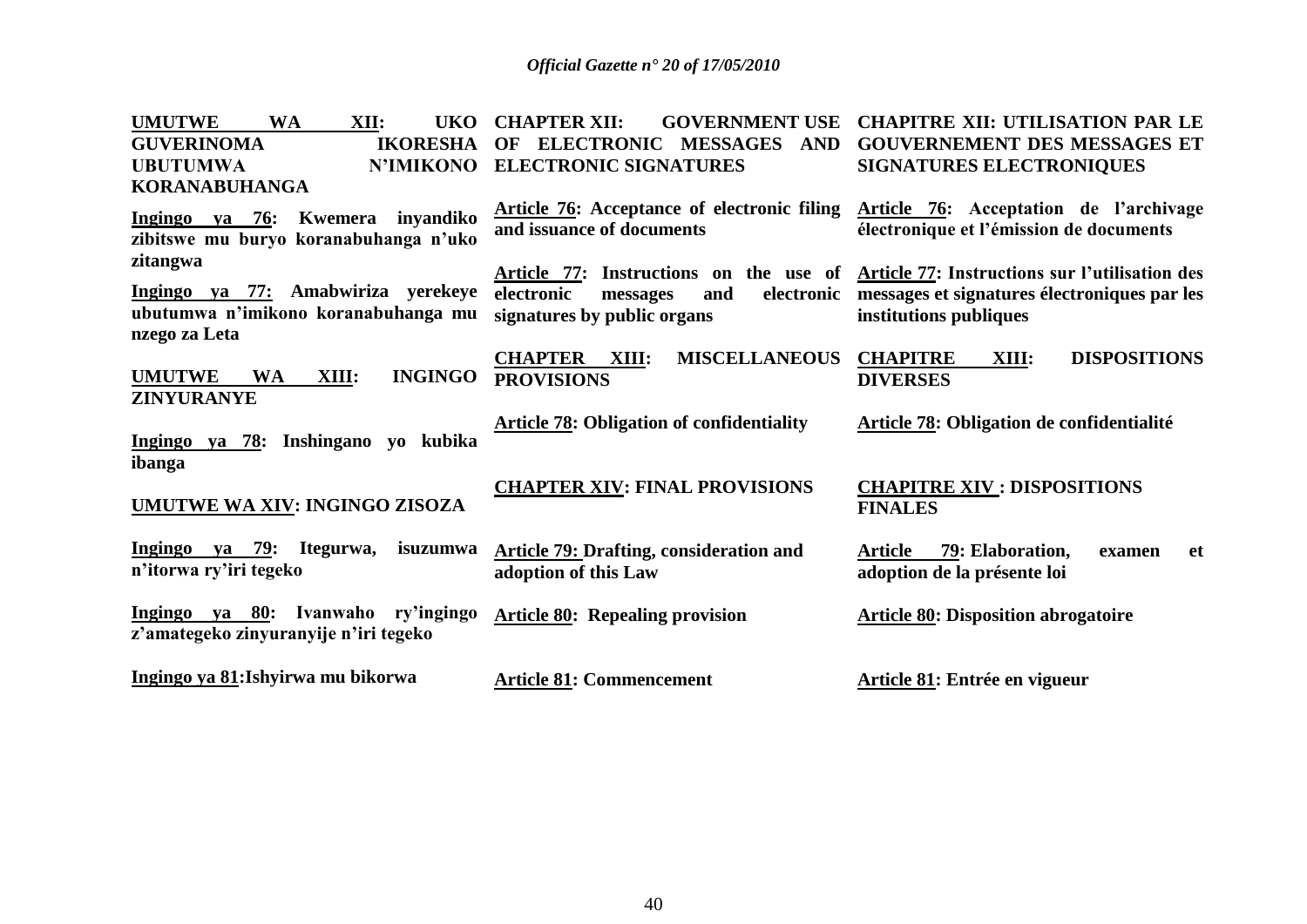|                       | ITEGEKO N°18/2010 RYO KUWA LAW N°18/2010  |  |                     |  | OF 12/05/2010 LOI N°18/2010 DU 12/05/2010 RELATIVE   |  |  |  |
|-----------------------|-------------------------------------------|--|---------------------|--|------------------------------------------------------|--|--|--|
|                       | 12/05/2010 RYEREKEYE UBUTUMWA RELATING TO |  |                     |  | ELECTRONIC AUX MESSAGES ELECTRONIQUES,               |  |  |  |
|                       | KORANABUHANGA, UMUKONO MESSAGES,          |  |                     |  | ELECTRONIC SIGNATURES ELECTRONIQUES ET               |  |  |  |
| KORANABUHANGA         |                                           |  |                     |  | SIGNATURES AND ELECTRONIC TRANSACTIONS ELECTRONIQUES |  |  |  |
| <b>N'IHEREREKANYA</b> |                                           |  | <b>TRANSACTIONS</b> |  |                                                      |  |  |  |
| KORANABUHANGA         |                                           |  |                     |  |                                                      |  |  |  |

**Twebwe, KAGAME Paul,** Perezida wa Repubulika;

**We, KAGAME Paul, President of the Republic;** **Nous, KAGAME Paul,** Président de la République;

**INTEKO ISHINGA AMATEGEKO THE PARLIAMENT HAS ADOPTED LE PARLEMENT A ADOPTE ET NOUS YEMEJE, NONE NATWE DUHAMIJE, AND WE SANCTION, PROMULGATE SANCTIONNONS, PROMULGUONS LA DUTANGAJE ITEGEKO RITYA KANDI DUTEGETSE** RYANDIKWA MU IGAZETI YA LETA GAZETTE OF THE REPUBLIC OF AU JOURNAL OFFICIEL DE LA **YA REPUBULIKA Y"U RWANDA RWANDA**

**THE FOLLOWING LAW AND ORDER LOI DONT LA TENEUR SUIT ET IT BE PUBLISHED IN THE OFFICIAL ORDONNONS QU"ELLE SOIT PUBLIÉE REPUBLIQUE DU RWANDA**

#### **INTEKO ISHINGA AMATEGEKO:**

Umutwe w"Abadepite, mu nama yawo yo kuwa 23 Mata 2010;

Ishingiye ku Itegeko Nshinga rya Repubulika y"u Rwanda ryo kuwa 04 Kamena 2003, nk"uko ryavuguruwe kugeza ubu, cyane cyane mu ngingo zaryo iya 22, iya 29, iya 62, iya 66, iya 67, iya 90, iya 92, iya 93, iya 94, iya 108, iya 118 n"iya 201;

#### **THE PARLIAMENT:**

The Chamber of Deputies, in its session of 23 La Chambre des Députés, réunie en sa April 2010;

of Rwanda of June 04, 2003 as amended to Rwanda du 04 juin 2003, telle que révisée à date, especially in Articles 22, 29, 62, 66, 67, ce jour, spécialement en ses articles 22, 29, 90, 92, 93, 94,108, 118 and 201;

#### **LE PARLEMENT :**

session du 23 avril 2010 ;

Pursuant to the Constitution of the Republic Vu La Constitution de la République du 62, 66, 67, 90, 92, 93, 94,108, 118 and 201 ;

Ishingiye ku Byemezo bya nyuma bireba Itegeko Shingiro n"Amasezerano Pursuant to final Acts relating to the Vu les Actes finals relatifs à la Constitution et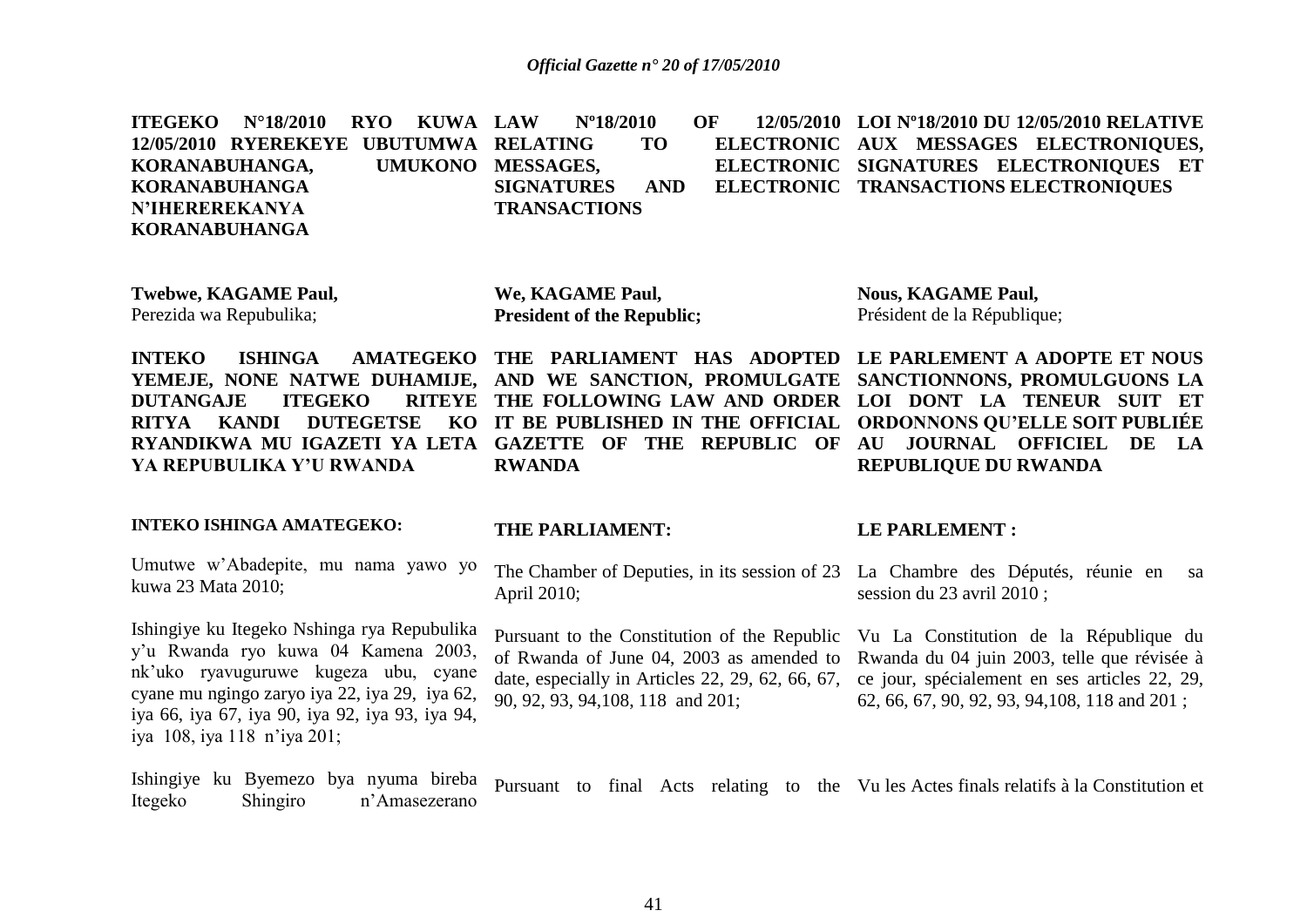| by'Umuryango Mpuzamahanga w'Itumanaho<br>byashyiriweho umukono I Marrakesh kuwa<br>18 Ukwakira 2002, nk'uko byemejwe<br>burundu n'Iteka rya Perezida n° 56/01 ryo<br>kuwa 12/10/2006; | Constitution<br>Convention<br>and<br>International Communication Union adopted Télécommunications adoptés le 18 octobre<br>in Marrakesh on October 18, 2002 as ratified 2002 à Marrakech tel que ratifiés par l'Arrêté<br>by the Presidential Order $n^{\circ}56/01$ of présidentiel $n^{\circ}56/01$ du $12/10/2006$ ;<br>12/10/2006; | of the à la Convention de l'Union Internationale des                                                                                     |
|---------------------------------------------------------------------------------------------------------------------------------------------------------------------------------------|----------------------------------------------------------------------------------------------------------------------------------------------------------------------------------------------------------------------------------------------------------------------------------------------------------------------------------------|------------------------------------------------------------------------------------------------------------------------------------------|
| Ishingiye ku Itegeko-teka n° 21/77 ryo kuwa<br>18/08/1977, rishyiraho Igitabo cy'amategeko<br>ahana, nkuko ryahinduwe kugeza ubu;                                                     | Pursuant to Decree-law n°<br>21/77<br>18/08/1977 establishing Penal Code, as portant Code Pénal, tel que modifié à ce jour ;<br>modified to date;                                                                                                                                                                                      | of Vu le Décret-loi n° 21/77 du $18/08/1977$                                                                                             |
| Ishingiye ku Itegeko n° 15/2001 ryo kuwa<br>$28/1/2001$ rihindura kandi ryuzuza Itegeko n°<br>35/91 ryo ku wa 05 Kamena 1991 ritunganya<br>ubucuruzi bwo mu Gihugu;                   | Pursuant to Law $n^{\circ}$ 15/2001 of 28/1/2001<br>amending and completing Law $n^{\circ}$ 35/91 of $5^{\text{th}}$<br>August 1991 concerning the organization of<br>Internal Trade;                                                                                                                                                  | Vu la Loi nº 15/2001 du $28/1/2001$ modifiant<br>et complétant la loi n°35/91 du 5/8/1991<br>portant organisation du Commerce Intérieur; |
| Ishingiye ku Itegeko n° 44/2001 ryo kuwa<br>30/11/2001 rigenga ibyerekeye Itumanaho;                                                                                                  | Pursuant to Law $n^{\circ}$ 44/2001 of 30/11/2001<br>governing Telecommunications;                                                                                                                                                                                                                                                     | Vu la Loi nº 44/2001 du 30/11/2001<br>organisant les Télécommunications;                                                                 |
| Ishingiye ku Itegeko n° 15/2004 ryo kuwa<br>12/06/2004 ryerekeye ibimenyetso mu manza<br>n'itangwa ryabyo;                                                                            | Pursuant to Law n° 15/2004 of 12/06/2004<br>relating to evidence and its production;                                                                                                                                                                                                                                                   | Vu la Loi nº 15/2004 du 12/06/2004 portant<br>modes et administration de la preuve;                                                      |
| 26/10/2009 rigamije kurengera Umutungo the protection of Intellectual Property;<br>Bwite mu by'Ubwenge;                                                                               | Ishingiye ku Itegeko n° 31/2009 ryo kuwa Pursuant to Law n° 31/2009 of 26/10/2009 on                                                                                                                                                                                                                                                   | Vu la Loi nº 31/2009 du 26/10/2009 portant<br>protection de la Propriété Intellectuelle;                                                 |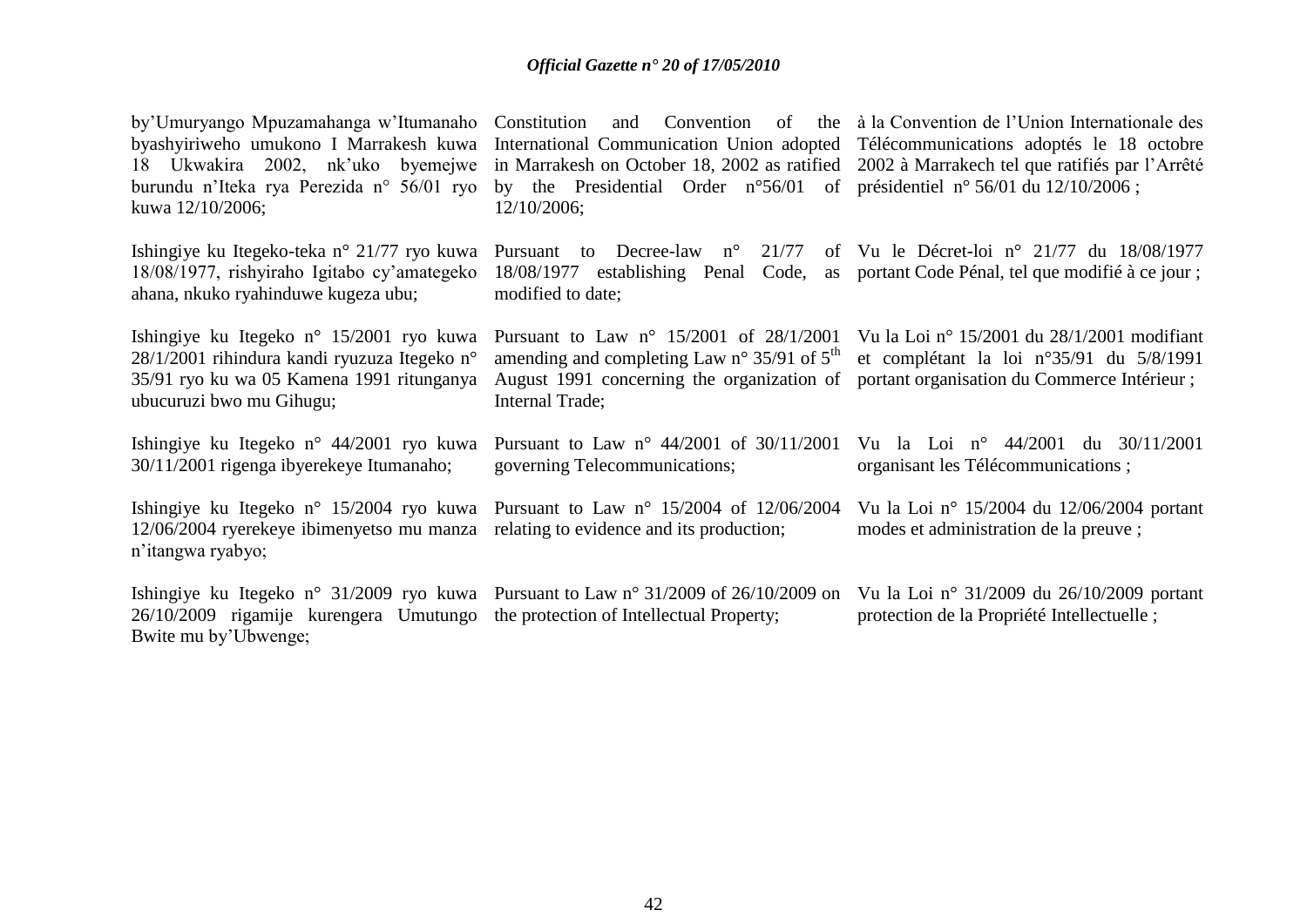| YEMEJE:                                                                                                                                                           | <b>ADOPTS:</b>                                                                                                                                                                                                                                                                                                                                                                 | <b>ADOPTE:</b>                                                                                                                                                                                                                                                                                   |  |  |  |
|-------------------------------------------------------------------------------------------------------------------------------------------------------------------|--------------------------------------------------------------------------------------------------------------------------------------------------------------------------------------------------------------------------------------------------------------------------------------------------------------------------------------------------------------------------------|--------------------------------------------------------------------------------------------------------------------------------------------------------------------------------------------------------------------------------------------------------------------------------------------------|--|--|--|
| <b>UMUTWE</b><br><b>MBERE:</b><br><b>INGINGO</b><br><b>RUSANGE</b>                                                                                                | <b>CHAPTER ONE: GENERAL</b><br><b>PROVISIONS</b>                                                                                                                                                                                                                                                                                                                               | <b>CHAPITRE PREMIER: DISPOSITIONS</b><br><b>GENERALES</b>                                                                                                                                                                                                                                        |  |  |  |
| Ingingo ya mbere: Ibirebwa n'iri tegeko                                                                                                                           | <b>Article One: Scope of this Law</b>                                                                                                                                                                                                                                                                                                                                          | Article premier: Champ d'application de la<br>présente loi                                                                                                                                                                                                                                       |  |  |  |
| mudasobwa mu ihererekanya rikoreshejwe<br>ikoranabuhanga,<br>n'ikoreshwa<br>n'ibindi<br>byose<br>bijyanye<br>bikorwa<br>ry'ikoranabuhanga<br>mu<br>by'iterambere. | Iri tegeko rigenga ihererekanya rikorwa This Law governs electronic transactions,<br>hakoreshejwe ikoranabuhanga, ubutumwa electronic messages and prevention of misuse<br>koranabuhanga, gukumira ikoreshwa nabi rya of computers in electronic transactions,<br>electronic signature and all other applications<br>umukono koranabuhanga relating to information technology. | La présente loi régit les transactions<br>électroniques, les messages électroniques, la<br>l'utilisation<br>prévention<br>de<br>abusive<br>d'ordinateurs dans les transactions et la<br>signature électroniques et toutes autres<br>applications relatives à la technologie de<br>l'information. |  |  |  |
| Iri tegeko ntirireba ikoreshwa ry'inyandiko<br>zisabwa kuba ziri mu mpapuro kandi<br>zishyirwaho umukono wa nyir' ukuzitanga ari<br>zo zikurikira:                | This Law shall not apply to use of hard copies<br>and which require signature of the issurer and<br>these are:                                                                                                                                                                                                                                                                 | La présente loi ne s'applique pas aux actes<br>repris ci-après exigeant qu'ils soient faits par<br>écrit et signés par l'émetteur:                                                                                                                                                               |  |  |  |
| $1^\circ$ inyandiko y'irage;                                                                                                                                      | $1^{\circ}$<br>a will;                                                                                                                                                                                                                                                                                                                                                         | $1^{\circ}$<br>un testament;                                                                                                                                                                                                                                                                     |  |  |  |
| $2^{\circ}$ inyandiko zishobora gucuruzwa;                                                                                                                        | $2^{\circ}$<br>negotiable instruments;                                                                                                                                                                                                                                                                                                                                         | $2^{\circ}$<br>les titres négociables;                                                                                                                                                                                                                                                           |  |  |  |
| 3° inyandiko mpeshaburenganzira;                                                                                                                                  | $3^{\circ}$<br>a power of attorney;                                                                                                                                                                                                                                                                                                                                            | $3^\circ$<br>une procuration;                                                                                                                                                                                                                                                                    |  |  |  |
| amasezerano y'ubucuruzi cyangwa indi<br>$4^{\circ}$<br>nyandiko<br>irebana<br>n'umutungo<br>utimukanwa, cyangwa n'izindi nyungu<br>zifatiye kuri uwo mutungo;     | $4^\circ$ a commercial agreement or other<br>document related to immovable property<br>or any interest in such property;                                                                                                                                                                                                                                                       | 4° un contrat commercial ou autre document<br>en rapport avec la propriété immobilière ou<br>tout autre droit y relatif;                                                                                                                                                                         |  |  |  |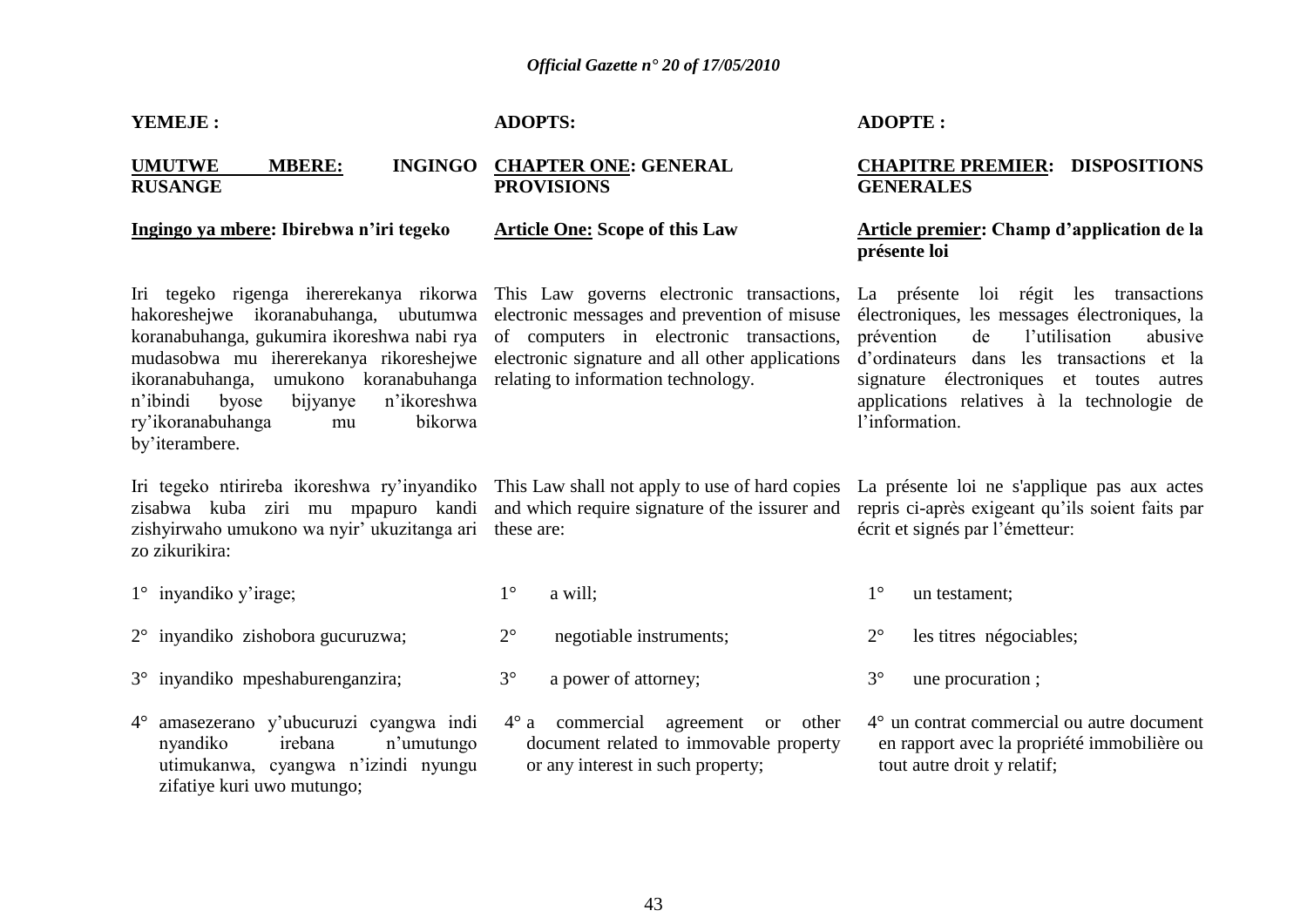- 5° inyandiko yemeza ihererekanya ry"umutungo utimukanwa cyangwa indi nyungu ifatiye kuri uwo mutungo
- 6° inyandiko mpamo cyangwa indi nyandiko yose yakumvikana nkayo.

#### **Ingingo ya 2: Ibisobanuro by"amagambo**

Muri iri tegeko, amagambo asobanura:

- 1° **«uwohererejwe inyandiko koranabuhanga»**: umuntu wagenwe n"uwanditse inyandiko koranabuhanga hatarimo umuntu ukora nk"umuhuza ku birebana n"iyo nyandiko;
- 2° **«umukozi ubifitiye ububasha»**: umuntu wahawe ububasha n"Umugenzuzi nk"uko bivugwa mu ngingo ya 66 y"iri tegeko;
- 3° **«icyemezo»:** inyandiko koranabuhanga cyangwa indi nyandiko iyo ariyo yose yemeza isano iri hagati ya nyir"umukono n"ibiwukoze;
- 4° **«ubuyobozi butanga icyemezo»**: umuntu cyangwa ikigo gitanga icyemezo;
- 5° a certificate of transfer of immovable property or any other interest attached to such property;
- 6° an authentic document or any document deemed authentic.

#### **Article 2: Definitions of terms**

defined as follows:

- 1° **"addressee of an electronic message":** person who is intended by the originator to receive the electronic message, but does not include a person acting as an intermediary with respect to that data message;
- 2° **"authorised officer"**: a person who is given competence by the controller as specified in article 66 of this law;
- 3° **"certificate":** electronic message or any other message confirming the link between a signatory and the contents of the document;
- 4° **"certification authority":** a natural person or legal entity that issues a certificate;
- 5° un certificat de transfert de biens immobiliers ou de tout autre droit y relatif;
- 6° un acte authentique ou tout autre document réputé authentique.

#### **Article 2 : Définitions des termes**

Under this Law, the following terms shall be Aux fins de la présente loi, les termes repris ci-après sont définis comme suit:

- 1° **«destinataire**» : personne à qui est destiné un message électronique par l"émetteur, à l"exception de la personne qui agit en tant qu"intermédiaire pour ce message;
- 2° «**agent autorisé**»: personne autorisée par le contrôleur en vertu de l"article 66 de la présente loi;
- 3° «**certificat**» : message électronique ou tout autre enregistrement confirmant le lien entre un signataire et des données afférentes à la création de signature ;
- 4° **«prestataire de services de certification»**: personne physique ou personne morale qui délivre un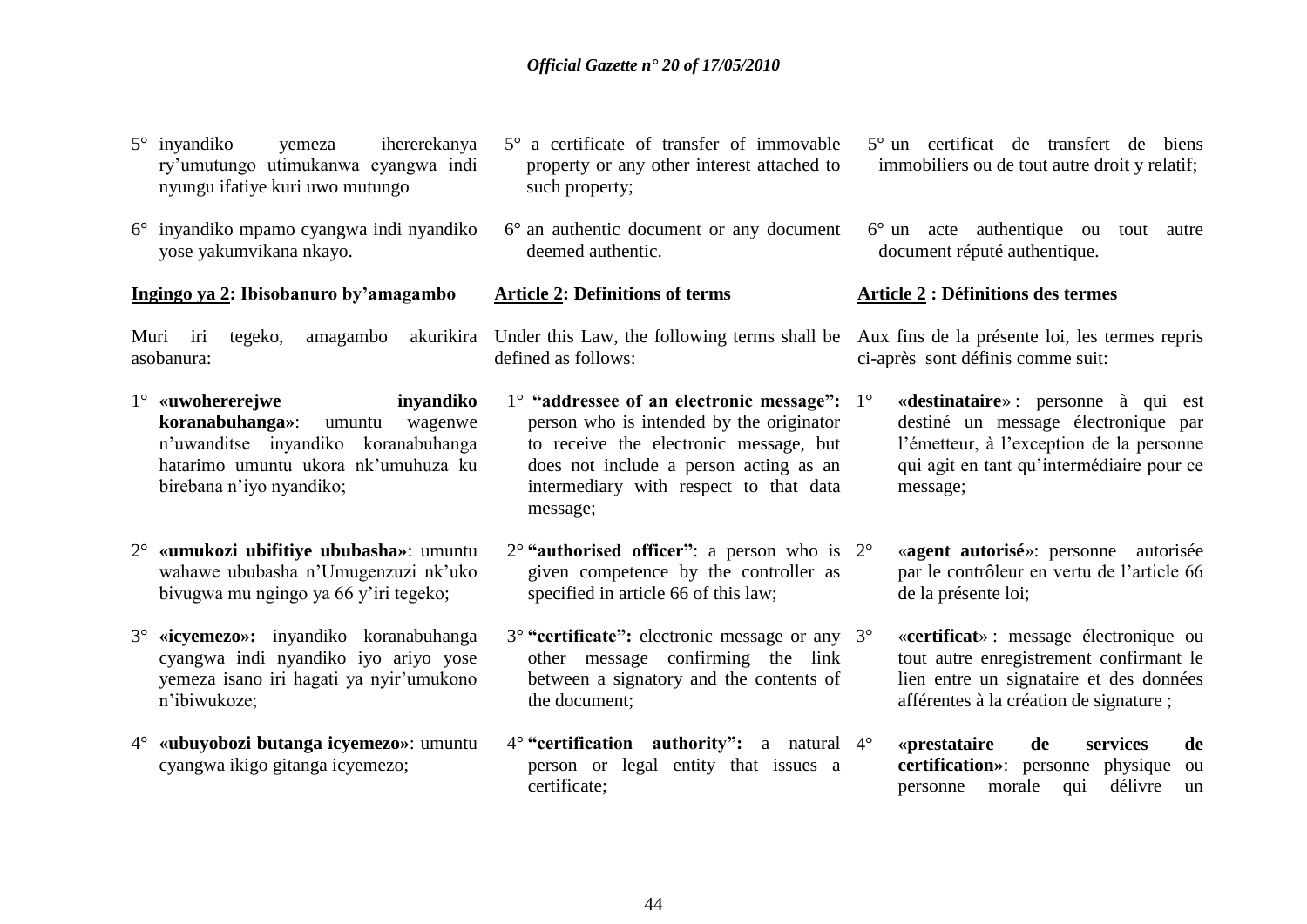- 5° **«inyandiko ikoresha icyemezo»**: inyandiko yatanzwe n"ubuyobozi butanga icyemezo igaragaza uburyo bukoreshwa mu gutanga icyemezo;
- 6° **«serivisi z"imiyoboro y"ikoranabuhanga»**: gutanga imiyoboro, korohereza uburyo bw"itumanaho, gukoresha uburyo bw"itumanaho, kohereza cyangwa kuyobora ubutumwa hagati y"ahantu havuzwe n"uyikoresha n"aho amakuru akorerwa akanabikwa;
- 7° **«programu ya mudasobwa»**: amabwiriza akubiye mu magambo, mu bimenyetso, mu bishushanyo cyangwa mu bundi buryo ubwo aribwo bwose, ku buryo, iyo ayo mabwiriza ari mu mashini yindi ishobora kuyasoma kandi ikorana niyo mudasobwa bituma mudasobwa ikora imirimo yasabwe cyangwa ikagera ku bikenewe;
- 8° **«umugenzuzi»**: Ikigo ngenzuramikorere nk"uko bisobanuye mu gace ka 25 k"iyi ngingo;
- 9° **«bifitanye isano»:** urufunguzo rwihariye
- 5° **"certification practice statement"**: statement issued by a certification authority specifying the practices used in issuing certificates;
- 6° **"communication network services"**: provision of connections, the operation of facilities for communication systems, the provision of access to communication systems, transmission or routing of data messages between or among points specified by a user and the processing and storage of data;
- 7° **"computer program"**: set of oral instructions, codes, schemes or in any other form, which is capable, when incorporated in a machine-readable medium, of causing a computer to perform or achieve a particular task or result;
- 8° **"controller"** : Regulatory Authority as specified in item 25 of this article;
- 9° **"corresponding":** a private key and a

certificat ;

- 5° «**déclaration des pratiques de certification»**: déclaration délivrée par un prestataire de service de certification spécifiant les pratiques employées pour la délivrance de certificats;
- 6° **« services de réseau de communication »**: fourniture de réseaux, l'opération d'installations de systèmes de communication, d'accès aux systèmes de communication, la transmission ou le cheminement de messages électroniques entre ou parmi des points indiqués par un utilisateur et le traitement et le stockage de données ;
- 7° **«programme informatique**»: ensemble d"instructions, exprimées sous forme de mots, codes, schémas ou toute autre forme, capable, lorsqu"il est inséré dans un support exploitable par une machine, de faire accomplir à l"ordinateur une tâche particulière ou un résultat particulier ;
- 8° «**contrôleur**» : autorité de régulation spécifiée au point 25 du présent article;
- 9° «**correspondant**» : une clé privée et une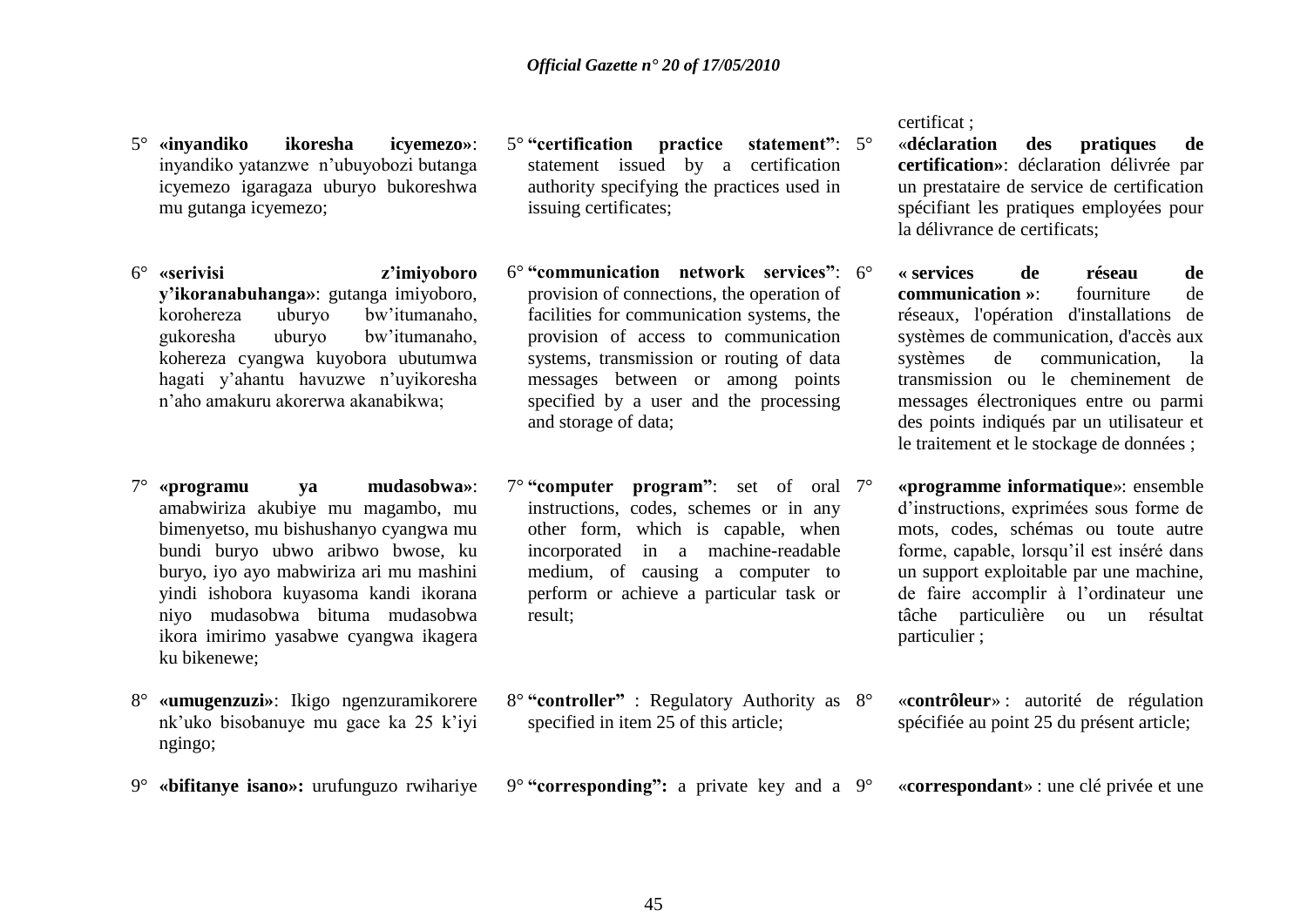n"urufunguzo rusange bikorana;

- 10°**«umukono koranabuhanga ukozwe mu mibare»**: umukono koranabuhanga ushinzwe guhindura inyandiko koranabuhanga ikoresheje uburyo budasubirwamo bw"imfunguzo ebyiri, urwihariye n"urufunguzo rusange bituma umuntu ubonye inyandiko idahinduwe n"ufite urufunguzo rusange bamenya:
	- a) niba ihindurwa ryakozwe hakoreshejwe urufunguzo rwihariye rufitanye isano n"urufunguzo rusange;
	- b) niba inyandiko y"ibanze ikimeze nk"uko yari nyuma y"aho ihindurwa mu ikoranabuhanga rikozwe;
- 11°**«icyemezo cy"umukono koranabuhanga ukozwe mu mibare»:** inyandiko koranabuhanga itanzwe kugira ngo yerekane ko umukono koranabuhanga ushimangira ibiranga umuntu cyangwa ibindi byemeza ko umuntu afite infunguzo zombi, urwihariye n'urwa rusange;

public key which belong to the same key pair;

- 10° **"digital signature"**: electronic signature consisting of a transformation of an electronic message using an asymmetric cryptosystem and a hash function such that a person having the initial untransformed electronic message and the signer's public key can accurately determine:
- a) whether the transformation was created using the private key that corresponds to the signer's public key;
- b) whether the initial electronic message is as it was after the transformation was made;
- 11° **"digital signature certificate"**: an electronic message issued for the purpose of supporting digital signatures which purports to confirm the identity of the person or other significant characteristics certifying that the person holds the private and the public keys;

clé publique qui appartiennent à la même paire de clés;

- 10° «**signature numérique**»: signature électronique qui consiste en une transformation d"un message électronique utilisant un système cryptographique asymétrique et une fonction de hachage de manière à ce que la personne ayant le message électronique initial non transformé et la clé publique du signataire puisse déterminer de manière exacte:
- a) si la transformation a été faite en utilisant la clé privée correspondant à la clé publique;
- b) si le message électronique initial n"a pas été altéré depuis que la transformation a eu lieu ;
- 11° **«certificat de signature numérique» :** un message électronique émis pour prouver que la signature électronique confirme l"identité de la personne ou autres caractéristiques attestant que la personne détient la clé privée et la clé publique ;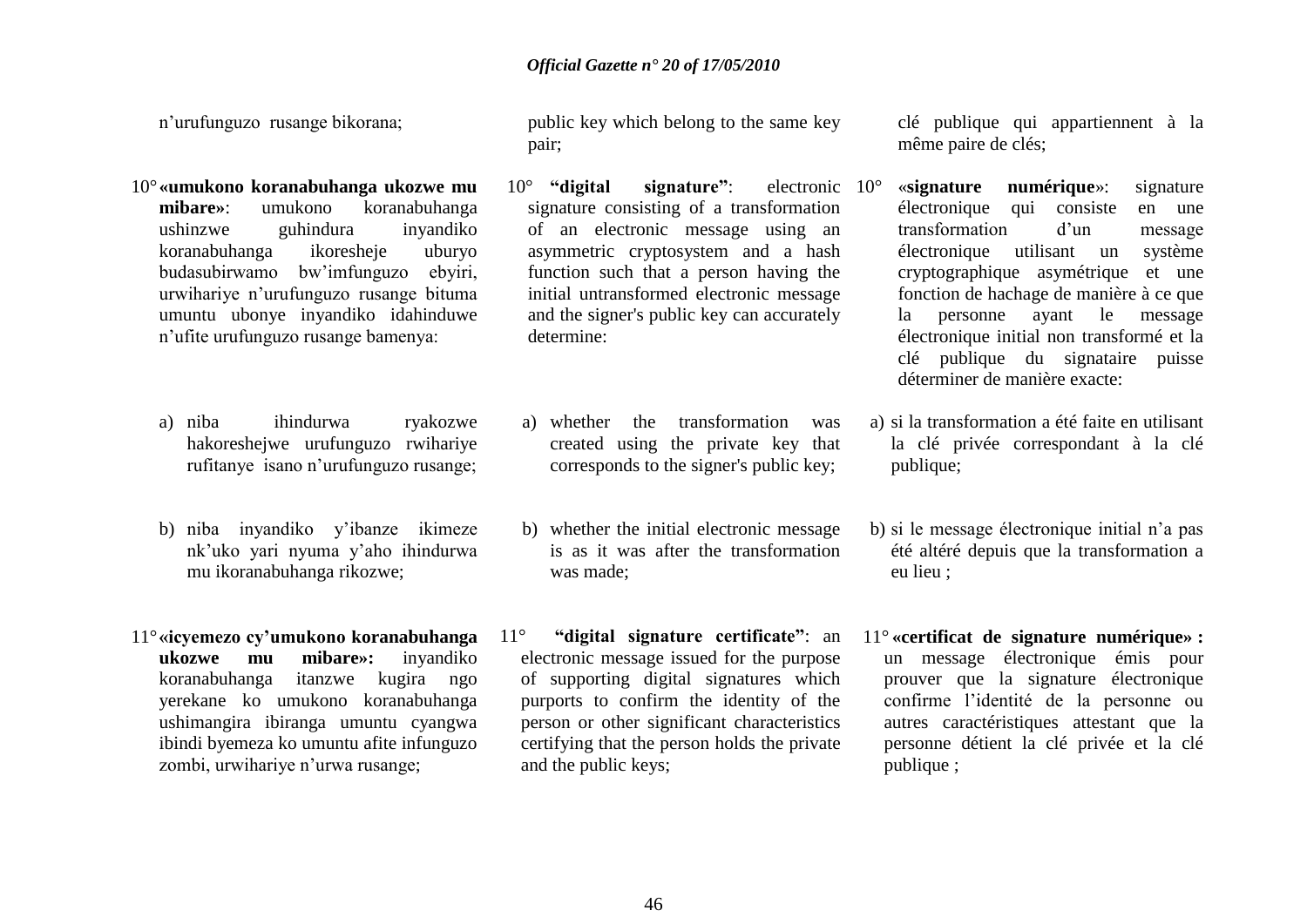- 12°**«inyandiko koranabuhanga»**: amakuru yakiriwe, yatanzwe, yoherejwe cyangwa ashyinguye ku buryo koranabuhanga, ubwo aribwo bwose cyangwa n"ibindi bisa birimo ihererekanyamakuru koranabuhanga nko kwandikirana hakoreshejwe mudasobwa, ikoreshabuhanga mu itumanaho hakoreshejwe telegaramu, telegisi cyangwa telekopi;
- 13°**«kwishyurwa mu buryo bw"ikoranabuhanga**»: ibwiriza ryatanzwe ryo kohereza amafaranga cyangwa ryo kwishyura ryatanzwe mu nyandiko ikoranabuhanga;
- 14°**«ihererekanya ry"amakuru mu buryo bw"ikoranabuhanga»**: ihererekanya ry"inyandiko rikozwe hagati ya za mudasobwa zikoresheje amabwiriza yumvikanyweho mu gutunganya izo nyandiko. Icyo gihe mudasobwa ifatwa nk"uhagarariye umuntu mu buryo koranabuhanga;
- 15°**«umukono koranabuhanga »**: amakuru koranabuhanga ashyizwe ku nyandiko koranabuhanga cyangwa afitanye isano nayo akaba yakoreshwa mu kugaragaza nyir"umukono ufitanye isano n"inyandiko koranabuhanga cyangwa mu kwemeza

12° **"electronic message"**: information received, issued, sent or stored by electronic means or any other similar means including electronic data interchange (EDI), such as electronic mail, telegram, telex or telecopy;

- 13° "e**lectronic payment order**": an order issued to transfer money or execute a payment sent by an electronic message;
- 14° **"electronic data interchange (EDI)":** the electronic transfer of messages between computers by using an agreed standard to structure the information. The computer in this context is meant to be the "electronic agent" of the party;
- 15° **"electronic signature"**: data in electronic form, affixed to or logically associated with, an electronic message, which may be used to identify the signatory in relation to the electronic message or to approve the information
- 12° « **message électronique»**: information reçue, émise, envoyée, reçue ou stockée par tout moyen électronique ou des moyens analogues, notamment l"échange de données informatisées, la messagerie électronique, le télégraphe, le télex et la télécopie;
	- 13°**«ordre de paiement électronique»** : ordre de transférer de l'argent ou d"exécuter un paiement envoyé au moyen d'un message électronique ;
	- 14°**«échange de données informatisées (EDI)»**: transfert électronique d"une information d"ordinateur à ordinateur mettant en œuvre une norme convenue pour structurer l"information. Dans ce contexte, l"ordinateur agit comme un agent électronique de l"initiateur ;
	- 15°«**signature électronique**»: données sous forme électronique contenues dans un message électronique ou jointes ou logiquement associées audit message, pouvant être utilisées pour identifier le signataire dans le cadre du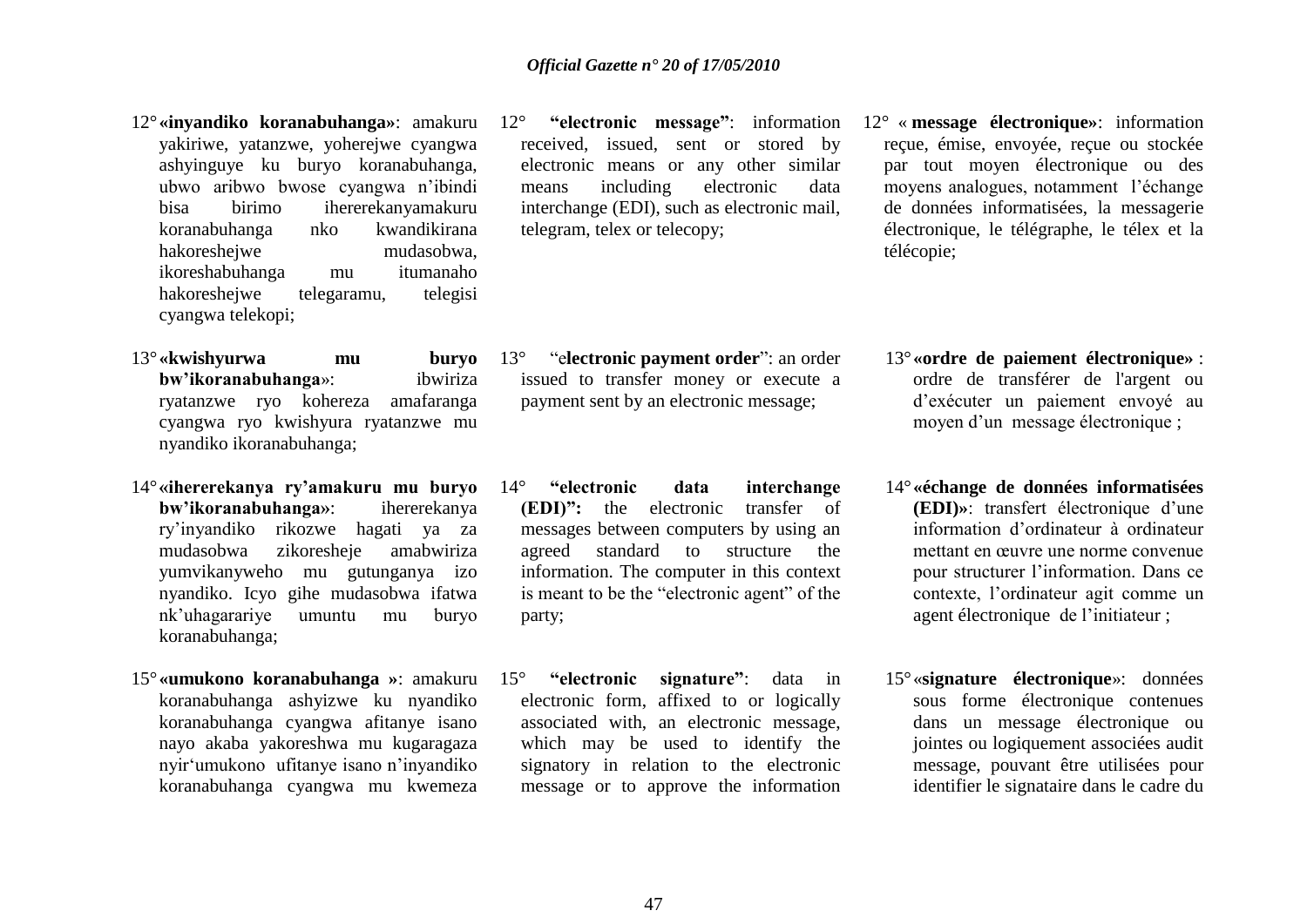amakuru akubiye mu nyandiko koranabuhanga; contained in the electronic message;

- 16°**«umuhuza ku byerekeranye n"inyandiko koranabuhanga yihariye»:** umuntu ukora mu izina ry"undi muntu akohereza, akakira cyangwa akabika iyo nyandiko koranabuhanga cyangwa agakora ibindi birebana n"iyo nyandiko;
- 17°**«uburyo bukoresha ikoranabuhanga»**: uburyo bukoreshwa mu gukora, kwohereza, kwakira, kubika cyangwa bukora ikindi cyose ku nyandiko koranabuhanga;
- 18°**«imfunguzo zombi mu buryo bukora umukono»:** urufunguzo rwihariye n"urufunguzo rusange rugenzura umukono ukozwe mu buryo koranabuhanga wakozwe n"urufunguzo rwihariye.
- 19°**«iyibutsa»**: ibimenyetso byerekana cyangwa bisobanura ibimenyetso biri mu mvugo ya mudasobwa mu gipimo gito ku buryo:
- 16° **"intermediary" with respect to a particular electronic message"**: a person, who, on behalf of another person, sends, receives or stores such an electronic message or provides other services with respect to that electronic message;
- 17° **"information system"**: a system for generating, sending, receiving, storing or otherwise processing electronic messages;
- 18° **"key pair in an asymmetric cryptosystem**": a private key and its mathematically related public key to verify a digital signature created by the private key;
- 19° **"hash function"** : an algorithm mapping or translating a sequence of bits in smaller units, such that :
- a) inyandiko itanga igisubizo kimwe a) a message which yields the same hash buri gihe cyose ibimenyatso result every time the algorithm is executed

message électronique et indiquer qu"il approuve l"information qui y est contenue;

- 16°**«intermédiaire dans le cas d"un message électronique particulier»** : personne qui, au nom d"une autre, envoie, reçoit ou conserve le message ou fournit d"autres services afférents à celui-ci;
- 17°**«système d"information»**: un système utilisé pour créer, envoyer, recevoir, conserver ou traiter de toute autre manière des messages de données ;
- 18°**«paire de clés asymétriques»**: une clé privée et une clé publique qui lui est mathématiquement liée, la clé publique ayant la propriété de vérifier la signature numérique créée par la clé privée;
- 19°**«fonction de hachage»** : processus de traduction algorithmique d"une séquence numérique en une autre séquence généralement plus courte de manière à ce que :
- a) un message électronique produit le même résultat de hachage à chaque fois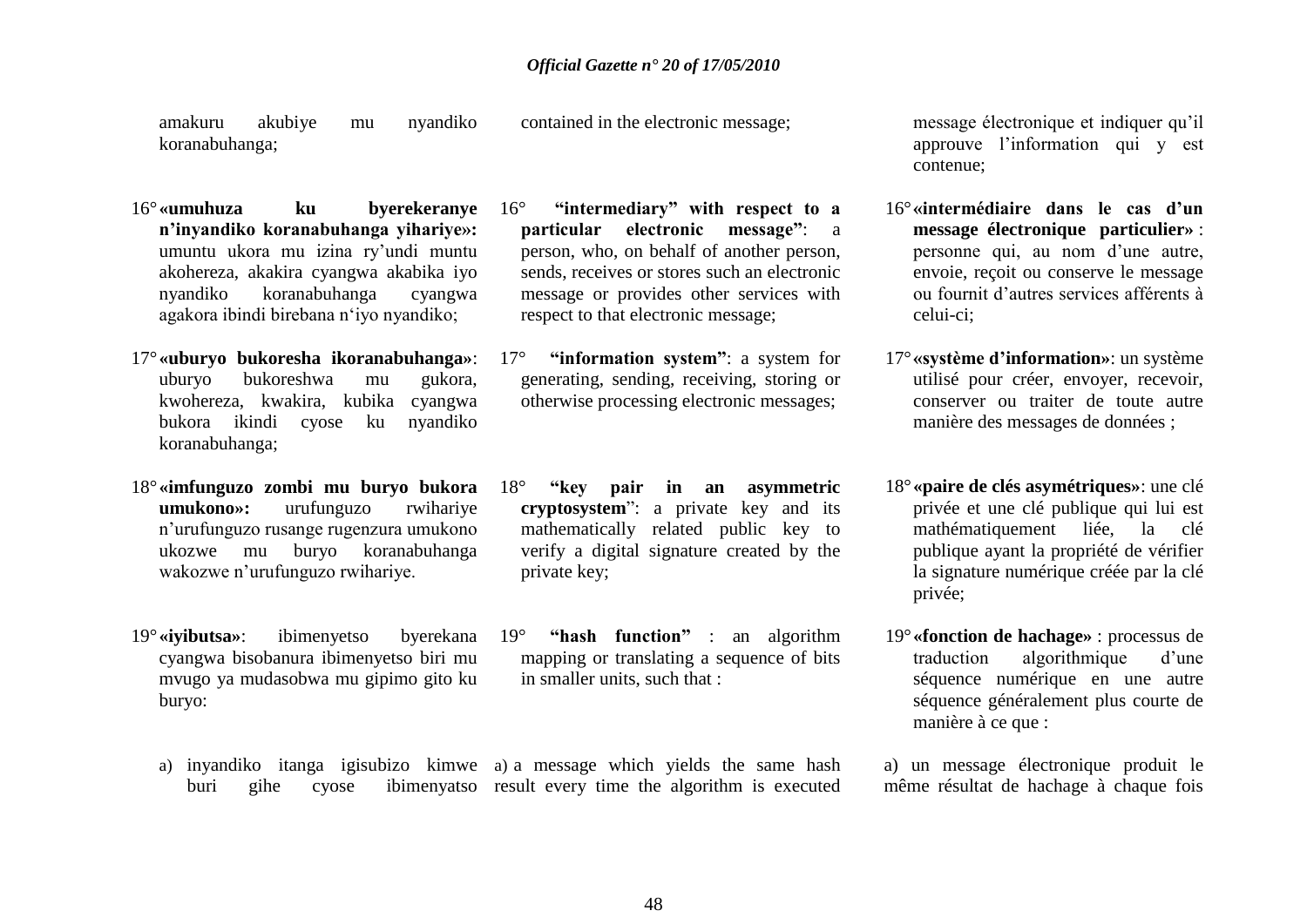koranabuhanga bikoreshejwe gukora inyandiko imwe; mu using the same message as input:

- b) bidashoboka mu buryo bw'ikoranabuhanga ko yakongera guterateranywa algorithm; hakoreshejwe bya bimenyetso; it is electronically not feasible that a inyandiko message can be reconstituted by the
- c) bidashoboka mu ebyiri zatanga igisubizo kimwe igihe using the algorithm; cyose ibyo bimenyetso bikoreshejwe;
- 20°«u**buyobozi butanga icyemezo mpampo bwemewe**»: ubuyobozi butanga icyemezo bubiherewe uruhushya n"Umugenzuzi;
- 21°**«Minisitiri**»<sup>:</sup> Minisitiri n"itumanaho mu nshingano ze;
- 22° «nyir'ubwite» : umuntu umuhagarariye; inyandiko koranabuhanga ihari, ariko ntabwo bireba umuhuza ku respect to that electronic message; birebana n"iyo nyandiko koranabuhanga;
- 23°**«urufunguzo rwihariye»:** urufunguzo **23º "private key"** : the key of a key pair used 23º **«clé privée**» : la clé de la paire de clés rumwe rwagenewe gukora koranabuhanga ukozwe mu mibare;

bw"ikoranabuhanga ko inyandiko messages can produce the same hash result buryo c) it is electronically not feasible that two

> 20º **"licensed certification authority"** : a 20º **«prestataire de service de certification**  certification authority licensed by the **accrédité**» : prestataire de service de Controller;

isakazabumenyi mu ikoranabuhanga information and communication technology;

izwi kuba ariwe wayohereje cyangwa has been sent or generated prior to storage, ikomokaho mbere yuko ibikwa niba hari but it does not concern the intermediary with 22º **"originator"**: person by whom, or on whose behalf, the electronic message, if any,

umukono to create a digital signature;

que la fonction algorithmique est utilisée avec le même message saisi;

- b) il est électroniquement impossible de reconstituer le message initial à partir du résultat de hachage produit par l"algorithme;
- c) il est électroniquement impossible de trouver deux messages pouvant produire le même résultat de hachage après l"utilisation de l"algorithme;

certification accrédité par le contrôleur ;

21º "**Minister"** : Minister in charge of 21º **«Ministre»**: Ministre ayant la technologie de l"information et de la communication dans ses attributions ;

> 22º «**expéditeur»** : la personne par laquelle, ou au nom de laquelle, le message électronique, s"il y en a, est réputé avoir été envoyé ou créé avant d"avoir été conservé, à l"exception de la personne qui agit en tant qu"intermédiaire pour ce message ;

utilisée pour la création d"une signature numérique ;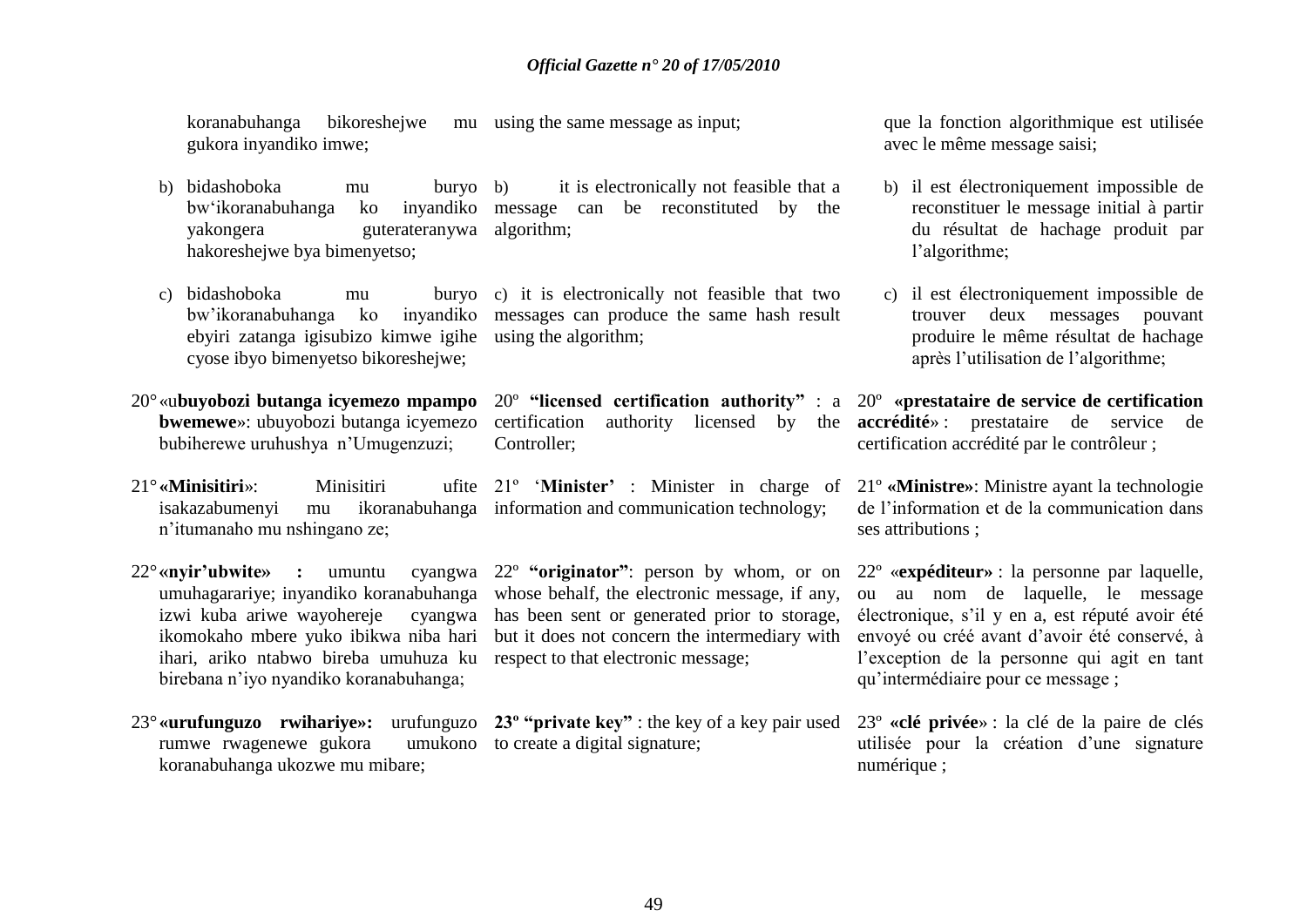24°**«urufunguzo rusange»**: rumwe rukoreshwa mu umukono **w"ikoranabuhanga ukozwe mu** mibare; **24º "public key"** : key used to verify a digital 24º **«clé publique»** : clé de la paire de clés kugenzura signature;

- gifite inshingano zo kugenzura isakazabumenyi mu ikoranabuhanga n"itumanaho mu nshingano **zacyo**;
- afitanye isano n"ibyemezompamo;
- ry"icyemezo guhera igihe runaka certificate from a specified time; cyagaragajwe;
- uburyo bwo:
	- a) kugenzura ko inyandiko koranabuhanga cyangwa koranabuhanga ari iby"umuntu runaka; person; or cyangwa;
	- b) kuvumbura ikosa cyangwa cyangwa inyandiko

25<sup>°</sup> «urwego ngenzuramikorere»: ikigo 25<sup>°</sup> "regulatory authority': the responsible 25<sup>°</sup> «autorité de régulation»: une institution body or institution having the mandate to responsable ou ayant une mission de regulate the information and communication réglementer le secteur de la technologie de technologies sector;

26°**«ububiko»**: uburyo bwo kubika no **26º "repository"** a system for storing and 26º **«répertoire»:** un système de conservation kubikura ibyemezo cyangwa amakuru retrieving certificates or other information et de retrait de certificats ou autre information relating to authentic certificates;

- 27°**«kuvanaho icyemezo»**: kurangiza ku 27º **"revoke a certificate":** definite buryo budasubirwaho igihe cy'ikoreshwa termination of an operational period of a terme de façon définitive à la période
- 28°**«uburyo bwo kurinda inyandiko»:** 28º **"security procedure"** : a procedure for 28º«**procédure de sécurité**» : procédure aux the purpose of :

a) verifying that an electronic message or umukono electronic signature is that of a specific

icyononekaye mu itumanaho, ibigize communication, content or storage of an cyangwa ibibitswe mu nyandiko electronic message from a specific period of koranabuhanga guhera igihe runaka, time, which requires the use of algorithms or bigasaba gukoresha ibimenyetso codes, identifying words or numbers, b) detecting an error or alteration in the encryption or known procedures and similar

utilisée pour vérifier une signature numérique;

l"information et la communication ;

relative aux certificats ;

27º **«révocation d"un certificat**»: mettre un opérationnelle d"un certificat à partir d"un moment déterminé;

fins de:

- a) vérifier qu'un message électronique ou une signature électronique sont celles d"une personne spécifique ; ou
- b) détecter toute erreur ou altération dans la communication, le contenu ou la mémoire d"un message électronique depuis une période de temps déterminé, qui nécessite l"utilisation d"algorithmes ou codes, de noms ou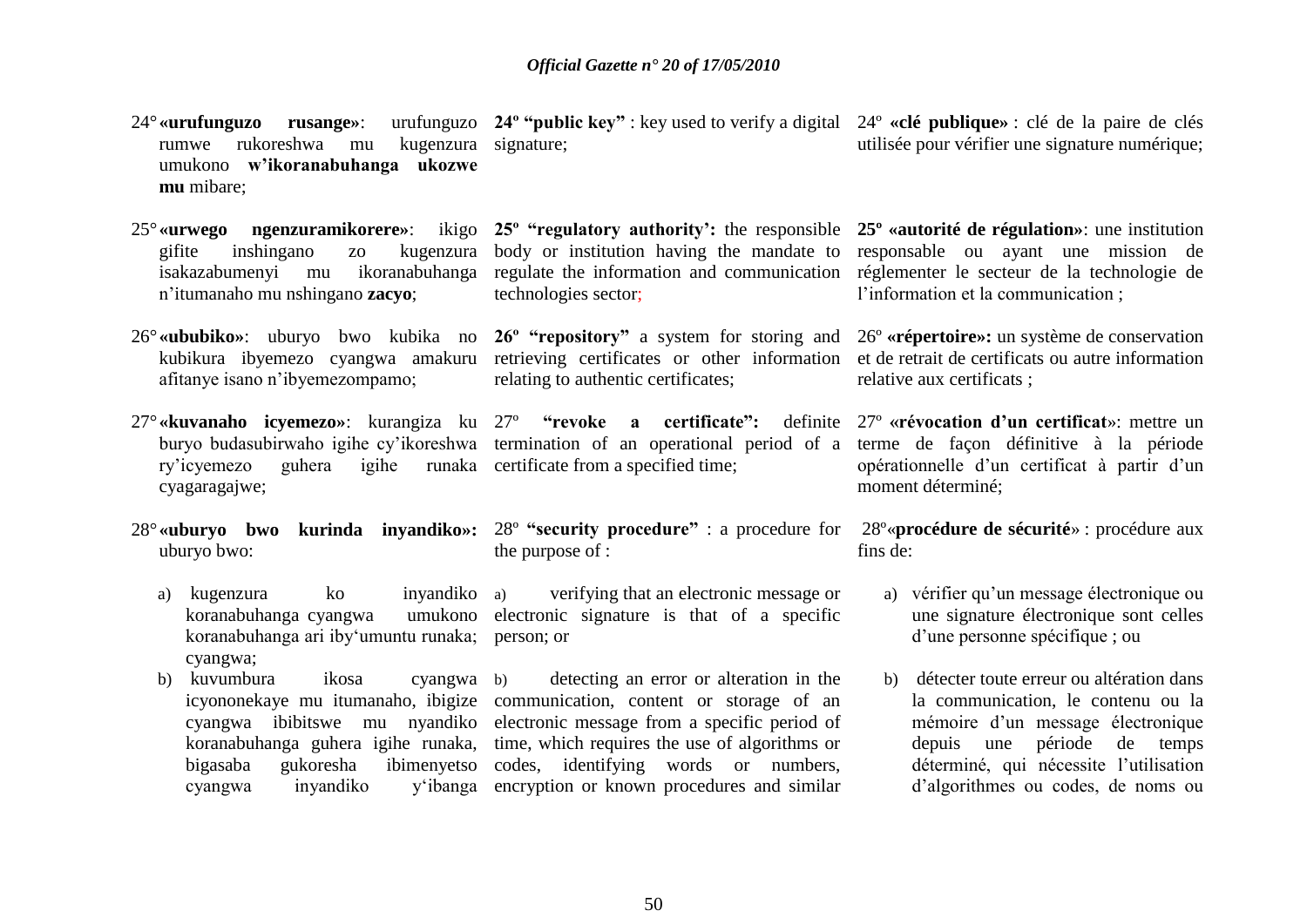bigaragaza amagambo, ibisubizo byabonetse, cyangwa uburyo buzwi cyangwa n"ibindi birebana no kurinda umwimerere w"inyandiko;

- 29° «nvir'umukono»: umuntu ibyangombwa bigize uwo mukono akabikora mu izina rye cyangwa akabikora mu izina ry"uwo ahagarariye;
- 30°**«umukono n"ibyo bigendana byose mu**  30º **"signature" and its grammatical rwego rw"imbonezamvugo»:** ibimenyetso byakozwe byemejwe cyangwa uburyo ubwo aribwo n"umuntu agambiriye kureba ko including electronic or digital methods; inyandiko ari umwimerere, harimo uburyo koranabuhanga cyangwa uburyo bukozwe mu mibare;
- 31°**«umufatabuguzi»:** umuntu wanditswe ku 31º "**subscriber"**: a person who is named or 31º **«utilisateur»** : une personne indiquée ou cyemezo yahawe kandi afite urufunguzo rwihariye rufitanye isano n"urufunguzo rusange, zombi kandi muri icyo cyemezo;
- 32°**«uburyo butanga icyizere»**: ugukoresha 32º **"trustworthy system** or **trustworthy**  ku buryo:

imibare, devices for originality of messages;

**29º "signatory"**: a person who holds **29º «signataire**»: une personne qui détient les signature creation data and who acts either on his/her own behalf or on behalf of the person he or she represents;

bwose bukoreshejwe cyangwa bwemejwe verifying the originality of the message, **variations**: any symbol executed or adopted, cyangwa or any methodology or procedure employed or adopted by a person with the intention of

numéros identifiant, de chiffrement, de réponse en retour ou procédures d"accusé de réception ou autres dispositifs de sécurité similaires ;

données afférentes à la création de signature ou le dispositif de création de signature et qui agit soit pour son propre compte, soit pour celui de la personne qu"elle représente ;

30º**«signature et ses variations grammaticales» :** tout symbole exécuté ou adopté, ou toute méthodologie ou procédure employée ou adoptée par une personne dans l"intention d"authentifier un message, y compris les méthodes électroniques ou numériques :

that certificate;

mudasobwa n'ubundi buryo bukoreshwa **manner**": use of computer hardware and any other ware and procedures that :

identified on a certificate issued to him/her identifiée dans un certificat émis à son and who holds a private key that corresponds intention et qui détient une clé privée to a public key both of which are indicated in correspondant à une clé publique citées dans ce certificat ;

> 32º «**système fiable ou manière fiable**» : utilisation du matériel informatique, des logiciels et des procédures informatiques qui :

a) burinda umwimerere w'inyandiko a) reasonably provides security so as to avoid a) sont raisonnablement sécurisés contre les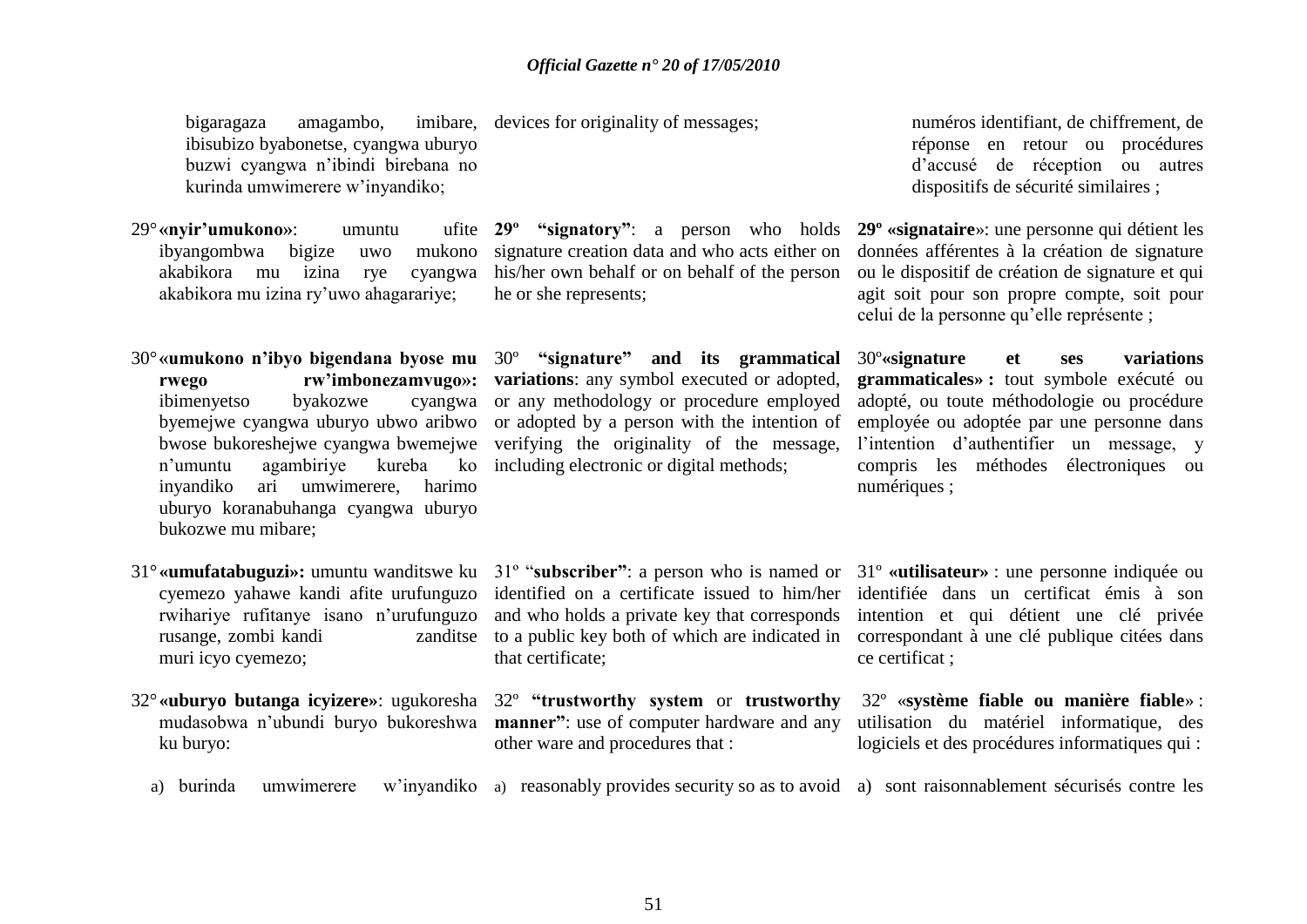kugira ngo itinjirwamo cyangwa intrusion or damage; itononekara ; intrusions et les abus;

b) butuma ikoreshwa rishoboka ku buryo b) provide a reasonable level of availability, b) assurent un niveau raisonnable de bukwiye bwizewe kandi nyakuri; reliability and correct operation;

procedures;

up to a specified time;

- c) bukozwe neza ku buryo ibyo isabwa c) are reasonably suited to performing in a c) sont raisonnablement équipés pour byose bikorwa nta mpungenge; secure manner their intended functions;
- d) bwakira ubundi buryo bwemewe muri rusange mu kurinda umutekano;
- 33°**«guhagarika icyemezo»**: guhagarika igihe cy'ikoreshwa ry'icyemezo guhera suspend the operational period of a certificate igihe runaka; 33º **"suspend a certificate"**: to temporarily
- 34° «**icvemezo** cyemewe»: kandi umufatabuguzi **yemeye;** ucyanditseho subscriber named on it accepts;
- 35°«**kugenzura umukono koranabuhanga**  35º **"verification of a digital signature"**: to **35º «vérifier une signature numérique» : ukozwe mu mibare»** : kwemeza bihamye determine accurately that :  $k^{\alpha}$ 
	- urufunguzo rwihariye rufitanye isano on the certificate and that n"urufunguzo rusange zombi zigaragara ku cyemezo kandi ko
	- a) umukono koranabuhanga ukozwe mu a) the digital signature was created using the a) la signature numérique a été créée en mibare wakozwe hakoreshejwe private key corresponding to the public key utilisant la clé privée correspondant à la clé
- disponibilité, de fiabilité et de bon fonctionnement ;
- remplir en toute sécurité leurs fonctions;
- d) adhere to generally accepted security d) adhèrent aux procédures de sécurité généralement acceptées ;

**33º «suspension d"un certificat»** : suspendre temporairement la période opérationnelle d"un certificat à partir d"un moment déterminé;

cyatanzwe n'ubuyobozi butanga icyemezo certification authority issues and which the un prestataire de service de certification et 34º **"valid certificate"** : a certificate that a **34º «certificat valide** »: un certificat émis par dont l"utilisateur qui y est cité a accepté ;

déterminer de manière précise que :

publique indiquées dans le certificat;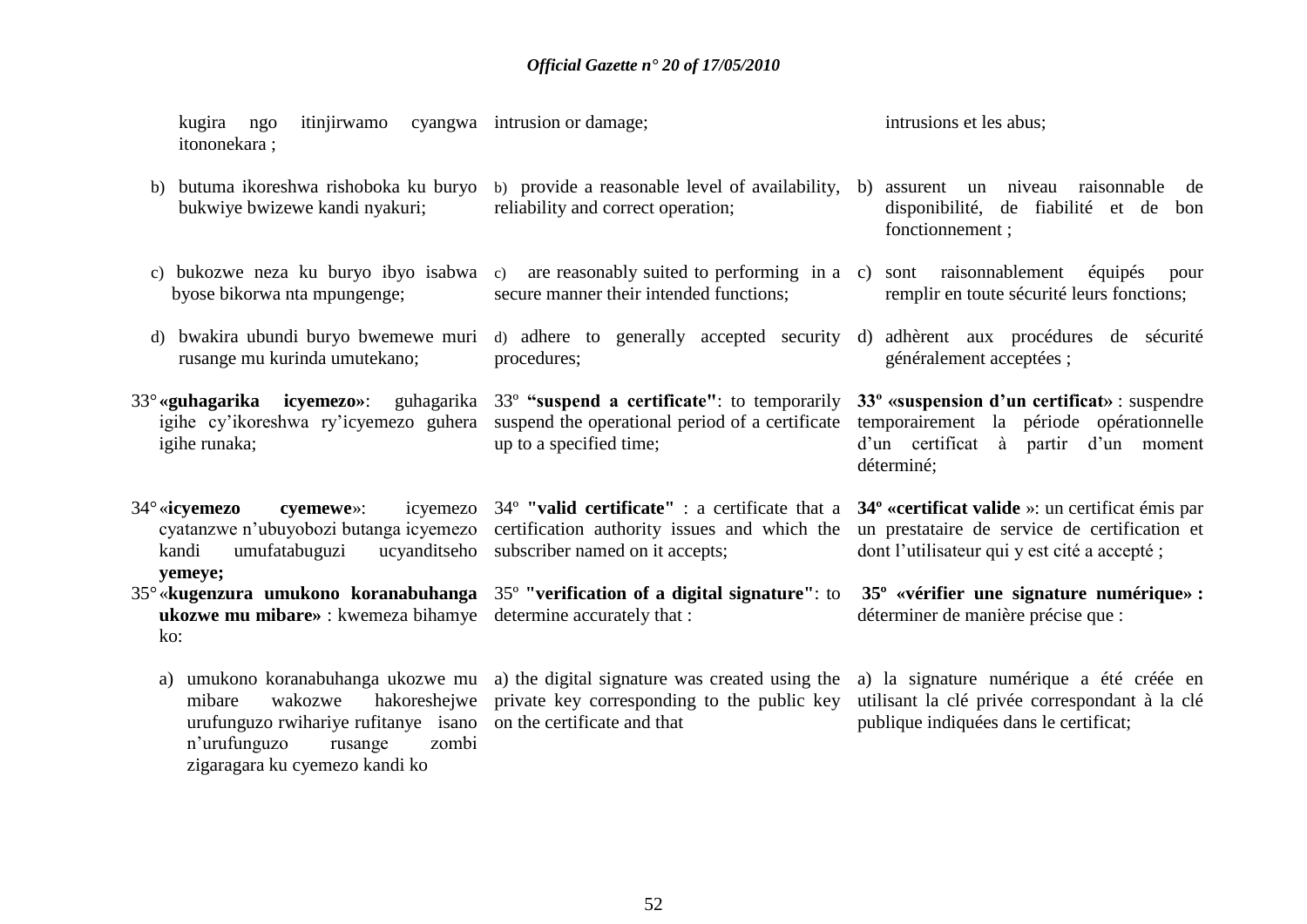b) inyandiko itononekaye kuva aho b) the message was not damaged from when b) le message n'a pas été altéré depuis la umukono koranabuhanga ukozwe mu its digital signature was created. mibare wayo wokorewe.

#### **UMUTWE WA II: IBISABWA CHAPTER II: LEGAL REQUIREMENTS N'AMATEGEKO KUGIRA UBUTUMWA KORANABUHANGA MESSAGES BWEMERWE NGO FOR RECOGNITION OF ELECTRONIC DE**

#### **Ingingo ya 3: Iyemerwa ry"ubutumwa koranabuhanga**

Ubutumwa koranabuhanga ihabwa agaciro hakurikijwe iri tegeko. Ntabwo inyandiko yakwamburwa agaciro, ukuri cyangwa ntishyirwe mu bikorwa hashingiwe ko gusa iri in form of a data message. mu buryo bw"ikoranabuhanga.

Nta butumwa buta agaciro cyangwa ngo bwangirwe gushyirwa mu bikorwa kubera gusa ko butari mu buryo bw"ikoranabuhanga kandi nta ngaruka byatera imbere y"amategeko ishingiye ku nyandiko koranabuhanga.

#### **Ingingo ya 4: Inyandiko**

Iyo itegeko risaba ko amakuru aba yanditse, inyandiko koranabuhanga iba ibyujuje iyo amakuru ayikubiyemo ashobora kugerwaho igihe cyose bikenewe.

#### **Article 3: Recognition of electronic messages**

Electronic message shall be valid in accordance with this law. The message shall not be invalid merely on the grounds that it is

A message shall not loose legal effect or be denied enforceability solely on the grounds that it is not contained in form of electronic message and it shall create no legal effects, if it is based on electronic message.

### **Article 4: Writing**

Where the law requires information to be in writing, that requirement is met by an electronic message if the information contained therein is accessible as need be.

création de sa signature numérique.

#### **CHAPITRE II : CONDITIONS LEGALES VALIDITE DES MESSAGES ELECTRONIQUES**

#### **Article 3 : Reconnaissance des messages électroniques**

Le message électronique tire sa validité de sa conformité à la présente loi. Aucune information ne peut être privée de ses effets juridiques, de sa validité ou de sa force exécutoire au seul motif qu"elle est sous la forme d"un message électronique.

Aucune information ne peut être privée de sa validité ou de sa force exécutoire au seul motif qu"elle n"est pas incorporée dans le message électronique supposé produire ces effets juridiques, mais qu"il y est uniquement fait référence.

### **Article 4 : Ecrit**

Lorsque la loi exige qu'une information soit sous forme écrite, un message électronique satisfait à cette exigence si l'information qu'il contient est accessible pour être consultée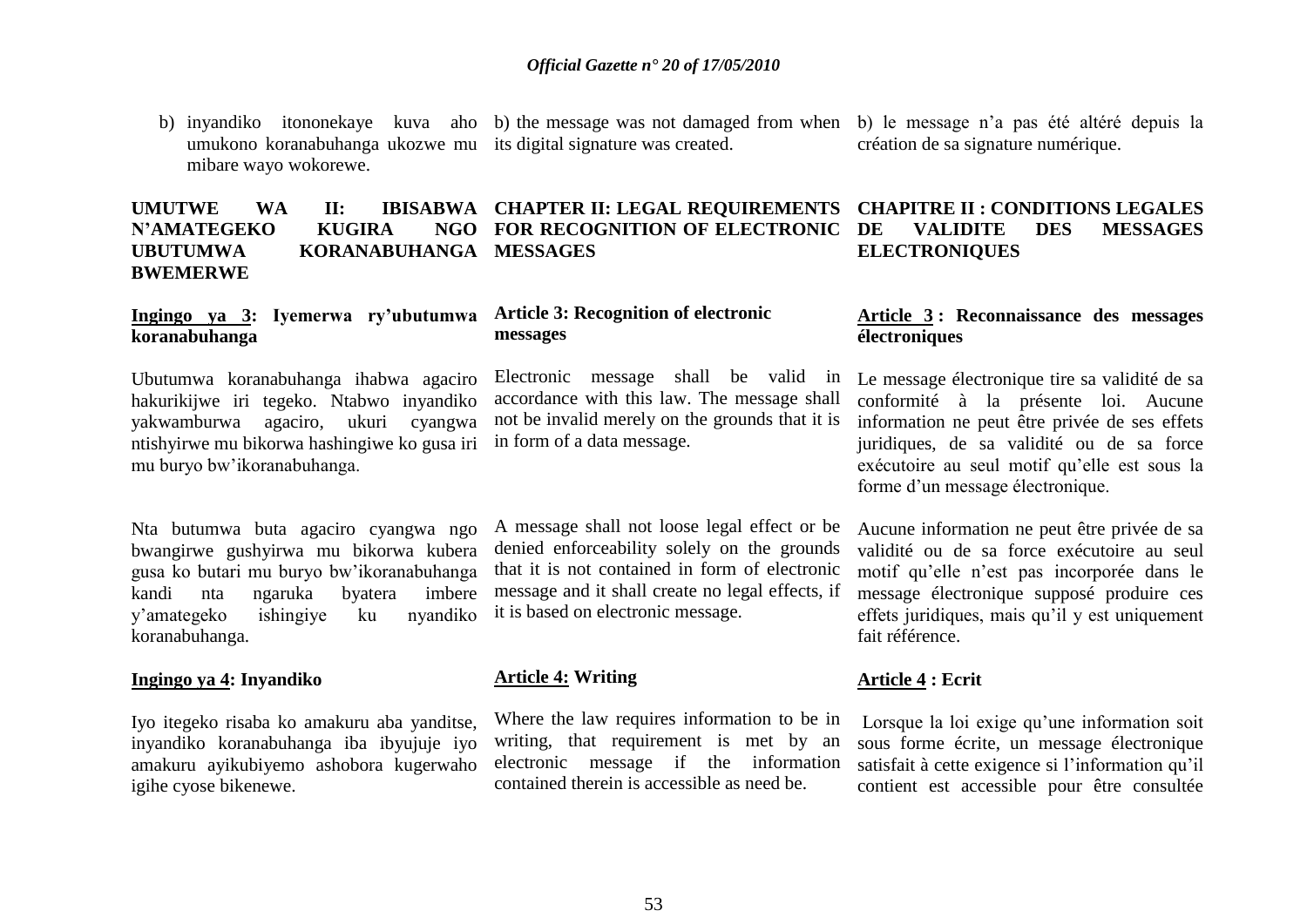chaque fois que de besoin.

#### **Ingingo ya 5: Inyandiko y"umwimerere**

Iyo itegeko risaba ko amakuru yerekanwa cyangwa abikwa mu nyandiko y"umwimerere, inyandiko koranabuhanga iba ibyujuje iyo:

- 1 º umuntu yakwizera ko inyandiko ikimeze nk"uko yateguwe ku buryo budasubirwaho nk"inyandiko koranabuhanga cyangwa n"indi iyo ari yo yose;
- 2 º iyo iyo nyandiko ishobora kwerekanwa igihe cyose isabwe.

**Ingingo ya 6: Iyemerwa ry"inyandiko koranabuhanga no kuba yatangwa nk"ikimenyetso**

Mu buryo ubwo aribwo bwose bw"amategeko, inyandiko koranabuhanga yemerwa kandi ihabwa agaciro nk"ikimenyetso hatitawe ko:

1° ari inyandiko koranabuhanga gusa;

#### **Article 5: Original document**

presented or retained in its original form, that requirement is met by an electronic message if:

- 1° there exists a reliable assurance that the information when it was first generated in its final form, as an electronic message or otherwise; and
- 2° if the information can be accessible at any time as may be required.

**messgage and its presentation as evidence** 

irrespective of:

### **Article 5 : Original**

Where the Law requires information to be Lorsque la loi exige qu'une information soit présentée ou conservée sous sa forme originale, un message électronique satisfait à cette exigence :

- 1 º s"il existe une garantie fiable quant à l"intégrité de l"information à compter du moment où elle a été créée pour la première fois sous sa forme définitive en tant que message électronique ou autre;
- 2 º si cette information est accessible à tout moment chaque fois qu'elle est demandée.

#### **Article 6: Admissibility of electronic Article 6 : Admissibilité et force probante d"un message électronique**

In any legal proceedings, electronic messages Dans toute procédure légale, la force probante shall be accepted and admissible as evidence d"un message électronique ne peut être déniée :

1° the sole ground that it is an electronic message;  $1^\circ$  au seul motif qu'il s'agit d'un message électronique;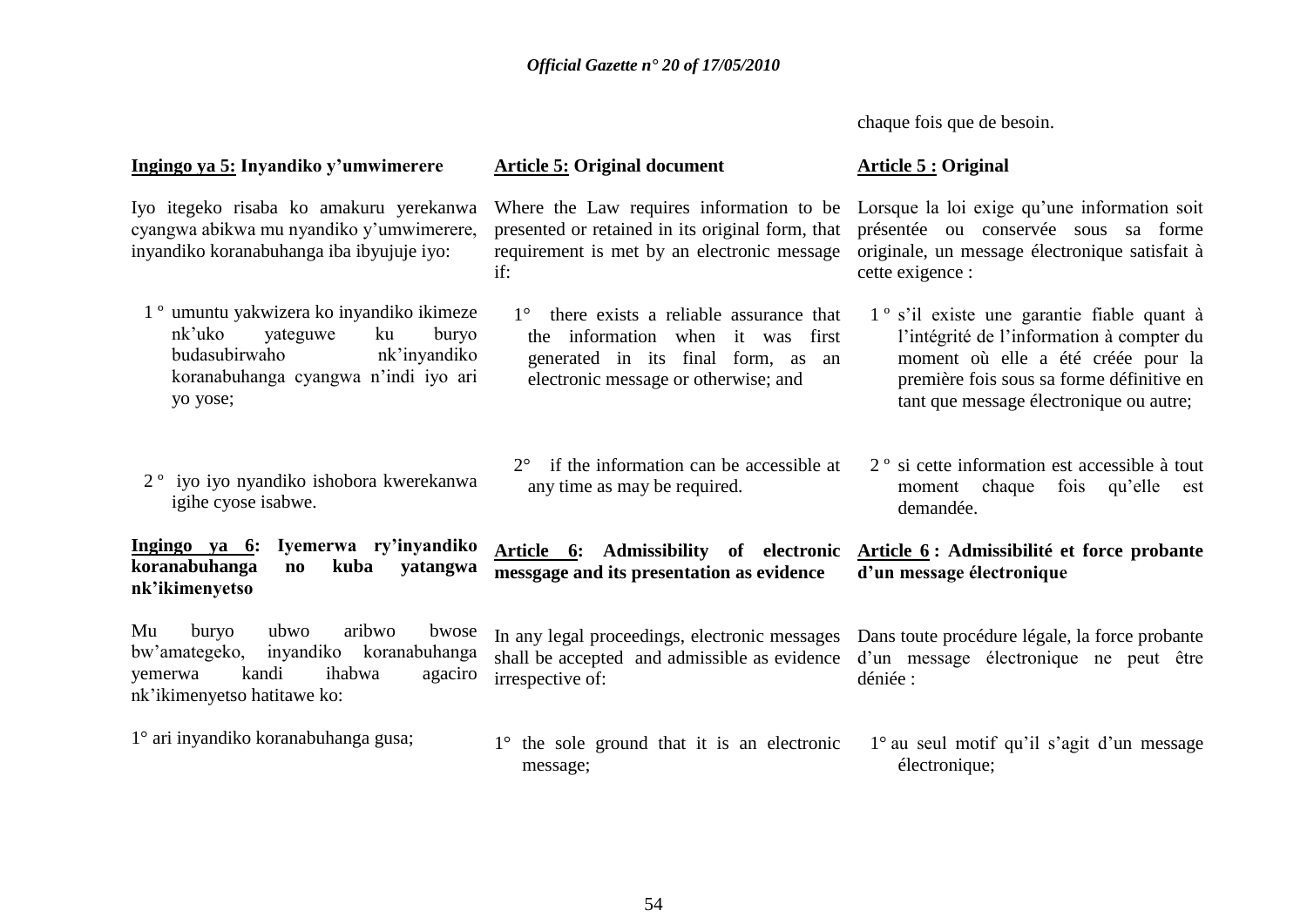2° itari umwimerere mu gihe uyerekana agaragaje ko ari cyo kimenyetso kiruta ibindi ashoboye kubona.

Mu kugenzura uburemere bw"inyandiko koranabuhanga hitabwa ku kureba ko uburyo inyandiko koranabuhanga yakozwe, yabitswe cyangwa yasakajwe bwizewe ndetse n"icyizere ko itashoboraga guhindurwa.

#### **Ingingo ya 7: Kubika koranabuhanga**

Iyo itegeko risaba y'uko ubutumwa cyangwa amakuru iyo:

- 1<sup>°</sup> amakuru avikubiyemo kugerwaho igihe cyose bikenewe;
- yakiriwe, cyangwa iri mu buryo ishobora kwerekana ko ibikubiyemo bitahindutse;
- itariki n"igihe yoherejwe cyangwa

2° on the ground that it is not in its original formif it is the best evidence that the person adducing it could reasonably obtain.

In assessing the evidential weight of an La force probante d'un message électronique electronic message, regard shall be placed on s"apprécie eu égard à la fiabilité du mode de the reliability of the manner in which the création. electronic message was generated, stored or communication du message, la fiabilité du communicated, as well as the reliability of the mode de préservation de l"intégrité de possibility of its alteration.

## **Article 7: Retention of electronic messages**

inyandiko koranabuhanga iba yujuje ibisabwa requirement is met by an electronic message inyandiko, Where the law requires that documents, messages or information be retained, that provided that the following conditions are met:

- ashobora  $1^\circ$  the information contained therein shall be accessible at any time when required;
- $2^{\circ}$  ikimeze nk'uko yakozwe, yoherejwe,  $2^{\circ}$  is retained in the format in which it was generated, sent, received, or in the format that can demonstrate that the contents were not altered;
- 3 º aho yaturutse, uwo yohererejwe, 3° If the originality, receiver, date and time when it was sent or received can be

2° au motif que le message n"est pas sous sa forme originale s"il s"agit de la meilleure preuve que celui qui la présente peut raisonnablement obtenir

de conservation ou de l'information.

#### **Article 7 : Conservation des messages électroniques**

Lorsque la loi exige que les documents, messages ou informations soient conservés, cette exigence est satisfaite par le message électronique si les conditions suivantes sont réunies :

- 1 º l"information que contient le message électronique est accessible chaque fois que de besoin:
- 2 º le message électronique est conservé dans la forme sous laquelle il a été créé, envoyé ou reçu ou sous une forme permettant de s"assurer que son contenu n"a pas été modifié ;
- 3 º l"origine, le destinataire, la date et l"heure d"envoi ou de réception du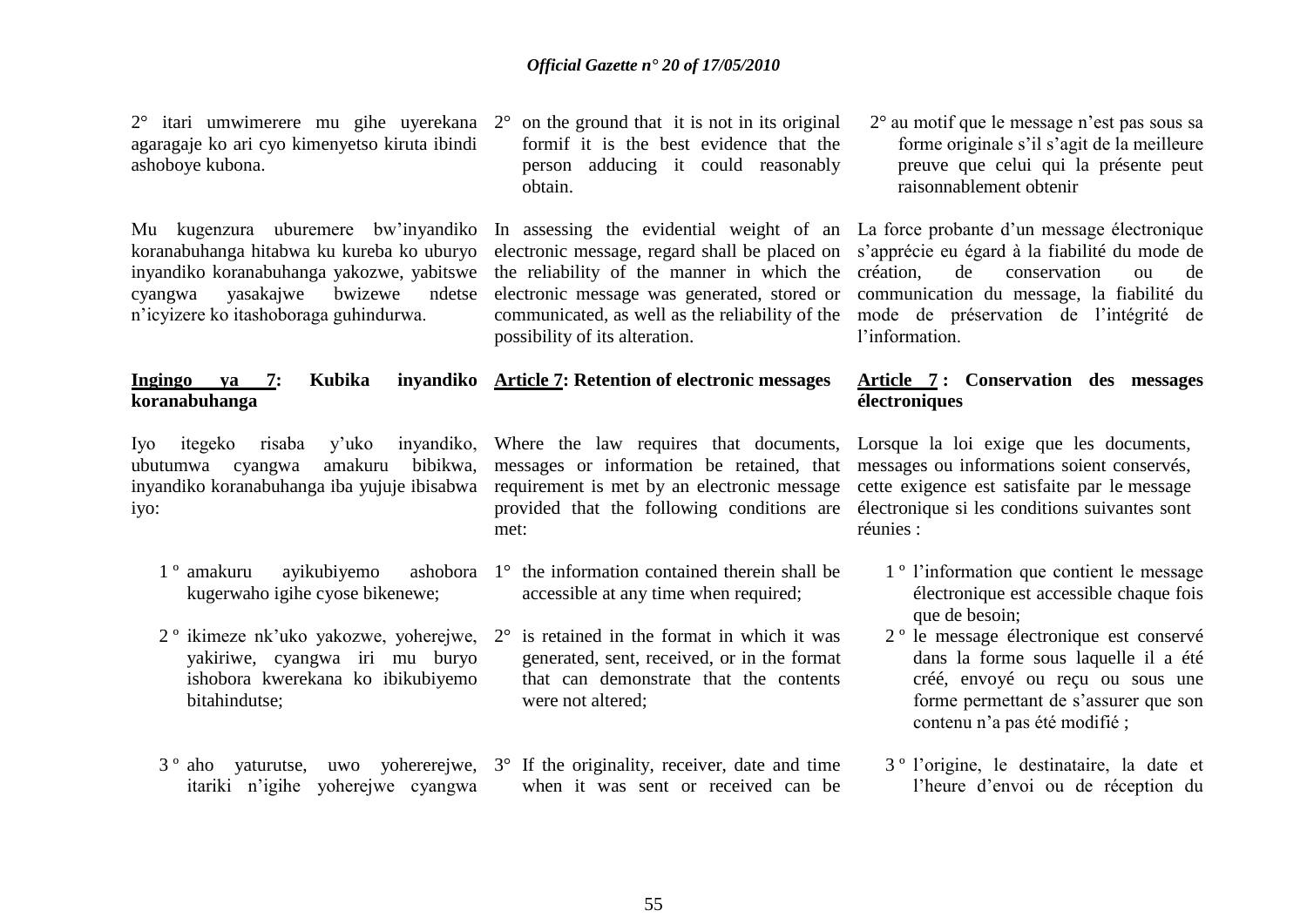yakiriwe bishobora kumenyekana.

identified.

**network services** 

Ishingano yo kubika inyandiko, ubutumwa cyangwa amakuru hakurikijwe ibiri mu gika cya mbere cy"iyi ngingo ntibisobanura ko bireba inyandiko iyo ariyo yose ishobora kugaragaza ubutumwa bwoherezwa cyangwa bwakirwa.

ry"inyandiko n"amakuru mu buryo bw"ikoranabuhanga, urwego ngenzuramikorere rubifitiye ububasha rushobora kugena ibisabwa by"inyongera mu retaining electronic messages. kubika inyandiko koranabuhanga.

The obligation to retain documents, messages or information in accordance with provisions of paragraph one of this article does not mean it is extending to any document of which purpose is to disclose the message to be sent or received.

Haseguriwe amategeko ajyanye n"ibikwa Subject to laws governing retention of Sous réserve des lois régissant la conservation electronic messages and information, the competent regulatory authority determine additional requirements

message électronique sont identifiables

.L"obligation de conserver les messages, les messages ou les informations conformément à l"alinéa premier du présent article ne signifie pas qu"elle ne s"étend pas à n"importe quel document dont l"objet est de révéler le message électronique à envoyer ou à recevoir.

des messages et informations électroniques, may l'autorité de régulation compétente peut fixer des exigences supplémentaires pour la conservation des messages électroniques.

| UMUTWE WA III: UBURYOZWE CHAPTER III: LIABILITY OF HAPITRE III: RESPONSABILITE DES  |                        |  |                               |               |            |
|-------------------------------------------------------------------------------------|------------------------|--|-------------------------------|---------------|------------|
| <b>BW'ABATANGA</b>                                                                  | SERIVISI COMMUNICATION |  | <b>TECHNOLOGY SERVICES DE</b> | <b>RESEAU</b> | DE         |
| Z'IMIYOBORO                                                                         | <b>NETWORK</b>         |  | SERVICES COMMUNICATION,       |               | <b>DES</b> |
| Y'IKORANABUHANGA, ABATANGA CERTIFICATION-AUTHORITIES AND PRESTATAIRES DE SERVICE DE |                        |  |                               |               |            |
| <b>IBYEMEZO N'ABAHUZA</b>                                                           | <b>INTERMEDIARIES</b>  |  | <b>CERTIFICATION</b>          | ET            | <b>DES</b> |
|                                                                                     |                        |  | <b>INTERMEDIAIRES</b>         |               |            |

#### **Ingingo ya 8: Uburyozwe bw"abatanga serivisi z"imiyoboro y"ikoranabuhanga**

Utanga serivisi z'imiyoboro y"ikoranabuhanga ntaryozwa ibikubiye mu nyandiko n"amakuru koranabuhanga yanyujijwe ku muyoboro we n"undi muntu adafiteho ububasha. Ubwo buryozwe bureba:

A communication network service shall not Le service de réseau de communication be liable in respect of contents of documents, electronic message through his/her network and another person to whom he/she has no control. The liability shall apply to:

**Article 8: Liability of communication Article 8: Responsabilité des services de réseau de communication**

> n"assume aucune responsabilité quant au contenu du document et du message électronique relayés sur son réseau et émanant d"une autre personne sur laquelle il n"a aucun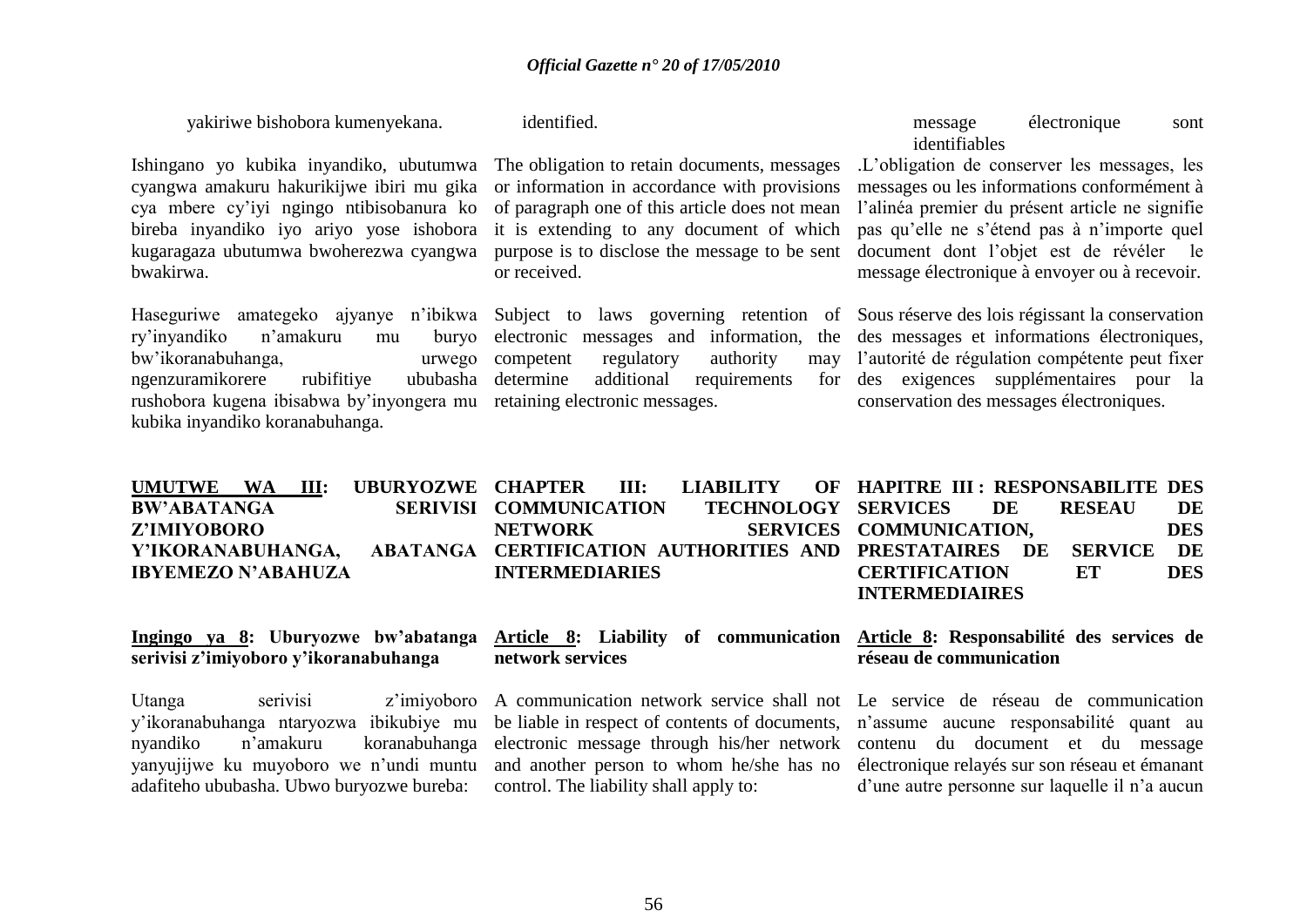contrôle. Cette responsabilité concerne :

- 1 º gukora, gutangaza no gusakaza amakuru ku muyoboro;
- 2 º gukoresha ayo makuru mu buryo bunyuranyijwe n"ibiteganywa n"amategeko.

w"ikoranabuhanga akomeza kubahiriza:

- 1 º inshingano zikomoka ku masezerano;
- 2 º inshingano zikubiye mu ruhushya rwo gutanga serivisi z"umuyoboro w"ikoranabuhanga yahawe n"umugenzuzi;
- 3 º ibyemezo by"inkiko.

#### **Ingingo ya 9: Aho uburyozwe bw"abatanga ibyemezo bugarukira**

Ubuyobozi bushinzwe gutanga ibyemezo ntiburyozwa igihombo cyaturutse ku:

1° mpamvu zo kugirira icyizere umukono koranabuhanga wiganwe biturutse ku mufatabuguzi ubikoresha;

- 1° creation, publication and dissemination of electronic messages on the network ;
- 2° use of such electronic messages in a way that is contrary to the Law.

shall continue to fulfil:

- 1° contractual obligations;
- 2° the obligations specified in the licence for provision of ommunication network service he/she was granted by the Controller;
- 3° Court decisions.

Article 9: **Limits** of **liability certification authorities**

A Certification Authority shall not be liable Un prestataire de services de certification for any loss caused by:

1° reliance on a forged digital signature whose forgery is attributable to the subscriber;

- 1 º la production, la publication, la dissémination et la distribution des messages électroniques;
- 2 º l"utilisation de ces messages électroniques d"une manière contraire aux dispositions légales.

Cyakora utanga serivisi z'umuyoboro However, the communication network service Toutefois, le prestataire de service de réseau de communication continue de respecter :

- 1 º les obligations contractuelles;
- 2 º les obligations contenues dans la licence de fourniture de service de communication lui accordées par le Contrôleur;
- 3 º les décisions judiciaires.

### **Article 9: Limitation de responsabilité des prestataires de services de certification**

n"est pas responsable de toute perte résultant de:

1° la confiance faite en une signature numérique dont la contrefaçon est imputable à l"utilisateur;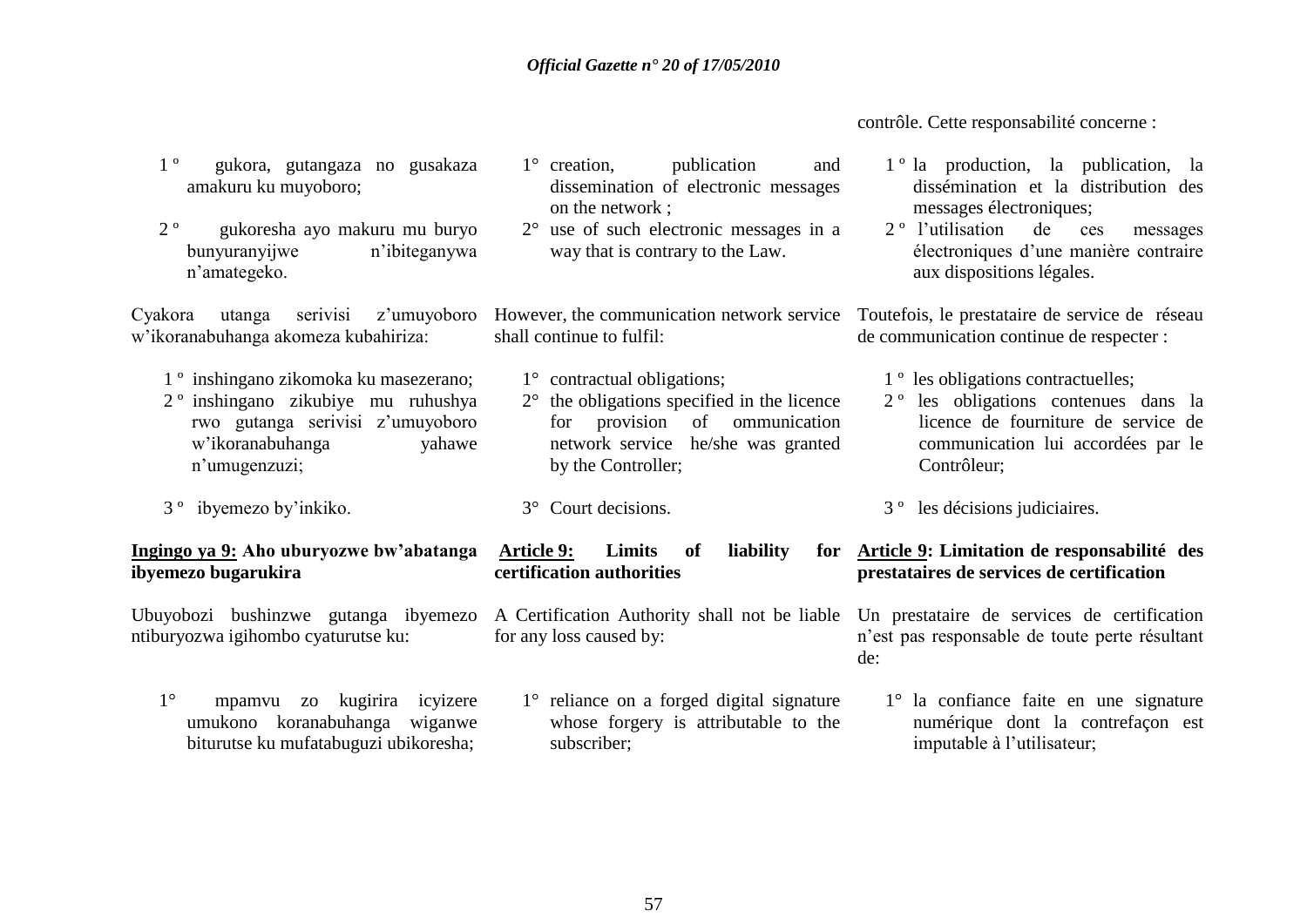2° gutanga amafaranga arenze ku yanditse mu cyemezo igihe uwakaga icyemezo yatanze nkana amakuru atari yo.

#### **Ingingo ya 10: Ibindi bitaryozwa**

Umuhuza cyangwa ubuyobozi icyemezo ntaryozwa ko yatanze ibituma abikwa igihe cyose agaragaje ko:

- 1° atatangije iherekanywa;
- 2° atari we uhitamo uwohererezwa;
- 3° akoresha ikoranabuhanga rituma ibintu byikora nta ruhare abigizemo;
- 4° adashobora guhindura amakuru yoherejwe mu ikorabuhanga.

#### **Ingingo ya 11: Uburyo bwo kubika Article 11: Caching amakuru bufasha kuyabona vuba**

inyandiko koranabuhanga ibitse mu buryo bwikoresha cyangwa abitse mu gihe gito iyo ikigamijwe mu kubika iyo nyandiko koranabuhanga ari ukuyoherereza abandi bantu bayisabye, igihe cyose utanga serivisi:

- 2° payment of amount exceeding the amount specified in the certificate in case the person who applied for the certificate delibaretely provided false information.
- **Article 10: Other exceptions**

amakuru aboneka, ahererekanwa cyangwa information, transmission or its retention, as An intermediary or a Certification Authority shall not be liable for providing access to long as it:

1° does not initiate the transmission;

- 2° is not the one to select the addressee:
- 3° uses automatic communication technology without its role;
- 4° cannot modify the electronic information.

Umuhuza cyangwa utanga serivisi ntaryozwa An intermediary or a certification authority Un intermédiaire ou un prestataire de service shall not be liable for the automatic, intermediate and temporary storage of that electronic record, in case the intention of such a storge of electronic record is its onward

2° paiement excédentaire supérieur au montant indiqué sur le certificat résultant des fausses déclarations faites intentionnellement par l"utilisateur.

#### **Article 10: Autres limitations de responsabilités**

Un intermédiaire ou un prestataire de services de certification n"assume aucune responsabilité quant à permettre l"accès à un système d"information ou de transmission, le routage ou le stockage, chaque fois qu"il parvient à démontrer que:

- 1° il n"a pas initié la transmission;
- 2° il ne sélectionne pas le destinataire;
- 3° il exerce les fonctions d'une manière automatique ;
- 4° il ne peut modifier l"information électronique.

#### **Article 11**: Cachage

transmission to other recipients who requested enregistrement électronique est de rendre sa certification n'assume aucune responsabilité quant au stockage automatique ou temporaire d"un enregistrement électronique lorsque le but de stocker cet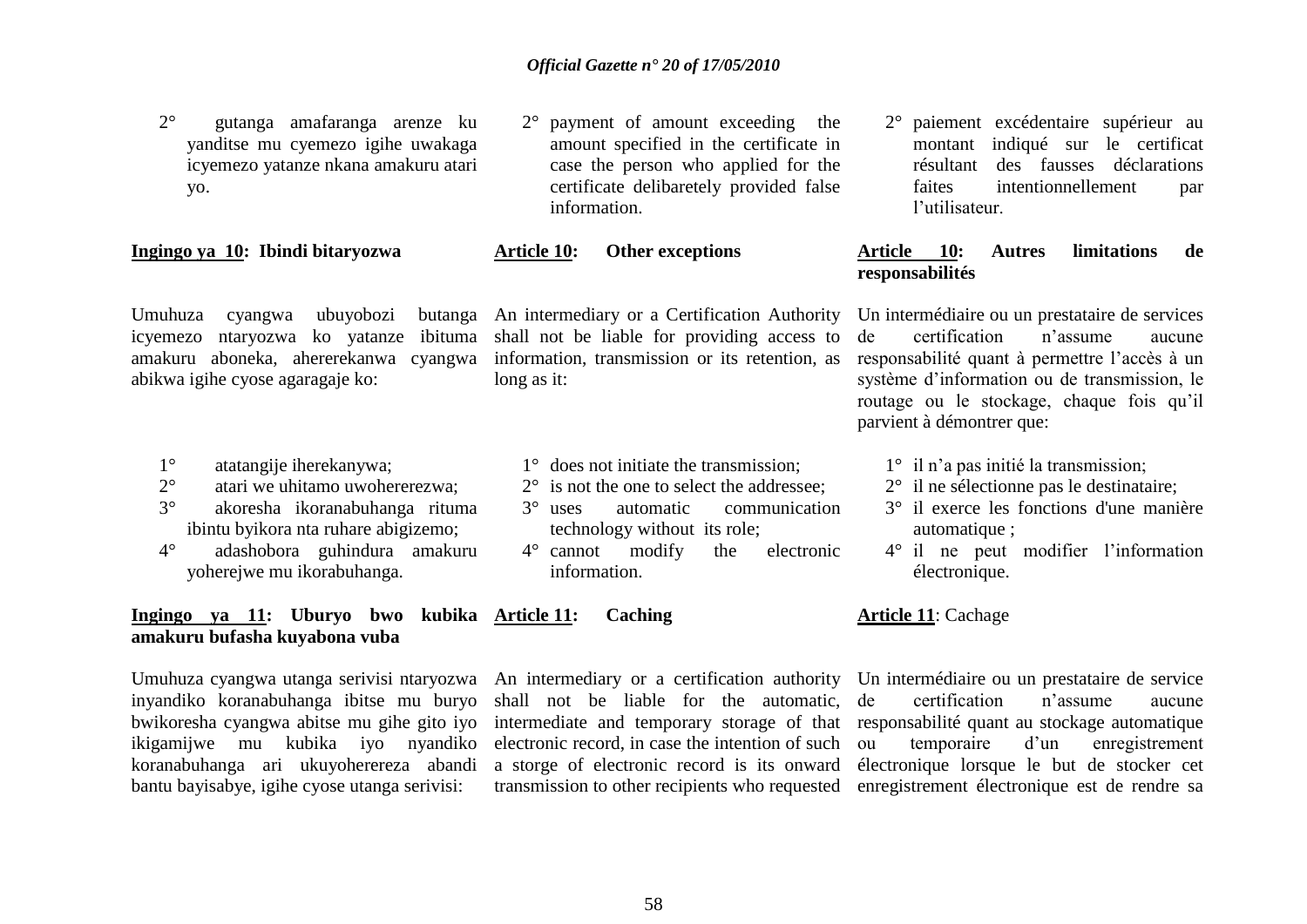for it, as long as the service provider:

- 1° atahinduye iyo nyandiko;
- 2° yujuje ibisabwa mu kugera ku nyandiko koranabuhanga;
- 3° akurikiza amabwiriza arebana no kuvugurura inyandiko koranabuhanga bisobanuye mu buryo buzwi n"abantu benshi kandi busanzwe bukoreshwa;
- 4° atabusanyije n"ikoreshwa ry"ikoranabuhanga ryemewe n"amategeko, rizwi n"abantu benshi kandi risanzwe rikoreshwa kugira ngo abone amakuru arebana n"ikoreshwa ry"inyandiko koranabuhanga;
- 5° akuraho cyangwa adatuma umuntu agera ku nyandiko koranabuhanga yabitse amaze kubona inyandiko ibimusaba.

#### **Ingingo ya 12: Gucumbikira**

- 1° does not modify the electronic record;
- 2° fuflfils the conditions for access to the electronic record;
- 3° complies with rules regarding the updating of the electronic message, specified in a manner widely recognised and used;
- 4° does not interfere with the lawful use of technology, widely recognised and used by industry, to obtain information relating to the use of the electronic message;
- 5° removes or disables access to the electronic message it has stored upon receiving a take-down notice.

#### **Article 12: Hosting**

transmission ultérieure à d"autres destinataires sur demande, tant que le prestataire de service:

- 1° ne modifie pas l"enregistrement électronique;
- 2° se conforme aux conditions d"accès à l"enregistrement électronique;
- 3° se conforme aux règles concernant la mise à jour du message électronique indiquées d"une manière largement reconnue et utilisée;
- 4° ne contrevient pas à l'usage licite de la technologie largement reconnue et utilisée pour obtenir des informations sur l"utilisation du message électronique;
- 5° supprime ou désactive l'accès à un message électronique stocké sur réception d'un décollage sur une notification de retrait.

#### **Article 12: Hébergement**

Umuhuza cyangwa utanga serivisi yo gutanga An intermediary or a certification authority Un intermédiaire ou un prestataire de service icyemezo koranabuhanga utanga serivisi that provides a service comprising the storage de certification électronique qui fournit un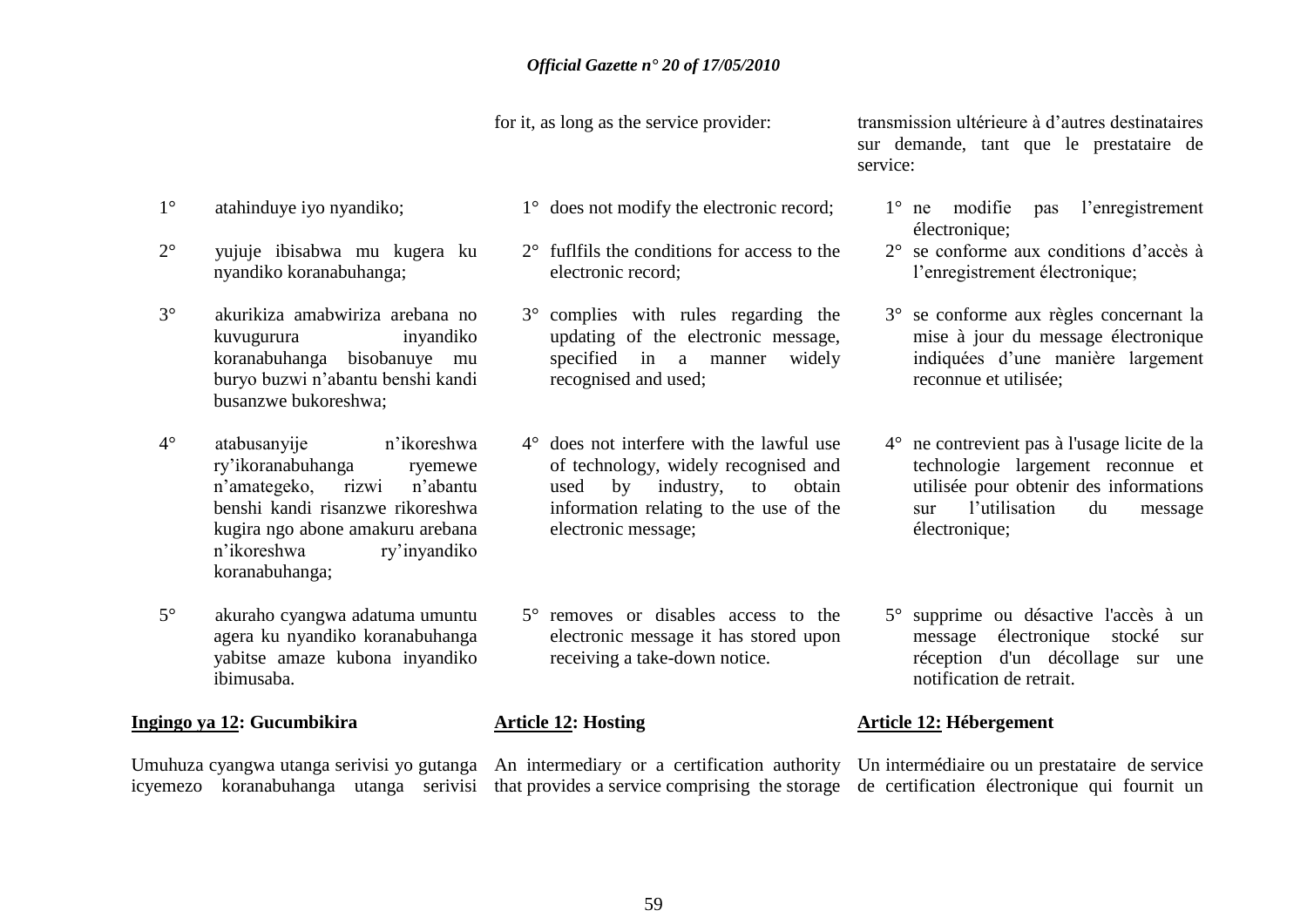yabitswe igihe cyose:

- 1° atazi ko ayo makuru cyangwa igikorwa gifitanye isano n"ayo makuru hari uwo bibangamira;
- 2° atazi ibikorwa cyangwa impamvu zateye igikorwa kibangamye cyangwa ubwoko bw"ibangama bigaragara mu makuru;
- 3° amaze kubona inyandiko ibimusaba akuraho vuba amakuru cyangwa agatuma nta wongera kugera kuri ayo makuru.

Ibyavuzwe muri iyi ngingo ntibikurikizwa Provisions of this article shall not apply if the igihe uwabonye serivisi akorana n"utanga serivisi.

#### **Ingingo ya 13: Ibikoresho by"aho amakuru Article 13: Information location tools ari**

icyemezo koranabuhanga ntaryozwa isano rufite inyandiko koranabuhanga activities that do not fulfil legal requirements,

zirimo kubika inyandiko koranabuhanga of electronic message shall not be liable for ntaryozwa ibyangiritse bitewe n"amakuru damages arising from information stored, as long as:

- 1° it is not aware that the information or the activity relating to the information infringes any person;
- 2° it is not aware of facts or circumstances from which the infringing activity or the infringing nature of the information is apparent;
- 3° upon receipt of a take-down notification provided by this law acts expeditiously to remove or to disable access to the information.

recipient of the service works with the service provider.

Umuhuza cyangwa utanga serivisi yo gutanga An intermediary or a certification authority ibyangiritse igihe ahuje abakoresha serivisi ze it links its services with other different web n"urundi rubuga rwa interineti badafitanye sites containing electronic messages or shall not be liable for damages incurred when

comprenant le stockage des documents électroniques n"est pas responsable des dommages résultant d"informations stockées, tant que:

- 1° il n'a pas effectivement su que l'information ou l'activité y relative porte atteinte aux droits d'un tiers;
- 2° n"était pas informé de faits ou des circonstances auxquels l'activité illicite ou la nature illégale de l'information est apparente;
- 3° sur réception d'une notification de retrait prévue par la présente loi agissant promptement pour retirer ou désactiver l'accès à l'information.

Les dispositions du présent article ne s"appliquent pas lorsque le destinataire du service agit en collaboration avec le prestataire de service.

#### **Article 13: Outils du lieu d"information**

Un intermédiaire ou un prestataire de service de certification n'assume aucune responsabilité pour les dommages subis par une personne s"il renvoie les utilisateurs vers une autre page web contenant un message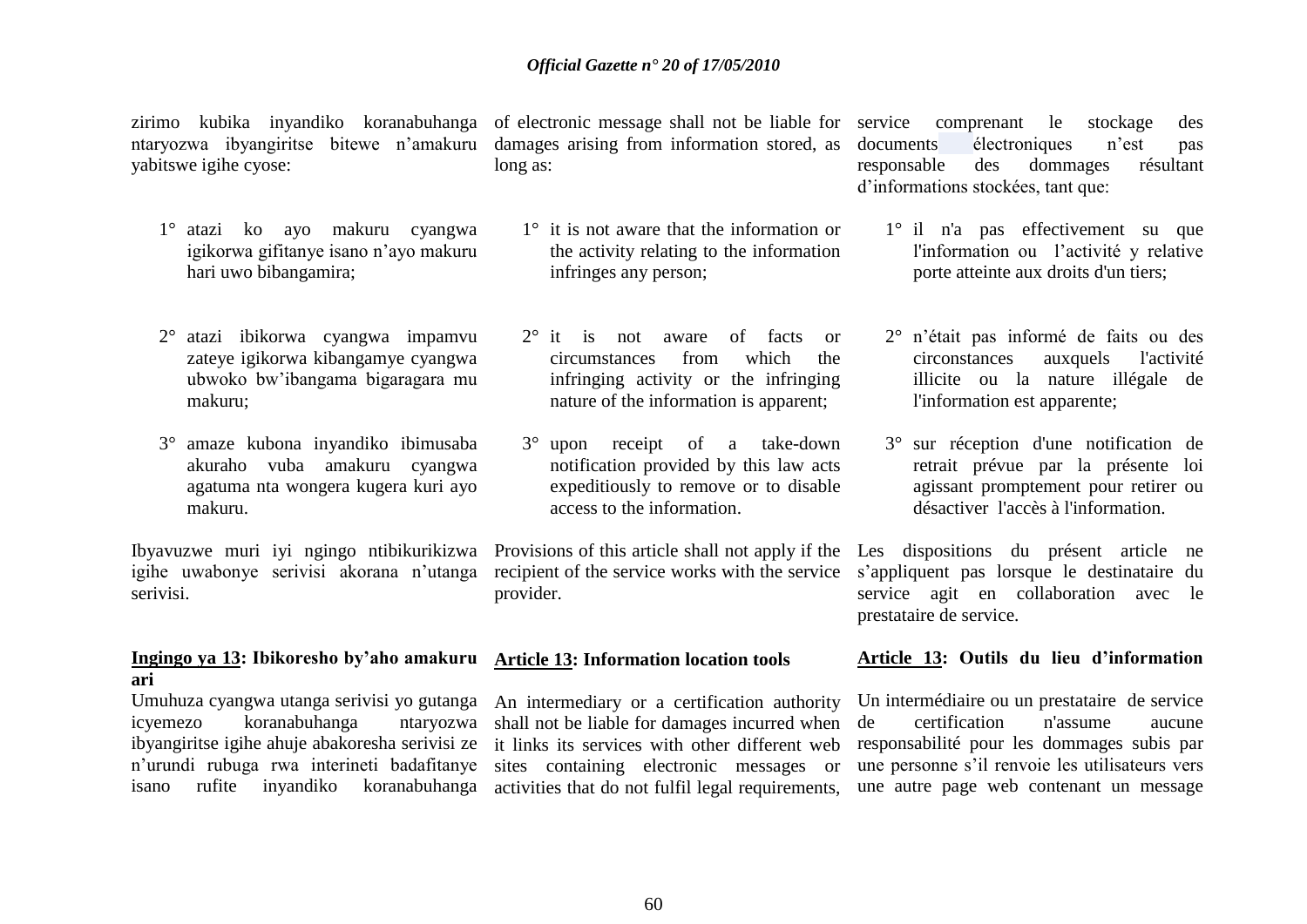cyangwa ibikorwa bitujuje n"amategeko mu gihe agaragaza ko: ibisabwa where:

- 1° atazi ko ayo makuru cyangwa igikorwa gifitanye isano n"ayo makuru hari uwo bibangamira;
- 2° atazi ibikorwa cyangwa impamvu zateye igikorwa kibangamye cyangwa ubwoko bw"ibangama rigaragara mu nyandiko koranabuhanga;
- 3° atakiriye inyungu y"amafaranga ifitanye isano n"igikorwa kibangamye;
- 4° akuraho cyangwa agatuma amakuru afitanye isano n"inyandiko koranabuhanga atongera kugaragara nyuma y"igihe gikwiye amaze kumenya ko iyo nyandiko koranabuhanga bifitanye isano bibangamiye uburenganzira bw"umuntu.

#### **Ingingo ya 14: Gusaba kuvanaho**

Ubangami**w**e amenyesha igikorwa kinyuranyije n"amategeko munyandiko ishyikirizwa umuhuza cyangwa utanga serivisi bireba, cyangwa ubahagarariye wemewe.

- 1° it is not aware that the information or activity relating to the information infringes any person;
- 2° it is not aware of facts or circumstances of the infringing activity or the infringing nature of informationt;
- 3° it does not receive a financial benefit directly attributable to the infringing activity;
- 4° removes or disables access to the information relating to the electronic message within a reasonable time after being informed that such electronic message infringes the rights of a third party.

#### **Article 14: Take-down notification**

The complaint shall notify, in writing, an unlawful activity to the intermediary or to the concerned service provider or its designated agent.

électronique ou une activité illicite chaque fois qu"il parvient à démontrer que:

- 1° il n'a pas effectivement su que l"information ou l"activité relative à cette information porte atteinte aux droits d'un tiers:
- 2° il n"était pas informé des faits ou des circonstances de l'activité illicite ou de la nature illégale de l'information;
- 3° il n"a bénéficié d"aucun avantage financier directement lié à l'activité illicite;
- 4° il supprime ou désactive l'accès à l"information en rapport avec un message électronique dans un délai raisonnable après avoir été informé que le message électronique est préjudiciable aux droits d'un tiers.

#### **Article 14: Notification de retrait**

La personne subissant le préjudice adresse à l"intermédiaire ou au prestataire de service ou à son agent désigné une notification écrite de l"activité illégale.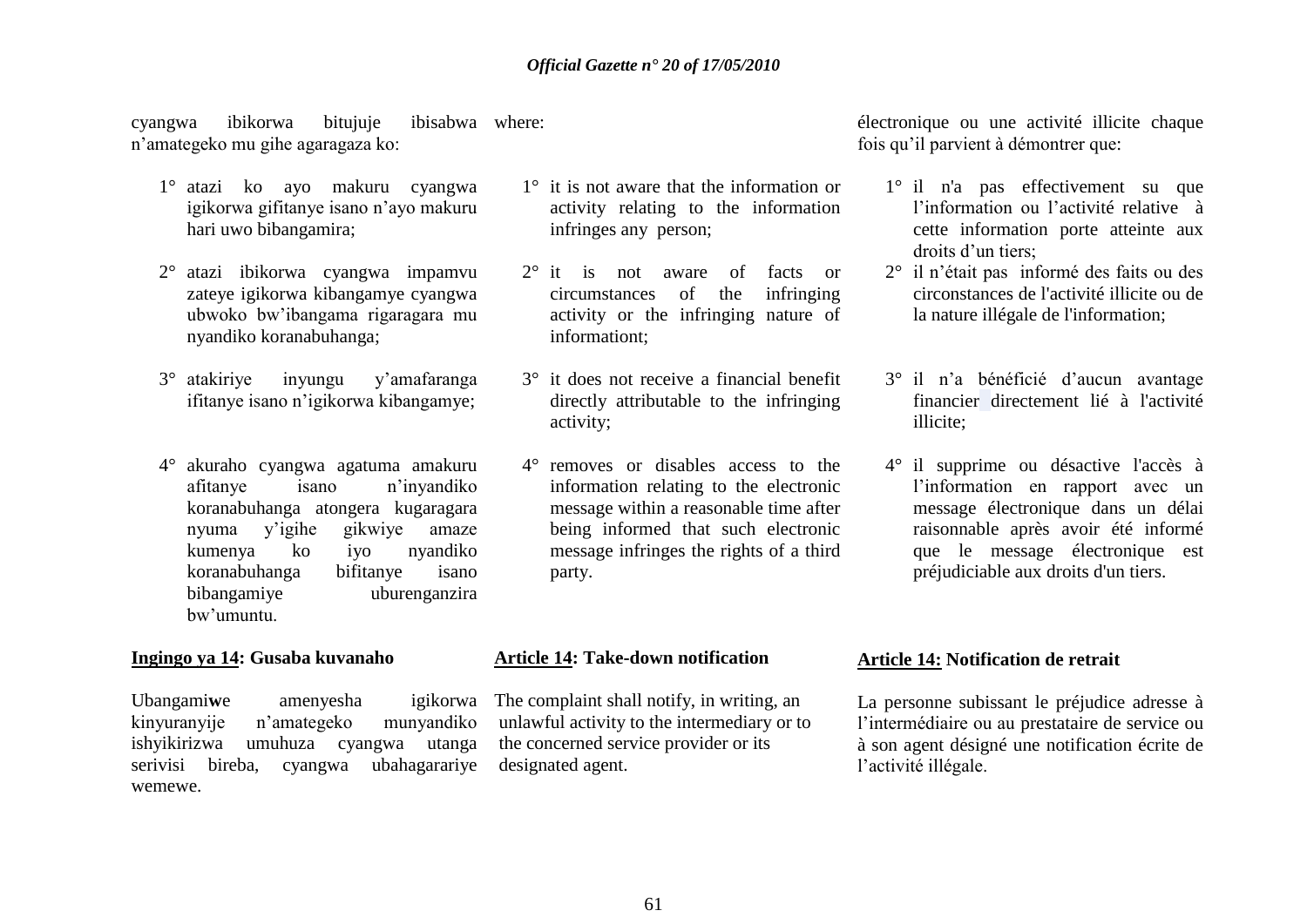Iyo nyandiko igomba kugaragaza:

- 1° amazina n"umwirondoro by"ubangamiwe;
- 2° umukono usanzwe cyangwa koranabuhanga w"ubangamiwe;
- 3° uburenganzira bwabangamiwe ubwo ari bwo;
- 4° impamvu zishingirwaho zigaragaza ko amategeko atubahirijwe.
- 5° igisabwa kugira ngo ikibazo gikemuke;
- 6° nimero ye ya telefoni na email ye niba izwi.
- 7° kwiyemerera mu nyandiko ko ubusabe bwe nta kibi bugamije;
- 8° kwiyemerera mu nyandiko ko amakuru atanze ari ukuri.

Umuntu uwo ari we wese umenyekanishije ko Any person who notifies an unlawful activity igikorwa kitubahirije amategeko ku utanga to the service provider knowing that there is serivisi azi ko atavuga ukuri ku byabaye aba no truth contained therein as regards the facts

The notification shall include:

- 1° full names and address of the complainant;
- 2° the written or electronic signature of the complainant;
- 3° rights that have been infringed;
- 4° Justification of the unlawful activity ;
- 5° the remedial action required to be taken in order to resolve the dispute;
- 6° telephone and electronic mail contacts if any;
- 7° a statement that the complainant is acting in good faith;
- 8° a statement by the complainant that the information provided is true and correct.

Cette notification doit inclure :

- *1°* les noms, prénoms et adresse du plaignant;
- *2°* la signature manuscrite ou électronique du plaignant;
- *3°* l'identification du droit violé;
- *4°* les motifs ayant servi à établir la violation des lois ;
- *5°* les mesures correctives devant être prises ;
- *6°* coordonnées téléphoniques et électroniques, le cas échéant ;
- *7°* une déclaration indiquant que la personne préjudiciée agit de bonne foi;
- *8°* une déclaration du plaignant attestant que les informations fournies sont vraies et correctes.

akoze ikosa kand**i** abazwa ibyangijwe n"ibyo commits an offence and is liable for damages matériellement commet une infraction est Toute personne qui adresse une notification d'une activité illégale à un prestataire de service en sachant qu'il déforme les faits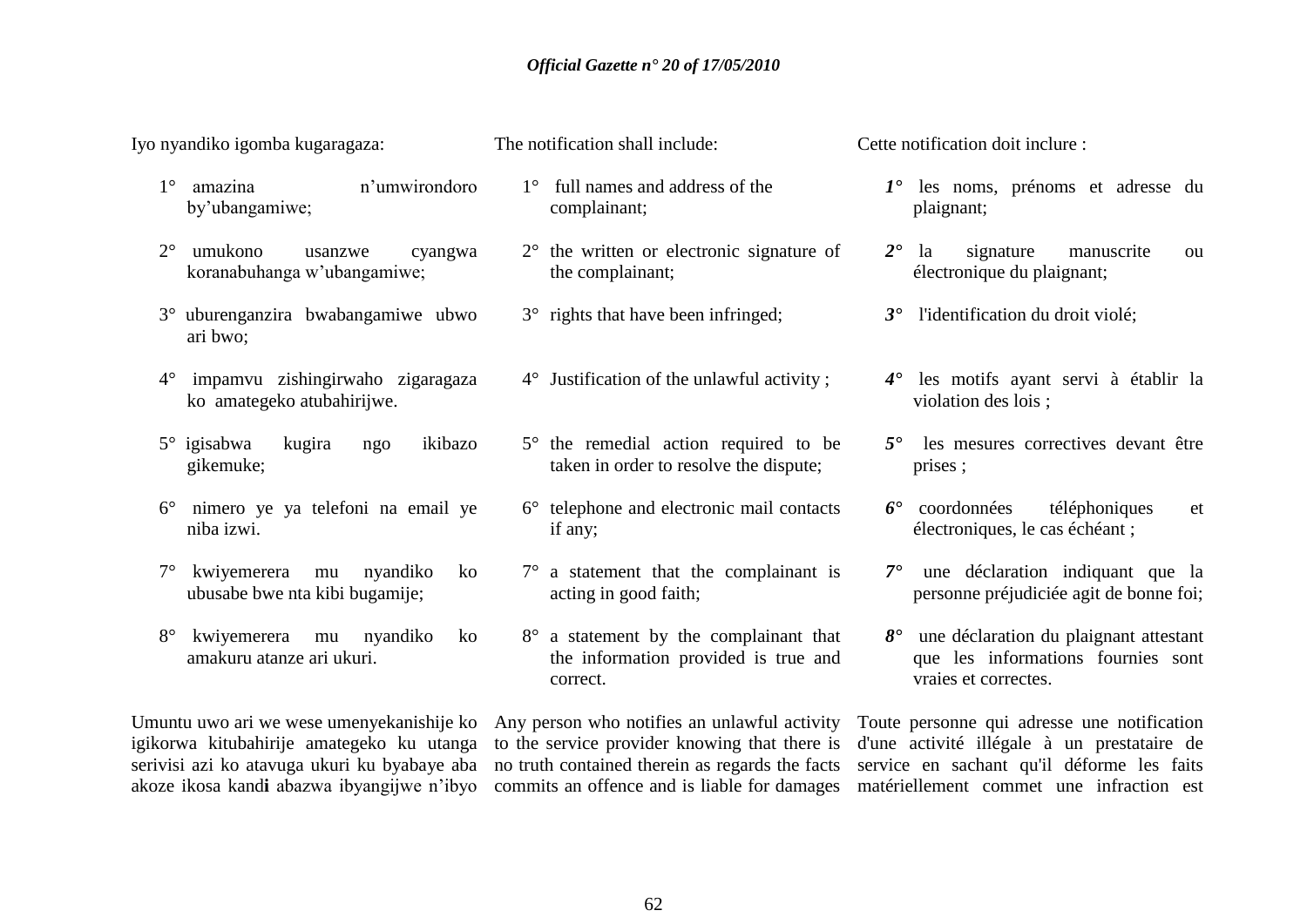yakoze.

for false notification.

assume la responsabilité pour la réparation du dommage causé par son acte de mauvaise foi.

Umuhuza cyangwa utanga serivisi yo gutanga An intermediary or a certification authority is icyemezo koranabuhanga ntaryozwa ikuraho not liable for a takedown in response to a rikozwe hashingiwe ku busabe budafite ukuri.

wrongful notification.

Un intermédiaire ou un prestataire de service de certification électronique n'est pas responsable du retrait illicite en réponse à une notification.

#### **UMUTWE WA IV: GUHEREREKANYA CHAPTER IV: COMMUNICATION OF INYANDIKO KORANABUHANGA ELECTRONIC MESSAGES ZIBITSWE CHAPITRE IV : COMMUNICATION DE MESSAGES ELECTRONIQUES**

| ya 15: Agaciro k'ubutumwa<br>Ingingo<br>koranabuhanga hagati y'abandikiranye                                                                                                               | Article 15: Value of electronic messages<br>among parties                                                                                                                           | Article 15 : Reconnaissance par les parties<br>des messages électroniques                                                                                                                        |
|--------------------------------------------------------------------------------------------------------------------------------------------------------------------------------------------|-------------------------------------------------------------------------------------------------------------------------------------------------------------------------------------|--------------------------------------------------------------------------------------------------------------------------------------------------------------------------------------------------|
| Icyemezo<br>nyandiko<br>y'uwohererejwe<br>hagati<br>na<br>nyirubwite<br>w'inyandiko<br>bigumana agaciro bihabwa n'itegeko kandi validity and shall be enforced.<br>bigashyirwa mu bikorwa. | cy'ubushake cyangwa iyindi A declaration of interest or any other<br>statement between the receiver and the owner<br>koranabuhanga of the electronic message shall retain its legal | Une manifestation de volonté ou autre<br>déclaration entre l'expéditeur et le destinataire<br>ne peuvent être privées de leur validité et de<br>leur force exécutoire qu'elles tirent de la loi. |
| Ingingo ya 16: Inkomoko y'inyandiko Article 16: Origin of electronic message<br>koranabuhanga                                                                                              |                                                                                                                                                                                     | <b>16:</b><br>Origine<br>Article<br>du<br>message<br>électronique                                                                                                                                |
| Inyandiko<br>koranabuhanga<br>yitirirwa<br>nyirubwite igihe:                                                                                                                               | An electronic message shall be attributable to<br>the originator where:                                                                                                             | Un message électronique est attribuable à<br>l'expéditeur quand :                                                                                                                                |
| 1 <sup>°</sup> ar iwe ubwe way ohereje;                                                                                                                                                    | $1^{\circ}$ he/she sends it her/himself;                                                                                                                                            | $1^{\circ}$ il a été envoyé par lui-même;                                                                                                                                                        |
| 2 <sup>°</sup> yoherejwe n'umuntu ufite ububasha                                                                                                                                           | $2^{\circ}$ the electronic message is sent by a                                                                                                                                     | $2^{\circ}$ 1<br>été envoyé par une personne<br>a                                                                                                                                                |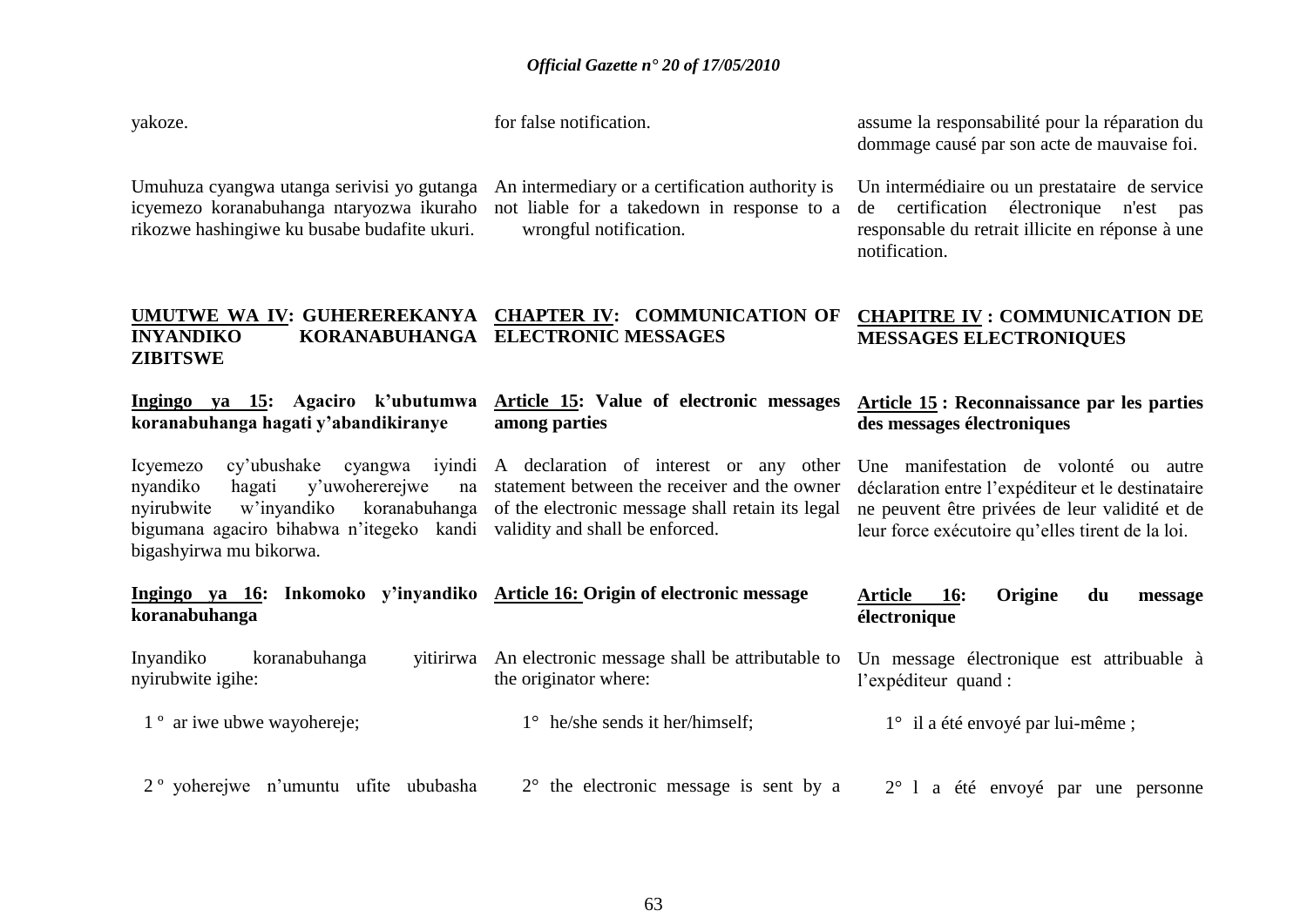bwo gukora mu mwanya wa nyirubwite w"iyo nyandiko; cyangwa

3 º yoherejwe hakoreshejwe uburyo bwikoresha bwateguwe na nyir"ubwite cyangwa umuhagarariye.

ayifata nk"iya nyirubwite igihe:

- 1 º hakoreshejwe uburyo bumvikanyeho mu kumenya inyandiko imuturutseho;
- 2 º iturutse ku muntu ufitanye isano na nyirubwite cyangwa umukozi wa nyirubwite wahawe ubushobozi bwo kumenya uburyo bukoreshwa na nyirubwite kugirango amenye inyandiko koranabuhanga nk"iye.

Inyandiko itakaza agaciro iyo :

- 1 º uwakiriye inyandiko yamenyeshejwe mu gihe gikwiye na nyirubwite ko iyo nyandiko atari iye;
- 2 º uwohererejwe yari azi cyangwa yari

person who is authorised to represent the originator; or

3° the electronic message is sent through an automatic system programmed by the originator or a representative.

Uwohererejwe inyandiko koranabuhanga The addressee of an electronic message Le destinataire d'un message électronique regards it as being that of the originator considère qu'il émane de l'expéditeur quand: where:

- 1° an agreed procedure has been applied to recognise a message from the originator;
- 2° the electronic message comes from a relative of the originator or an employer of the originator who is authorised to identify the methods used by the originator in order to know electronic documents similsr to his/her.

autorisée à agir à cet effet au nom de l"expéditeur; ou

3° il a été envoyé par un système d"information programmé par l"expéditeur ou en son nom pour fonctionner automatiquement.

- 1 º il a été correctement appliqué une procédure convenue pour reconnaître le message émanant de l"expéditeur;
- 2 º le message électronique émane d"une personne qui, de par ses relations avec l"expéditeur ou un agent de celui-ci, a eu accès à une méthode que l"expéditeur utilise pour identifier comme étant de lui les messages électroniques.

Electronic message shall be considered Un message électronique perd sa valeur invalid where: quand:

- 1° the receiver of the message has been notified on time by the originator that the message is not his/her;
- 2° the addressee knew or had means to
- 1° le récepteur a été avisé par l"expéditeur que le message électronique n"était le sien;
- 2° le destinataire savait, ou avait les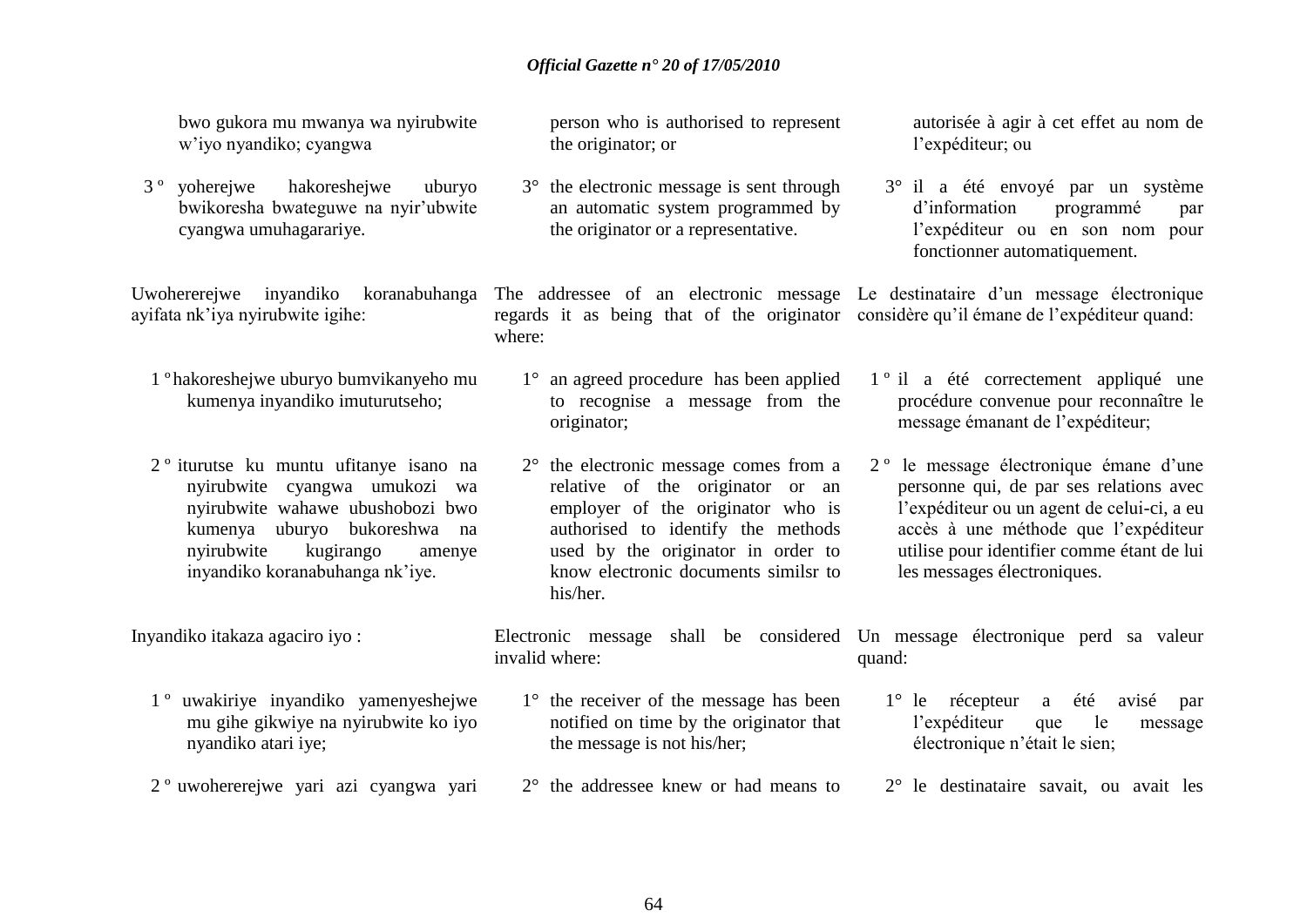| afite uburyo bwo kuba yamenya ko<br>inyandiko koranabuhanga atari iya<br>nyirubwite.                                                                                                                                                                    | know that the electronic message is<br>not from the originator.                                                                                                                                                                                                                                                                                         | moyens de savoir que le message<br>électronique<br>n'émane<br>de<br>pas<br>l'expéditeur.                                                                                              |
|---------------------------------------------------------------------------------------------------------------------------------------------------------------------------------------------------------------------------------------------------------|---------------------------------------------------------------------------------------------------------------------------------------------------------------------------------------------------------------------------------------------------------------------------------------------------------------------------------------------------------|---------------------------------------------------------------------------------------------------------------------------------------------------------------------------------------|
| nyandiko koranabuhanga yakiriye ifatwa<br>nk'inyandiko koranabuhanga nshya, kandi<br>akayifata atyo keretse iyo yari azi cyangwa<br>yashoboraga kumenya ko ari inyandiko<br>koranabuhanga ya mbere yisubiyemo.                                          | Uwohererejwe asabwa kwemera ko buri The addressee has to regard each electronic Le destinataire est tenu de considérer comme<br>message received as a separate new electronic<br>message and to act on that assumption, except<br>to the extent that he/she knew or was able to<br>know that the electronic message is a<br>duplicate of the first one. | nouveau chaque message électronique reçu et<br>à agir en conséquence, à moins qu'il ne sache<br>ou pouvait savoir qu'il s'agit d'un duplicata<br>du même message.                     |
| Ingingo ya 17: Kwemeza ko inyandiko Article 17: Acknowledgement of receipt<br>yakiriwe                                                                                                                                                                  |                                                                                                                                                                                                                                                                                                                                                         | Article 17 : Accusé de réception                                                                                                                                                      |
| Uwohereje ubutumwa ashobora gusaba uwo<br>abwoherereje kwemeza ko abwakiriye.                                                                                                                                                                           | The originator may request the addressee to<br>acknowledge receipt of electronic message.                                                                                                                                                                                                                                                               | L'expéditeur peut demander au destinataire<br>un accusé de réception.                                                                                                                 |
| Iyo uwohereje ubutumwa atasabye ko Where the originator does not specify a<br>bikorwa mu buryo runaka, uwohererejwe particular form, the addressee may apply one<br>ubutumwa ashobora gukoresha bumwe mu of the following methods:<br>buryo bukurikira: |                                                                                                                                                                                                                                                                                                                                                         | Si l'expéditeur n'a pas convenu avec le<br>destinataire que l'accusé de réception sera<br>donné sous une forme ou selon une méthode<br>particulière, la réception peut être accusée : |
| 1° itumanaho iryo ari ryo ryose ryaba<br>rikozwe mu buryo koranabuhanga<br>bwikora cyangwa mu bundi buryo;                                                                                                                                              | 1° any communication by automated<br>means or any other means;                                                                                                                                                                                                                                                                                          | 1° par toute communication, automatisée<br>ou autre;                                                                                                                                  |
| $2^{\circ}$ igikorwa<br>icyo<br>ariyo<br>cyose<br>cy'uwohererejwe cyereka nyirubwite<br>ko inyandiko koranabuhanga yakiriwe.                                                                                                                            | $2^{\circ}$ any act of the addressee to indicate to<br>the originator that the electronic<br>message has been received.                                                                                                                                                                                                                                 | par tout acte du destinataire suffisant<br>$2^{\circ}$<br>pour indiquer à l'expéditeur que le<br>message électronique a été reçu.                                                     |
| nyirubwite<br>Iyo<br>koranabuhanga izagira agaciro igihe aboneye message shall be valid on receipt of the                                                                                                                                               | yavuze ko inyandiko Where the originator states that the electronic                                                                                                                                                                                                                                                                                     | Lorsque l'expéditeur a déclaré que l'effet du<br>message électronique est subordonné à la                                                                                             |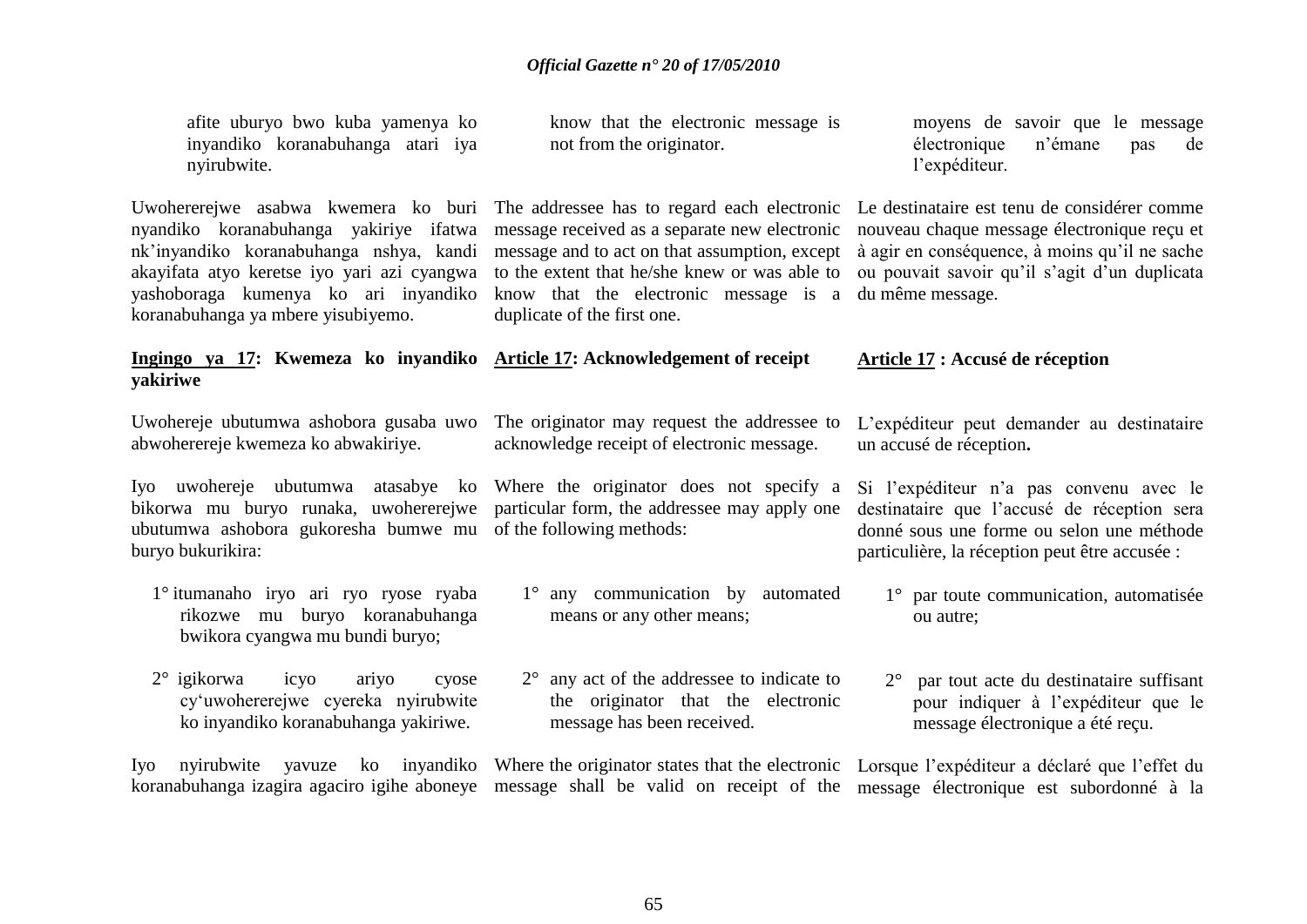yayakiriye, iyo nyandiko kibonekeye.

Iyo nyir"ubwite atavuze ko inyandiko koranabuhanga izagira agaciro igihe aboneye icyemezo cy"uko uwo yayoherereje yayakiriye, kandi akaba nta cyemezo arabona has not been received by the originator within ko iyo nyandiko yakiriwe mu gihe kigenwe, cyangwa nta gihe cyavuzwe, uwohereje has been specified or agreed on the originator: inyandiko ashobora:

- 1 º kumenyesha uwohererejwe ko nta kwemerwa kwakiriwe anamuha igihe gikwiye icyo cyemezo kigomba kuba cyoherejwe;
- 2 º niba ukwemerwa kutakiriwe mu gihe cyateganijwe mu gace ka 1º uwohererejwe ashobora kumenyeshwa ko inyandiko koranabuhanga ifatwa nk"aho itigeze yoherezwa cyangwa agakoresha ubundi burenganzira ifite.

Igihe nyirubwite abonye icyemezo cy"iyakira giturutse ku wo yoherereje ubutumwa, byumvikana ko inyandiko koranabuhanga bifitanye isano yakiriwe n"uwohererejwe. Cyakora ibi ntibivuze ko ubutumwa bwakiriwe aribwo nyandiko koranabuhanga**.**

nk"itaroherejwe kugeza igihe icyo cyemezo never been sent until the acknowledgement is ifatwa electronic message is deemed as though it has received.

> Where the originator has not stated that the Lorsque l'expéditeur n'a pas déclaré que electronic message is conditional on receipt of l"effet du message électronique est acknowledgment and the acknowledgment the time specified or agreed on or if no time

- 1° may inform the addressee that no acknowledgement has been received and specify a reasonable time by which it shall be sent;
- 2° if the acknowledgement of receipt is not received in a period specified in sub paragraph 1º, the addressee may be notified that the electronic message be considered as if it was not sent or may exercise any other rights to which he/she may be entitled to.

acknowledgement of receipt, it is presumed réception du destinataire, le message that the related electronic message was received by the addressee. However, the reçu par le destinataire. Cette présomption presumption does not imply that the message n"implique pas que le message électronique received shall be considered as the electronic correspond au message reçu.

icyemezo cy'uko uwo yayoherereje acknowledgement by the addressee, the réception d'un accusé de réception, le message électronique est réputé comme n"ayant pas été envoyé tant que l"accusé de réception n"a pas été reçu.

> subordonné à la réception d"un accusé de réception et qu'il n'a pas reçu d'accusé de réception dans le délai fixé ou convenu ou, quand aucun délai n"a été fixé ni convenu, dans un délai raisonnable, l"expéditeur peut :

- 1 º aviser le destinataire qu"aucun accusé de réception n"a été reçu et fixer un délai raisonnable dans lequel l"accusé de réception doit être envoyé;
- 2 º si l"accusé de réception n"est pas reçu dans le délai visé au point 1º le destinataire peut considérer que le message électronique n"a pas été envoyé ou exercer tout autre droit qu"il peut avoir.

Where the originator receives the addressee's Lorsque l'expéditeur reçoit l'accusé de électronique en question est réputé avoir été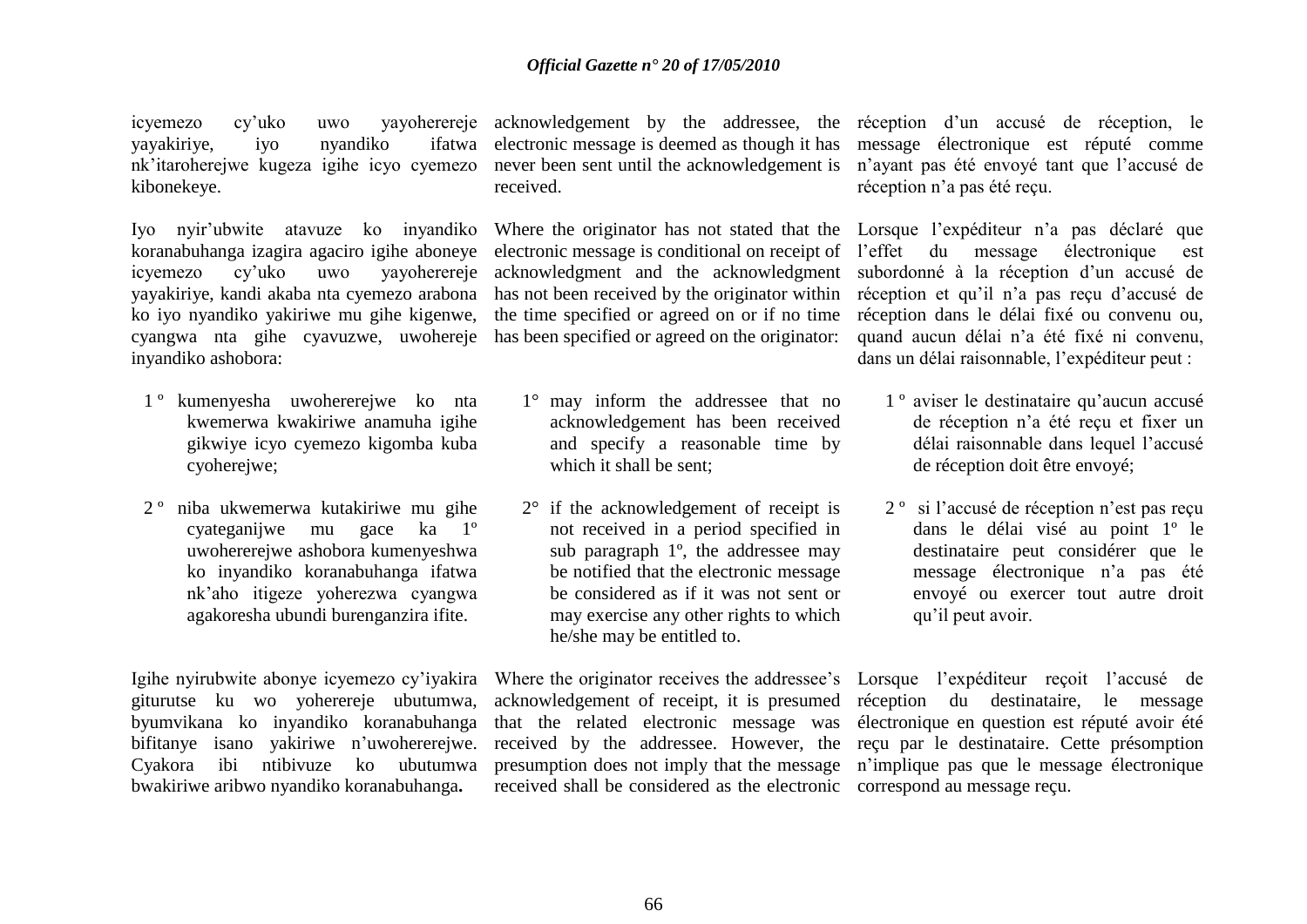#### message.

Iyo ukwemerwa kwakiriwe kugaragaza ko ibiri mu butumwa bihuye n"ibisabwa n"ikoranabuhanga nk"uko byemeranijweho cyangwa bihuye n"ibisanzwe bigenderwaho, bifatwa nk"aho ibigenderwaho byubahirijwe.

that the related message met technical requirements, either agreed upon or set forth in applicable standards, it shall be presumed as if those requirements have been met.

Where the received acknowledgement states Lorsque l'accusé de réception indique que le message électronique en question est conforme aux conditions techniques soit convenues, soit fixxées dans les normes applicables, ces conditions sont présumées remplies.

> Sauf convention contraire entre l"expéditeur et le destinataire d"un message électronique,

entre dans le système d"information ne

dépendant pas de l"expéditeur.

#### **Ingingo ya 18: Igihe n"ahantu ubutumwa Article 18: Time and place of dispatch and koranabuhanga bwohereiwe bwakiriwe receipt of electronic message Article 18 : Moment et lieu de l"expédition et de la réception d"un message électronique**

originator and the addressee, the dispatch of

an information system outside the control of réputée avoir été faite lorsque le message

Iyo nta bundi buryo bwumvikanyweho hagati Unless otherwise agreed between the y"uwohereje n"uwohererejwe ubutumwa, iyoherezwa rifatwa ko ryabaye igihe ubwo an electronic message occurs when it enters l'expédition d'un message électronique est butumwa bwinjiye mu rw'ikoranabuhanga n"uwohereje ubwo butumwa. rutagenzurwa the originator.

Iyo nta bundi buryo bwumvikanyweho hagati y"uwohereje n"uwohererejwe ubutumwa, hakurikijwe ibi bikurikira:

(a) igihe uwohererejwe yagaragaje urusobe (a) if the addressee has designated an rw"ikoranabuhanga inyandiko izakirirwaho, information system for the purpose of informatique de réception, la réception a lieu ukwakirwa kuba:

agreed between originator and the addressee, the time of follows:

receiving electronic messages, receipt occurs:

igihe ubutumwa bwakiriwe kigaragazwa receipt of an electronic message is proved as du message électronique est prouvé par l'un Sauf convention contraire entre l"expéditeur et le destinataire, le moment de la réception des éléments suivants :

> (a) si le destinataire a désigné un système au moment:

(i) iyo ubutumwa bwinjiye muri urwo rusobe; (i) when the electronic message enters the (i) où le message électronique entre dans le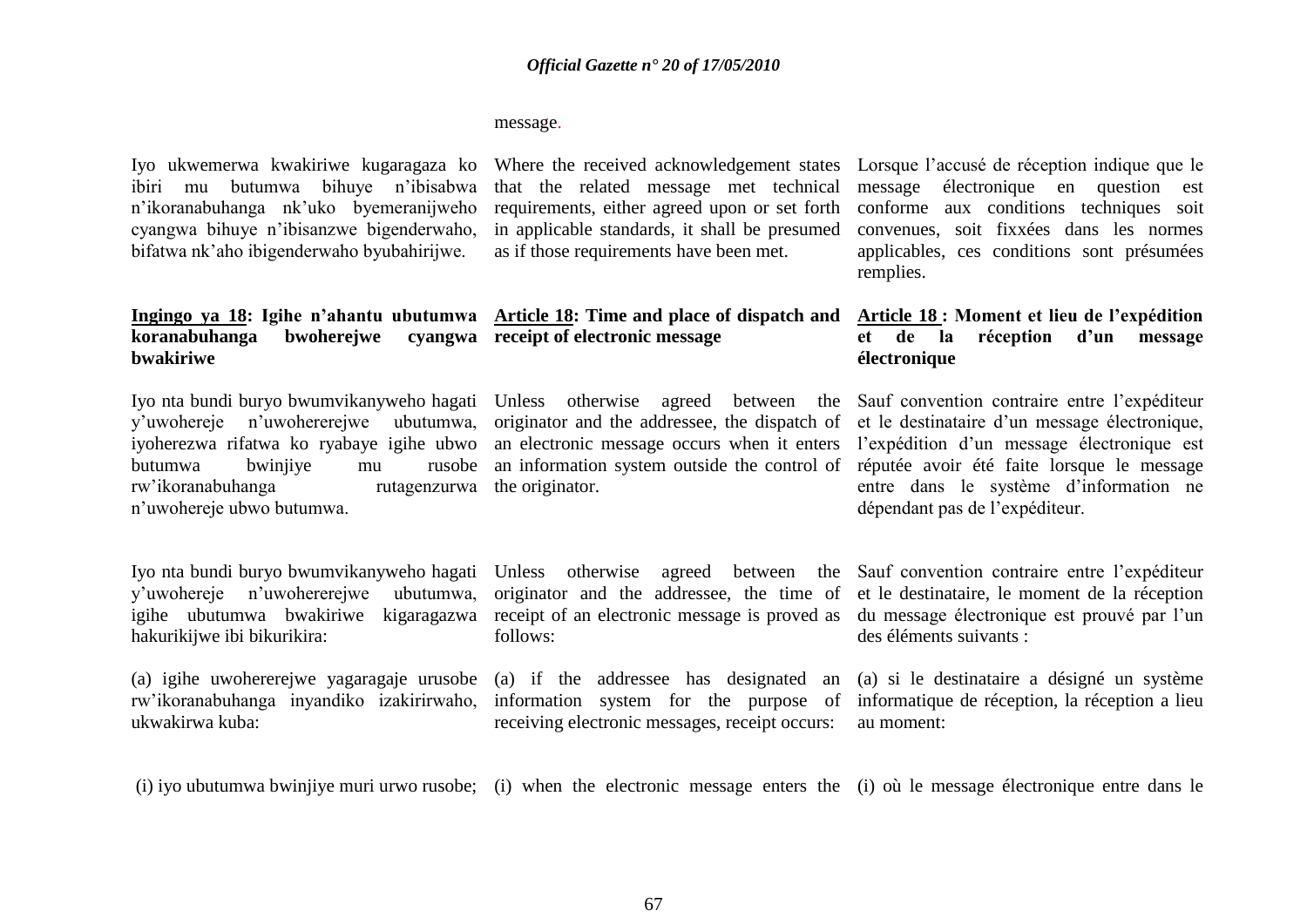designated information system;

rusobe rw"ikoranabuhanga rutari urwo not the designated system; yatanze;

(b)Mu gihe uwohererejwe ubutumwa nta rusobe rw"ikoranabuhanga yatanze rwo information system, the electronic message is kwakirirwaho, ubutumwa bwakirwa igihe received when it enters the electronic system bwinjiye mu rusobe rw"ikoranabuhanga of the addressee. abarizwaho.

(c) Iyo nta bundi buryo bwumvikanyweho hagati y"uwohererejwe na nyirubwite, bifatwa ko ubutumwa bwohererejwe aho nyir"ubwite akorera kandi bukakirirwa aho uwohererejwe akorera nk"uko biteganyijwe mu buryo bukurikira:

(i) niba nyirubwite cyangwa uwohererejwe afite ahantu henshi akorera, ahantu akorera havugwa muri iki gika ni ahafitanye isano ya hafi n"ubutumwa bwoherejwe; bitaba ibyo hakarebwa ahari icyicaro gikuru;

(ii) niba nyir"ubwite cyangwa uwohererejwe adafite ahantu akorerera, hafatwa aho atuye.

(ii) igihe cyose uwo bwohererejwe (ii) whenever the addressee receives it when it (ii) chaque fois que le message électronique abuboneye mu gihe bwari bwoherejwe ku was sent through the electronic system that is

(b) where the addressee has not designated an

(c) unless otherwise agreed between the originator and the addressee, an electronic message shall be deemed to be dispatched to the originator"s business place and received at the addressee"s business place as provided for below:

(i) if the originator or the addressee has more than one place of business, the place of business is that which has the closest relationship to the underlying transaction or, message envoyé, à défaut, l"établissement where there is no underlying transaction, the principal est pris en compte; principal place of business;

made to its habitual residence.

système informatique désigné:

est reçu via à un autre système informatique non désigné;

(b) si le destinataire n"a pas désigné de système informatique de réception, le message électronique est reçu au moment où il entre dans le système informatique du destinataire.

(c) sauf convention contraire entre l"expéditeur et le destinataire, le message électronique est réputé avoir été expédié au lieu où l"expéditeur a son établissement et avoir été reçu au lieu où le destinataire a son établissement conformément à ce qui suit:

(i) si l"expéditeur ou le destinataire a plus d"un établissement, l"établissement retenu est celui qui a la relation la plus étroite avec le

(ii) if the originator or the addressee does not (b) si l"expéditeur ou le destinataire n"a pas have a place of business, reference is to be d"établissement, sa résidence habituelle en tient lieu.

Umugenzuzi cyangwa urundi The controller or other competent regulatory Le contrôleur ou toute autre autorité de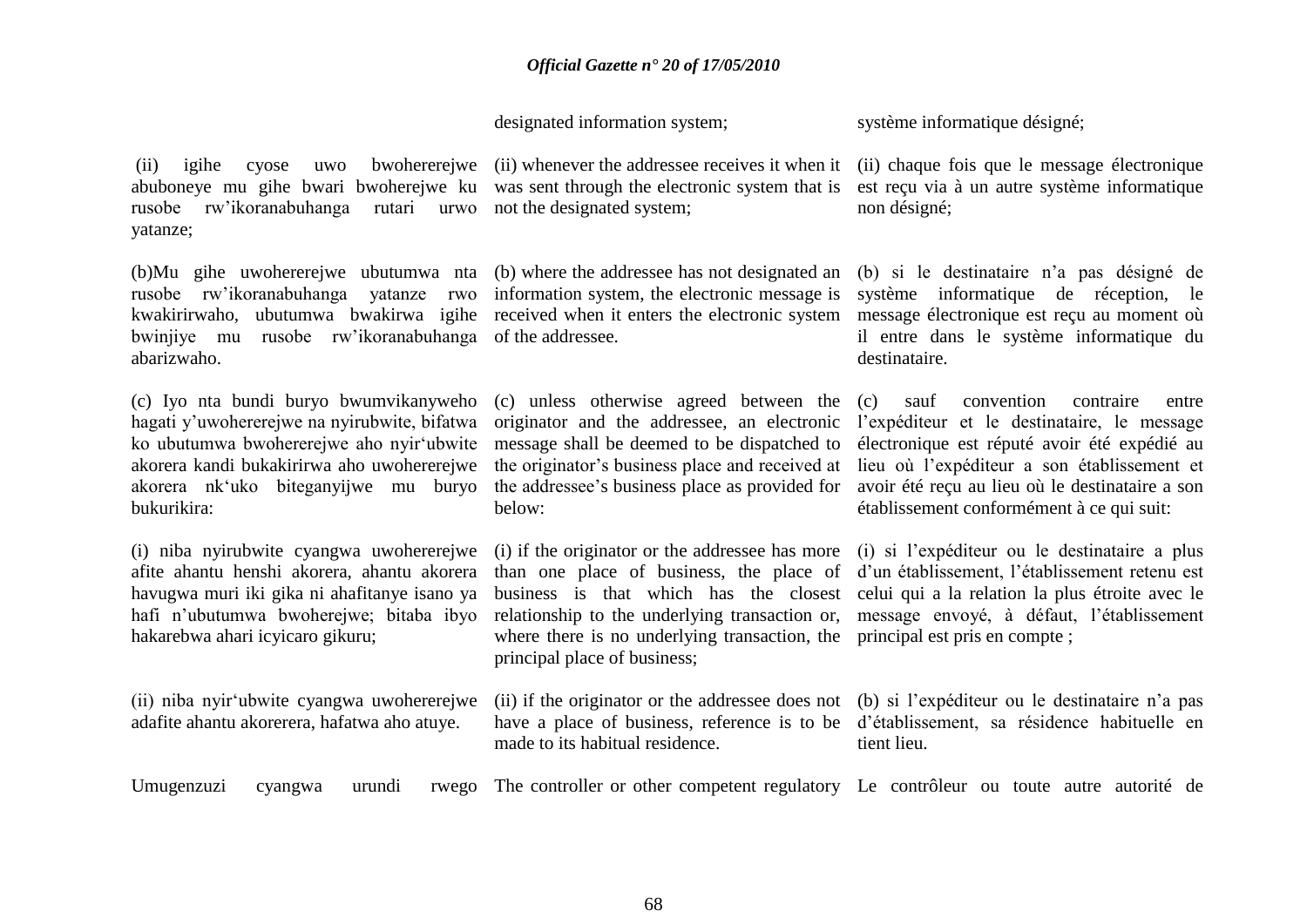ngenzuramikorere rubifitive bashobora kugena igihe ibivugwa muri iyi which these provisions may not apply. ngingo bitubahirije amategeko. authority may determine the circumstances in régulation peuvent déterminer les situations

#### **Ingingo ya 19: Ingaruka zo guhindura Article 19: Effect of change or error cyangwa ikosa**

kohereza inyandiko koranabuhanga:

- 1° iyo uwohereza n"uwohererezwa 1° if the originator and the addressee have 1° si l"expéditeur et le destinataire ont bumvikanye ku buryo burinda umwimerere w"ubutumwa, umwe muri bo ntabwubahirize, uwabwubahirije ntabazwa ingaruka zituruka ku guhinduka cyangwa ku ikosa ryaba mu butumwa;
- $2^{\circ}$  igihe umuntu ari we wohereje cyangwa  $2^{\circ}$ uwohererejwe ubutumwa koranabuhanga nta ngaruka zamugeraho igihe ikosa ryakozwe n"umuntu ukorana n"uhagarariye undi niba uwo umuhagarariye atatanze umwanya wo gukosora iryo kosa kandi igihe umuntu usomye ikosa ahita:

Igihe habaye impinduka cyangwa ikosa mu If a change or error occurs in the transmission Si un changement ou une erreur se produit of an electronic message:

- agreed to use a security procedure for electronic message and one of them has not conformed to the procedure, the one who complied shall not be held accountable for the changed or erroneous electronic message;
- if an individual is either the originator or  $2^{\circ}$ the addressee of an electronic message, he /she shall not be held accountable where the error was made by an individual dealing with an agent if that agent did not provide an opportunity to correct the error and the person noticing an error shall:

dans lesquelles les présentes dispositions ne s'appliquent pas.

#### **Article 19: Effet d"un changement ou erreur**

dans la transmission d'un message électronique :

- consenti à utiliser une procédure de sécurité relative au message électronique et un d'entre eux s'est conformé à la procédure, la personne s"y étant conformée ne peut être tenu responsable de l'effet ou de l"erreur dans un message électronique changé ou faux ;
- si une personne qu'il s'agisse de l"expéditeur ou du destinataire d'un message électronique, elle ne peut être tenue responsable de l'effet du message électronique si l'erreur a été commise par la personne qui traite avec l'agent électronique d'une autre personne si l'agent électronique n'a pas fourni d'occasion pour corriger l'erreur et, cette personne qui constate l'erreur doit:

a) amenyesha undi ko hari ikosa kandi ko a) promptly notify the other person of the

a) promptement notifier l'autre personne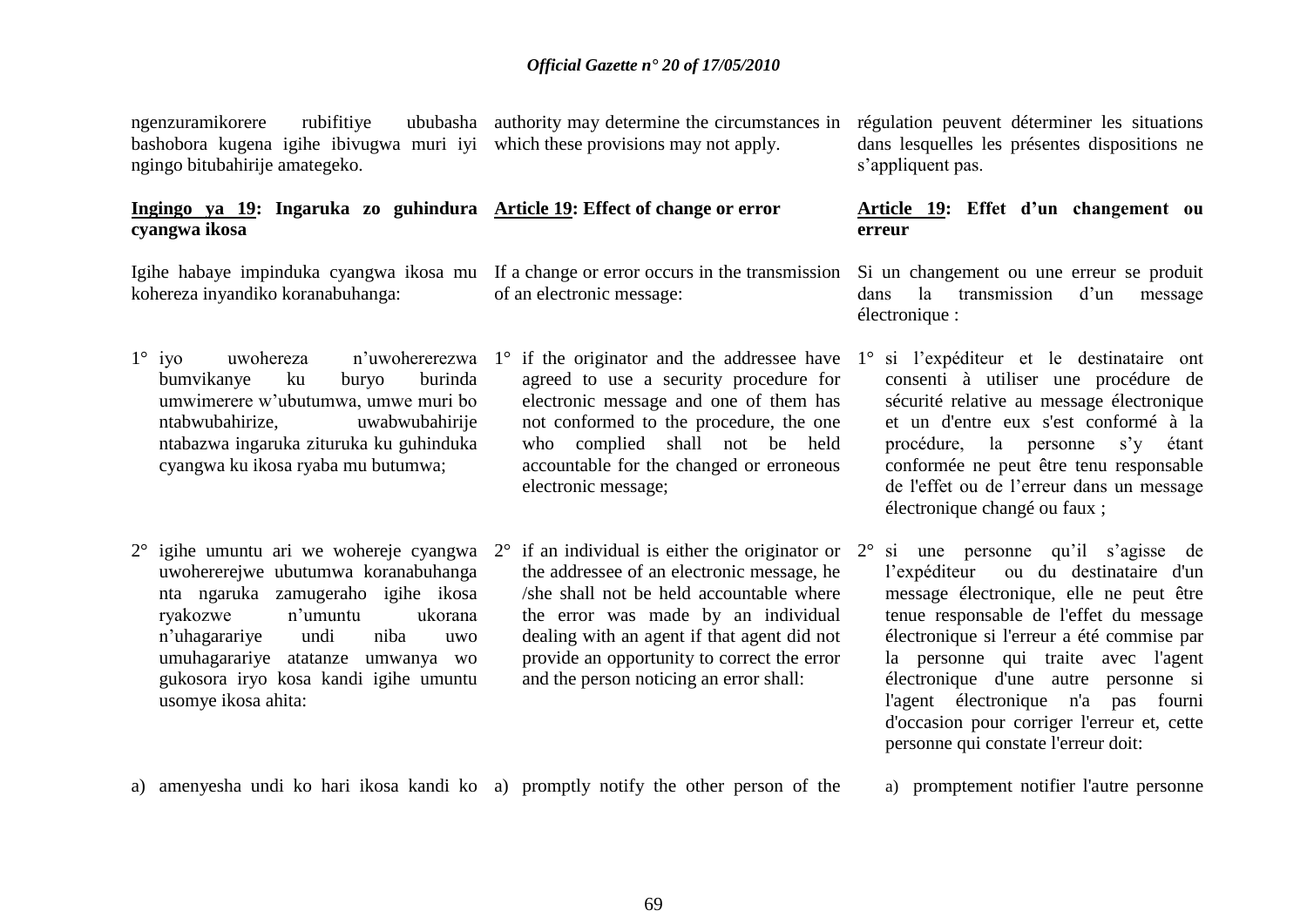adateganya kubarwaho ubwo butumwa yakiriye;

b) akoze ibishoboka byose harimo no b) takes reasonable steps, including steps kubahiriza ibyo yasabwe bikwiye n"undi muntu akagaruka kuri wa muntu agasiba ubutumwa yakiriye nk"igihe habayemo ikosa.

error and that he is not expectedly held responsible for the message received;

that conform to the other person"s reasonable instructions, to return to the other person or, to destroy the consideration received, as a result of the erroneous electronic message.

de l'erreur et qu'il n"est pas censé répondre du message électronique reçu;

b) prendre des mesures raisonnables, notamment en se conformant aux instructions raisonnables de l'autre personne, retourner à l'autre personne ou, si instruit par l'autre personne, détruire le message reçu, le cas échéant suite au message électronique faux.

#### **UMUTWE WA V: UMUKONO KORANABUHANGA**

#### **Ingingo ya 20 : Umukono**

Mu buryo ubwo aribwo bwose wemerwa kandi uhabwa nk"ikimenyetso, hatitawe ko:

- 1° ukozwe mu buryo koranabuhanga; 1° in electronic form;
- $2^{\circ}$  udashingiye ku buryo umwimerere w'inyandiko ku cyemezo giteganyijwe kijyanye n"iri tegeko. 2° not based upon a security procedure or cyangwa certificate prescribed pursuant to this Law.

Igihe itegeko risaba ko inyandiko Where the law requires a signature of a certaine personne, cette exigence est satisfaite koranabuhanga ibaho umukono w"umuntu, ibi person, that requirement is met on an dans un message électronique quand :

is:

**SIGNATURE**

**Article 20: Signature**

#### **CHAPTER V: ELECTRONIC CHAPITRE V : SIGNATURE ELECTRONIQUE**

#### **Article 20: Signature**

bw"amategeko, umukono koranabuhanga signature shall be accepted and valued as électronique est acceptée et valorisée comme In any legal proceedings, an electronic Dans les procédures judiciaires, une signature evidence without considering the fact that it un certificat, sans considérer le fait que:

- 1° elle est sous forme électronique;
- 2° elle ne repose pas sur une procédure de sécurité ou un certificat conforme à la présente loi.

Lorsque la loi exige la signature d'une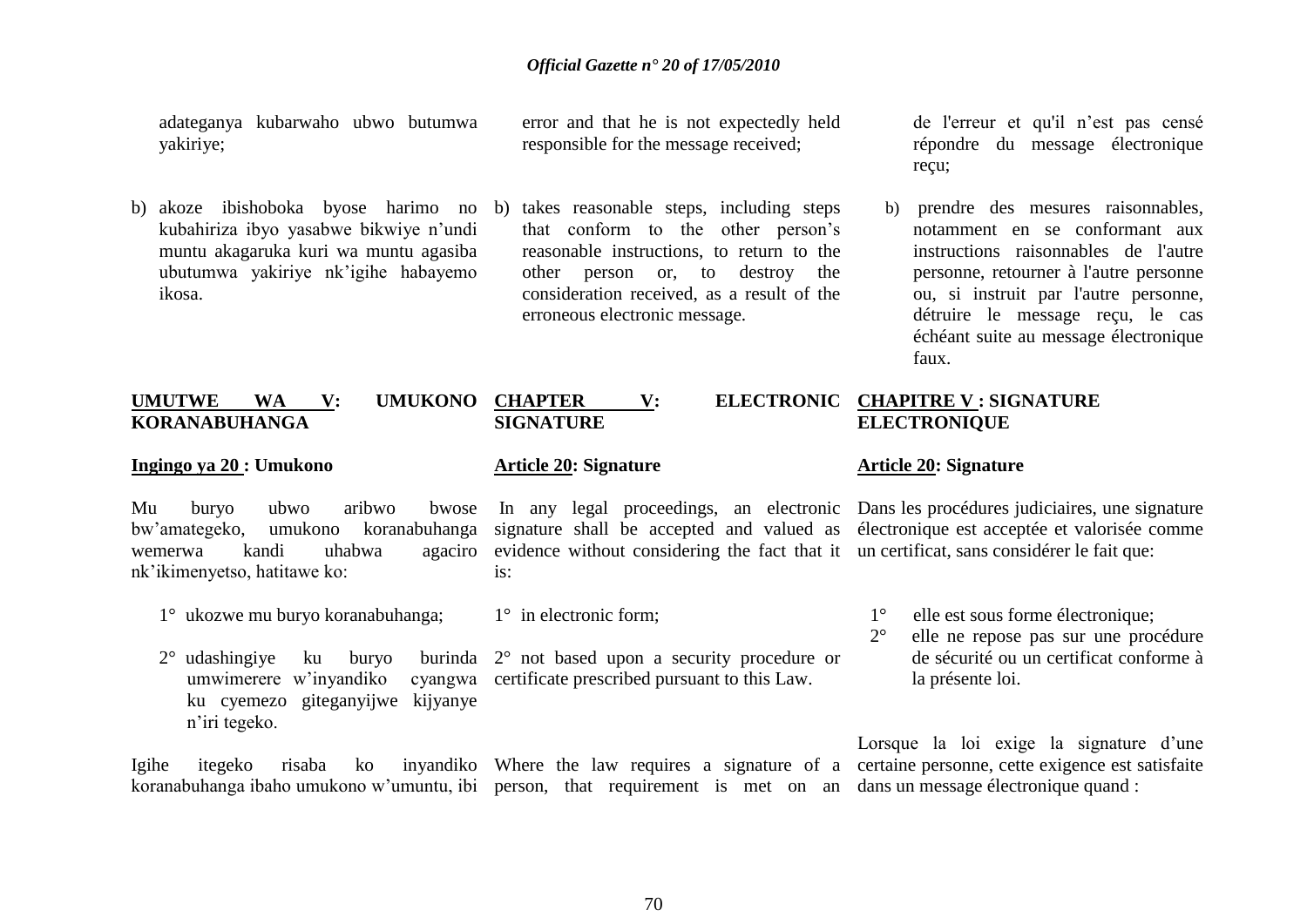biba byubahirijwe iyo:

electronic message if:

- 1° uburyo bukoreshejwe bugaragaza uwo muntu wayohereje kandi ko uwayohereje yemera ko ibiri muri iyo nyandiko koranabuhanga yabyemeye;
- 2° ubwo buryo bwizewe kandi aribwo bwari buteganyijwe mu gukora cyangwa gutangaza inyandiko koranabuhanga hakurikijwe amasezerano**.**

### **bumwe mu mikono ikoreshejwe mu buryo technologies koranabuhanga**

yubahirije ibiteganywa n"iri itegeko.

Bitabangamiye ibiteganywa mategeko:

1° nyir**"**umukono akora uko ashoboye kose ntakoreshe igikoresho cyangwa amakuru akora umukono mu buryo atemerewe.

- 1° the method used allows to identify the originator and that the originator approves the contents of the message;
- 2° that method is reliable and is the one that was provided for to generate and communicate the electronic message was in accordance with any relevant agreement.

# **Ingingo ya 21: Iyemerwa ry"uburemere Article 21: Equal treatment of signature techniques de signature**

Bitabangamiye amasezerano kandi hatitawe Without prejudice to conventions and ku ikoranabuhanga ryakoreshejwe, imikono technology used, all electronic signatures are koranabuhanga yose iremewe mu gihe valid as along as they conform to the conforment aux dispositions de la présente provisions of this Law.

#### **Ingingo ya 22: Imyifatire ya nyir"umukono Article 22: Conduct of the signatory**

Without prejudice to the provisions of other Laws:

> 1° the signatory takes reasonable care to avoid unauthorized use of its signature creation data or device;

- 1° la méthode utilisée permet d"identifier l'expéditeur et que ce dernier confirme l"information contenue dans le message électronique;
- 2° si cette méthode est fiable et qu"elle est celle prévue pour créer le message électronique a été conformément à l"accord en la matière.

## **Article 21: Egalité de traitement des**

Sans préjudice des conventions et de la technologie utilisée, toutes les signatures électroniques sont valides tant qu"elles se loi.

#### **Article 22: Normes de conduite du signataire**

Sans préjudice des dispositions d"autres lois:

1° le signataire prend des mesures raisonnables pour éviter toute utilisation d"objet ou de données non autorisée afférant à la création de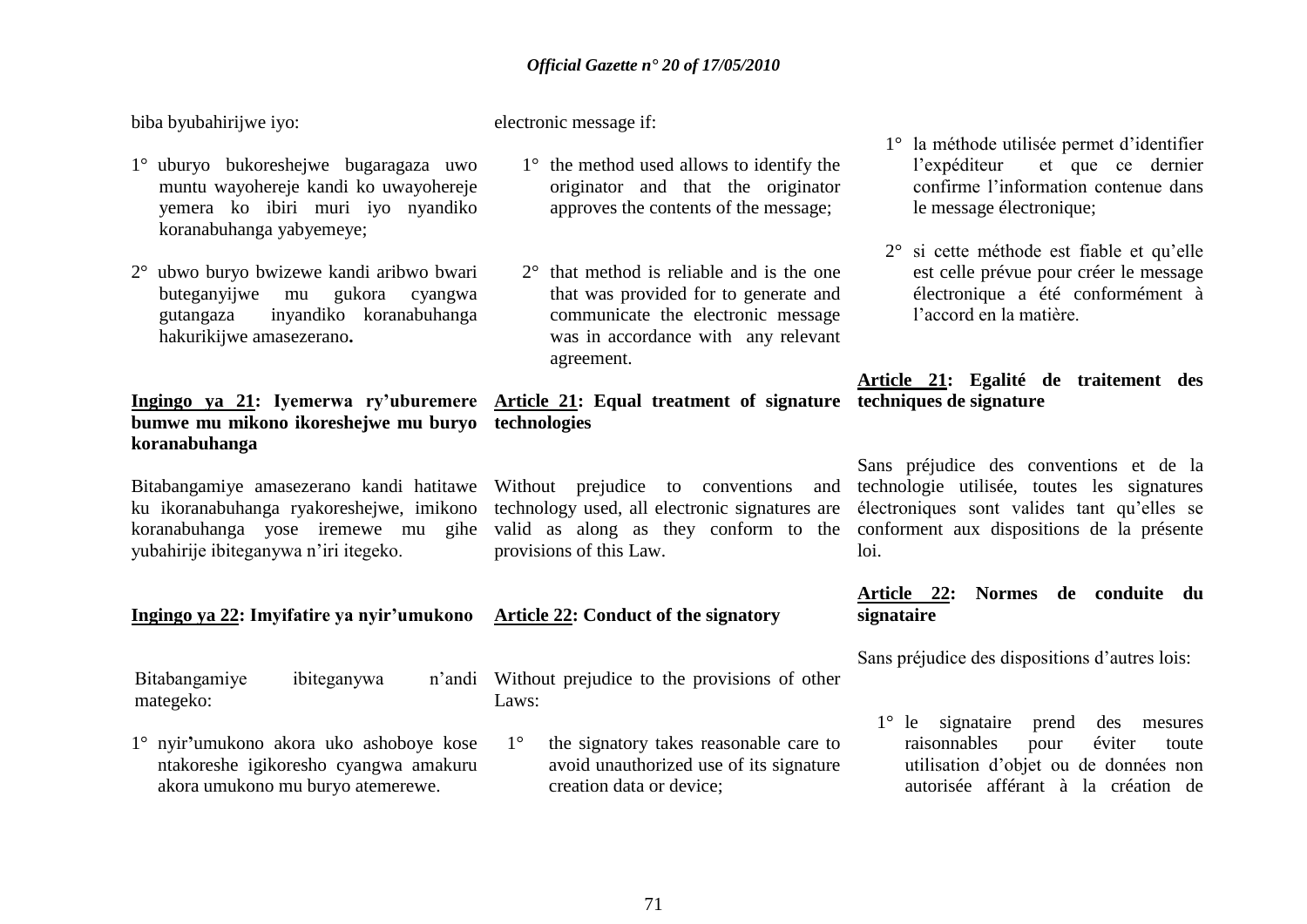- 2° nyir"umukono amenyesha mu buryo bwihuse abo bireba ikibazo cyaba cyavutse, gishobora kuvuka cyangwa icyahindutse ku bikoresho cyangwa amakuru akora umukono bu buryo koranabuhanga.
- 3° uwahawe icyemezo cyo gukora umukono koranabuhanga agomba kwitwararika ko ibyashingiweho ahabwa icyo cyemezo akomeza kubyubahiriza igihe cyose azaba agikoresha uwo mukono.

# **butanga icyemezo**

Amabwiriza yihariye y"umugenzuzi agena imyitwarire y"ubuyobozi butanga icyemezo.

Igihe Ubuyobozi butanga icyemezo ku Where a certification authority provides mukono koranabuhanga bugomba guteganya uburyo bugaragaza ko umukono koranabuhanga ushobora gukoreshwa mu rwego rw`amategeko nk`umukono we:

1° akurikiza ihagarikwa ryakozwe nawe hukurikijwe ibikorwa n"ibisabwa;

- 2° without undue delay, the signatory shall quickly inform all concerned parties of any problem that came up, could come up or that has changed in the device or messag while creating the the electronic signature.
- 3° the signatory shall exercise reasonable care to ensure the accuracy and completeness of all material representations made by the signatory to the certificate throughout its life cycle.

#### Ingingo ya 23: Imyifatire y'ubuyobozi Article 23: Conduct of the certification prestataire de services de certification **authority**

Controller's specific instructions determine the conduct of the certification certification. authority.

services to support an electronic signature that may be used for legal effect as a signature, that certification authority shall:

1° act in accordance with representations made by it with respect to its policies and practices;

signature;

- 2° le signataire informe sans délais toutes les parties concernées de tout problème né ou pouvant naître ou tout changement sur l"objet ou sur les données afférant à la création de signature électronique:
- 3° Le signataire doit veiller au respect des conditions posées lors de l"octroi du certificat durant tout son cycle de vie.

## **Article 23: Normes de conduite du**

Les instructions du contrôleur déterminent la conduite du prestataire de services de

> Lorsqu'un prestataire de services de certification fournit des services visant à étayer une signature électronique qui peut être utilisée pour produire des effets juridiques en tant que signature, ce prestataire:

1° agit en conformité avec les déclarations qu'il fait concernant ses politiques et pratiques;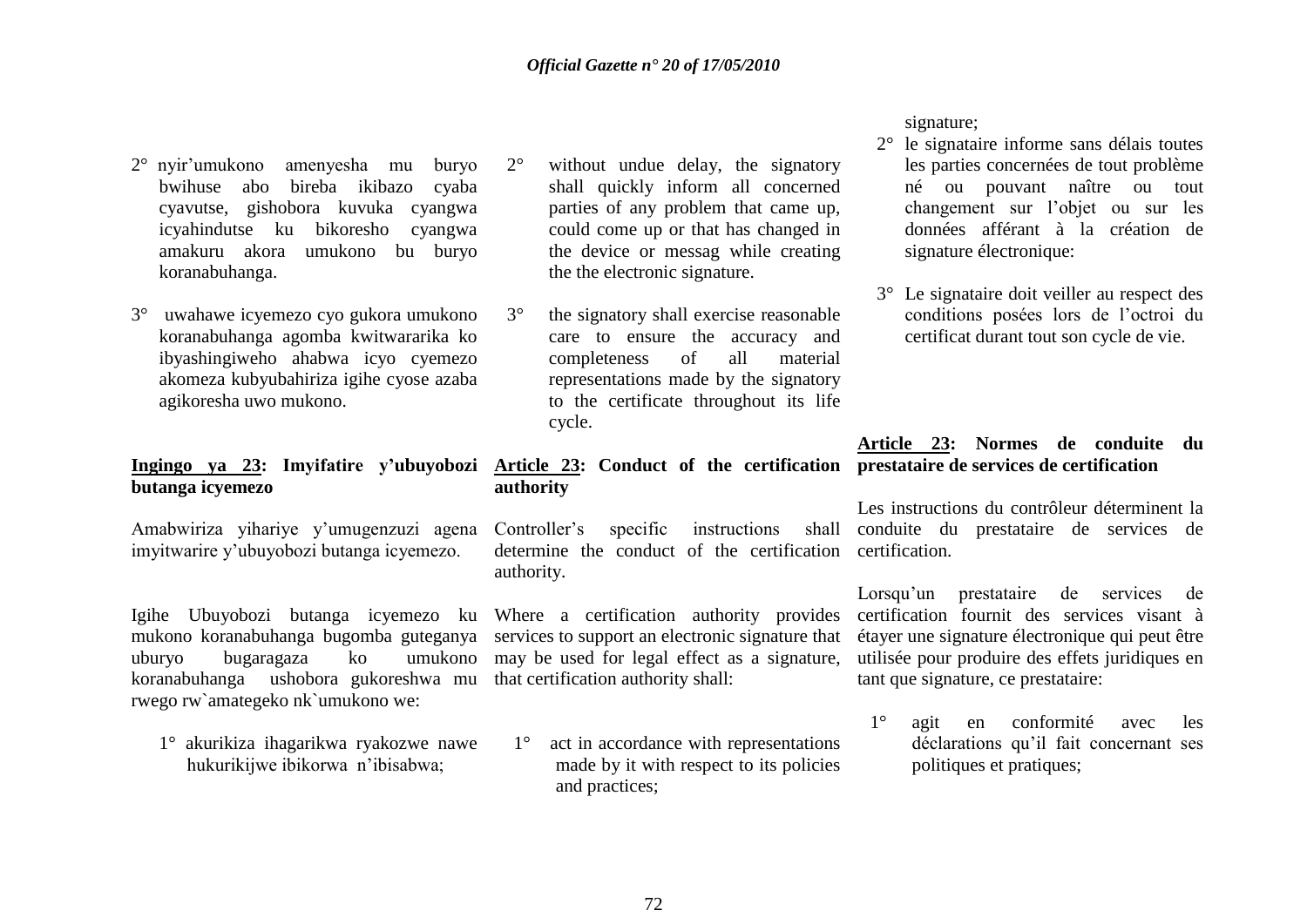- 2° akorana ubwitonzi ku buryo nyabwo kandi bwuzuye agaragaza ibikoresho byose byakoreshejwe bifitanye isano n"icyemezo bigaragaza igihe cyose kizamara bikanagaragara muri icyo cyemezo;
- 3° ateganya uburyo bworoshye kugerwaho bwatuma undi muntu wizewe ashobora kugera ku cyemezo:
- a) yerekana ikiranga ubuyobozi butanga icyemezo;
- b) nyir"umukono ugaragara mu cyemezo ashobora kugenzura ibyakoze umukono igihe icyemezo cyatanzwe;
- c) ibyakoze umukono byaribyo igihe cyangwa mbere y` igihe icyemezo cyatanzwe;
- d) ateganya uburyo bworoshye kugerwaho bwatuma undi muntu wizewe ashobora kugera ku bifitanye isano n`icyemezo cyangwa bitaba ibyo:
- 2° exercise reasonable care to ensure the accuracy and completeness of all material representations made by it that are relevant to the certificate throughout its life cycle or that are included in the certificate;
- 3° provide reasonably accessible means likely to enable another reliable person to access the the certificate:
- a) the identity of the certification authority;
- b) that the signatory identified in the certificate had control of the signature creation data at the time when the certificate was issued;
- c) that signature creation data were valid at or before the time the certificate was issued;
- d) provide reasonably accessible means that enable a relying party to ascertain, where relevant, from the certificate or otherwise:
- 2° prend des dispositions raisonnables pour assurer que toutes les déclarations essentielles qu'il fait concernant le certificat durant tout son cycle de vie ou figurant dans le certificat sont exactes et complètes;
- 3° Fournit à la personne fiable des moyens raisonablement accessibles susceptibles de lui permettre l"accès au certificat:
- a) l"identité du prestataire de services de certification;
- b) si le signataire identifié dans le certificat avait, au moment de l"émission de ce dernier, le contrôle des données afférentes à la création de signature;
- c) si les données afférentes à la création de signature étaient valides au moment ou avant l"émission du certificat;
- d) fournit à toute partie se fiant au certificat des moyens raisonnablement accessibles de déterminer, à partir de ce certificat ou de toute autre manière:
- (i) La méthode utilisée pour identifier le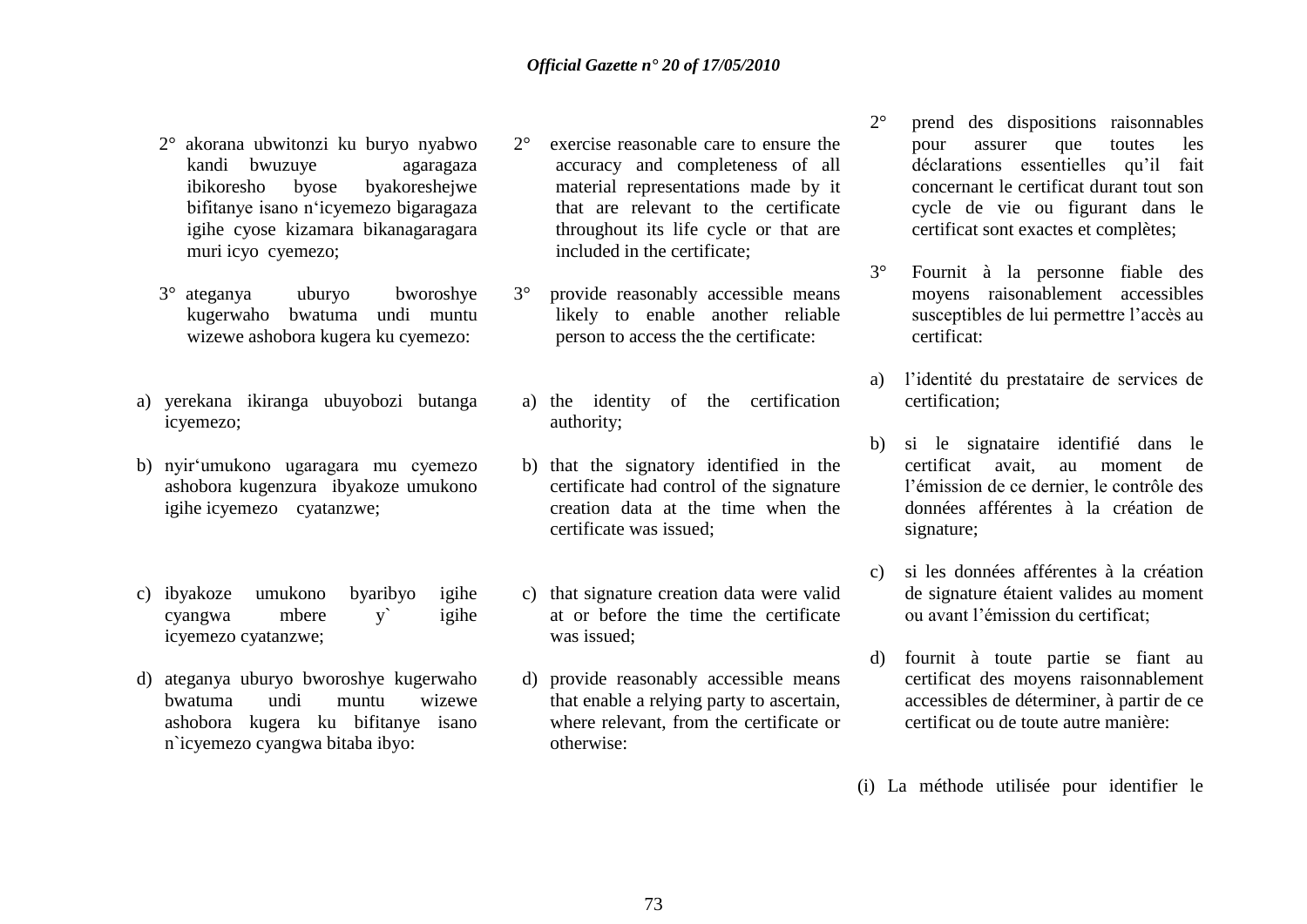(i) ateganya uburyo bukoreshwa bwo (i) the method used to identify the signatory; kugaragaza nyirumukono; signataire;

(ii) yerekana ko ukugabanywa uko ariko kose (ii)any limitation on the purpose or value for ku kigendererwa cyangwa ku gaciro ku which the signature creation data or the byakoreshejwe umukono cyangwa icyemezo certificate may be used; bishobora gukoreshwa.

ari byo kandi bitigeze bihinduka.

(iv) yerekana ukugabanywa uko ariko kose ku (iv) any limitation on the extent of liability bikikije ikurikiranywa ku rw"amategeko rigaragazwa n"ubuyobozi butanga icyemezo ;

(v)yerekana ko ibikoresho bihari kugira ngo nyir"umukono amenyekanishe akurikije ingingo ya 28,igika cya 1(b) y"iri tegeko;

kiratangwa.

 $cv'$ igika  $(d)(V)$  gitanzwe nyir"umukono ateganyirizwa uburyo bwo kumenyekanisha cya (d) (VI) byatanzwe bishimangira

(iii) akerekana ko ibyakoreshejwe umukono (iii)that the signature creation data are valid and have not been compromised;

rwego stipulated by the certification authority:

(v)whether means exist for the signatory to give notice pursuant to article 28, paragraph 1 (b), of this Law;

(vi) agaragaza igihe kivanaho igikorwa (vi) whether a timely revocation service is en temps utile; offered;

(e) iyo igikorwa kigaragara mu gice (e) where services under subparagraph (d) (V) ingingo ya 28 igika (1) (b) y"iri tegeko subparagraph (d) (vi) are offered, ensure the aho ibikorwa biri mu gice cy"igika availability of a timely revocation service; are offered, provide a means for a signatory to give notice pursuant to article 28, paragraph 1 hakurikije (b), of this Law and, where services under

(ii) toute restriction quant aux fins ou à la valeur pour lesquelles les données afférentes à la création de signature ou le certificat peuvent être utilisées;

(iii) si les données afférentes à la création de signature sont valides et n'ont pas été compromises;

(iv) toute restriction quant à l"étendue de la responsabilité stipulée par l"autorité de certification;

(v) s"il existe des moyens pour le signataire d"adresser une notification conformément à l"alinéa b) du paragraphe 1 de l"article 28 de la présente Loi;

(vi) la disponibilité d"un service de révocation

(e) lorsque des services fournis au titre du sous-alinéa v) de l"alinéa d), donnent au signataire le moyen de donner notification conformément à l"alinéa b) du paragraphe premier de l"article 28 de la présente loi et, lorsque des services sont fournis au titre du sous-alinéa vi) de l"alinéa d), offre un service de révocation en temps utile;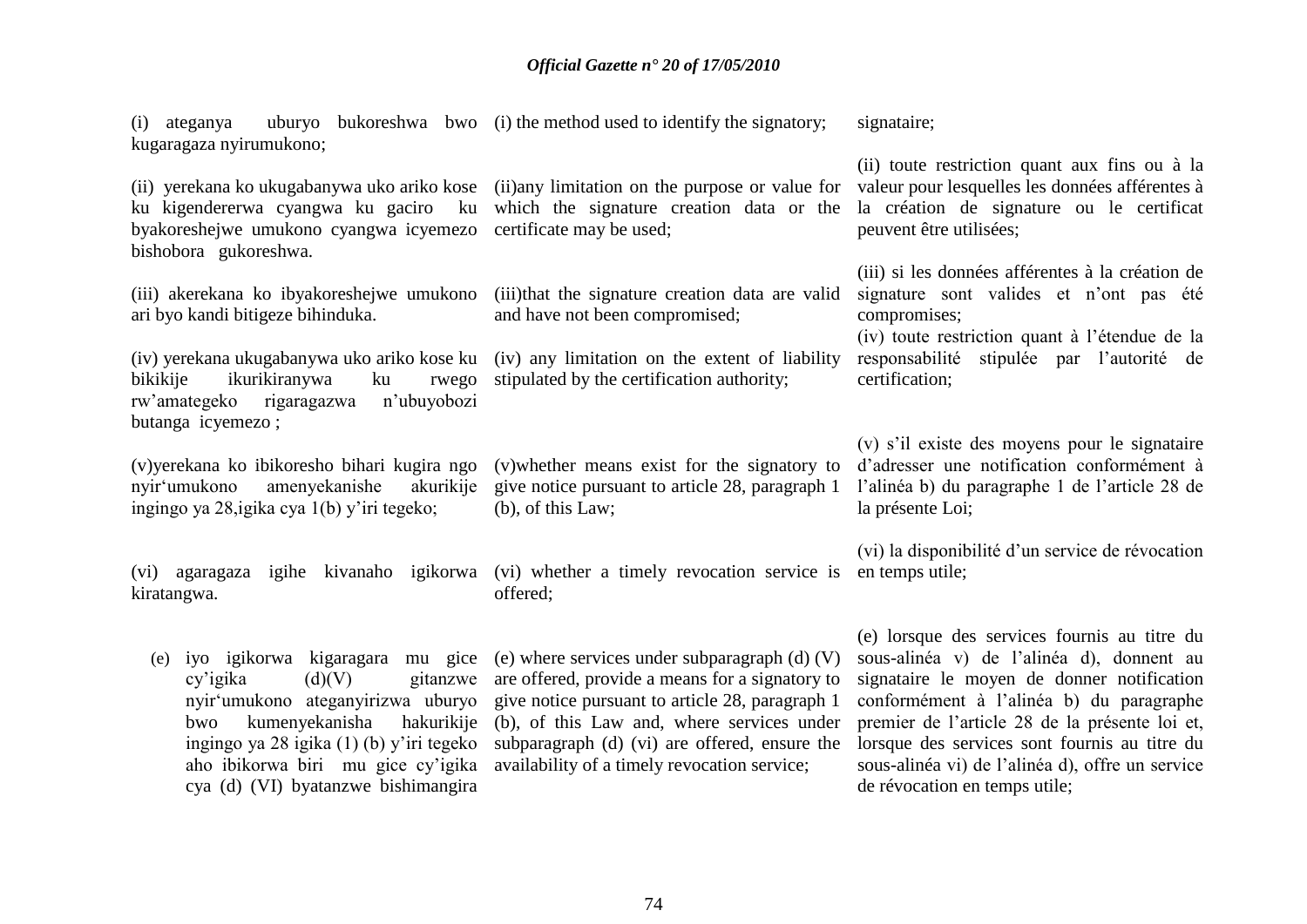ko igihe kivanaho igikorwa cyamenyekanishijwe;

hakorwa imirimo.

rwego rw'amategeko kwuzuza ibisabwa mu gika cya (1).

ububasha kandi ugenzura niwe uzashyira mu bikorwa amategeko yo kugirira ibanga ibikoreshwa.

Utanga icyemezo abikora muri rusange ku The certification authority which issues buryo akusanyiriza ahantu ibikoreshwa kandi bivuye kwa nyirabyo data only directly from the data subject, or yabyemeye butaziguye kwa nyirabyo kandi after the explicit consent of the data subject, bigakorwa igihe ari ngombwa bigamije and only insofar as it is necessary for the gutanga cyangwa kugumana Ibikenerwa gukoreshwa bizakusanywa cyangwa ngo bigire icyo processed for any other purposes without bikorerwaho ku zindi mpamvu nyirabyo explicit consent of the data subject. atabyemeye.

ry"ishyirwa mu mategeko izina ry"irihimbano pseudonyms under applicable law,

(f) kwifashisha uburyo n"abantu byizewe (f) utilize trustworthy systems, procedures and human resources in performing its de ses services. services.

Utanga icyemezo azirengera ingaruka zo mu The certification authority shall bear the legal aramutse ananiwe consequences of its failure to satisfy the requirements of paragraph (1).

Utanga icyemezompamo nk'umuyobozi ufite The certification authoriy, as well as accreditation and supervision authorities shall comply with applicable rules on data privacy protection.

> hihariye certificates to the public shall collect personal icyemezo, purposes of issuing and maintaining the ntabwo certificate. The data may not be collected or

Biramutse ntacyo bibangamira mu rwego Without prejudice to the legal effect given to

(f) utilise des systèmes, des procédures et des ressources humaines fiables pour la prestation

Le prestataire de services de certification assume les conséquences juridiques de tout manquement aux exigences visées au paragraphe premier.

Le prestataire de services de certification, ainsi que les autorités d"accréditation et de supervision doivent respecter les règles applicables à la protection de la confidentialité des données.

Le prestataire de service de certification qui délivre des certificats à l'intention du public ne puisse recueillir des données personnelles que directement auprès de la personne concernée ou avec le consentement explicite de celle-ci et uniquement dans la mesure où cela est nécessaire à la délivrance et à la conservation du certificat. Les données ne peuvent être recueillies ni traitées à d'autres fins sans le consentement explicite de la personne intéressée.

Sans préjudice des effets juridiques donnés aux pseudonymes par la législation nationale, law, les prestataires de service de certification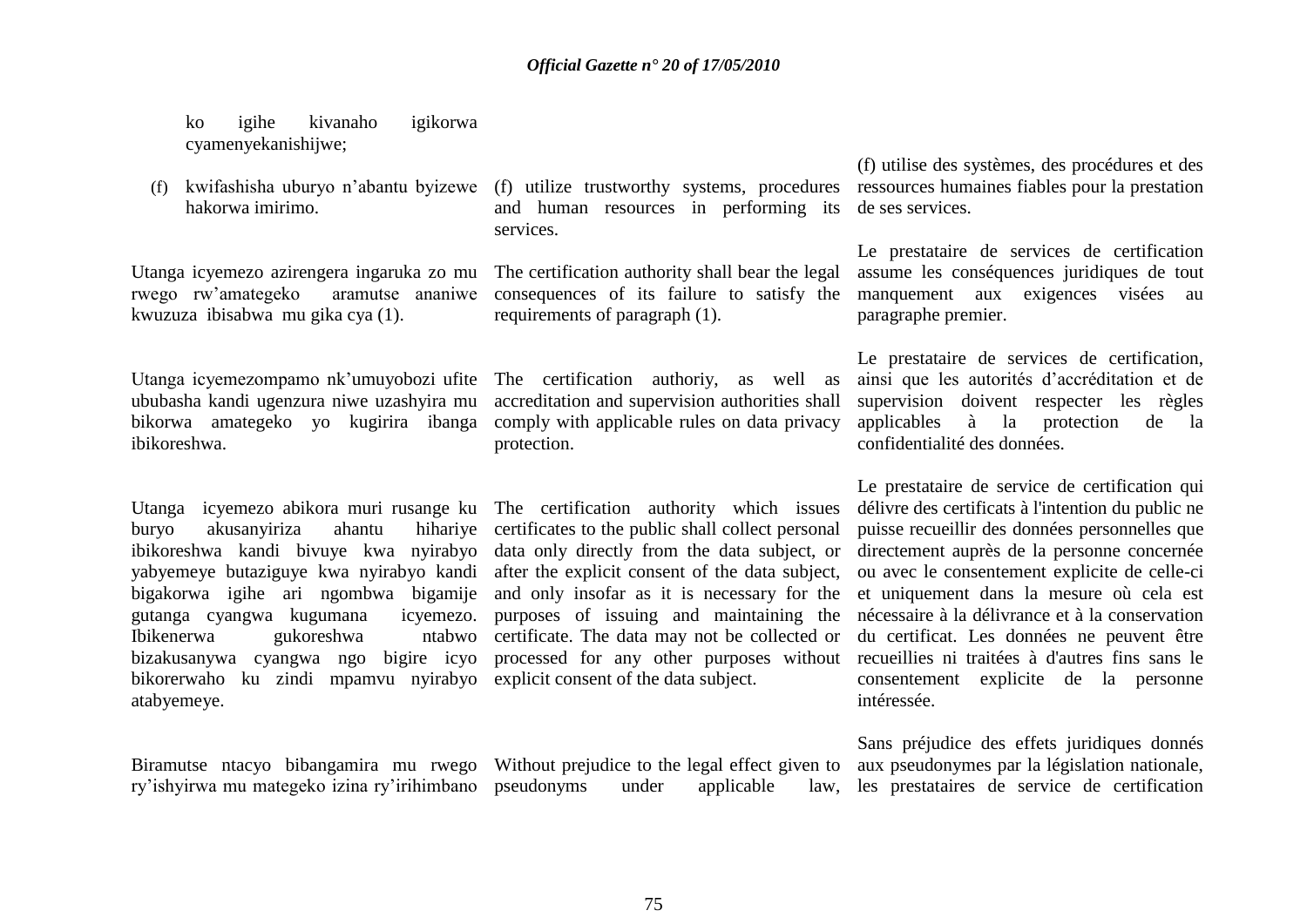rikoreshwa mu ishyirwa mu bikorwa certification-authorities may indicate in the peuvent indiquer dans le certificat un amategeko, ubuyobozi butanga icyemezo certificate a pseudonym instead of the pseudonyme au lieu du nom du signataire [à bushobora gushyira mu cyemezo izina signatory's name [provided that it is disclosed ry"irihimbano mu mwanya w"izina rya that a pseudonym is being used]. nyir"umukono (iyo bigararagaye ko iryo zina ry"irihimbano rikoreshwa).

#### **Ingingo ya 24: Gutanga icyizere**

n"ubuyobozi butanga icyemezo byizerwa hashingiwe kuri ibi bikurikira:

- 1° abakozi, amafaranga n"indi mitungo;
- 2° ubwiza bw"ibikoresho koranabuhanga;
- 3° uburyo bunyurwamo mu gusaba, gutanga no kubika ibyemezo;
- 4° ukuboneka ku buryo bworoshye bw"amakuru kuri ba nyir"umukono;
- 5° Kuba bukorerwa ubugenzuzi n"ibigo byigenga ku buryo buhoraho;
- 6° Kuba hari icyemezo cy"umugenzuri cyemeza iyubabirizwa ry"ibyavuzwe haruguru;

#### **Article 24: Trustworthiness**

Abantu cyangwa uburyo bukoreshwa Any systems, procedures and human resources utilized by a certification authority are trustworthy based on the following facteurs suivants: factors:

- 1° Financial and human resources and other assets;
- 2° Quality of hardware and software systems;
- 3° Procedures for applications, issuance and retention of messages;
	- Availability of information on signatories;
- 5° Regularity and extent of audit by an independent body;
- 6° The existence of a declaration by the Controller regarding compliance with or existence of the foresaid;

condition qu'il y soit précisé qu'un pseudonyme est utilisé].

#### **Article 24 : Fiabilité**

Les systèmes, procédures et ressources humaines utilisés par le prestataire de services de certification sont fiables sur base des

- 1° Ressources humaines et financières ainsi que d"avoirs existants;
- 2° Qualité du matériel et des logiciels;
- 3° Procédures utilisées pour le traitement des certificats et des demandes de Certificats et la conservation des enregistrements;
- 4° Possibilité d"accès à l"information sur les signataires ;
- 5° Régularité et étendue des audits effectués par un organisme indépendant;
- 6° Existence d"une déclaration du Contrôleur concernant le respect ou l"existence des critères énumérés cidessus;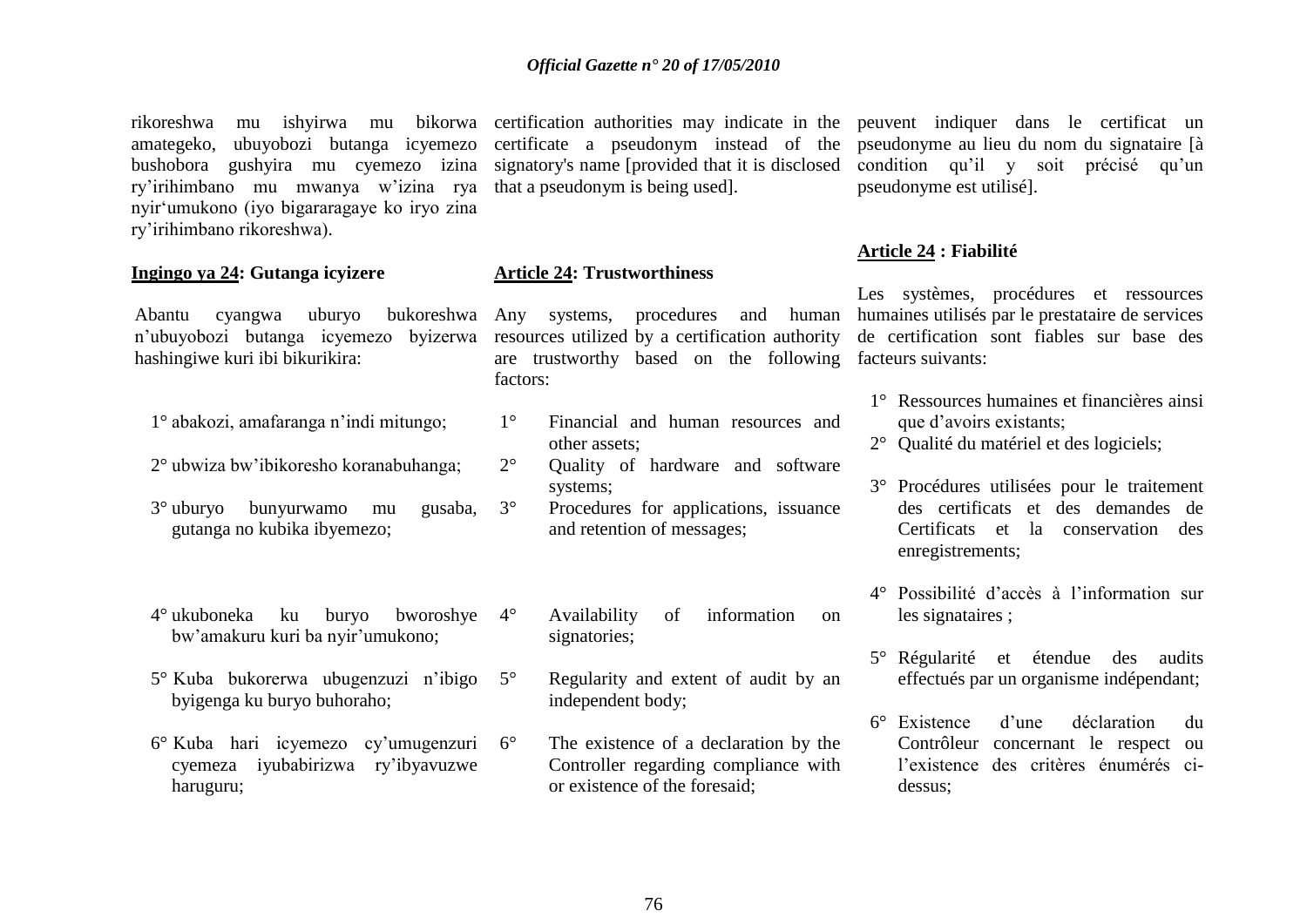## **Ingingo ya 25: Imyifatire y"uruhande Article 25: Conduct of the relying party rwizera**

Uruhande rwizera umukono koranabuhanga A relying party shall bear the legal ruzirengera ingaruka zo mu rw`amategeko ruramutse runaniwe; rwego consequences of its failure:

- 1° gukora ibishoboka mu kugenzura 1° To take reasonable steps to verify the ukwizerwa kw"umukono koranabuhanga;
- 2° Mu gihe runaniwe gusuzuma umukono koranabuhanga ufite icyemezo, uruhande rwizewe rugomba gukora ibishoboka mu gusuzuma ko icyo cyemezo gifite agaciro. Rugomba kandi kureba niba icyo cyemezo nta yindi miziro gifite**.**

**Ingingo ya 26: Iyemera ry"icyemezo n"imikono koranabuhanga mvamahanga**

Icyemezo cyangwa umukono koranabuhanga bitangiwe hanze y"u Rwanda bizagira agaciro kamwe imbere y"amategeko nk"ibyemezo bitangiwe mu Rwanda nibiramuka bigaragaje ko byujuje ibisabwa n"amategeko.

koranabuhanga bifite agaciro ntihashingirwa effective, no regard shall be had:

- reliability of an electronic signature;
	- Where it fails to verify an electronic signature supported by a certificate, take reasonable steps to verify the validity of the certificate. It shall observe any limitation with respect to the certificate.

## **Article 26: Recognition of foreign et signatures électroniques étrangers certificates and electronic signatures**

A certificate or electronic signature issued outside Rwanda shall have the same legal effect in Rwanda as a certificate issued in Rwanda if it fulfils legal requirements.

Mu guhamya cyangwa mu kureba koko niba In determining whether, or to what extent, a icyemezo, umukono cyangwa inyandiko certificate or an electronic signature is legally

## **Article 25: Normes de conduite de la partie se fiant à la signature ou au certificat**

Une partie se fiant à une signature ou à un certificat assume les conséquences juridiques découlant du fait qu'elle s'est abstenue:

- 1° de prendre des mesures raisonnables pour vérifier la fiabilité d"une signature électronique;
- 2° en cas d"échec de vérification de la signature électronique certifiée, cette partie doit prendre les mesures raisonnables aux fins de vérifier que le certificat est valide et n"est entaché d"aucun autre vice.

# **Article 26: Reconnaissance des certificats**

Un certificat ou une signature électronique émise en dehors du Rwanda a les mêmes effets juridiques au Rwanda qu"un certificat émis au Rwanda à condition qu"il respecte les dispositions légales.

Pour déterminer si, ou dans quelle mesure, un certificat ou une signature électronique produit légalement ses effets, il n"est pas tenu compte: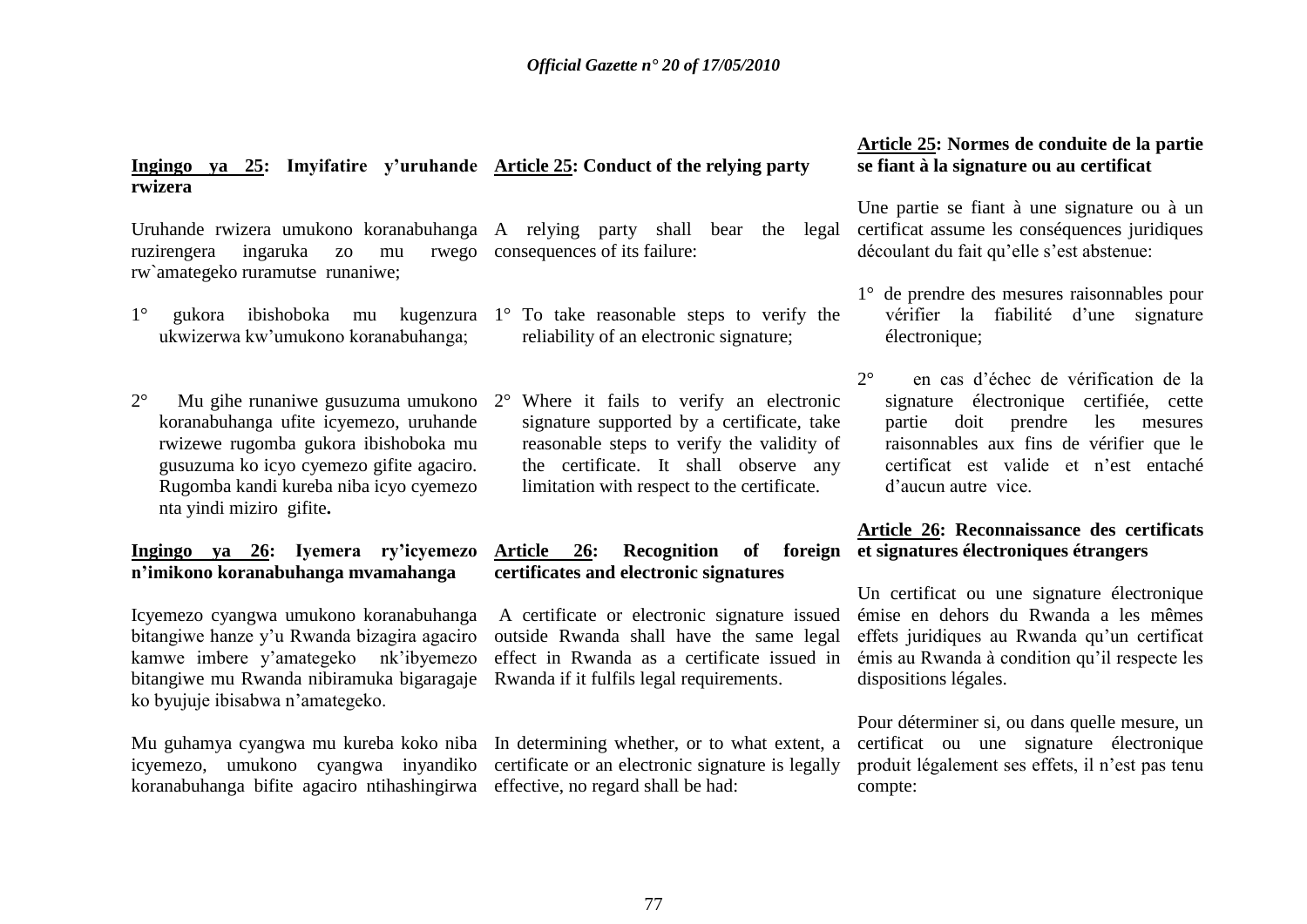kuri ibi bikurikira:

- 1° aho inyandiko koranabuhanga cyangwa 1° to the geographic location where the umukono koranabuhanga byohererejwe;
- 2° aho uwohereje umukono kora nabuhanga akorera.

Mu guhamya ko icyemezo koranabuhanga In determining whether a certificate or an cyangwa umukono koranabuhanga bitanga electronic signature offers a substantially uburyo bugenderwaho mu mpuzamahanga.

Ivo impande zemeranyije koranabuhanga bwihariye, ayo masezerano arahagije kugira ngo byemerwe hagati y"ibyo between those parties. bihugu.

### **Ingingo ya 27: Iyemeza n"iyakirwa by"umukono koranabuhanga**

Mu gihe itegeko risaba ko umukono cyangwa If a Law requires an electronic signature or inyandiko koranabuhanga byemezwa n"inyandiko, bigashyirwa mu made under oath, the requirement is satisfied bikorwa hakozwe indahiro: byujujwe iyo byaherekejwe n"umukono notary or any other competent authority. koranabuhanga wa noteri cyangwa undi muntu wese ubifitiye ububasha.

- certificate or electronic signature have been sent;
- 2° to the geographic location of business of the issuer.

had to recognized international standards.

ibyemezo cyangwa ubwoko bw"imikono of electronic signatures or certificates, that Where parties agree to the use of certain types agreement shall be recognized as sufficient

## 27: Notarization and **acknowledgment of electronic signature**

bisuzumwa, message to be verified, acknowledged, or ibi biba if it bears the electronic signature of the

- 1° du lieu dans lequel le certificat est émis ou la signature électronique a été envoyée;
- 2° du lieu où l"émetteur ou le signataire a son établissement.

icyizere kiri ku rugero rumwe, hazakurikizwa equivalent level of reliability, regard shall be tenu compte des normes internationales Pour déterminer si un certificat ou une signature électronique offre un niveau de fiabilité substantiellement équivalent, il est reconnues.

> Lorsque les parties conviennent, d"utiliser certains types de signatures électroniques ou certificats, cette convention est jugée suffisante aux fins de la reconnaissance entre ces parties.

### **Article 27: Notarisation et reconnaissance juridique d"une signature électronique**

Si une loi exige qu"une signature ou un message soit notariés, vérifies, cette exigence est remplie si la signature électronique du notaire ou de toutes personne compétente est jointe à la signature ou au message.

## **CHAPITRE VI : SECURISATION DES**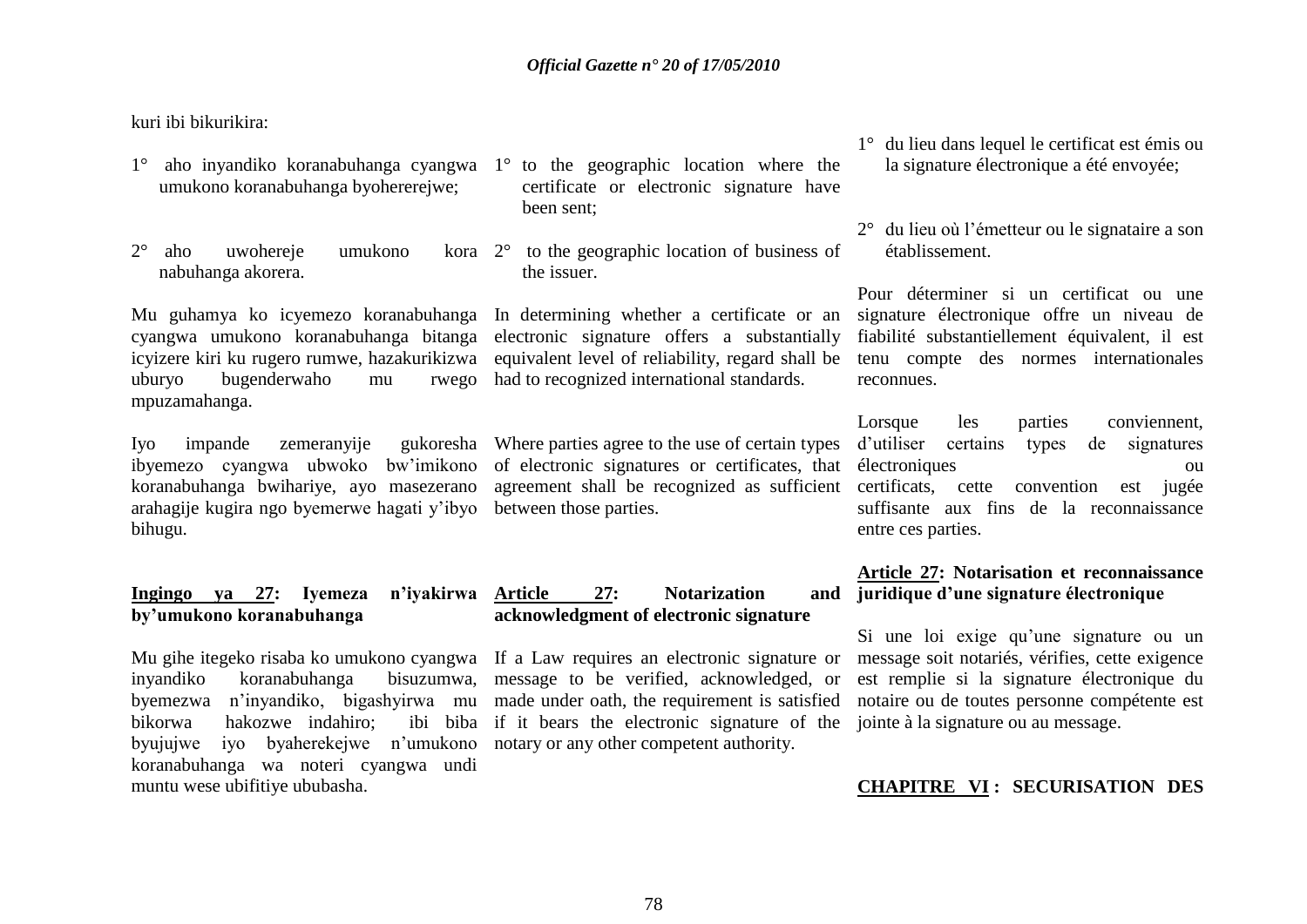| <b>UMUTWE</b>           | <b>WA</b>  | VI: | <b>KURINDA</b> | <b>CHAPTER</b>      | VI: |                 |                   |  | SECURING MESSAGES ET DES SIGNATURES |
|-------------------------|------------|-----|----------------|---------------------|-----|-----------------|-------------------|--|-------------------------------------|
| <b>UBUSUGIRE</b>        | <b>BW'</b> |     |                | UBUTUMWA ELECTRONIC |     | <b>MESSAGES</b> | AND ELECTRONIQUES |  |                                     |
| N'UMUKONO KORANABUHANGA |            |     |                | <b>SIGNATURES</b>   |     |                 |                   |  |                                     |
|                         |            |     |                |                     |     |                 |                   |  |                                     |

#### **Ingingo ya 28: Kurinda ubusugire Article 28: Secure electronic message bw"ubutumwa koranabuhanga**

Mu gihe uburyo bwo kurinda ubusugire Where a procedure to secure an electronic w"ubutumwa koranabuhanga bwemeranyijwe n"impande zombi bwubahirijwe neza ku buryo ntacyahindutse kuri ubwo butumwa, bukomeza gufatwa nk"ubwarinzwe.

Mu gihe uburyo bwo kurinda ubusugire bw"ubutumwa koranabuhanga butegetswe cyangwa bwumvikanyweho bukwiriye, hitabwa ku cyo ubwo buryo bugamije ndetse n'uko ibintu bihagaze muri icyo gihe bigizwe circumstances prevailing at the time the n"ibi bikurikira:

1 º Ubwoko bw"ihererekanya;

bw"impande zombi;

rumwe cyangwa n"impande zose;

4° kugaragaza ubundi buryo bwatanzwe ariko bwanzwe n" urundi uruhande;

signature agreed on by the parties has been properly applied to an electronic message to verify that the electronic message has not been altered, such message shall be treated as a secure electronic message.

Where the procedure for securing an electronic message is properly ordered or agreed on, attention shall be paid to the procedure and and the commercial procedure was used, including:

- 1° the nature of the transaction;
- 2 º Ubuhanike bw"ikoranabuhanga 2° the sophistication of the technology of the parties;
- 3 º inshuro z"amahererekanya asa yakozwe na 3° the volume of similar transactions engaged in by either or all parties;
	- 4° the availability of alternatives offered to but rejected by any party;

### **Article 28 : Sécurisation d"un message électronique**

Si une procédure de sécurité a été convenue par les parties a été correctement appliquée pour vérifier que le message électronique n"a pas été altéré, ce message sera réputé comme un message électronique sécurisé.

Il sera déterminé si une procédure est commercialement raisonnable selon les objectifs de la procédure et les circonstances commerciales au moment de l"utilisation de la procédure, y compris :

- 1° la nature de la transaction;
- 2° la complexité de la technologie des parties;
- 3° le volume de transactions similaires conclues par l"une ou toutes les parties;
- 4° la présence d"alternatives proposées mais refusées par une des parties;
- 5° le coût des procédures alternatives ; et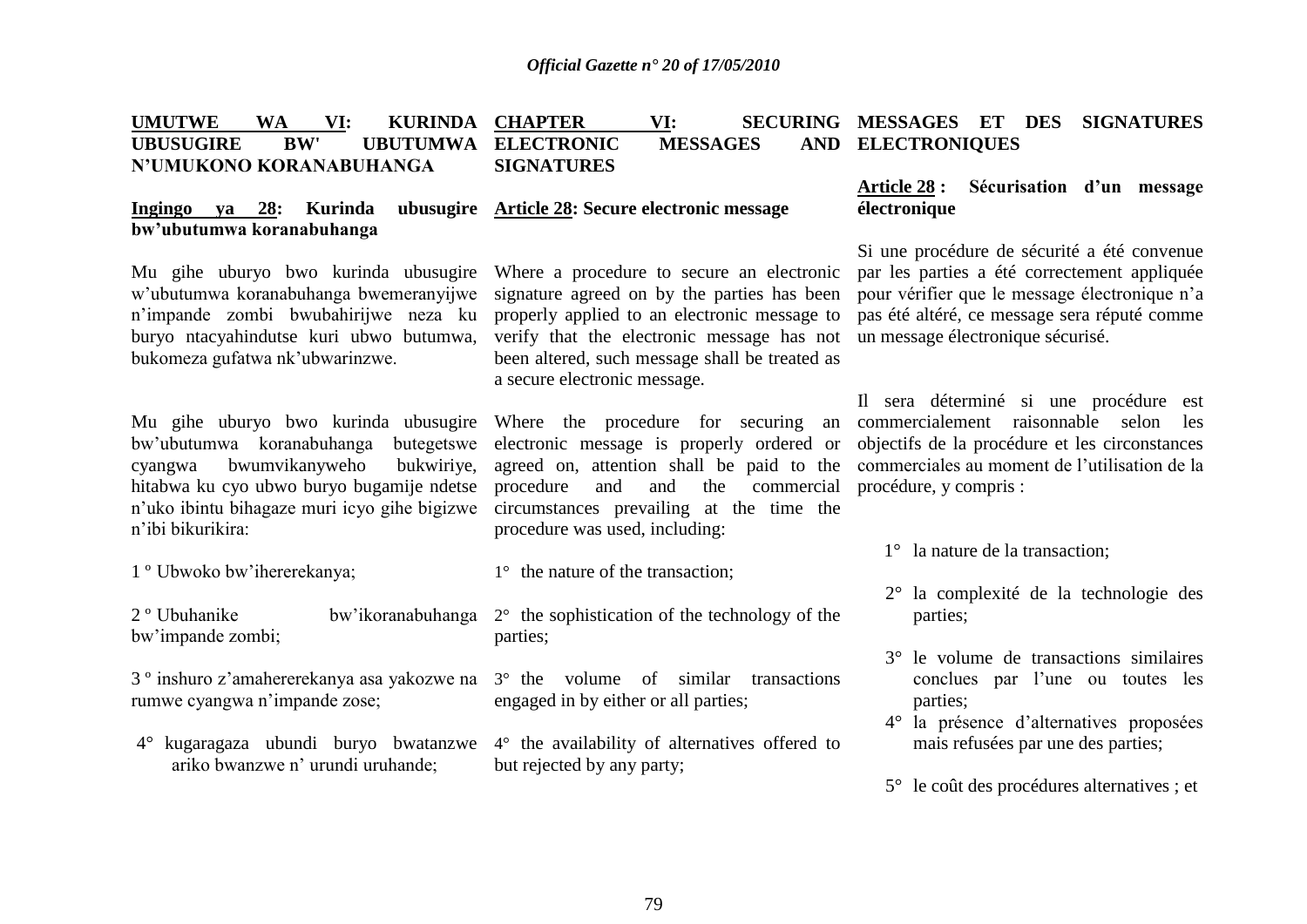5° the cost of alternative procedures; and

- 5° igiciro cy"ubundi buryo bugaragajwe;
- 6° ubundi buryo busanzwe bukoreshwa mu yandi mahererekanya bisa.

#### **Ingingo ya 29: Umukono koranabuhanga urinda umwimerere w"inyandiko ibitswe**

bw"umukono koranabuhanga butegetswe cyangwa bwumvikanyweho bukwiriye, hitabwa ku cyo ubwo buryo bugamije ndetse n"uko ibintu bihagaze muri icyo gihe, hitabwa ku kureba ibi bikurikira:

- 1° umukono wihariwe n"umuntu uwukoresha;
- 2° umukono ufite ubushobozi bwo kwerekana uwo muntu;
- 3° umukono wakozwe ku buryo cyangwa ukoresha ibintu bigenzurwa gusa n"umuntu uwukoresha;
- 4° umukono ufitanye isano n"inyandiko koranabuhanga bifite aho bihuriye ku buryo inyandiko koranabuhanga ihindutse umukono koranabuhanga nta gaciro uba ugifite; umukono koranabuhanga nk"uwo uzitwa urinzwe.

6° the procedures in general use for similar types of transactions.

## **Article 29: Secure electronic signature**

Mu gihe uburyo bwo kurinda ubusugire Where the procedure for securing an electronic message is properly ordered or agreed on, attention shall be paid to the aim of the procedure and to the commercial circumstances prevailing at the time, considering whether the electronic message is:

- 1° unique to the person using it;
- 2° capable of identifying such person;
- 3° created in a manner or using a means under the sole control of the person using it; and
- 4° is linked to the electronic message to which it relates in a such manner that if the message was changed the electronic signature would be invalidated, Such signature shall be treated as a secure electronic signature.

6° les procédures généralement appliquées pour le même type de transactions.

#### **Article 29: Signature électronique sécurisée**

Si la procédure de sécurisation d"un message électronique té prescrite ou une procédure de sécurité commercialement raisonnable convenue par les parties impliquées, on peut vérifier qu"une signature électronique était, au moment de sa création :

- 1° liée uniquement au signataire;
- 2° permet d'identifier le signataire;
- 3° être créée par des moyens que le signataire puisse garder sous son contrôle exclusif ; et ;
- 4° est liée au message électronique auquel elle se rapporte de telle sorte si le message change, la signature serait invalidée; cette signature est réputée comme une signature électroniquement sécurisée.

### **Article 30: Certificat qualifié**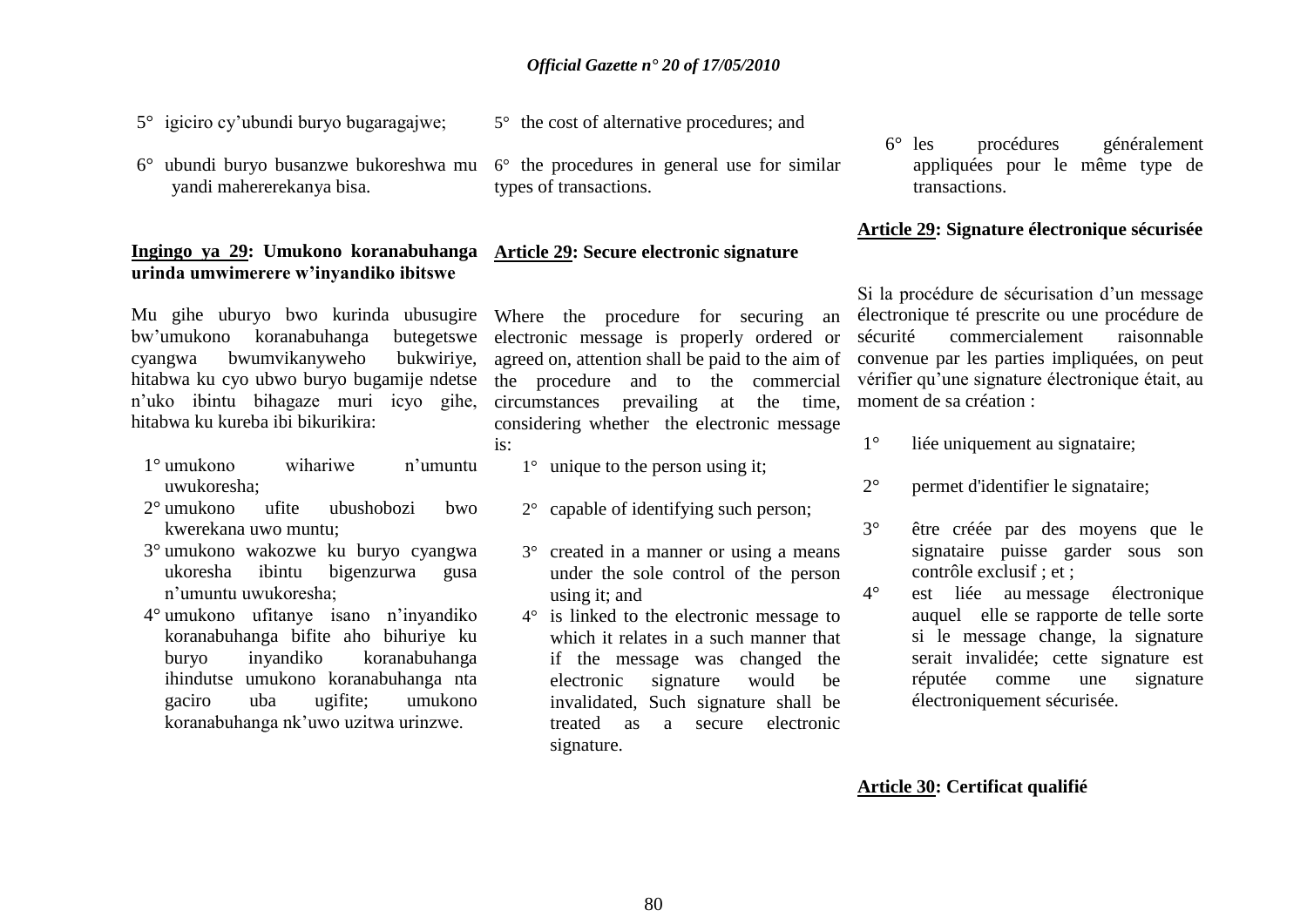#### **Ingingo ya 30: Icyemezo amakemwa Article 30: Qualified certificate**

Igihe uburyo burinda umwimerere w"inyandiko buvugwa muri iri tegeko butanga icyemezo, icyo cyemezo cyitwa ko kizira amakemwa iyo cyujuje ibi bikurikira:

- 1° ikigaragaza ko icyemezo cyatanzwe nk"icyemezo kitagira amakemwa;
- 2° kigaragaza ubuyobozi bwatanze icyemezo;
- 3° izina rya nyir"umukono cyangwa iryo yihimbye we ubwe akoresha mu rwego rw"ihererekanya koranabuhanga;
- 4° ikindi cyitirirwa nyir"umukono gishobora kuba gifitanye isano n"icyemezo;
- 5° ibisuzuma umukono bihuye n"ibikoze umukono biri mu bubasha bwa nyiri umukono;
- 6° ikigaragaza intangiriro n"iherezo ry"icyemezo;

When the security procedures referred to in this lawinvolves the issuance of a certificate, that certificate may be regarded as a qualified certificate if the certificate contains the suivantes: following information:

- 1° an indication that the certificate is issued as a qualified certificate;
- 2° identification of the certification authority;
- 3° the name of the signatory or a pseudonym, which shall be identified as such;
- 4° provision for a specific attribute of the signatory that is related to the certificate.;
- 5° signature-verification data which correspond to signature-creation data under the control of the signatory;
- 6° an indication of the beginning and end of the period of validity of the certificate;

Lorsque les procédures de sécurité évoquées dans les articles 35 et 36 impliquent la délivrance d"un certificat, ce certificat est réputé qualifié s"il comporte les informations

- 1° une mention indiquant que le certificat est délivré à titre de certificat qualifié;
- 2° l'identification du prestataire de service de certification ;
- 3° le nom du signataire ou un pseudonyme qui est identifié comme tel;
- 4° une qualité spécifique du signataire qui se rapporte au certificat ;
- 5° des données afférentes à la vérification de signature qui correspondent aux données pour la création de signature sous le contrôle du signataire;
- 6° l'indication du début et de la fin de la période de validité du certificat;
- 7° le code d'identité du certificat;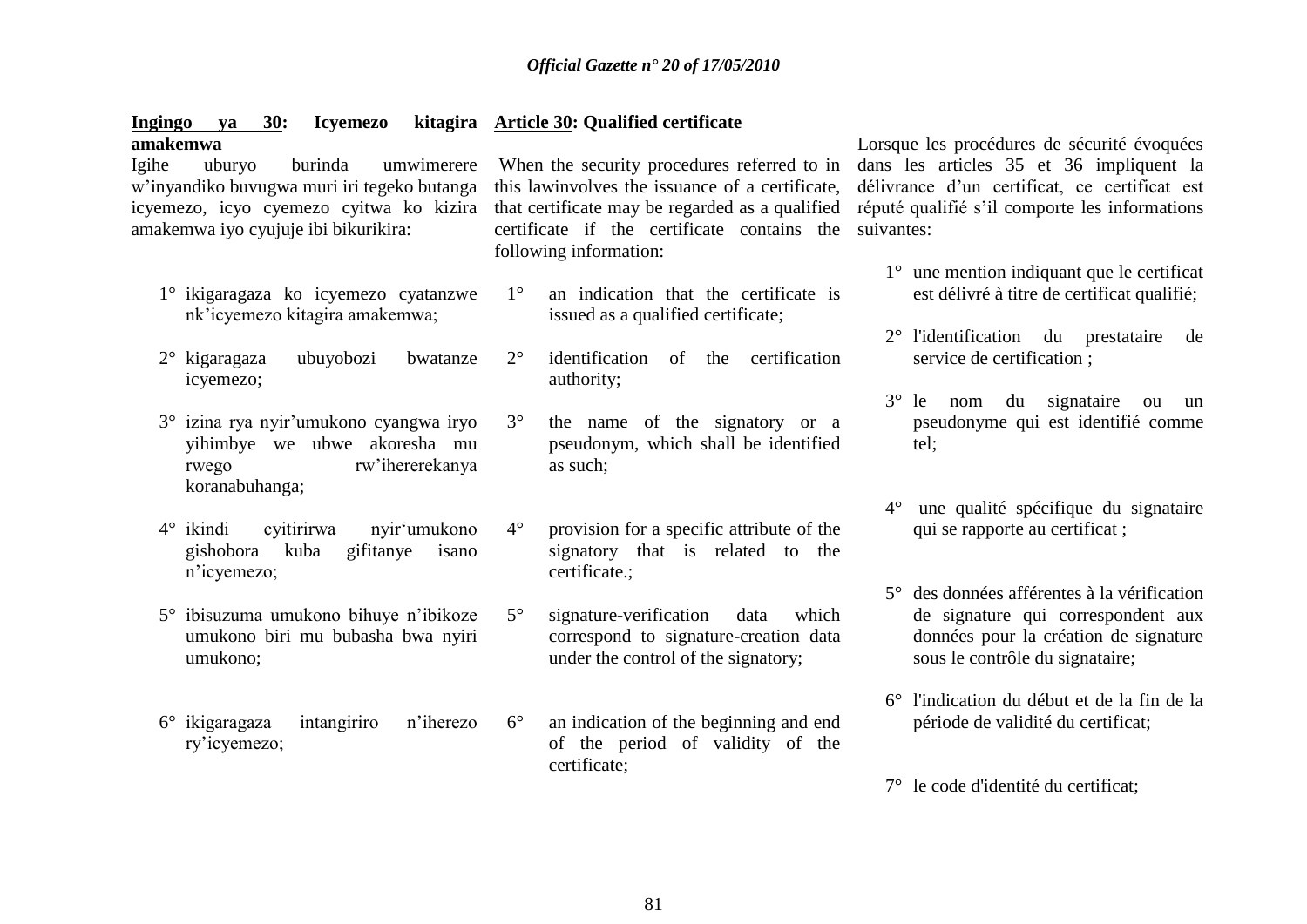7° inomero y"icyemezo;

7° the identity code of the certificate;

8° electronic signature securing of the certification authority issuing the

- 8° umukono koranabuhanga urinda umwimerere w"inyandiko w"ubuyobozi butanga icyemezo;
- 9° aho uburenganzira mu ikoresha ry"icyemezo bugarukira;
- 10°aho agaciro k"ihererekanya kagarukira mu gukoresha icyemezo.
- certificate; 9° limitations on the scope of use of the certificate, ; and
	- 10° limits on the value of transactions for which the certificate can be used.

#### **UTWE WA VII : INGARUKA Y"UMUKONO KORANABUHANGA USEMUYE MU MIBARE CHAPTER VII: EFFECT OF DIGITAL DES SIGNATURES NUMERIQUES SIGNATURES**

**Icyiciro cya mbere : Ingingo rusange**

**Section One***:* **General provisions**

**Ingingo ya 31: Inyandiko koranabuhanga n`umukono koranabuhanga ukozwe mu mibare birinda umwimerere w"inyandiko ibitswe**

Igice cy"inyandiko koranabuhanga cyasinywe hakoreshejwe n`umukono ukozwe mu mibare gifatwa nk"inyandiko koranabuhanga irinda umwimerere w"inyandiko niba umukono ukozwe mu mibare ari umukono koranabuhanga urinze umwimerere w"inyandiko nkuko biteganywa n"iri tegeko.

**Article 31: Secure electronic message with digital signature**

The portion of an electronic message that is signed with a digital signature shall be treated as a secure electronic message if the digital provided for by this Law.

- 8° la signature électronique avancée du prestataire de service de certification qui délivre le certificat;
- 9° les limites à l'utilisation du certificat,
- 10°les limites à la valeur des transactions pour lesquelles le certificat peut être utilisé.

## **CHAPITRE VII: EFFET JURIDIQUE**

**Section première : Dispositions générales**

**Article 31: Message électronique sécurisé au moyen d"une signature numérique** 

signature is a secure electronic signature qs signature électronique sécurisée en vertu de la La portion d'un message électronique signée à l"aide d"une signature numérique doit être considérée comme un message électronique sécurisé si la signature numérique est une présente loi.

#### **Article 32: Signature numérique**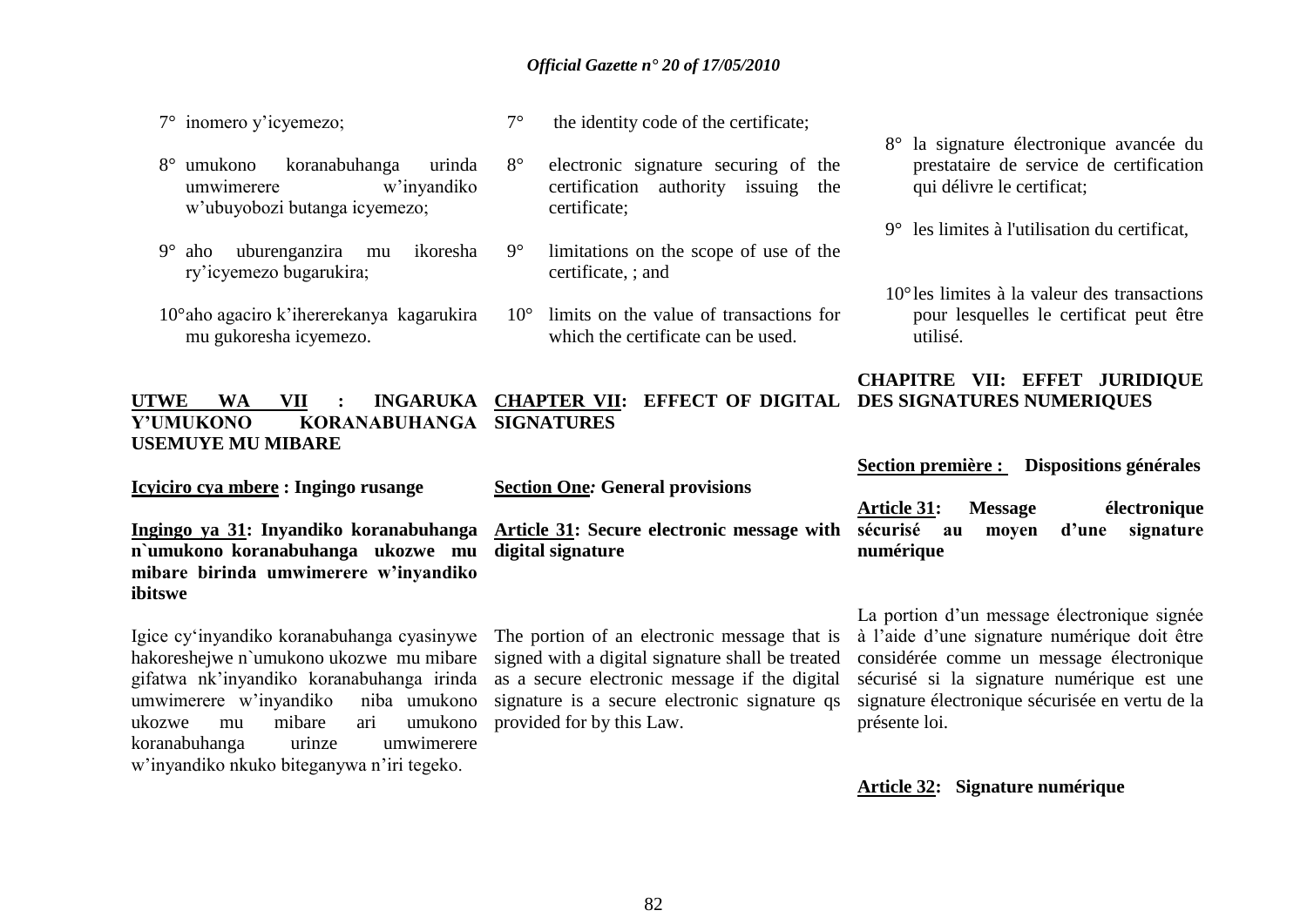### **Ingingo ya 32: Umukono koranabuhanga Article 32: Digital signature ukozwe mu mibare**

Niba hari igice cy" inyandiko koranabuhanga When any portion of an electronic message is cyasinywe n`umukono ukozwe mu mibare, signed with a digital signature, the digital uwo mukono koranabuhanga umwimerere w"inyandiko uzafatwa nk"aho urinzwe iyo:

- 1° umukono ukozwe mu warakozwe mu gihe icyemezo cyawo cyemezo ;
- 2° icyemezo cy"umukono ukozwe mu mibare kigaragara nk"icyizewe iyo urufunguzo rusange rwa nyirubwite rushobora guhuza n'umwirondoro uri certificate based on the fact that: mu cyemezo, hashingiwe ku:
- a) icyemezo cy`umukono ukoze mu mibare cyatanzwe butanga icyemezo kandi bubifitiye . ububasha;
- mibare cyatanzwe Rwanda buzwi n`umugenzuzi ko bukora uwo murimo.

signature shall be treated as a secure electronic signature with respect to such portion of the message if:

kigifite agaciro kandi byaragenzuwe signature certificate and is verified by n`urufunguzo rusange rugaragara mu reference to the public key listed in such mibare  $1^\circ$  the digital signature was created during the operational period of a valid digital certificate;

> 2° the digital signature certificate is considered trustworthy, if the public key of the signatory has the same identity as the

a) the digital signature certificate was issued by a competent licensed certification authority

b) icyemezo cy`umukono ukoze mu b) the digital signature certificate was issued butanga icyemezo buri hanze y`u recognised for this purpose by the Controller. by a certification authority outside Rwanda

Lorsqu'une portion d'un message électronique est signée par une signature numérique, la signature numérique est réputée comme signature électronique sécurisée concernant cette portion du message si:

- 1° la signature numérique a été créée durant la période opérationnelle d'un certificat valide de signature numérique et est vérifiée au moyen d"une clé publique indiquée dans le certificat;
- 2° le certificat de signature numérique est réputé fiable, dans la mesure où il lie de manière correcte une clé publique à un signataire, car :
	- a) le certificat de signature numérique a été délivré par un prestataire de service de certification;
	- b) le certificat de signature numérique a été délivré par un prestataire de service de certification à l"extérieur du Rwanda reconnu à cet effet par le contrôleur;
	- c) le certificat de signature numérique a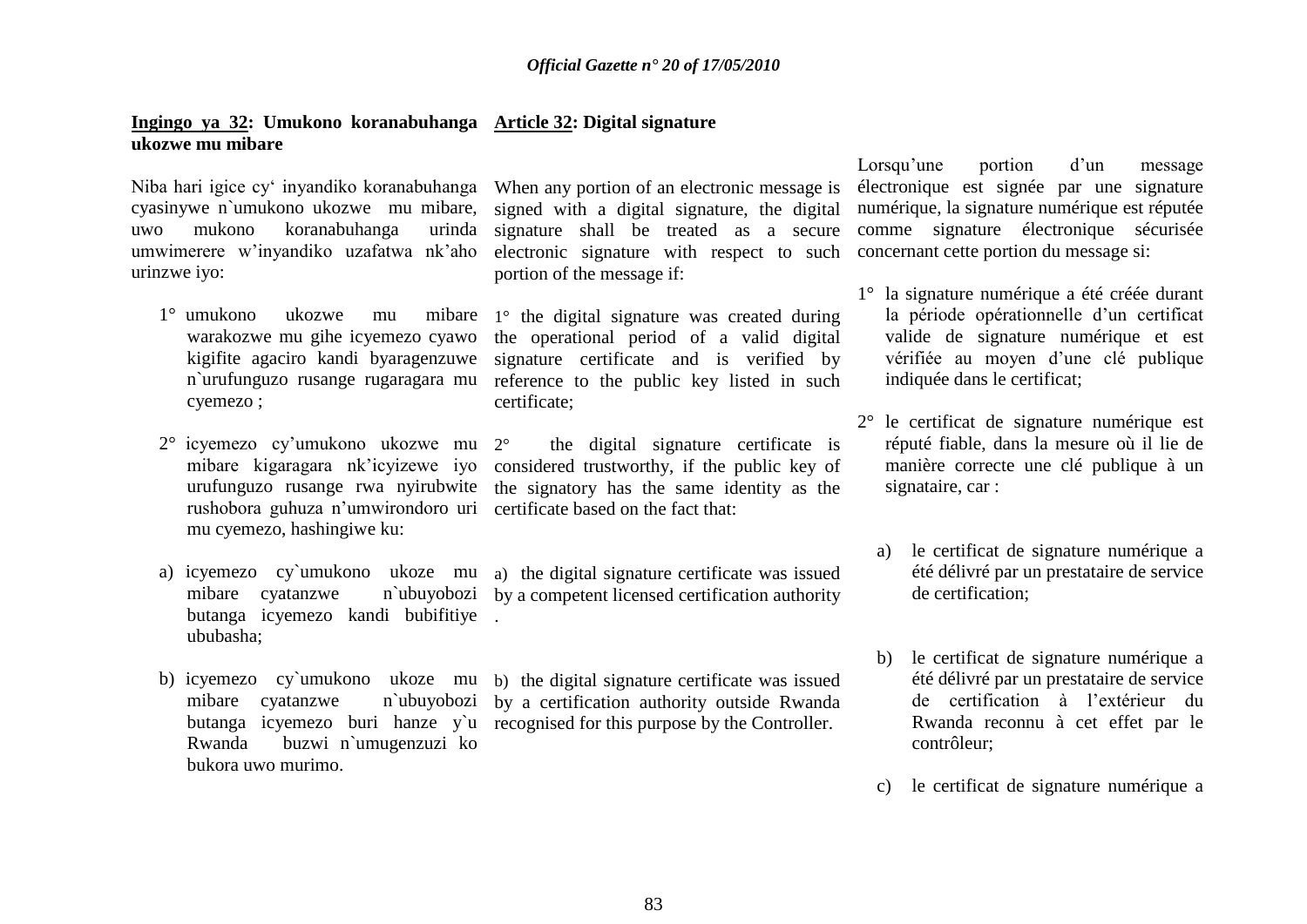- c) icyemezo cy`umukono ukozwe mu c) the digital signature certificate was issued mibare cyatanzwe zabiherewe uruhushya ngenzuramikorere ngo nk`ubuyobozi butanga icyemezo as he may by regulations impose or specify; nk"uko biteganywa n"amategeko; n'inzego by an organ licensed by the regulatory n'urwego authority to act as a certification authority in bukore accordance with this law on such conditions
- d) impande zombi: mibare nk'uburyo umwimerere w'invandiko umukono ukozwe mu waragenzuwe n`urufunguzo rusange rw`uwohereje.

## **icyemezo cy`umukono koranabuhanga signature certificates ukozwe mu mibare**

Uretse amakuru ajyanye n"umufatabuguzi Except for information identified as atarasuzumwe, amakuru yandi yose yanditse mu cyemezo gitanga ububasha bwo gitangwa n"umuyobozi utanga icyemezo afatwa nk"ukuri iyo umufatabuguzi yemeye ikimenyetso kibivuguruza.

n`uwakiriye zabyemeranijweho recipient have expressly agreed between gukoresha umukono ukozwe mu themselves to use digital signatures as a d) the parties namely the sender and the burinda security procedure, and the digital signature kandi was properly verified by reference to the mibare sender's public key.

**Ingingo ya 33: Ikimenyetso kigaragaza Article 33: Presumptions regarding digital certificats de signature numérique**

kwakira icyo cyemezo, keretse habonetse certificate, unless evidence to the contrary is et ce jusqu'à preuve du contraire. adduced.

été délivré par un organe agréé par l"autorité de régulation pour agir en tant que prestataire de service de certification conformément à la loi;

d) les parties, notamment l"expéditeur et le destinateur ont convenu expressément entre eux d"utiliser des signatures numériques comme procédure de sécurité et la signature a été clairement vérifiée par la clé publique de l"expéditeur.

## **Article 33: Présomptions relatives aux**

gukoresha umukono ukozwe mu mibare digital signature certificate issued by a un prestataire de service de certification subscriber information which has not been vérifiée, toute information contenue dans un verified, any other information included in a certificat de signature numérique délivré par licensed certification authority is correct if the accrédité, est présumée correcte si l'utilisateur subscriber hqs accepted the digital signature a accepté le certificat de signature numérique Sauf pour l"information relative à un utilisateur identifiée comme n"ayant pas été

**Article 34: Signature numérique non fiable**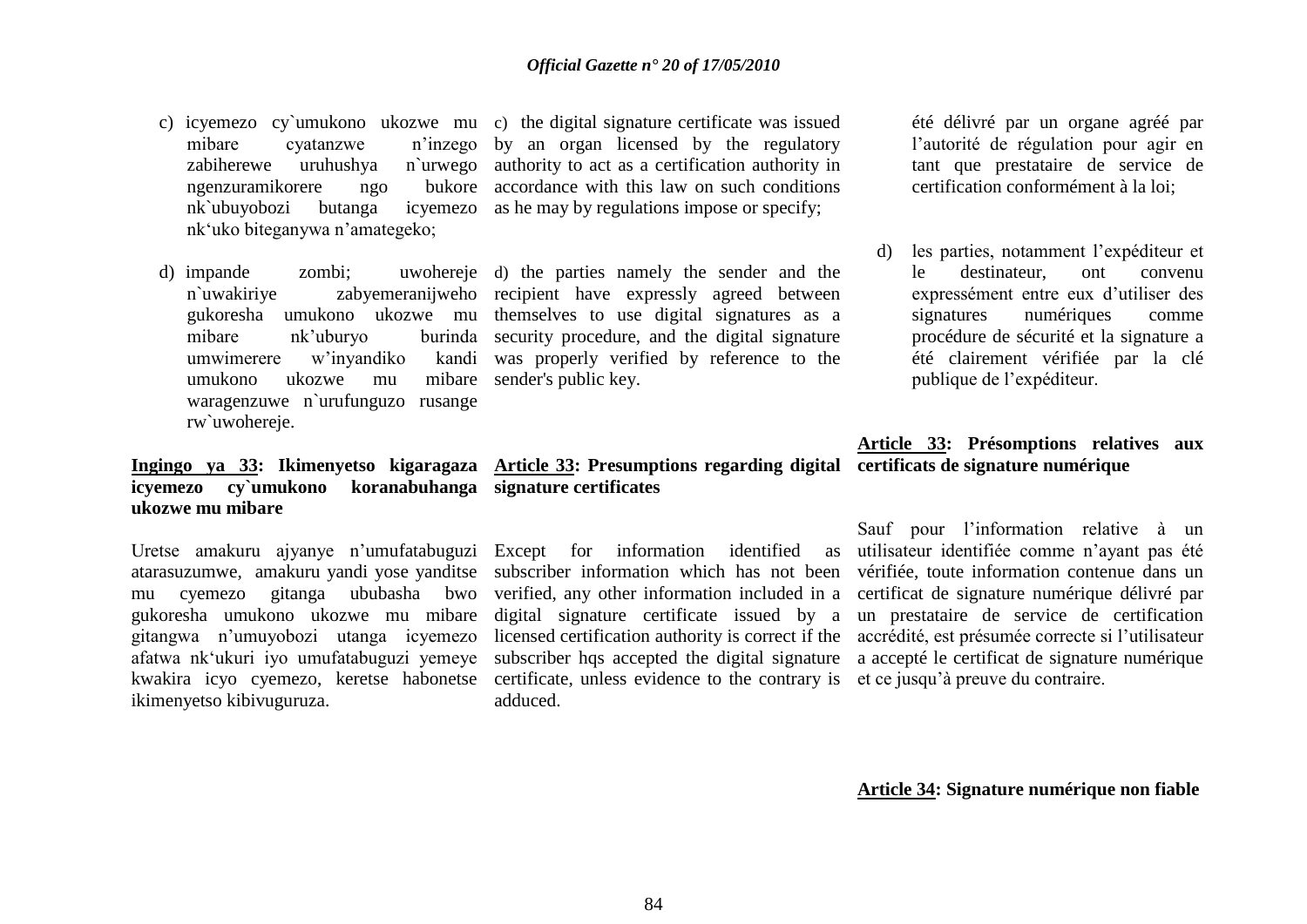#### **Ingingo ya 34: Umukono koranabuhanga Article 34: Unreliable digital signatures ukozwe mu mibare utizewe**

Kereka biramutse biteganyijwe ukundi n`amategeko cyangwa n`amasezerano umuntu wizera inyandiko koranabuhanga isinywe mu buryo bukozwe mu mibare yirengera ingorane z"uko umukono ukozwe mu mibare atari wo iyo ukwizerwa k"uwo mukono ukozwe mu mibare kutasobanurwa hakurikijwe ibi bikurikira:

Unless otherwise provided by law or contract, a person relying on a digitally signed electronic message assumes the risk that the digital signature is invalid as a signature or authentication of the signed electronic message, if reliance on the digital signature is not reasonable under the circumstances having regard to the following factors:

- 1° ibimenyetso umuntu wizera inyandiko ikozwe mu mibare azi cyangwa yamenyeshejwe harimo ibimenyetso byose bikubiye mu cyemezo cy"umukono ukozwe n"imibare;
- 2° Agaciro cyangwa umumaro w`umukono koranabuhanga ukozwe mu mibare, uramutse uzwi;
- 3° ibyakozwe byose mu rwego rwo kumvikana hagati y"umuntu wizera umukono koranabuhangwa ukozwe mu mibare n"umufatabuguzi
- 1° acts which the person relying on the digitally signed electronic message knows or has notice of, including all facts listed in the digital signature certificate or incorporated in it by reference;
- 2° the value or importance of the digitally signed electronic message, if known;
- 3 the course of dealing between the person relying on the digitally signed electronic message and the subscriber and any available indicia of reliability or unreliability apart from the digital

Sauf disposition contraire de la loi ou du contrat, une personne se fiant à un message électronique signé au moyen d"une signature numérique assume le risque que la signature numérique est invalide comme signature ou comme preuve d"authenticité du message électronique signé, si la fiabilité de la signature numérique n'est pas raisonnablement justifiable étant donné les circonstances concernant les facteurs suivants:

- 1° des faits dont la personne se fiant au message électronique signé au moyen d"une signature numérique a connaissance ou en a été notifié, y compris tous les faits contenus dans le certificat de la signature numérique ou qui y sont incorporés par référence ;
- 2° la valeur ou l"importance du message électronique signé au moyen d"une signature numérique, si l'importance est connue;
- 3° le processus d"échange entre la personne se fiant au message électronique signé au moyen d"une signature numérique et l"utilisateur et tout indice disponible de fiabilité ou non fiabilité autre que la signature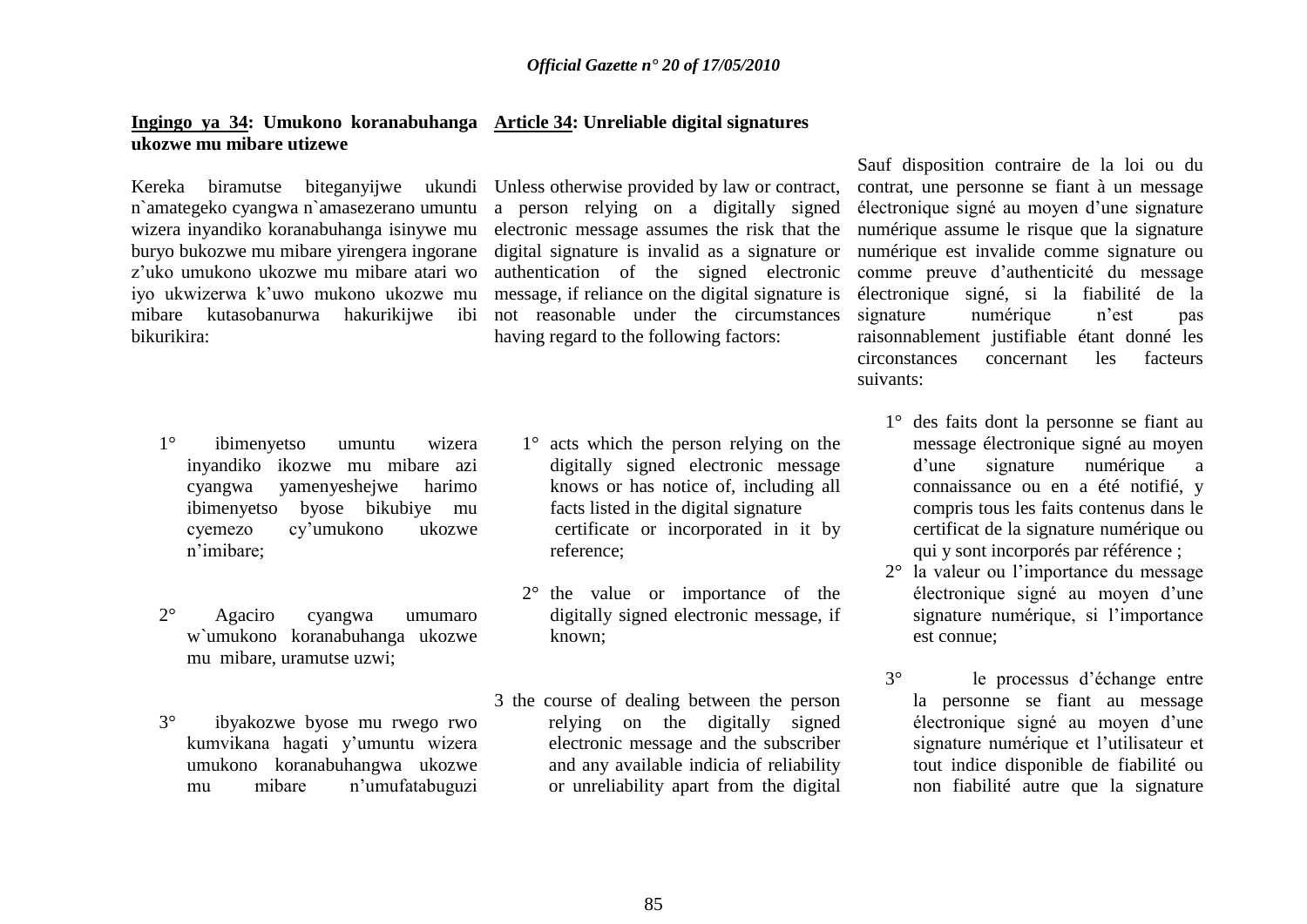nk"ìkimenyetso kigaragaza ukwemerwa cyangwa ukutemerwa k"umukono koranabuhanga ukozwe mu mibare;

4° ugukorana uko ari ko kose kwabaye, cyane cyane ugukoresha ibyuma byizewe cyangwa ubundi buryo koranabuhanga.

**Icyiciro cya 2** *:* **Ibisabwa muri rusange bijyanye n"umukono ukozwe mu mibare**

### **Ingingo ya 35: Impamvu zituma icyemezo foreseeable cyizerwa**

Birumvikana ko umuntu wizeye umukono ukozwe mu mibare azi neza icyemezo gifite urufunguzo rusange rutuma umukono ukozwe mu mibare ushobora gusuzumwa.

### **Ingingo ya 36: Ibisabwa kugira ngo icyemezo gikozwe mu mibare kimenyekanishwe**

Icyemezo cy"umukono ukozwe mu mibare published where: gishobora kumenyekanishwa iyo:

1° icyo cyemezo cyatanzwe n"ubuyobozi bubifitiye ububasha;

signature;

4°Any usage of trade, particularly trade conducted by trustworthy systems or other electronic means.

**Section 2: General duties relating to digital signatures numériques signatures**

**Article 35: Reliance on certificates certificats**

It is foreseeable that persons relying on a digital signature will also rely on a valid certificate containing the public key by which the digital signature can be verified.

**Article 36: Requirements to publish digital certificat de signature numérique signature certificate**

A digital signature certificate may be publié lorsque :

- 1° it has been issued by a competent authority ;
- 2° the subscriber mentioned on that

numériques:

4° tout usage de commerce, particulièrement le commerce entrepris par des systèmes fiables ou autres moyens électroniques.

**Section 2** *:* **Obligations relatives aux** 

**Article 35 : Fiabilité prévisible des** 

Il est prévisible que des personnes se fiant à une signature numérique se fient également à un certificat valide contenant la clé publique au moyen de laquelle la signature numérique peut être vérifiée.

# **Article 36: Conditions de publication d"un**

Un certificat de signature numérique peut être

- 1° il a été délivré par une autorité compétente;
- 2° l"utilisateur indiqué dans le certificat de signature numérique l'a accepté;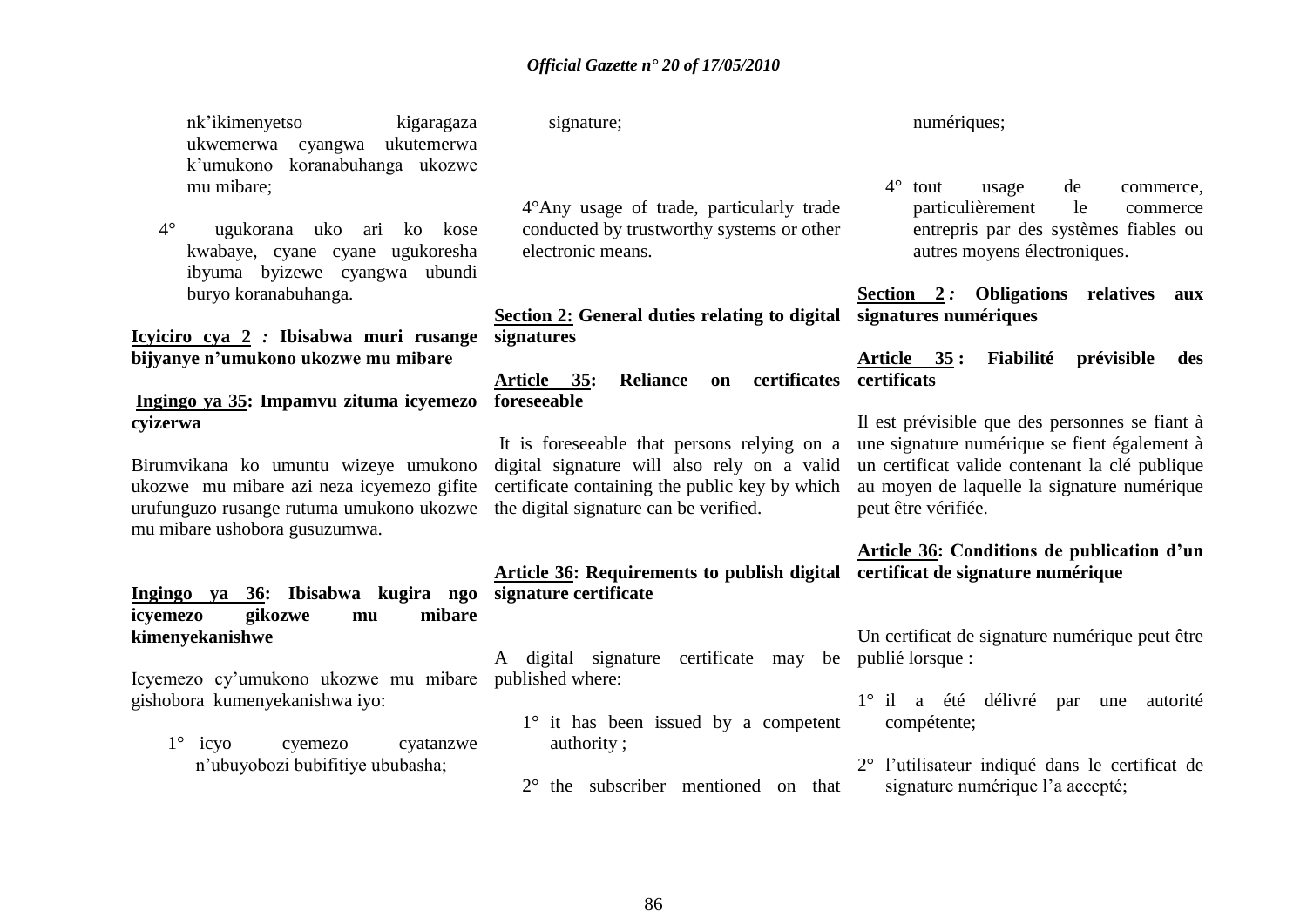- 2° umufatabuguzi ugaragara kuri icyo cyemezo yabyemeye;
- 3° iyo icyemezo cy"umukono ukozwe mu mibare kitahagaritswe cyangwa ngo kivanweho.

**Icyiciro cya 3: Imirimo y"ubuyobozi butanga icyemezo**

## **Ingingo ya 37:** U**buryo butanga icyizere**

Ubuyobozi butanga icyemezo bugomba gukoresha uburyo bwizewe kugira ngo bushobore gukora neza akazi bushinzwe.

#### **Ingingo ya 38: Ishyirwa ahagaragara**

Ubuyobozi butanga icyemezo buzamenyekanisha:

- 1° icyemezo cy"umukono cyabwo gikozwe mu mibare gifite urufunguzo rusange rufite isano n"urufunguzo rwihariye zikoreshwa n"ubwo buyobozi butanga icyemezo kugira ngo businye ku buryo koranabuhanga ikindi cyemezo cy"umukono;
- 2° inyandiko iyo ariyo yose igaragaza

digital signature certificate has accepted it;

3° the digital signature certificate has not been revoked or suspended.

**Section 3: Duties of certification authorities services de certification**

### **Article 37: Trustworthy system**

A certification authority must trustworthy systems in performing its de ses fonctions. services.

### **Article 38: Disclosure**

statement;

A certification authority shall disclose:

1° its digital signature certificate that contains the public key corresponding to the private key used by that certification authority to digitally sign another digital signature certificate;

2° any relevant certification practice

3° le certificat de signature numérique n"a pas été révoqué ou suspendu.

**Section 3 : Fonctions des prestataires de** 

### **Article 37: Fiabilité du système**

Un prestataire de service de certification doit utiliser des systèmes fiables dans l"exercice

#### **Article 38: Divulgation**

Un prestataire de service de certification doit divulguer :

- 1° son certificat de signature numérique contenant la clé publique complémentaire de la clé privée utilisée par ce prestataire de service de certification pour signer au moyen d"une signature numérique un autre certificat;
- 2° toute déclaration de pratiques de certification pertinente ;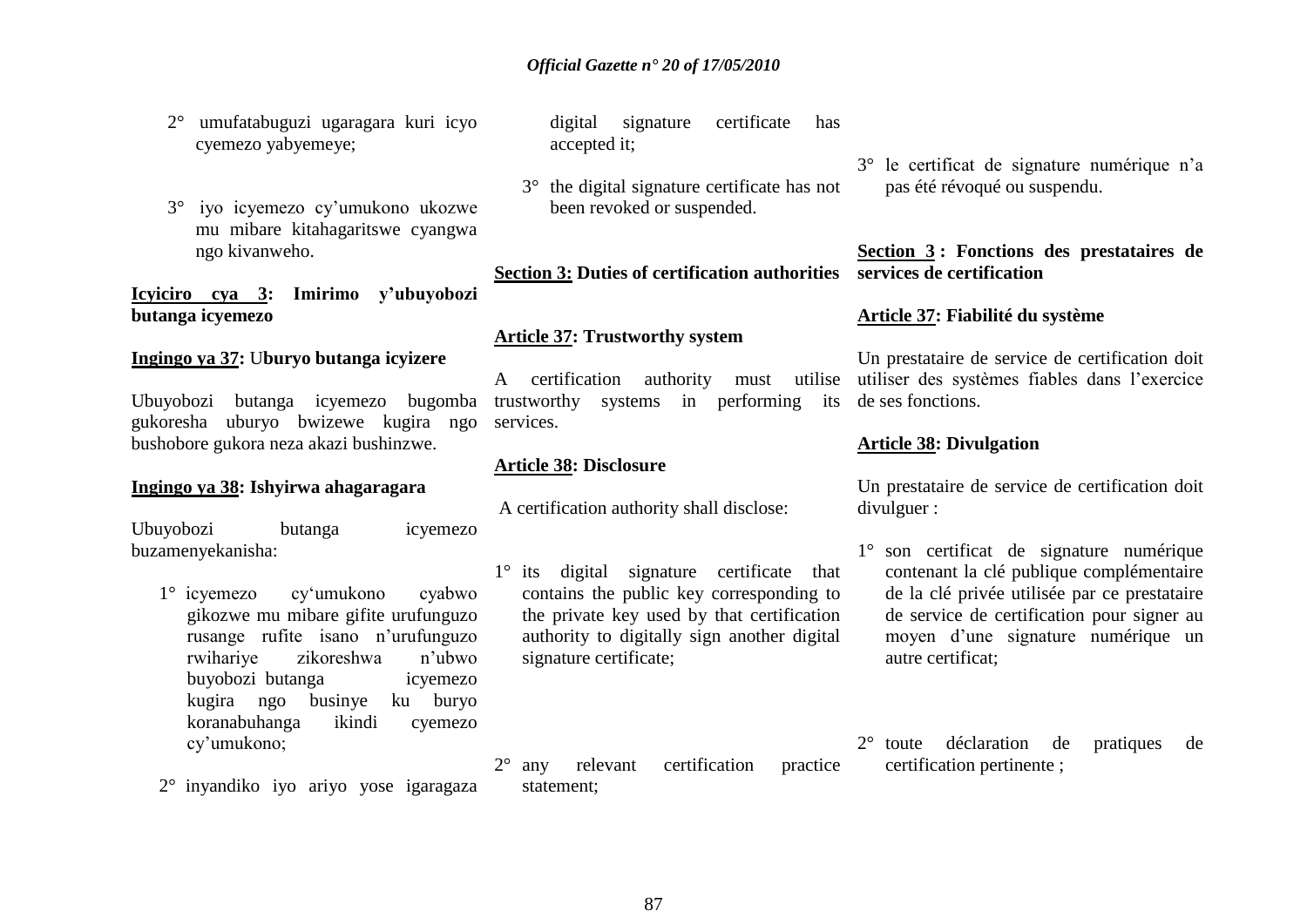uko icyemezo gitangwa;

- 3° inyandiko igaragaza ivanwaho cyangwa ihagarikwa ry"icyemezo cy"ubuyobozi butanga icyemezo;
- 4° ikindi icyo aricyo cyose cyabaye kigira ingaruka mu kwizerwa kw"icyemezo cy"umukono ukorwa mu mibare cyatanzwe n"ubuyobozi cyangwa n"indi serivisi ibifitiye ubushobozi.

Haramutse hagize igituma uburyo butanga icyizere bw"ubuyobozi butanga icyemezo cyangwa icyemezo cy"ubuyobozi butanga icyemezo byononekaye, ubuyobozi butanga shall: icyemezo:

- 1° bukora uko bushoboye kose kugira ngo bumenyeshe umuntu uzwi ko bishobora kumugiraho ingaruka;
- 2° bubyitwaramo bukoresheje uburyo buteganywa n`inyandiko igaragaza uko icyemezo gitangwa.
- 3° notice of the revocation or suspension of its certification authority certificate;
- 4° any other fact that materially and adversely affects either the reliability of a digital signature certificate that the authority has issued or the authority's ability to perform its services.

In case of an occurrence that materially and adversely affects a certification authority's trustworthy system or its certification authority certificate, the certification authority prestataire de service de certification :

- 1° use reasonable efforts to notify any person who is known to be foreseeably e affected by that occurrence;
- 2° act in accordance with procedures governing such an occurrence specified in its certification practice statement.
- 3° une notification de révocation ou suspension de son certificat de prestataire de service de certification ;
- 4° tout autre fait affectant matériellement ou lésant la fiabilité d"un certificat de signature numérique émis par le prestataire ou l"habilité du prestataire à exercer ses fonctions.

En cas d"évènement affectant matériellement ou lésant le système fiable d"un prestataire de service de certification ou son certificat de prestataire de service de certification, le

- 1° utilise des efforts raisonnables pour notifier toute personne connue et susceptible d"être affectée par cet évènement;
- 2° agir conformément aux procédures régissant pareil évènement spécifié dans sa déclaration de pratiques de certification.

**Article 39: Emission de certificat de**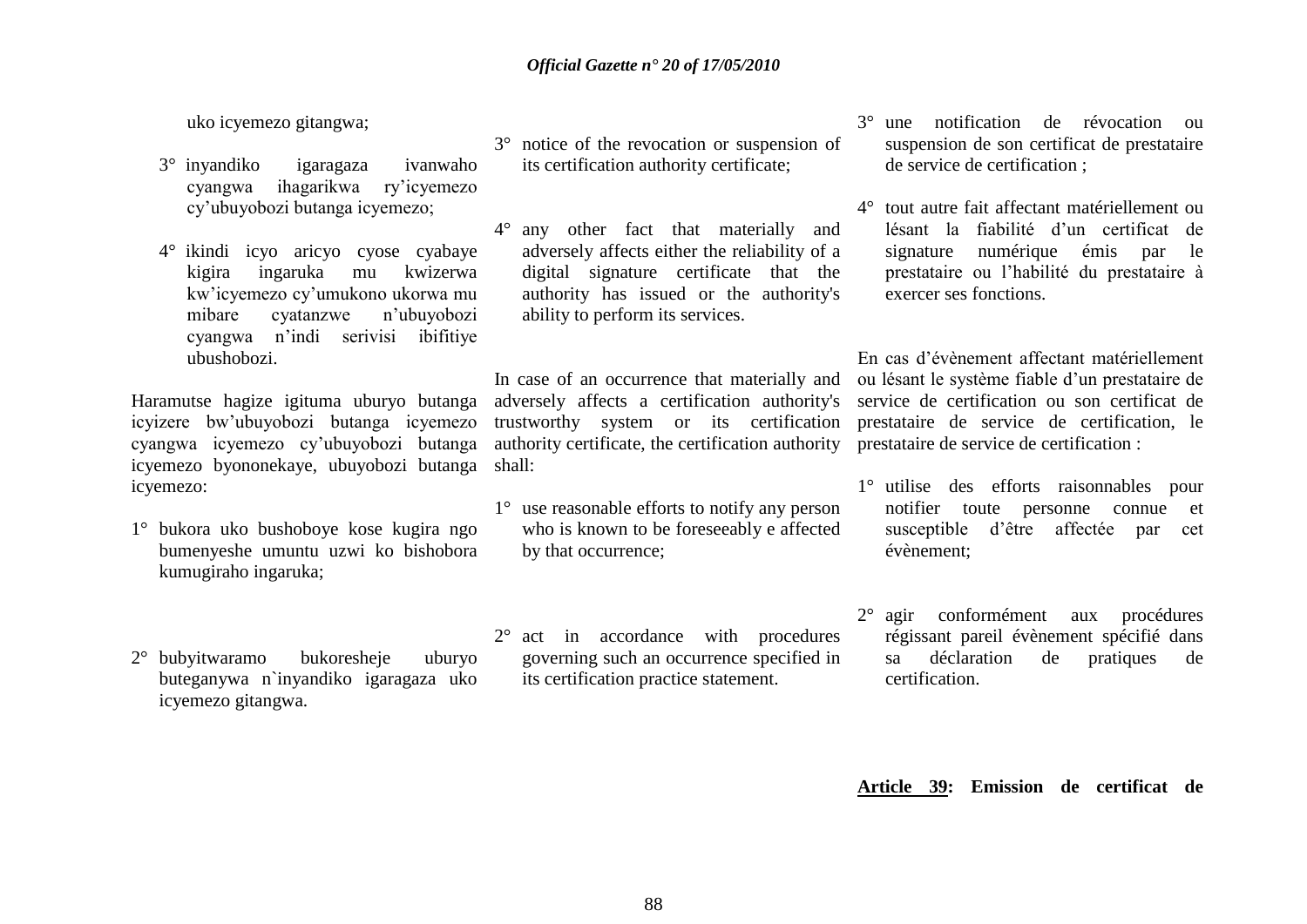**Ingingo ya 39: Itangwa ry"icyemezo certificate cy`umukono koranabuhanga ukozwe mu mibare Article 39: Issuing a digital signature signature digitale**

Ubuyobozi butanga icyemezo bushobora guha certificate to a prospective subscriber only éventuel qu"après : icyemezo umufatabuguzi wabisabye nyuma y"uko:

- 1° bwandikiwe n"uwo mufatabuguzi abisaba;
- 2° mu gihe uwo mufatabuguzi afite inyandiko igaragaza uko icyemezo gitangwa kandi yubahirije ibyanditswe muri iyo nyandiko hakubiyemo uburyo burebana n"uko hagaragazwa ibiranga umufatabuguzi.

icyemezo gitangwa, icyemezo burabimenyesha cyangwa bukoresheje umukozi ubifitiye uruhushya ko: buby ikoreye agent that:

- 1° umufatabuguzi wabisabye ari we ugomba kugaragara ku cyemezo cy"umukono ukozwe mu mibare kigiye gutangwa;
- 2° niba umufatabuguzi wabisabye akora mu izina ry`umukozi umwe cyangwa benshi, uwo mufatabuguzi aha uburenganzira

A certification authority may issue a peut délivrer un certificat à un utilisateur after:

- 1° it has received a request from the prospective subscriber;
- 2° the prospective subscriber has a certification practice statement in compliance with the content of such statement including procedures regarding identification of the prospective subscriber.

Mu gihe habuze inyandiko igaragaza uko statement, the certification authority shall In the absence of a certification practice confirm by itself or through an authorised travers un agent autorisé que :

- 1° the prospective subscriber is the person to be listed in the digital signature certificate to be issued;
- 2° if the prospective subscriber is acting through one or more agents, the subscriber authorised the agent to have custody of the subscriber's private key and to request

Un prestataire de service de certification ne

- 1° réception d"une demande formulée par l'utilisateur éventuel :
- 2° s"il a une déclaration de pratiques de certification conforme au contenu de cette déclaration y compris les procédures relatives à l"identification de l"utilisateur éventuel.

En l"absence de déclaration de pratiques de certification, le prestataire de service de certification doit confirmer lui-même ou à

- 1° l"utilisateur éventuel est la personne à être indiquée dans le certificat de signature numérique devant être émis;
- 2° si l"utilisateur éventuel agit à travers un ou plusieurs agents, l"utilisateur a autorisé l"agent à garder la clé privée de l"utilisateur et de demander l"émission d"un certificat de signature numérique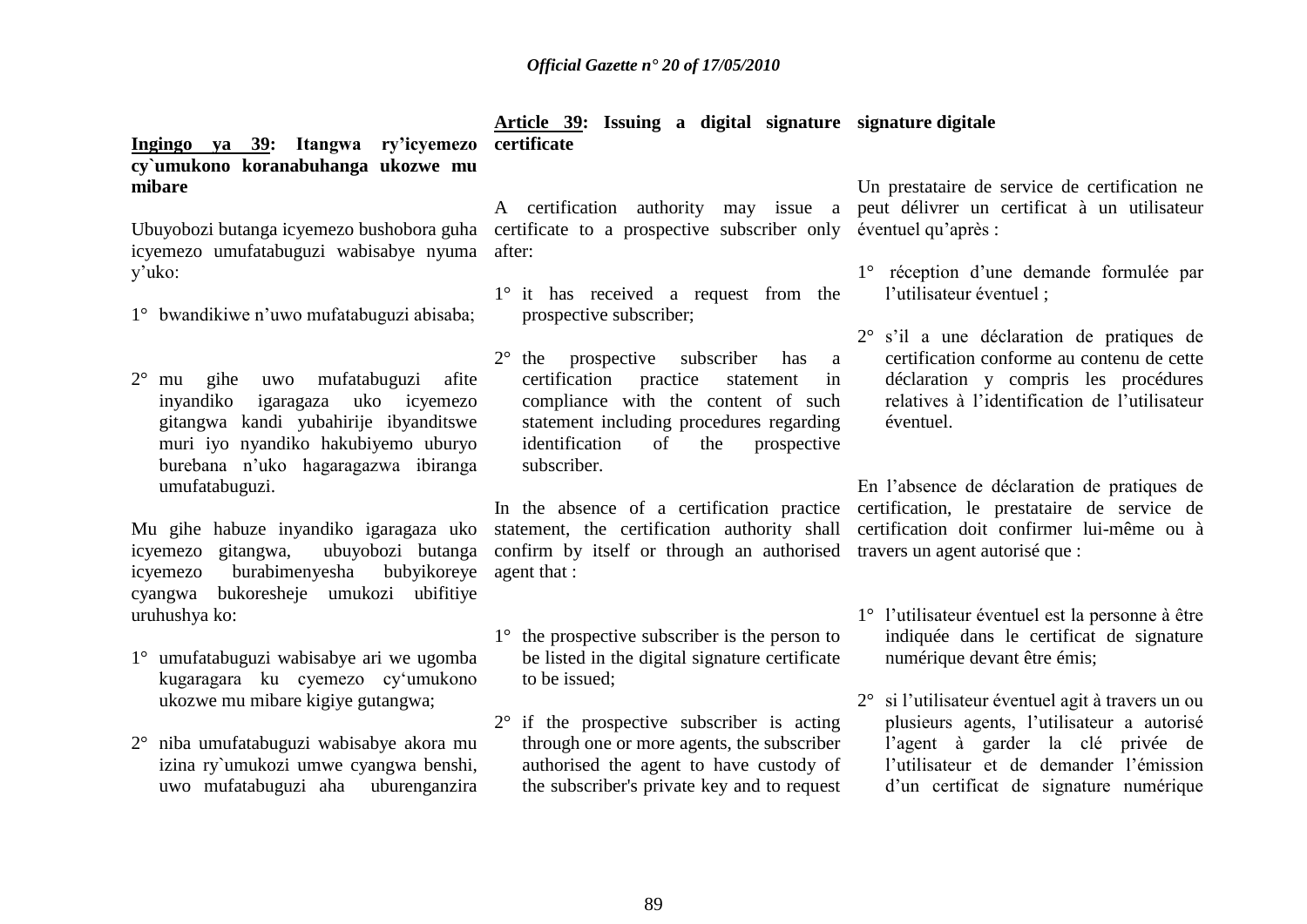umukozi bwo gukoresha urufunguzo rwihariye rwe akanasaba guhabwa icyemezo cy`umukono gikozwe mu mibare kigaragara ku rufunguzo rwihariye;

- 3° amakuru atangwa mu cyemezo gikozwe mu mibare agomba kuba ari ukuri;
- 4° umufatabuguzi wabisabye afite uburenganzira bwo kugira urufunguzo rwihariye rufitanye isano n`urufunguzo rusange rugaragara ku cyemezo gikozwe mu mibare;
- 5° umufatabuguzi wabisabye agira urufunguzo rwihariye rufite ubushobozi bwo gukora umukono ukozwe mu mibare;
- 6° urufunguzo rusange rugaragara ku cyemezo cy"umukono ukozwe mu mibare rufite ubushobozi bwo kugenzura umukono ukozwe mu mibare washyizweho n`urufunguzo rusange**.**

Ingingo va 40: Ubushobozi **guhagararira nyuma y"itangwa ry"icyemezo cy"umukono koranabuhanga ukozwe mu mibare** 

issuance of a digital signature certificate listing the corresponding public key;

- 3° the information in the digital signature certificate to be issued should be accurate;
- 4° the prospective subscriber rightfully holds the private key corresponding to the public key to be listed in the digital signature certificate;
- 5° the prospective subscriber holds a private key capable of creating a digital signature;
- 6° the public key indicated in the digital signature certificate is capable of verifying a digital signature affixed by the public key.

**Article 40: Representations upon issuance de certificat de signature numérique of digital signature certificate**

contenant la clé publique correspondante;

- 3° les informations dans le certificat de signature numérique à émettre sont correctes;
- 4° l"utilisateur éventuel détient de manière légale la clé privée complémentaire de la clé publique devant être signalée dans le certificat de signature digitale devant être émis;
- 5° l"utilisateur éventuel détient une clé privée capable de créer une signature numérique;
- 6° la clé publique indiquée dans le certificat de signature digitale est capable de vérifier une signature numérique à laquelle est apposée la clé publique.

# **Article 40: Représentations par l"émission**

Igihe ubuyobozi butanga icyemezo butanze certification authority represents any person certification représente toute personne se fiant By issuing a digital signature certificate, a numérique, un prestataire de service de En émettant un certificat de signature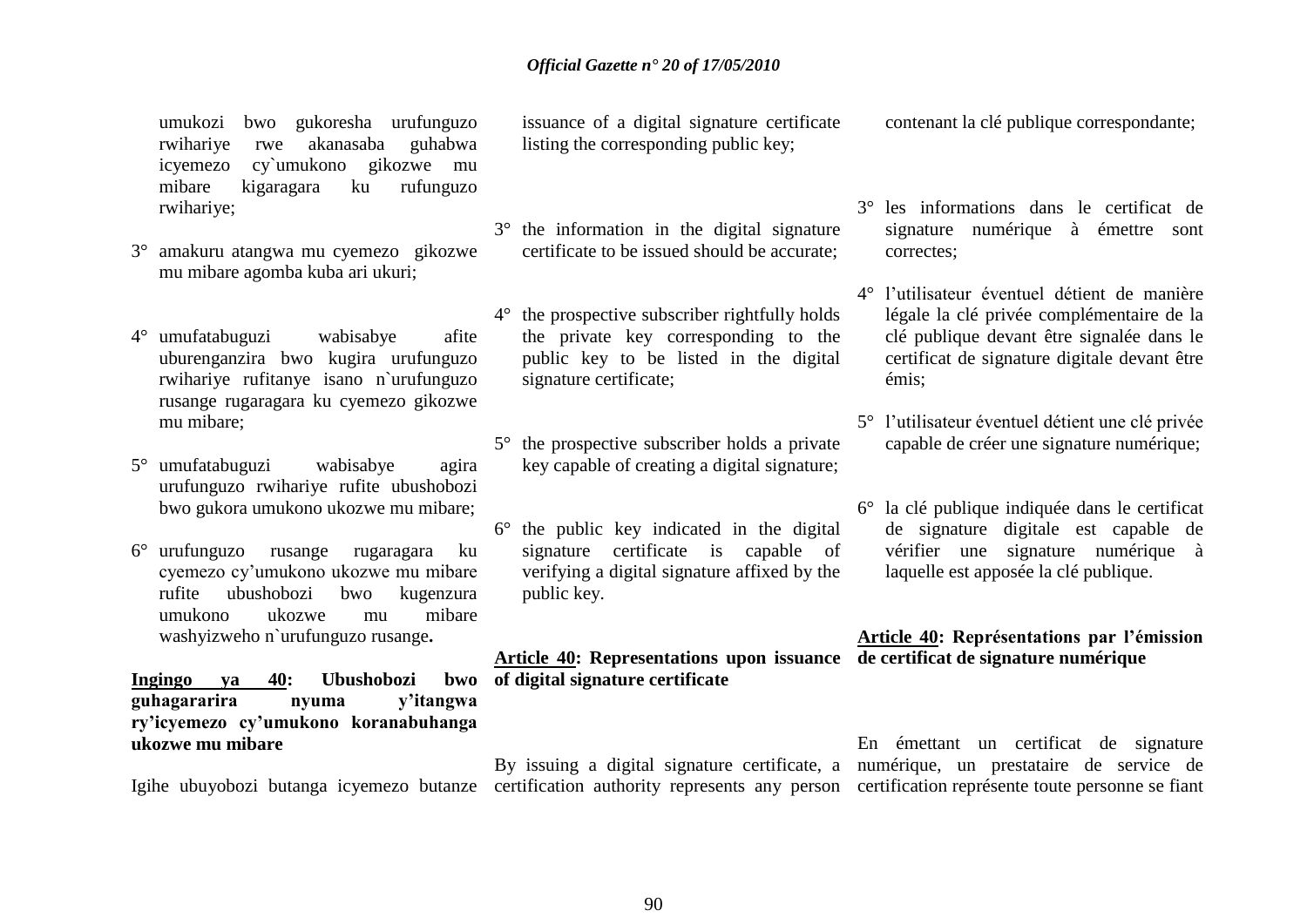icyemezo gikozwe mu mibare buba who relies on the digital signature certificate au certificat de signature numérique ou à une buhagarariye umuntu wese ugirana isano n` icyo cyemezo cy`umukono ukozwe mu mibare cyangwa umukono koranabuhanga usuzumwa hifashishijwe urufunguzo rusange statement. rugaragara ku cyemezo nk"uko bivugwa mu nyandiko igaragaza uko icyemezo gitangwa.

Igihe iyo nyandiko igaragaza uko icyo cyemezo gitangwa idahari, ubuyobozi butanga icyemezo bubihagarariye bwemeza ko:

- 1° bwashyize mu bikorwa ibisabwa n`iri tegeko byose mu gutanga umukono ukozwe mu mibare. Buramutse bwaramenyekanishije icyo cyemezo cyangwa bwaragishyikirije nyiracyo, bwemeza ko umufatabuguzi wanditswe kuri icyo cyemezo yabyemeye;
- 2° Umufatabuguzi ugaragara ku cyemezo agira urufunguzo rwihariye rufitanye isano n`urufunguzo rusange zigaragara mu mukono ukozwe mu mibare no mu cyemezo cy`umukono ukozwe mu mibare;
- 3° urufunguzo rusange n"urufunguzo rwihariye by"umufatabuguzi zikorana nk"inyabubiri

or a digital signature verifiable by the public key indicated in the certificate in accordance

In the absence of such certification practice statement, the representing certification service de certification assurant la authority confirms that:

- 1° it has complied with all applicable requirements of this Law in issuing the digital signature certificate. If the certification authority has published or submitted it to such relying person, it shall confirm that the subscriber listed in the digital signature certificate has accepted it;
- 2° the subscriber identified in the certificate holds the private key corresponding to the public key listed in the digital signature digital signature certificate;
- 3° the subscriber's public key and private key constitute a functioning key pair;

4° all information in the digital signature

with any applicable certification practice conformément à toute déclaration de pratiques signature numérique vérifiable au moyen de la clé publique indiquée dans le certificat, de certification applicable.

> En l"absence de pareille déclaration de pratiques de certification, le prestataire de représentation confirme que :

- 1° il a respecté toutes les exigences applicables de cette loi en émettant le certificat de signature numérique. S"il l"a publié ou l"a soumis à la personne s"y fiant, -que l"utilisateur désigné dans le certificat de signature numérique l"a accepté;
- 2° l"utilisateur identifié dans le certificat détient la clé privée complémentaire de la clé publique indiquée dans le certificat de signature numérique;
- 3° les clés publique et privée de l"utilisateur constituent une paire de clé fonctionnelle;
- 4° toutes les informations contenues dans le certificat de signature numérique sont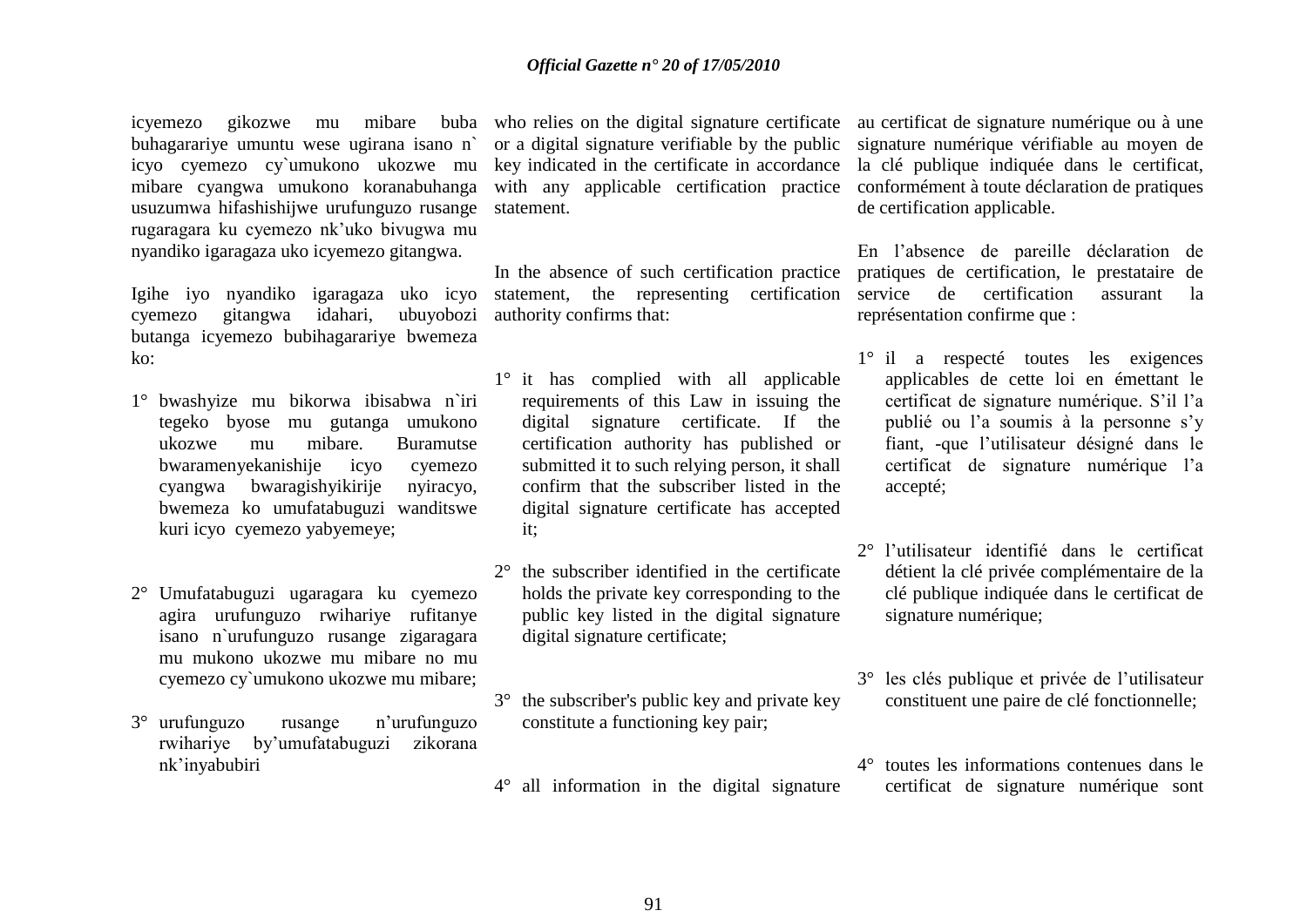- 4° inyandiko zose ziri mu cyemezo cy`umukono ukozwe mu mibare ziba ari ukuri keretse ubuyobozi butanga icyemezo buramutse bugaraje ko ukuri kw"izo nyandiko kutizewe;
- 5° ubuyobozi butanga icyemezo ntibuba buzi icyo aricyo cyose, mu gihe gishyizwe mu cyemezo cy"umukoro ukozwe mu mibare, cyaba intandaro y"ukudahagararirwa kwavuzwe haruguru.

### **Ingingo ya 41: Ihagarikwa ry"umukono certificate ukozwe mu mibare**

Ubuyobozi butanga icyemezo cy"umukono koranabuhanga ukozwe mu mibare bushobora certificate after receiving a request by: guhagarika icyemezo igihe cyose bisabwe:

- 1° n"umufatabuguzi ugaragara ku cyemezo cy"umukono ukozwe mu mibare ;
- 2° umuntu ufite ububasha bwo gukora mu mwanya w" umufatabuguzi igihe atabiboneye umwanya.
- certificate is accurate, unless the certification authority has stated in the digital signature certificate or incorporated by reference in the certificate a statement that the accuracy of specified information is not confirmed; and
- 5° the certification authority has no knowledge of any material fact which if it had been included in the digital signature certificate would adversely affect the reliability of the representations above mentioned.

## **Article 41: Suspension of digital signature signature numérique**

The certification authority that issued a digital signature certificate shall suspend the

- 1° the subscriber listed in the digital signature numérique; signature certificate;
- subscriber, who is unavailable.

exactes, sauf si le prestataire de service de certification a déclaré dans le certificat de signature numérique que l'exactitude de certaines informations n"est pas confirmée;

5° le prestataire de service de certification n"a pas connaissance de tout fait matériel qui, s"il avait été inclus dans le certificat de signature numérique aurait lésé la fiabilité des représentations dans reprises ci-dessus.

## **Article 41: Suspension de certificat de**

Le prestataire de service de certification, le prestataire de service de certification ayant émis un certificat de signature numérique peut suspendre le certificat lorsqu'il en est requis par :

1° l"utilisateur désigné dans le certificat de

 $2^{\circ}$  a person acting on behalf of that au nom de l'utilisateur en cas d'empêchement 2° une personne dûment autorisée pour agir de celui-ci.

**Article 42: Révocation d"un certificat de**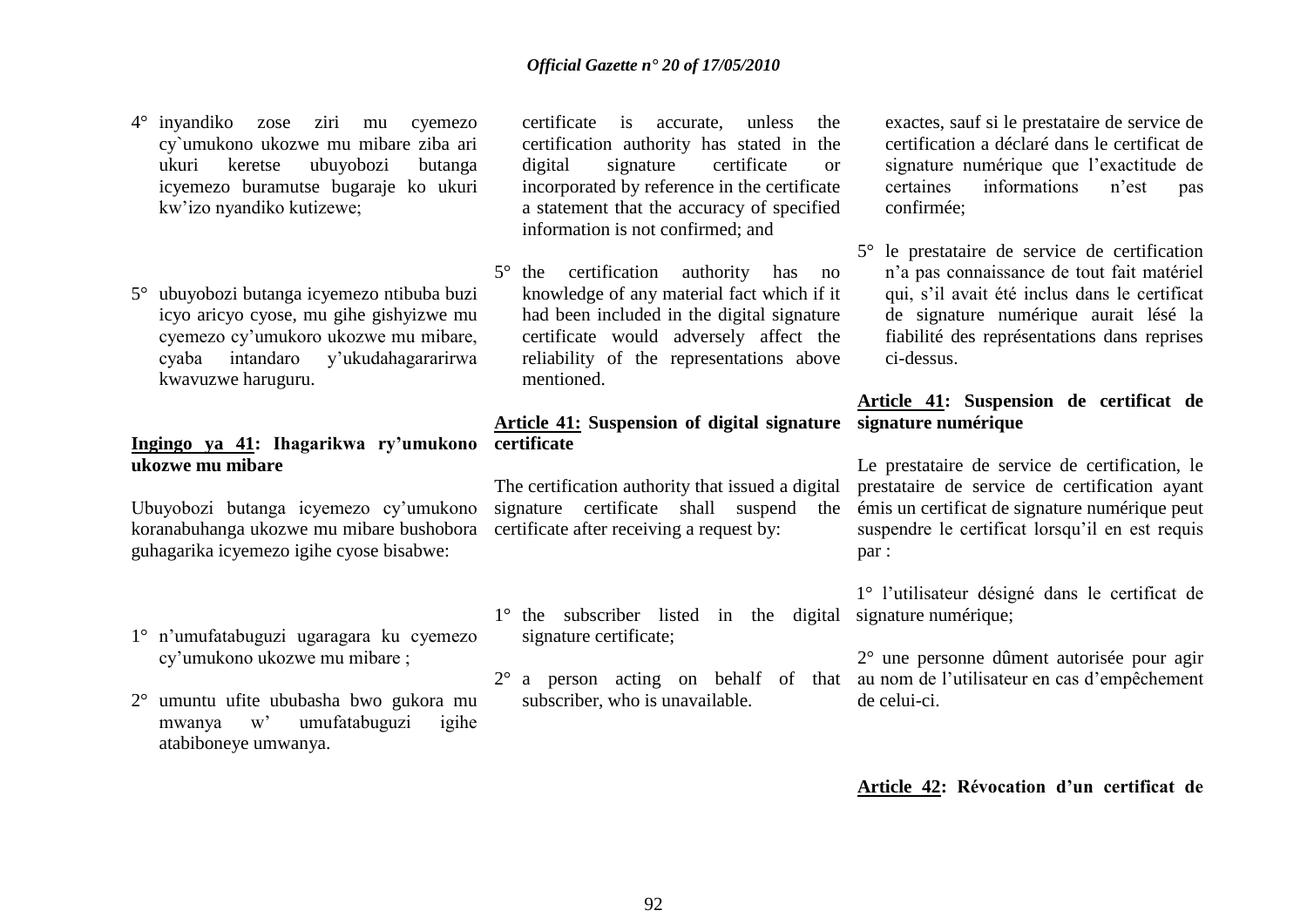**Ingingo ya 42: Ivanwaho ry"umukono certificate ukozwe mu mibare**

Ubuyobozi butanga icyemezo buvanaho digital signature certificate that it issued : icyemezo cy"umukono gikozwe mu mibare iyo :

- 1° Bisabwe n"umufatabuguzi cyangwa umuhagarariye;
- 2° (b)iyo hakiriwe kopi yemejwe nk"umwimere yemeza ko umufatabugizi yapfuye;
- 3° (c)herekanywe inyandiko zigagaragaza iseswa ry" umufatabuguzi; cyangwa gihamya yerekana ibindi bimenyetso bigaragaza ko umufatabuguzi atakibaho.

## **Ingingo ya 43: Ivanwaho ry"umukono ukozwe mu mibare umufatabuguzi atabyemera**

Ubuyobozi butanga icyemezo buvanaho icyemezo cy`umukono ukozwe mu mibare butitayeho ko umufatabuguzi ugaragara ku cyemezo yemeye, mu gihe ubuyobozi butanga icyemezompamo bwemeje ko:

1° ibyagaragajwe ku cyemezo cy`umukono

A certification authority shall revoke a digital

- 1° upon request by the subscriber or his/her representative;
- 2° upon receipt of a certified copy confirming that the subscriber is dead;
- 3° upon presentation of documents effecting a dissolution of the subscriber, or upon confirming by other evidence that the subscriber has been dissolved or has ceased to exist.

## **Article 43: Revocation without subscriber's consentement de l"utilisateur consent**

A certification authority shall revoke a digital signature certificate, regardless of whether the subscriber listed in the certificate consents, if the certification authority confirms that –

1° a material fact represented in the digital de signature numérique est faux ; signature certificate is false;

### **Article 42: Revocation of digital signature signature numérique**

Le prestataire de service de certification peut révoquer un certificat de signature numérique émis :

- 1° à la demande de l"utilisateur ou de son représentant
- 2° après avoir reçu une copie certifiée du confirmant que l"utilisateur est décédé ;
- 3° à la présentation de documents prouvant la dissolution de l"utilisateur, ou après avoir confirmé par d"autres preuves que l"utilisateur a cessé d"exister.

## **Article 43: Révocation sans le**

Un prestataire de service de certification révoque un certificat de signature digitale, indépendamment du consentement de l"utilisateur désigné dans le certificat, si le prestataire de service de certification confirme que :

1° un fait matériel enregistré dans le certificat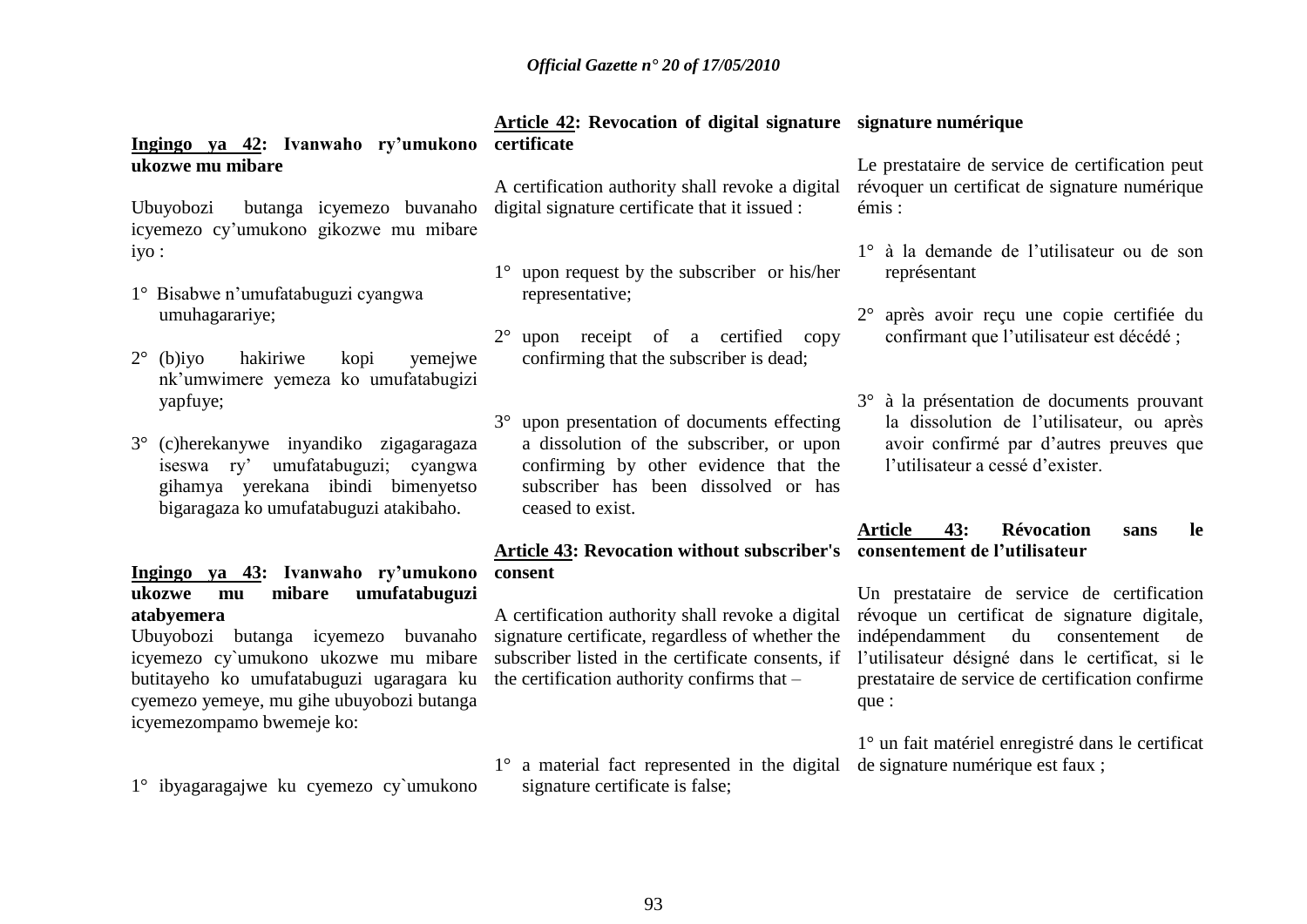**ukozwe** mu mibare atari ukuri;

- 2° ibisabwa kugira ngo haboneke icyemezo cy`umukono ukozwe mu mibare bituzuye;
- 3° urufunguzo rwihariye rw"ubuyobozi butanga icyemezo, cyangwa uburyo bwizewe bwarangiritse kuburyo bigira ingaruka mu kwizera icyemezo cy`umukono gikozwe mu mibare;
- 4° umufatabuguzi yarahagaritse akazi ke.

#### **Ingingo ya 44: Itangazo ry"ihagarikwa**

bugomba kumenyekanisha mu nyandiko publish a signed notice of that suspension. ihagarikwa ry"icyo cyemezo.

Ubuyobozi butanga icyemezo bugomba kumenyekanisha mu nyandiko ihagarikwa repositories. ry"icyo cyemezo gishyirwa mu bubiko bwose.

#### **Ingingo ya 45: Itangazo ry"ivanwaho**

bugomba kumenyekanisha mu nyandiko publish a signed notice of the revocation. ivanwaho ry" icyo cyemezo.

- 2° a requirement for issuance of the digital signature was not satisfied;
	- trustworthy system was compromised in a manner materially affecting the digital signature certificate's reliability;
- 4° a subscriber has ceased his /her activities.

#### **Article 44: Notice of suspension**

Ubuyobozi butanga icyemezo gikozwe mu signature certificate by a certification mibare bumaze guhagarika icyo cyemezo authority, the certification authority shall Immediately upon suspension of a digital

> The certification authority shall publish signed notices of the suspension in all such suspension dans tous ces répertoires.

#### **Article 45: Notice of revocation**

Ubuyobozi butanga icyemezo gikozwe mu signature certificate by a certification mibare bumaze guhagarika icyo icyemezo authority, the certification authority shall Immediately upon revocation of a digital

2° une exigence pour l"émission d"une signature numérique n'a pas été satisfaite;

3° the certification authority's private key or certification ou son système fiable a été 3° la clé privée du prestataire de service de compromis de manière affectant matériellement la fiabilité du certificat de signature digitale ;

4° un utilisateur a mis fin à ses activités.

#### **Article 44 : Notification de suspension**

Après la suspension d"un certificat de signature numérique par un prestataire de signature numérique, le prestataire de signature numérique doit publier une notification signée de la suspension.

Le prestataire de service de certification publie des notifications signées de la

#### **Article 45: Notification de révocation**

Immédiatement après la révocation d'un certificat de signature numérique par un prestataire de signature numérique, le prestataire de signature numérique doit publier une notification signée de la révocation.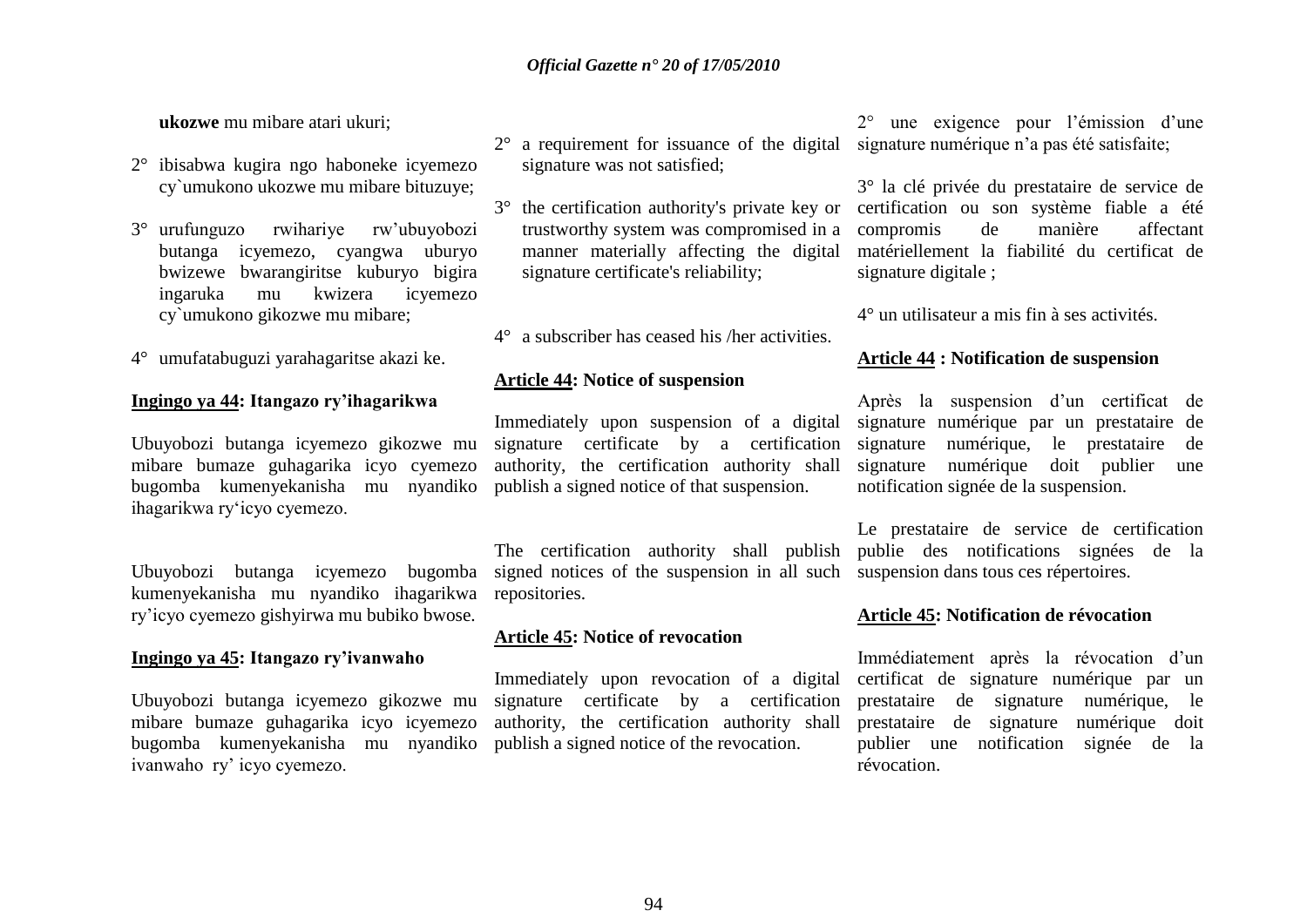Ubuyobozi butanga icyemezo bugomba kumenyekanisha mu nyandiko ivanwaho ry"ubu bubiko cyemeza ko kibikamo.

#### **Icyiciro cya 3 : Imirimo y"umufatabuguzi**

#### **Ingingo ya 46: Gukora infunguzo z"inyabubiri**

Iyo umufatabuguzi akoze infunguzo z"inyabubiri, aho rumwe ari urufunguzo rusange rugaragara mu cyemezo cy`umukono ukozwe mu mibare rutanzwe n`ubuyobozi butanga icyemezo kandi bwemewe n"umufatabuguzi azakora infunguzo z`inyabubiri akoresheje uburyo bwemewe.

Iyi ngingo ntabwo ireba umufatabuguzi ukoresha infunguzo z"inyabubiri zemejwe n"ubuyobozi butanga icyemezo.

## **Ingingo va 47: Kubona cy`umukono ukozwe mu mibare**

Ibishyikirizwa ubuyobozi butanga icyemezo n"umufatabuguzi kugira ngo ashobore kubona icyemezo cy`umukono ukozwe mu mibare bifatwa nk"ukuri kandi byuzuye.

written notices of revocation in all such révocation dans tous les répertoires. repositories.

#### **Section 3: Duties of subscriber**

#### **Article 46: Generating key pair**

If the subscriber generates the key pair whose public key is to be listed in a digital signature certificate issued by a certification authority and accepted by the subscriber, the subscriber shall generate that key pair using a trustworthy system.

This article shall not apply to a subscriber who generates the key pair using a system approved by the certification authority.

**Article 47: Obtaining digital signature signature numérique icyemezo** certificate

> All material representations made by the subscriber to a certification authority for purposes of obtaining a digital signature certificate, including all information known to the subscriber and represented in the certificate, shall be accurate and complete.

The certification authority shall publish publie des notifications signées de la Le prestataire de service de certification

#### **Section 3** *:* **Devoirs de l"utilisateur**

#### **Article 46: Génération d"une paire de clés**

Si l"utilisateur génère une paire de clés dont la clé publique doit être nommée dans un certificat de signature numérique émis par un prestataire de service de certification et accepté par l"utilisateur, l"utilisateur doit générer cette paire de clés au moyen d'un système fiable.

Cet article ne s"applique pas à un utilisateur qui génère la paire de clés au moyen d"un système approuvé par le prestataire de service de certification.

## **Article 47: Obtention d"un certificat de**

Toutes les représentations matérielles faites par l"utilisateur à un prestataire de service de certification aux fins d"obtenir un certificat de signature numérique, y compris toutes les informations connues de l"utilisateur et représentées dans le certificat, doivent être exactes et complètes.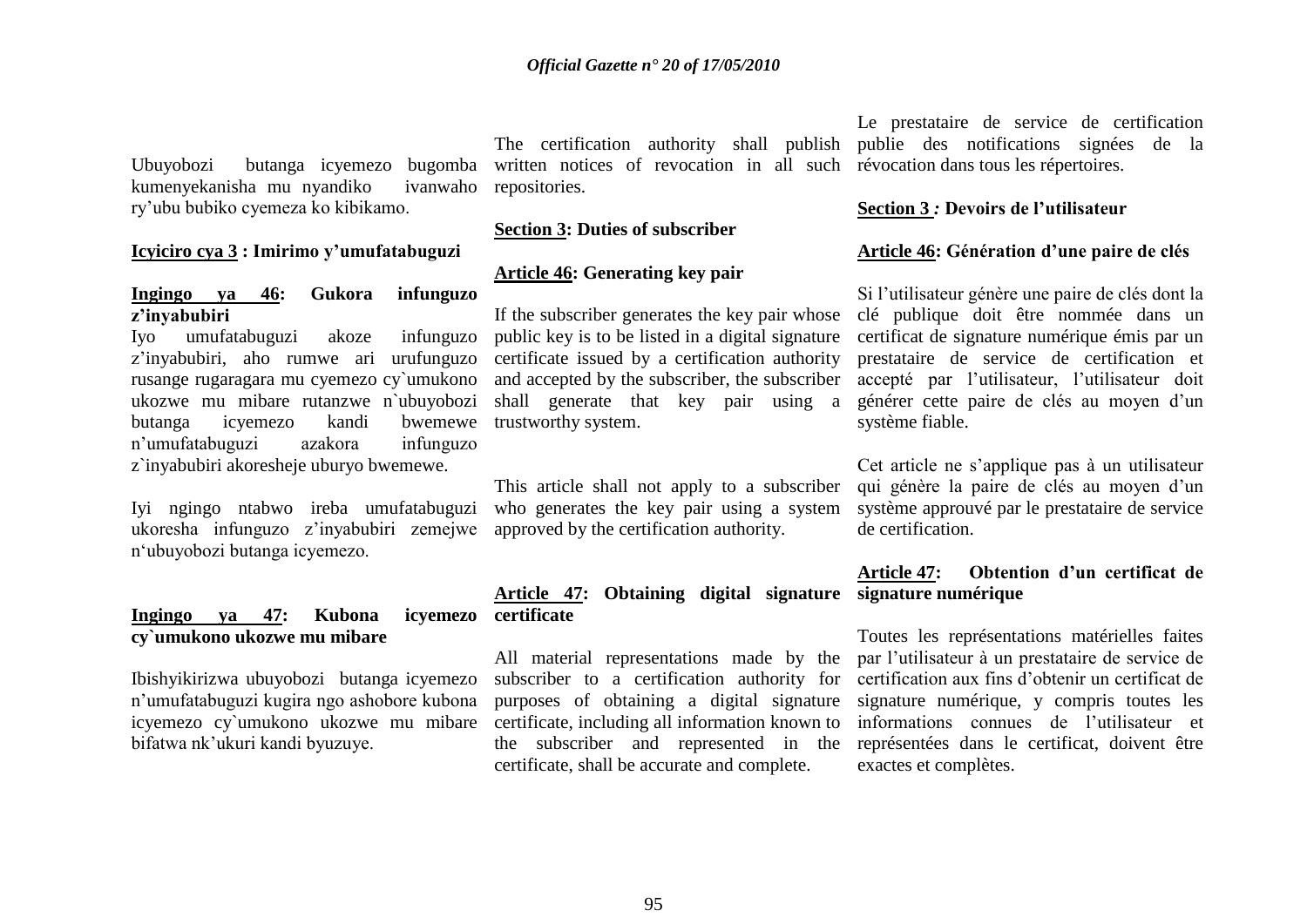## **Ingingo ya 48: Ukwemerwa kw`icyemezo cy`umukono ukozwe mu mibare**

Bifatwa ko umufatabuguzi yemeye icyemezo cy`umukono gikozwe mu mibare naramuka amenyekanishije cyangwa atanze uburenganzira bwo kumenyekanisha icyemezo cy"umukono gikozwe mu mibare:

1° ku muntu umwe cyangwa benshi;

2° mu nyandiko cyangwa mu bubiko bw"inyandiko hashoboye kugaragazwa ikindi cyemezo cy`umukono usemuye mu mibare bizwi cyangwa bifitiwe inyandiko.

Iyo umufatabuguzi yemeye icyemezo cy"umukono ukozwe mu mibare cyatanzwe nawe cyangwa n"ubuyobozi butanga icyemezo, kuba acyanditsweho byumvikana ku babyizera byose ko ibyanditweho aribyo:

1° umufatabuguzi afite ububasha bwo gutunga urufunguzo rwihariye rufitanye isano n`urufunguzo rusange rugaragara mu cyemezo cy"umukono ukozwe mu mibare;

2°ibyagaragajwe ndetse n"amakuru yatanzwe

### **Article 48: Acceptance of digital signature signature numérique certificate**

accepted a digital signature certificate if he/she publishes or authorises the publication signature numérique of a digital signature certificate –

- 1° to one or more persons;
- 2° in writing or in a repository and where another digital signature certificate is produced or proved by a written evidence.

By accepting a digital signature certificate issued by him/herself or a certification authority, the subscriber listed in the certificate certifies to all who reasonably rely on the information contained in the certificate that:

- 1° the subscriber rightfully holds the private key corresponding to the public key listed in the digital signature certificate;
- 2° all representations made by the subscriber to the certification authority

# **Article 48: Acceptation d"un certificat de**

A subscriber shall be deemed to have certificat de signature numérique, s'il publie Un utilisateur est réputé avoir accepté un ou autorise la publication d"un certificat de

1° à une ou plusieurs personnes;

2° par écrit ou dans un répertoire, lorsqu"il est produit un autre certificat de signature numérique ou prouvé par un écrit.

En acceptant un certificat de signature numérique émis par lui-même ou par un prestataire de service de certification, l"utilisateur désigné dans le certificat certifie à tous ceux qui se fient raisonnablement aux informations contenues dans le certificat que :

- 1° l"utilisateur détient légalement la clé privée complémentaire correspondant à la clé publique nommée dans le certificat de signature numérique ;
- 2° toutes les représentations faites par l"utilisateur au prestataire de service de certification ainsi que les informations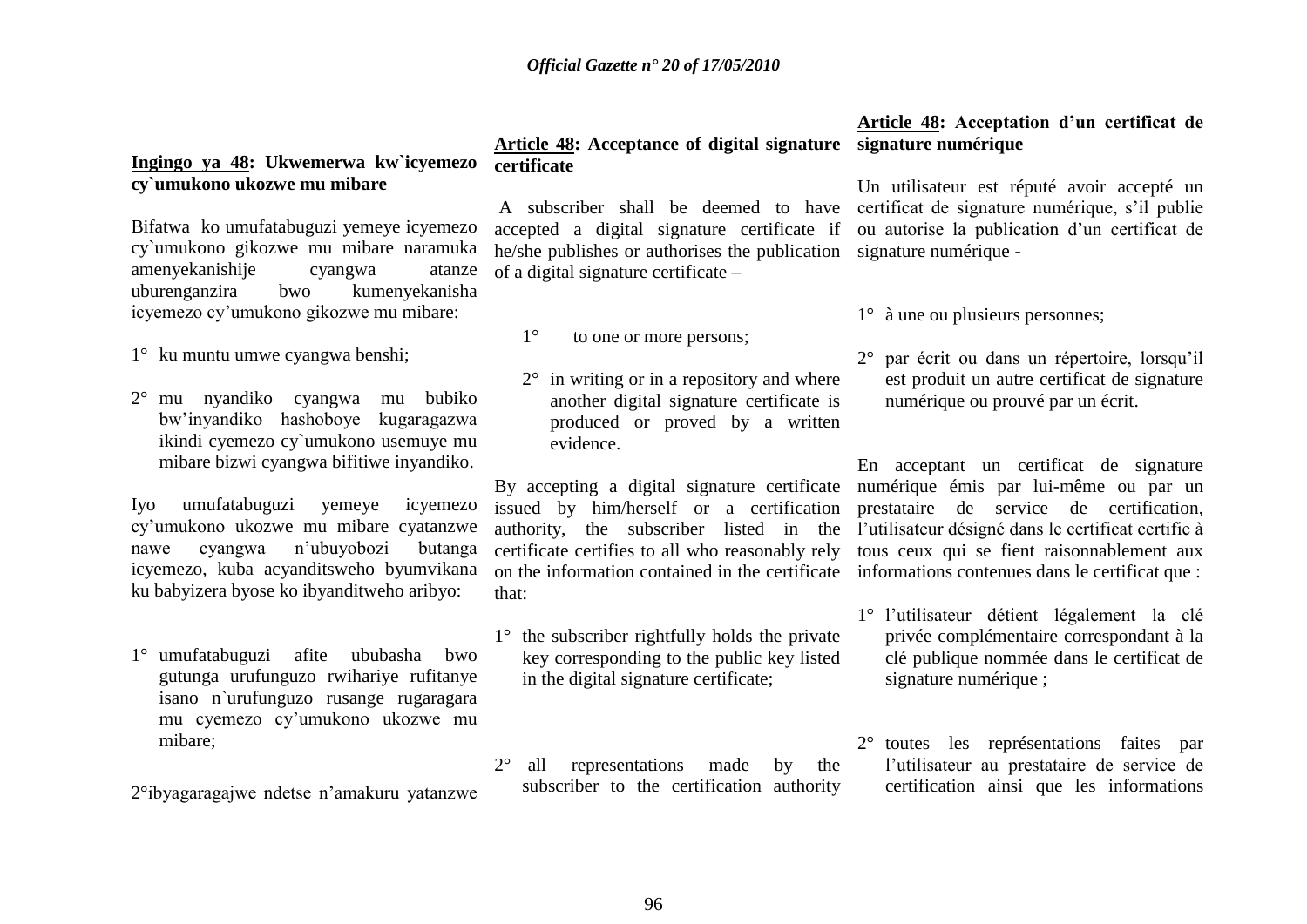n"umufatabuguzi ku rwego rufata ibyemezo bigaragaza ko amakuru ari mu cyemezo cy"umukono ukozwe mu mibare ayazi kandi yemera ko ari ukuri.

## **Ingingo ya 49: Ibungabunga n"irindwa ry`urufunguzo rwihariye**

Iyo umufatabuguzi yemeye icyemezo cy"umukono ukozwe mu mibare gitanzwe n`ubuyobozi butanga icyemezo ugaragara mu cyemezo agomba kwitwararika agakomeza kugenzura urufunguzo rwihariye rufitanye isano n"urufunguzo rusange rugaragara ku cyemezo cy"umukono ukozwe mu mibare akanabuza kibimenyekanisha ku muntu utabifitiye uburenganzira gukora umukono w" umufatabuguzi.

Izo nshingano zikomezwa igihe cy"agaciro k"icyemezo cy"umukono ukozwe mu mibare n"igihe cy"ihagarikwa ryacyo.

### **Ingingo ya 50: Gutangiza ihagarikwa cyangwa ivanwaho**

Iyo umufatabuguzi yemeye icyemezo cy"umukono ukozwe mu mibare asaba vuba bishoboka ubuyobozi butanga icyemezo guhagarika cyangwa kuvanaho icyemezo niba

and material to the information listed in the digital signature certificate are true.

#### **Article 49: Control of private key**

By accepting a digital signature certificate issued by a certification authority, the subscriber identified in the certificate assumes a duty to exercise reasonable care to retain control of the private key corresponding to the public key listed in such digital signature certificate and prevents its disclosure to a subscriber's digital signature.

operational period of the digital signature certificate and during any period of de ce certificat. suspension of the certificate.

## **Article 50: Initiating suspension or la révocation revocation**

A subscriber who has accepted a digital signature certificate shall as soon as possible request the issuing certification authority to

contenues dans le certificat de signature numérique, sont vraies.

#### **Article 49: Contrôle de la clé privée**

person not authorised to create the divulgation à une personne non autorisée à En acceptant un certificat de signature numérique émis par un prestataire de service de certification, l"utilisateur identifié dans le certificat assume un devoir d"accorder une attention raisonnable pour retenir le contrôle de la clé privée correspondant à la clé publique nommée dans le certificat de signature numérique et prévenir sa créer la signature numérique de l"utilisateur.

Such duty shall continue during the opérationnelle du certificat de signature Ce devoir se poursuit durant la période numérique et durant la période de suspension

## **Article 50: Initiation de la suspension ou de**

suspend or revoke the certificate if the private suspendre ou révoquer le certificat si la clé key corresponding to the public key listed in privée correspondant à la clé publique Un utilisateur qui a accepté un certificat de signature numérique demandera le plus tôt possible au prestataire de service de certification ayant émis ce certificat de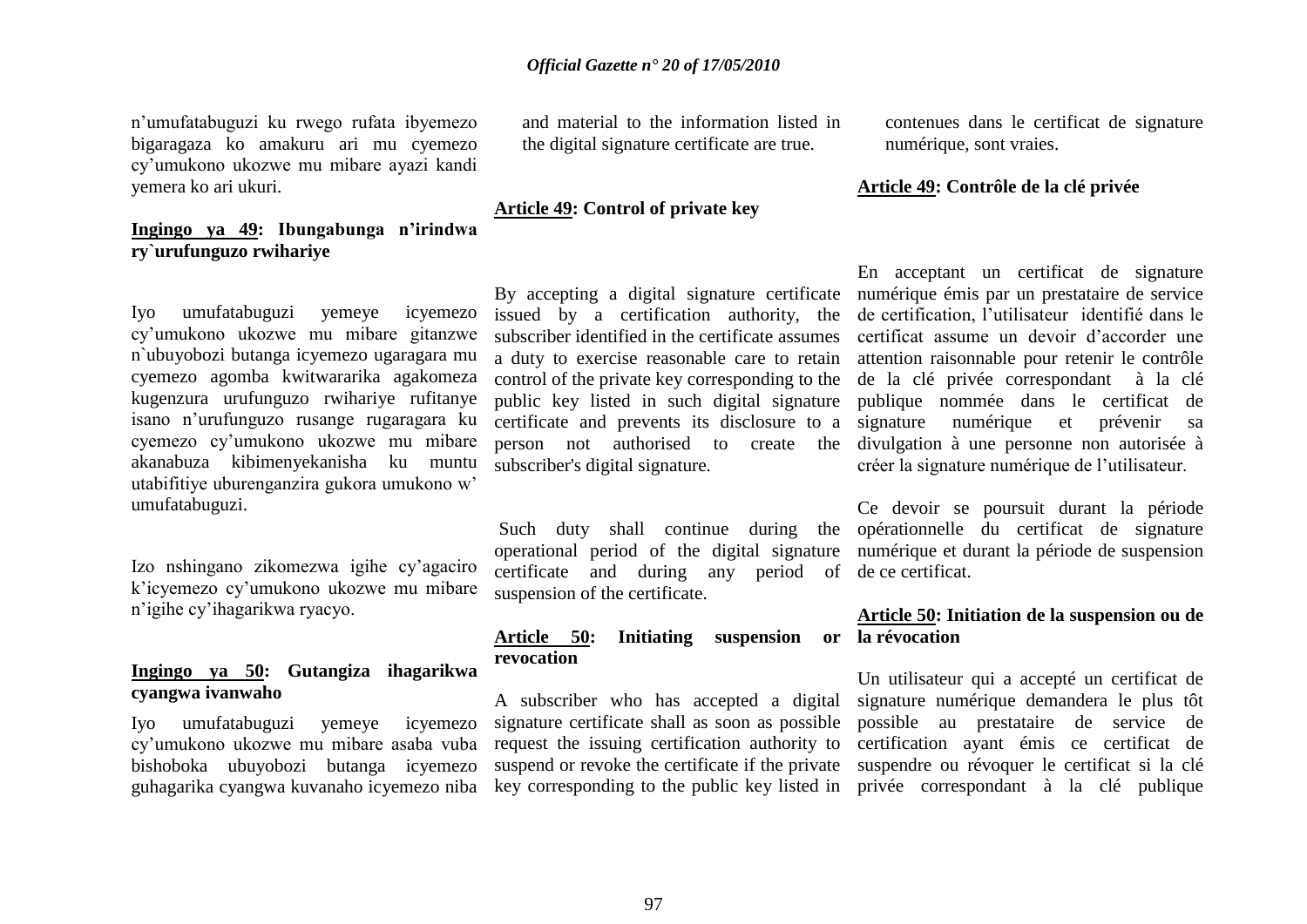urufunguzo rwihariye rufitanye isano the certificate has been compromised. n"urufunguzo rusange **ru**garagara ku cyemezo ruramutse rwaramenyekanye.

## **UMUTWE WA VIII: KURENGERA UMUGUZI**

#### **Ingingo ya 51: Amakuru agomba gutangwa**

Umuntu utanga ibintu cyangwa serivisi kugira ngo bigurishwe, bikodeshwe cyangwa bihererekanywe hakoreshejwe ihererekanya koranabuhanga agomba gushyira amakuru akurikira agenewe abaguzi, ku rubuga rwa Interineti arirwo runyuzwaho ibyo bintu cyangwa serivisi ashaka gutanga:

- 1° amazina ye yose n"ubuzimagatozi bwe;
- 2° aho atuye na numero za telefoni ze;
- 3° urubuga rwe rwa interneti;
- 4° niba ari umunyamuryango w"ikigo cy"ubucuruzi kimwoherereza ibicuruzwa n"imyirondoro yacyo ;
- 5° amahame y"imyitwarire agenga uwo mucuruzi n"uburyo umuguzi yayabona mu buryo bw"ikoranabuhanga;

### **CHAPTER VIII: CONSUMER CONSOMMATEUR PROTECTION**

### **Article 51: Information to be provided**

A supplier offering goods or services for sale, for hire or for exchange by way of an electronic transaction shall make the following information available to consumers on the web site where such goods or services to be offered are hosted:

- 1° its full name and legal personality;
- 2° its physical address and telephone number;
- 3° its web site address and e-mail address;
- 4° membership to a commercial body sending the goods and the contact details of that body;
- 5° any code of conduct to which that supplier subscribes and how the consumer may access that code of conduct electronically;
- 6° in case of commercial legal entity , its

nommée dans le certificat a été compromise.

## **CHAPITRE VIII : PROTECTION DU**

#### **Article 51: Information à fournir**

Un fournisseur offrant des biens ou services à vendre, à louer ou à échanger par le biais d'une transaction électronique doit mettre les informations suivantes à la disposition des consommateurs sur le site web où ces biens ou services sont offerts:

- 1° ses noms et sa personnalité juridique
- 2° son adresse physique et numéro de téléphone;
- 3° . son site Web et adresse e-mail;
- 4° son abonnement à une agence commerciale fournisseur et les coordonnées de cette agence;
- 5° le code de conduite auquel le fournisseur a souscrit et la façon dont le consommateur peut accéder à ce code par voie électronique;
- 6° s"il s"agit d'une personne morale de droit commercial, son numéro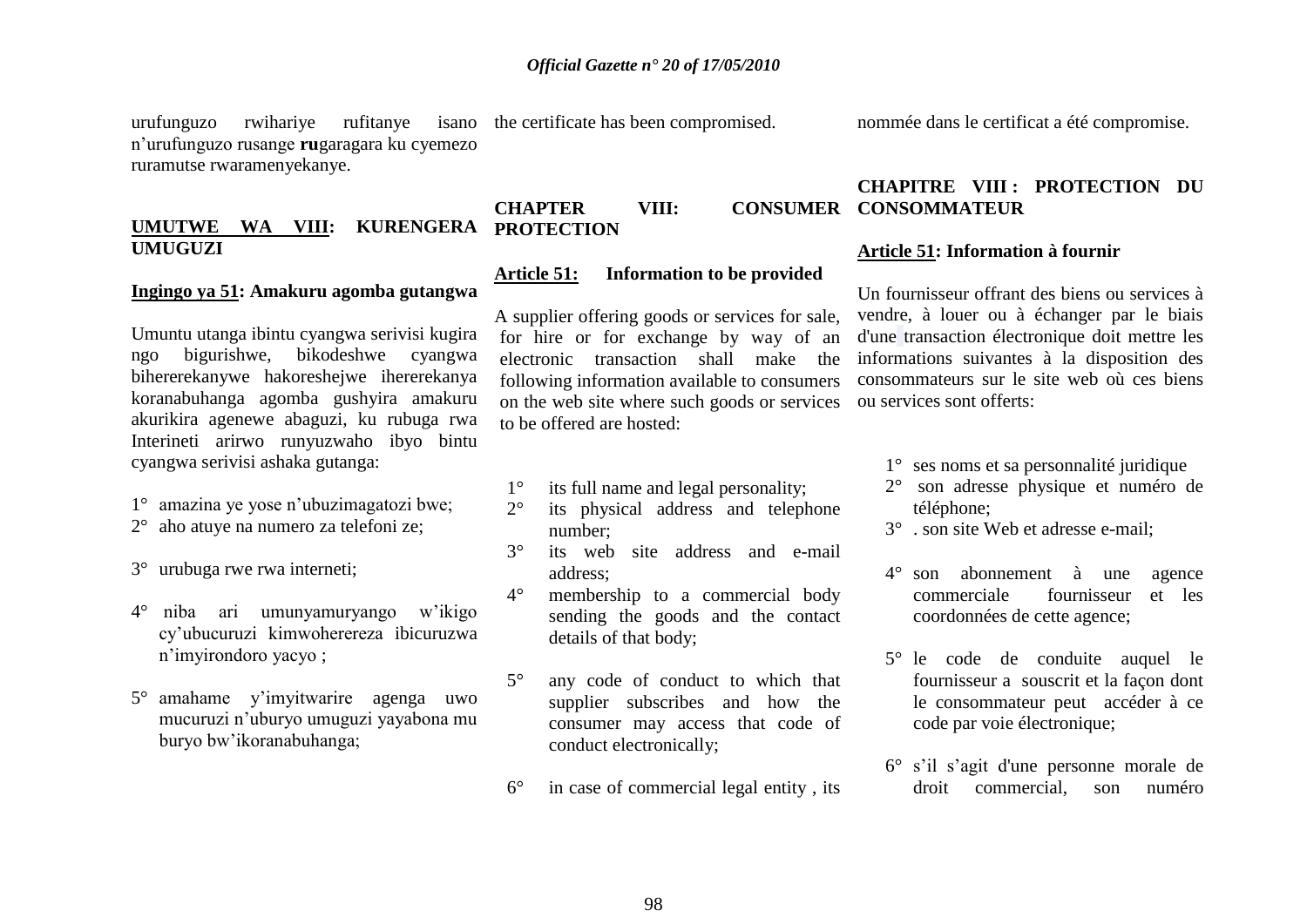- 6° iyo ari ikigo cy"ubucuruzi, numero y"aho yanditswe mu gitabo cy"ubucuruzi, amazina n"aho bamwandikiye ;
- 7° ahantu hagaragara umuguzi yakwakirira inyandiko zemewe n"amategeko ;
- 8° ibiranga ku buryo buhagije ibintu cyangwa servisi bitanzwe n"umucuruzi kugira ngo umuguzi afate icyemezo yizeye ku ihererekanya koranabuhanga yasabwe ;
- 9° ibiciro byuzuye by"ibintu cyangwa servisi, habariwemo igiciro cy"ubwikorezi, imisoro n"andi mafaranga yose y"inyongera ;
- 10°uburyo bwo kwishyura ;
- 11° ibigize amasezerano, harimo ingwate kugira ngo ihererekanwa rikorwe, uburyo ibigize ayo masezerano byagenzurwa, kubikwa, no kongera gukorwa mu buryo koranabuhanga bikozwe n"umuguzi ;
- 12°mu gihe runaka ibicuruzwa bizaba byageze cyangwa servisi zizaba zakozwe ;

registration number, the names of its office bearers and its place of registration;

- 7° the physical address where that consumer will receive legal service of documents;
- 8° a sufficient description of the main characteristics of the goods or services offered by that supplier to enable a consumer to make an informed decision on the proposed electronic transaction;
- 9° the full price of the goods or services, including transport costs, taxes and any other fees or costs;
- 10<sup>°</sup> the mode of payment;
- 11° any terms of agreement, including any guarantees, that will apply to the transaction and how those terms may be assessed, stored and reproduced electronically by consumers;
- 12° the period of time within which the goods will be dispatched or delivered or within which the services will be

d'immatriculation, ses noms et le lieu d'immatriculation;

- 7° l'adresse physique où le consommateur reçoit officiellement les documents;
- 8° une description détaillée des principales caractéristiques des produits ou des services proposés par ce fournisseur pour permettre au consommateur de prendre une décision éclairée sur la proposition de transaction électronique;
- 9° l'intégralité du prix des produits ou des services, y compris les coûts de transport, taxes et autres débours;
- 10° le mode de paiement;
- 11° tous les termes du contrat, y compris la garantie couvrant la transaction et les conditions d"accès, de conservation et de reconduction électronique du contrat par le consommateur ;
- 12°le délai dans lequel les marchandises seront expédiées ou livrées ou dans lequel les services seront rendus;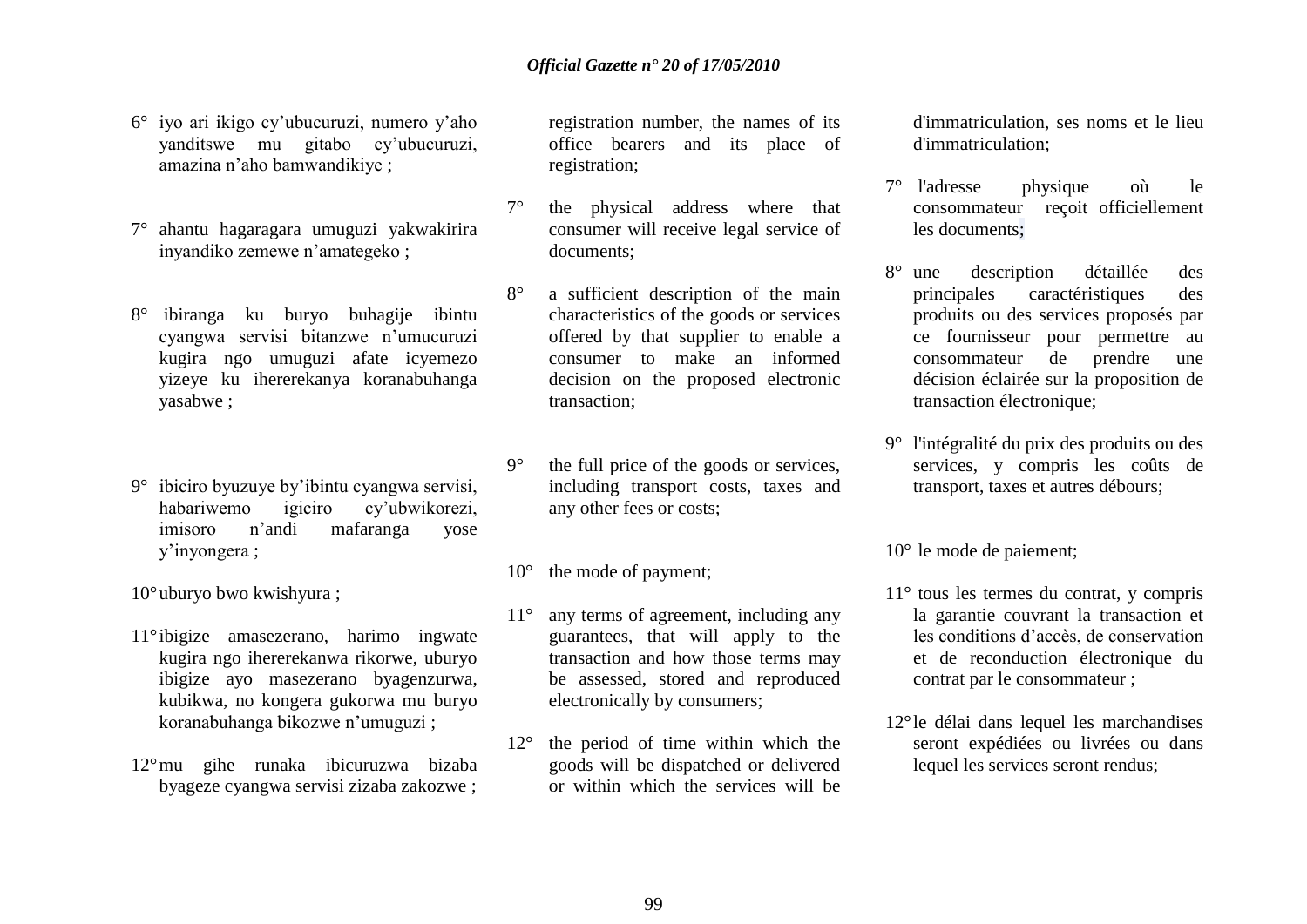13° uburyo no mu gihe umuguzi ashobora kugera no kubika ubutumwa bwose bw"ihererekana ;

- 14° ingamba na politiki zo gusubiza, kuguranirwa cyangwa kwishyurwa by"ugurisha ;
- 15°amategeko arebana n"imikirize y"impaka akaba agenga ugurisha n"uburyo umuguzi yayabona mu ngingo zayo zose mu buryo bw"ikoranabuhanga ;
- 16° ingamba cyangwa politiki y"ugurisha mu kugira ibanga ry"amakuru arebana no kwishyura n"amakuru yihariye y"umuguzi.
- 17°aho bishoboka, igihe amasezerano amara ku birebana n"icuruzwa ry"ibintu cyangwa igihe servisi zagombye kuba zakozwe mu buryo buhoraho cyangwa bw"igihe gito ;

Umucuruzi aha umuguzi ububasha bwo :

rendered;

- 13° the manner and period within which consumers can access and maintain a full record of the transaction;
- 14° the return, exchange and refund policy of that supplier;
- 15° any alternative dispute resolution code to which that supplier subscribes and how the details and or contents of that code may be accessed electronically by the consumer;
- 16° the security procedures and privacy policy of that supplier in respect of payment, payment information and personal information of the consumer;
- 17° where appropriate, the minimum duration of the agreement in case of agreements for the supply of products or services to be performed on a continuous basis or ona short period of time;

The supplier shall provide a consumer with possibilité: the power-

13°les modalités et délai dans lequel le consommateur peut accéder et conserver le dossier complet de la transaction;

- 14°la stratégie, la politique de réexpédition, d"échange ou de remboursement par le fournisseur;
- 15° les dispositions de règlement de différends acceptées par le fournisseur et la façon dont le consommateur peut en prendre connaissance en détails par voie électronique.
- 16°La stratégie ou politique de confidentialité du fournisseur pour le paiement et les informations particulières du consommateur;
- 17° le cas échéant, la durée du contrat dans le cas de contrat de fourniture de produits ou des services à exécuter sur une base continue ou périodique;

Le fournisseur doit offrir au consommateur, la

1° d'examiner l"entièreté des transactions électroniques;

1° gusubiramo ihererekana

1° to review the entire electronic transaction;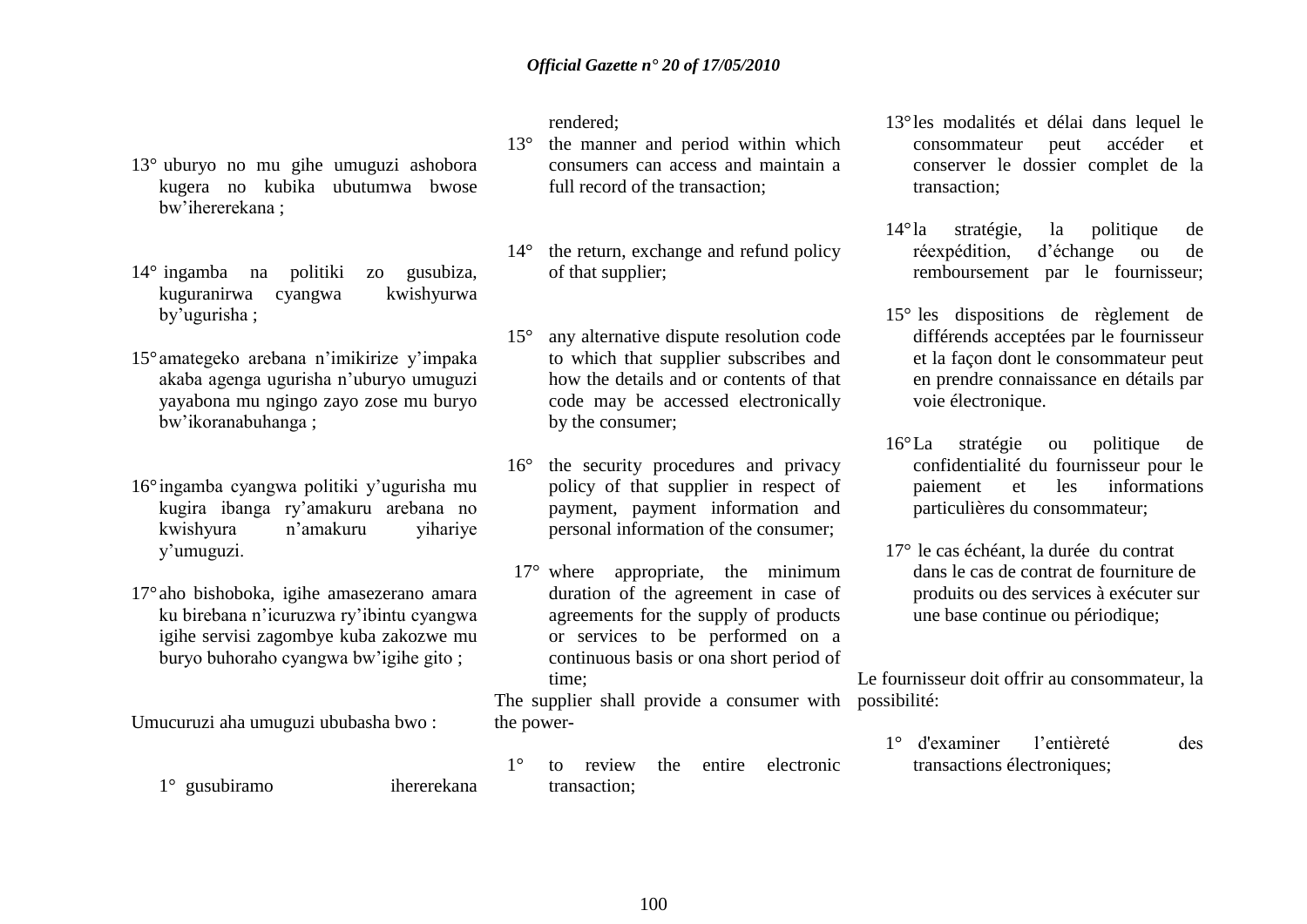koranabuhanga ryose ;

- 2° gukosora amakosa yose,
- 3° kwisubiraho mbere y"uko icyemezo cyo kugura gifatwa.

Iyo umucuruzi ananiwe kuzuza ibi bimaze kuvugwa haruruguru, umuguzi ashobora gusesa ihererekanya mu gihe cy"iminsi cumi n"ine (14) yo kwakira ibicuruzwa cyangwa servisi iri mu ihererekanya.

Iyo amasezerano asheshwe hakurikijwe 52. ibiteganywa n"ingingo ya 52:

- 1° umuguzi asubiza ibyo yari ahawe n"ugurisha cyangwa, aho bishoboka, arekere gukoresha servisi yahawe;
- 2° umucuruzi yishyura ubwishyu bwose umuguzi yakoze akuyemo ubwo gusubiza ibicuruzwa.

kwishyurana ashingiye ku mahame y'ikoranabuhanga afite agaciro cy'amasezerano hamwe

- 2° to correct any mistakes;
- 3° to withdraw from the transaction, before finally placing any order.
- If a supplier fails to comply with the above provisions, the consumer may cancel the transaction within fourteen (14) days of receiving the goods or services under the transaction.

If a transaction is cancelled in terms of Article l'article 52:

- 1° the consumer shall return the performance of the supplier or, where applicable, cease using the services performed; and
- 2° the supplier shall refund all payments made by the consumer less the direct cost of returning the goods.

Umucuruzi akoresha uburyo butekanye bwo that is sufficiently secure with reference to The supplier shall utilize a payment system accepted technological standards at the time

2° de corriger les erreurs ;

3° de se retirer de la transaction, avant de placer une commande quelconque.

Si un fournisseur ne se conforme pas aux dispositions précitées, le consommateur peut annuler la transaction dans un délai de quatorze (14) jours qui suivent la réception des produits ou des services faisant objet de la transaction.

Si la transaction est annulée en vertu de

- 1° le consommateur doit restituer les services du fournisseur, le cas échéant, cesser d'utiliser les services lui fournis,
- 2° le fournisseur rembourse tous les paiements reçus du consommateur déduits des frais directs de réexpédition des marchandises.

of the transaction and the type of transaction responsabilités du fournisseur pour tout concerned and that the supplier shall be liable dommage causé au consommateur par le non Le fournisseur utilise un système de paiement sûr eu égard aux normes technologiques acceptées au moment de la transaction et au type de transaction qui prouve les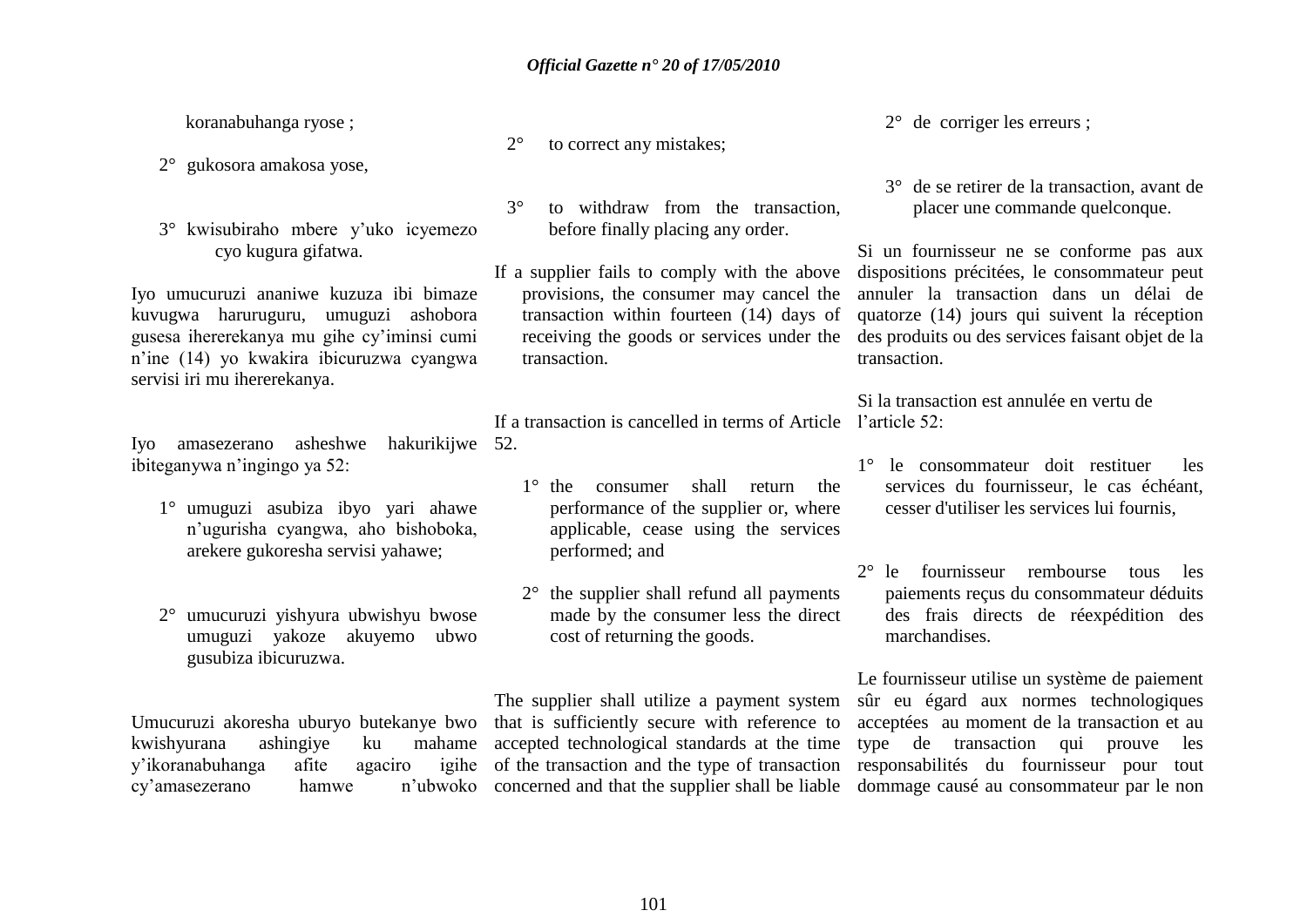bitewe no kutubahiriza iyi ngingo.

#### **Ingingo ya 52: Igihe cyo gutekereza ku cancellation of an agreement iseswa ry"amasezerano**

Umuguzi ashobora gusesa ihererekanya and any related credit agreement for the crédit relatif à la fourniture de produits dans koranabuhanga n"andi masezerano ajyanye n"inguzanyo agamije kugura ibicuruzwa mu gihe cy"iminsi sept (7) nyuma y"itariki yakiriyeho ibicuruzwa; cyangwa serivisi mu gihe cy"iminsi irindwi (7) nyuma yo kwemeranywa ku masezerano. Umuguzi akaba agomba gutanga ubwishyu bwo goods. gusubizayo ibicuruzwa.

cy"iminsi mirongo itatu (30) kuva iseswa days from the date of cancellation. ribayeho.

### **Ingingo ya 53 : Ibicuruzwa, servisi Communications cyangwa itumanaho ritasabwe**

bw'ubucuruzi butasabwe,

bw"amasezerano avugwa aha kandi ko for any damage suffered by a consumer due to respect du présent article. umucuruzi azaryozwa ibyangirijwe umuguzi a failure by the supplier to comply with this provision.

# **Article 52: Cooling-off period before**

Consumer may cancel an electronic transaction transaction électronique et tout contrat de supply of goods within seven (7) days after the date of the receipt of the goods; or of services within seven (7) days after the date of the conclusion of the agreement. In this case the only charge that may be levied on the consumer is the direct cost of returning the

Iyo kwishyura ibicuruzwa cyangwa servisi effected prior to a consumer exercising a right byakozwe mbere y"uko umuguzi akoresha referred to above, the consumer shall be uburenganzira buvuzwe mu gika kibanza, entitled to a full refund of' such payment, umuguzi yemerewe kwishyurwa mu gihe which refund shall be made within thirty (30) If payment for the goods or services has been

## **Article 53: Unsolicited Goods, Services or communications non sollicités**

**U**muntu utanga ku muguzi ubutumwa communications to consumers, shall provide A person who sends unsolicited commercial

#### **L'article 52: Délai de réflexion**

Un consommateur peut annuler une les sept (7) jours suivant la date de la réception des produits ou des services dans les sept (7) jours suivant la date de conclusion du contrat. Dans ce cas, le consommateur supporte les frais de réexpédition des marchandises.

Si le paiement des marchandises ou des services a été effectué avant que le consommateur n'exerce un droit visé cidessus, le consommateur a droit à la restitution du paiement effectué dans les trente (30) jours suivant la date d'annulation du contrat.

## **Article 53: Marchandises, services et**

the consumer with the option to cancel his / refuser de s'inscrire sur la liste de ses abonnés Une personne qui envoie des communications commerciales non sollicitées à un consommateur doit lui fournir la possibilité de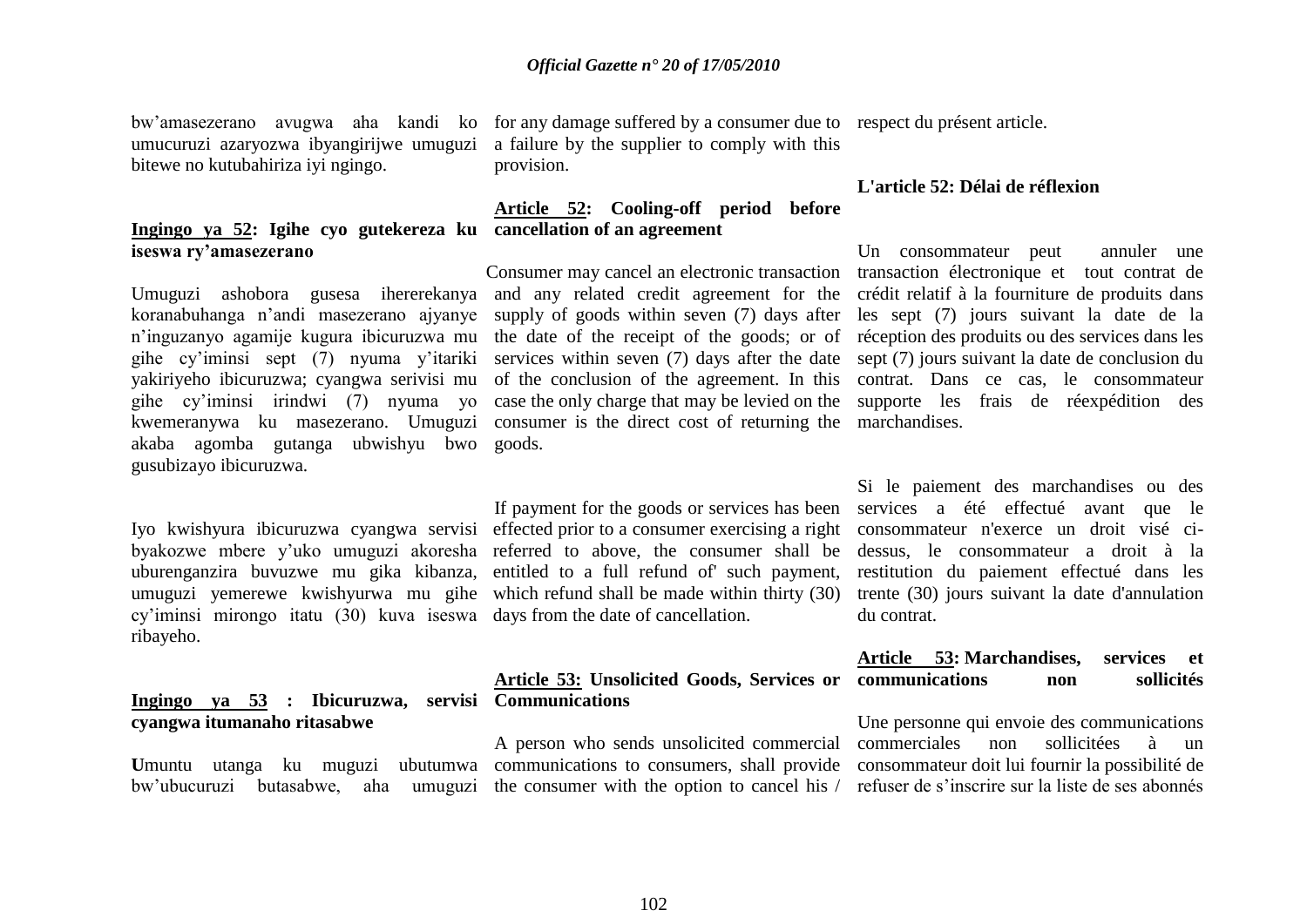rutonde rw"aboherezanyabutumwa bw"uwo muntu agaragaza kandi ku buryo busobanutse uko yabonye amakuru bwite y"umuguzi mu gihe bisabwe n"umuguzi.

#### **Ingingo ya 54 : Iyubahirizwa ry"imikorere**

Umucuruzi ashyira mu bikorwa ibyo asabwe mu gihe cy"iminsi mirongo itatu (30) nyuma y"itariki umucuruzi yakiriyeho inyandiko imutegeka kubikora, kereka abakoze amasezerano babyumvikanye ukundi.

Igihe umucuruzi ananiwe kubahiriza ibyo ategetswe mu gihe cy"iminsi 30 cyangwa mu gihe cyumvikanyweho, umuguzi ashobora gusesa amasezerano nyuma yo kurangira kw"icyo gihe amaze gutanga integuza y"iminsi 7.

Iyo umucuruzi adashobora kubahiriza amasezerano yitwaje ko ibicuruzwa cyangwa servisi yasabwe bitaboneka, umucuruzi ako kanya agomba kuhita abimenyesha umuguzi akanamwishyura mu gihe cy"iminsi 30 ikurikira itariki y"iryo menyeshwa.

person and identify particulars of the source from which that person obtained the consumer's personal information upon the request by the consumer.

#### **Article 54: Performance**

The supplier shall execute the order within thirty (30) days after the day on which the supplier received the order, unless the parties have agreed otherwise.

Where a supplier has failed to execute the order within thirty (30) days or within the agreed period, the consumer may after the expiration of that period cancel the agreement with seven  $(7)$  days' written notice.

If a supplier is unable to comply with the terms of agreement on the grounds that the goods or services ordered are unavailable, the supplier shall immediately notify the consumer of this fact and refund any payments made by consumer within thirty (30) days after the date of such notification.

uburenganzira bwo kwanga kwandikwa ku her subscription to the mailing list of that et identifier les indications de la personne de laquelle elle a obtenu l"information sur demande du consommateur.

#### **Article 54: Exécution du contrat**

Le fournisseur doit exécuter la commande dans les trente (30) jours suivant la date à laquelle il a reçu la commande, à moins que les parties n"en conviennent autrement.

Si le fournisseur n'a pas réussi à exécuter la commande dans les trente (30) jours ou dans le délai convenu, le consommateur peut, après l'expiration de ce délai, annuler le contrat moyennant un préavis écrit de sept (7) jours.

Si le fournisseur est incapable de se conformer aux termes d'accord au motif que les produits ou les services commandés sont indisponibles, le fournisseur en informe immédiatement le consommateur de ce fait et rembourse tout paiement effectué par le consommateur dans les trente (30) jours suivant la date de cette notification.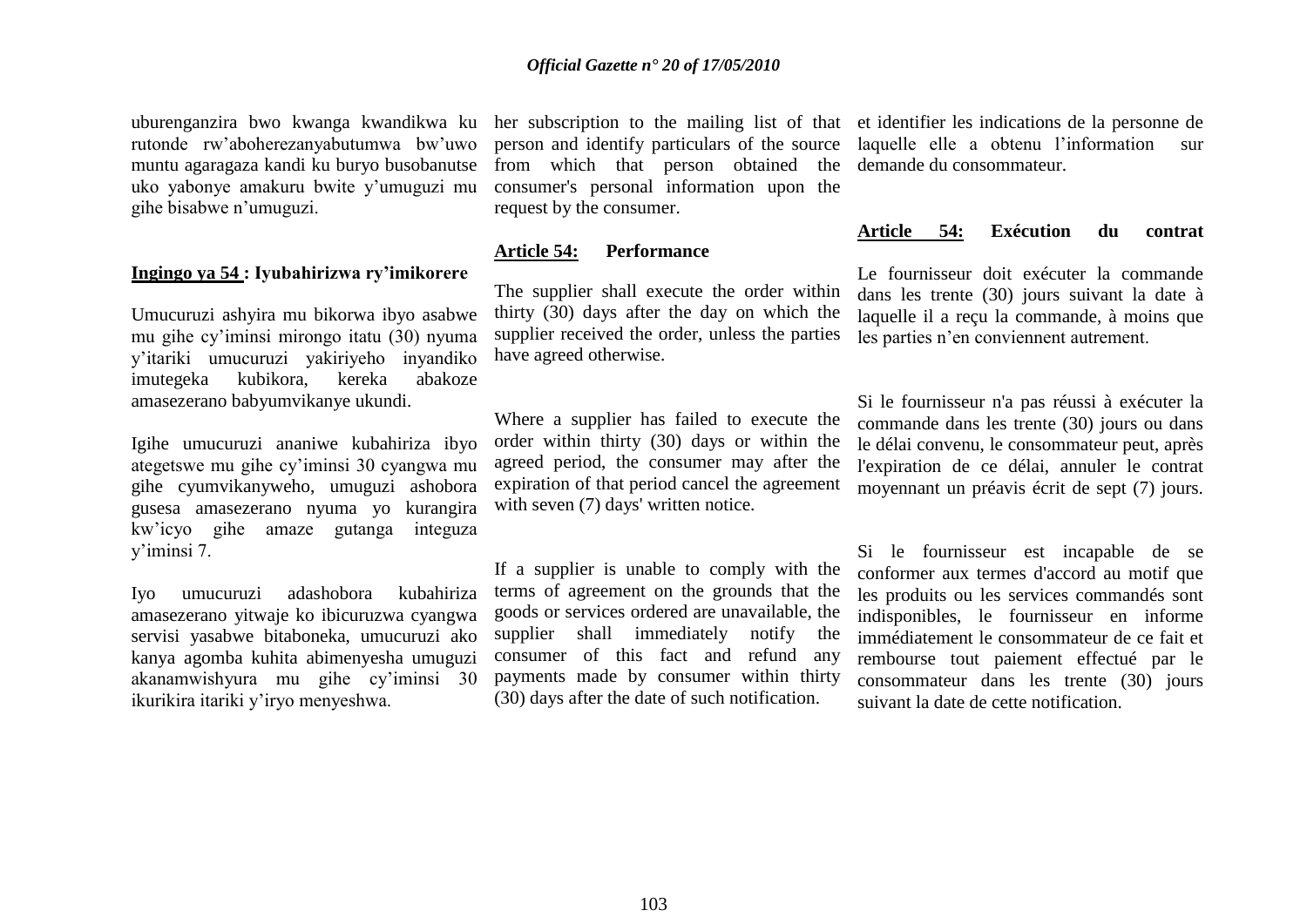## **Ingingo ya 55: Iyubahirizwa ry"amategeko Article 55: Applicability of Foreign Law Article 55**: **Applicabilité de la loi étrangère mpuzamahanga**

| Kurengera umuguzi biteganywa n'iri tegeko<br>byubahirizwa<br>hatitawe<br>ku<br>mategeko<br>yakoreshejwe<br>masezerano<br>mu<br>yumvikanweho. | The consumer protection provided for in this<br>Law applies irrespective of the legal system<br>applicable to the agreement in question.                   | La protection offerte aux consommateurs dans<br>le présent chapitre, s'applique quel que soit le<br>régime juridique applicable audit accord.                                        |  |  |  |
|----------------------------------------------------------------------------------------------------------------------------------------------|------------------------------------------------------------------------------------------------------------------------------------------------------------|--------------------------------------------------------------------------------------------------------------------------------------------------------------------------------------|--|--|--|
| Ingingo ya 56: Kudaheza                                                                                                                      | <b>Non-exclusion</b><br><b>Article 56:</b>                                                                                                                 | <b>L'article 56: Non-exclusion</b>                                                                                                                                                   |  |  |  |
| Ingingo y'amasezerano iheza uburenganzira<br>buteganywa muri iri tegeko nta gaciro igira.                                                    | Any provision in an agreement which<br>excludes any rights provided for in this Law<br>is null and void.                                                   | Toute disposition d'un contrat, qui exclut tous<br>les droits prévus dans le présent chapitre, est<br>nulle et non avenue.                                                           |  |  |  |
| Ingingo ya 57: Ibirego ku<br>kanama<br>gashinzwe ibibazo by'umuguzi                                                                          | <b>Complaints</b><br>Article 57:<br><b>Consumer</b><br>to<br><b>Affairs Committee</b>                                                                      | <b>Plaintes</b><br>Article 57:<br>comité<br>au<br>de<br>consommateurs                                                                                                                |  |  |  |
| Umuguzi ashobora gutanga ikirego ku Rwego<br>ngenzuramikorere rw'ubugenzuzi bitewe<br>n'uko umucuruzi atubahirije ingingo z'iri<br>tegeko.   | A consumer may lodge a complaint with the<br>Regulatory Authority in respect of any non-<br>compliance with the provisions of this Law by<br>any supplier. | Un consommateur peut déposer une plainte<br>auprès de l'Autorité de régulation en cas de<br>non-conformité aux<br>dispositions de la<br>présente loi par n'importe quel fournisseur. |  |  |  |
| <u>UMUTWE WA IX</u> : IKORESHWA NABI<br><b>RYA MUDASOBWA</b>                                                                                 | <b>CHAPTER IX: COMPUTER MISUSE</b>                                                                                                                         | <b>CHAPITRE IX: USAGE ABUSIF DE</b><br>L'INFORMATIQUE                                                                                                                                |  |  |  |
| Ingingo ya 58: Kugera ku nkuru ibitswe<br>mu buryo bw'ikoranabuhanga bitemewe                                                                | <b>Unauthorised access to</b><br><b>Article 58:</b><br>computer data                                                                                       | Article 58: Accès non autorisé à des<br>données informatiques                                                                                                                        |  |  |  |
| Ukugera<br>mudasobwa<br>ku<br>ihuriro<br>rya<br>ntibyemewe iyo umuntu:                                                                       | An access by a person to a computer system is<br>unauthorized where the person:                                                                            | L'accès par une personne à un système<br>informatique n'est pas autorisé lorsque la<br>personne:                                                                                     |  |  |  |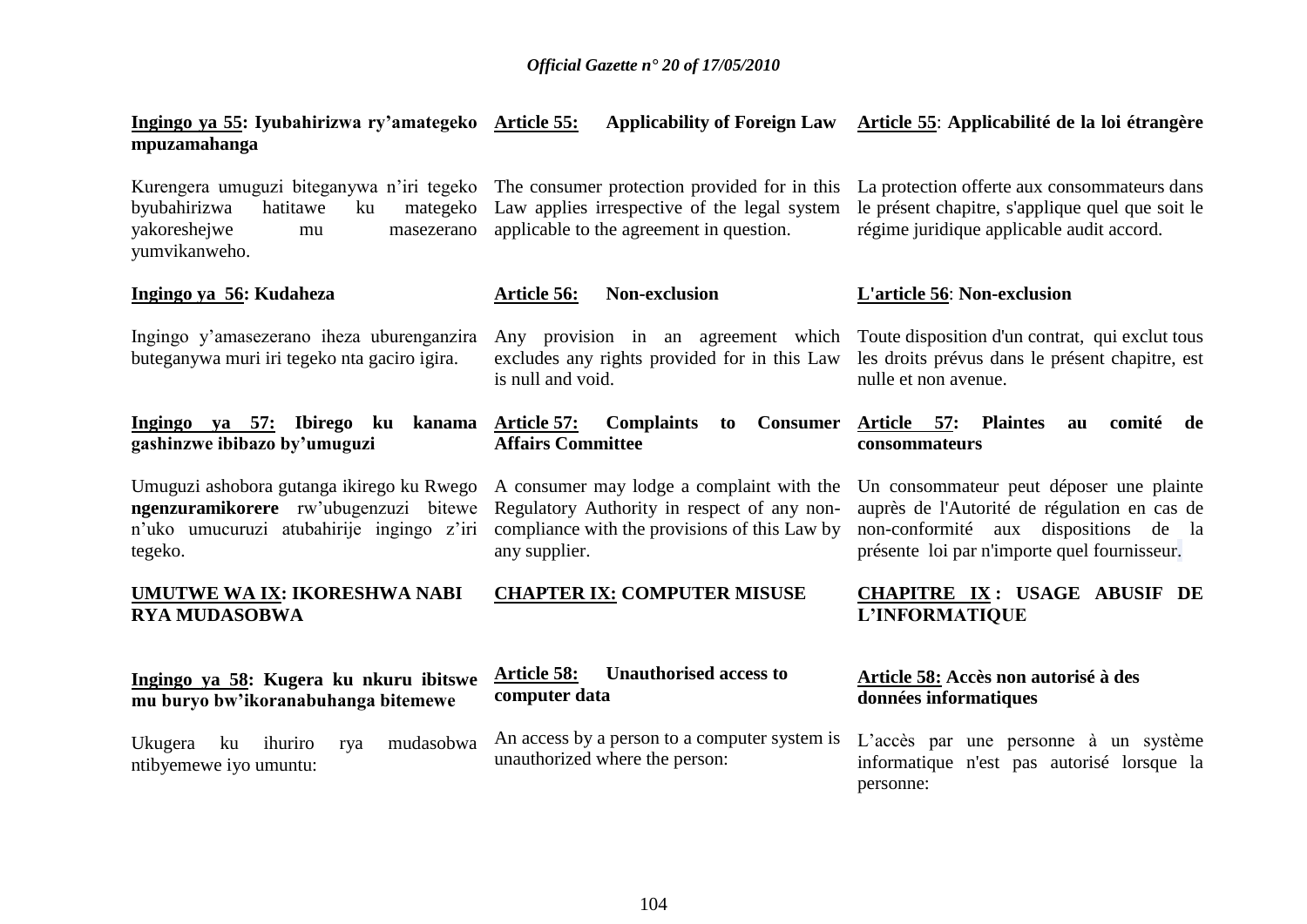- 1° adafite uburenganzira bwo kugenzura no kugera kuri iryo huriro;
- 2° utabyemerewe n"usanganywe ubwo burenganzira.

Umuntu wese ugira icyo akora ku ihuriro koranabuhanga azi ko kugera kuri iryo huriro bibujijwe, aba akoze icyaha, akaba ataryozwa cyangwa atakurikiranwa kubyo yakoze iyo:

- 1° ari umuntu wemerewe kugenzura imikorere cyangwa ikoreshwa ry"ihuriro koranabuhanga kandi akaba akoresha ubu burenganzira mu buryo butagize ikibi bugamije;
- 2° igihe abyemerewe mu buryo bugaragara cyangwa butagaragara n"usanganywe ubwo burenganzira;
- 3° yabikoze yitwaje ububasha butangwa n"itegeko buturuka ku ikurikizwa ry"itegeko hagamijwe kubona amakuru cyangwa kubona inyandiko yose cyangwa ikindi kintu.
- 1° is not entitled to control and access the computer system;
- 2° does not have consent to access by him/her of the kind in question from any person who is so entitled.

Any person who causes a computer system to perform a function, knowing that the access he/she intends to secure is unauthorized, shall commit an offence but shall not be liable under this provision where:

- 1° he/she is a person entitled to control the operation or use of the computer system and exercises such right in good faith;
- 2° he/she has the express or implied consent of the person, empowered to authorize him/her to have such an access;
- 3° he/she is acting in reliance of any statutory power arising under any enactment for the purpose of obtaining information, or of taking possession of
- 1° n'est pas le seul à contrôler l'accès de ce genre en question;
- 2° n'a pas l"autorisation d"accès en question de toute personne habilitée.

Toute personne qui crée une exécution d"une fonction par un système informatique, sachant que l'accès à ce système n'est pas autorisé, commet une infraction mais n"encourt aucune responsabilité de ses actes lorsque:

- 1° elle est une personne ayant un droit de contrôle sur le fonctionnement ou l'utilisation du système informatique et exerce ce droit de bonne foi;
- 2° elle a le consentement exprès ou tacite de la personne habilitée à l"autoriser d'avoir un tel accès;
- 3° elle agit en se prévalant d'un pouvoir réglementaire découlant d"un texte législatif dans le but d'obtenir des informations ou de prendre possession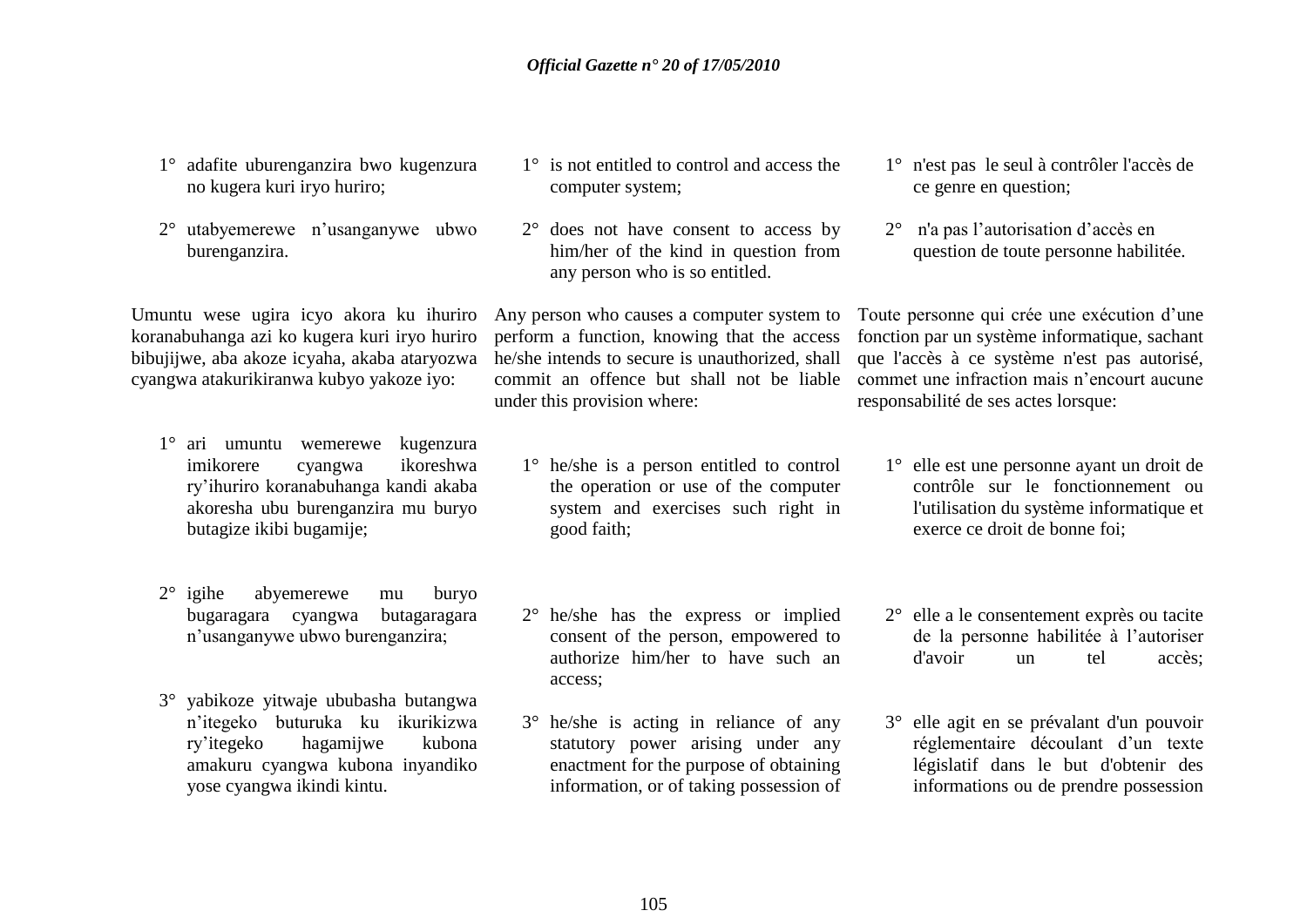any document or other property.

Hitawe ku mpamvu z"iki cyiciro, ntacyo bivuze igihe kugera ku ihuriro koranabuhanga ritagana kuri porogaramu yihariye cyangwa amakuru bibitswe ku ihuriro koranabuhanga ryihariye.

### **Ingingo ya 59: Kugera ku ihuriro hagamijwe gukora icyaha**

Umuntu wese ugira icyo akora ku ihuriro koranabuhanga afite intego yo gukumira igerwa kuri program cyangwa amakuru abitse ku ihuriro koranabuhanga agamije gukora icyaha gihanwa n"itegeko iryo ari ryo ryose, aba akoze icyaha.

### **Ingingo ya 60: Kubuzwa kugera no kutemererwa gukoresha servisi mudasobwa**

atabyemerewe akagera ku ihuriro cyangwa amakuru ari mu koranabuhanga, aba akoze icyaha.

For the purposes of this section, any access not directed at any particular program or data, a program or data of any kind or a program or data held in any particular computer system shall be immaterial.

de tout document ou de tout autre bien.

Aux fins de la présente section, il est immatériel que l'accès non autorisé ne soit pas dirigée vers un programme particulier ou données, un programme ou donnée de toute sorte, ou un programme ou des données détenues dans un système informatique particulier.

### **Article 59: Access to a computer system with intent to commit offences**

Any person who causes a computer system to perform any function for the purpose of securing access to any program or data held in any computer system, with intent to commit an offence under any Law, commits of an offence.

## **Article 60: Unauthorised access to and Article 60: Accès non autorisé et Interception of Computer Service**

Umuntu wese, icyo yakoresha cyose, Any person who, by any means, knowingly koranabuhanga abizi, agamije kubona servisi sytem for the purpose of obtaining, directly or izo ari zo zose za mudasobwa ku buryo indirectly, any computer service or intercepts buziguye cyangwa butaziguye, igikorwa, or causes to be intercepted, directly or has unauthorized access to any computer ihuriro indirectly, any function or any data within a computer system, commits an offence.

Toute personne qui agit sur un système informatique pour sécuriser l'accès à un programme ou à des données contenues dans un système informatique avec l'intention de commettre une infraction punie par la loi, commet une infraction.

**Article 59: Accès avec intention de** 

**commettre des infractions**

## **l'interception de service informatique**

Toute personne qui, quel que soit le moyen utilisé, accède sans autorisation à un système informatique aux fins d'obtenir, directement ou indirectement, des services informatiques ou intercepte ou fait intercepter, directement ou indirectement, une fonction, ou toute donnée au sein d"un système informatique, commet une infraction.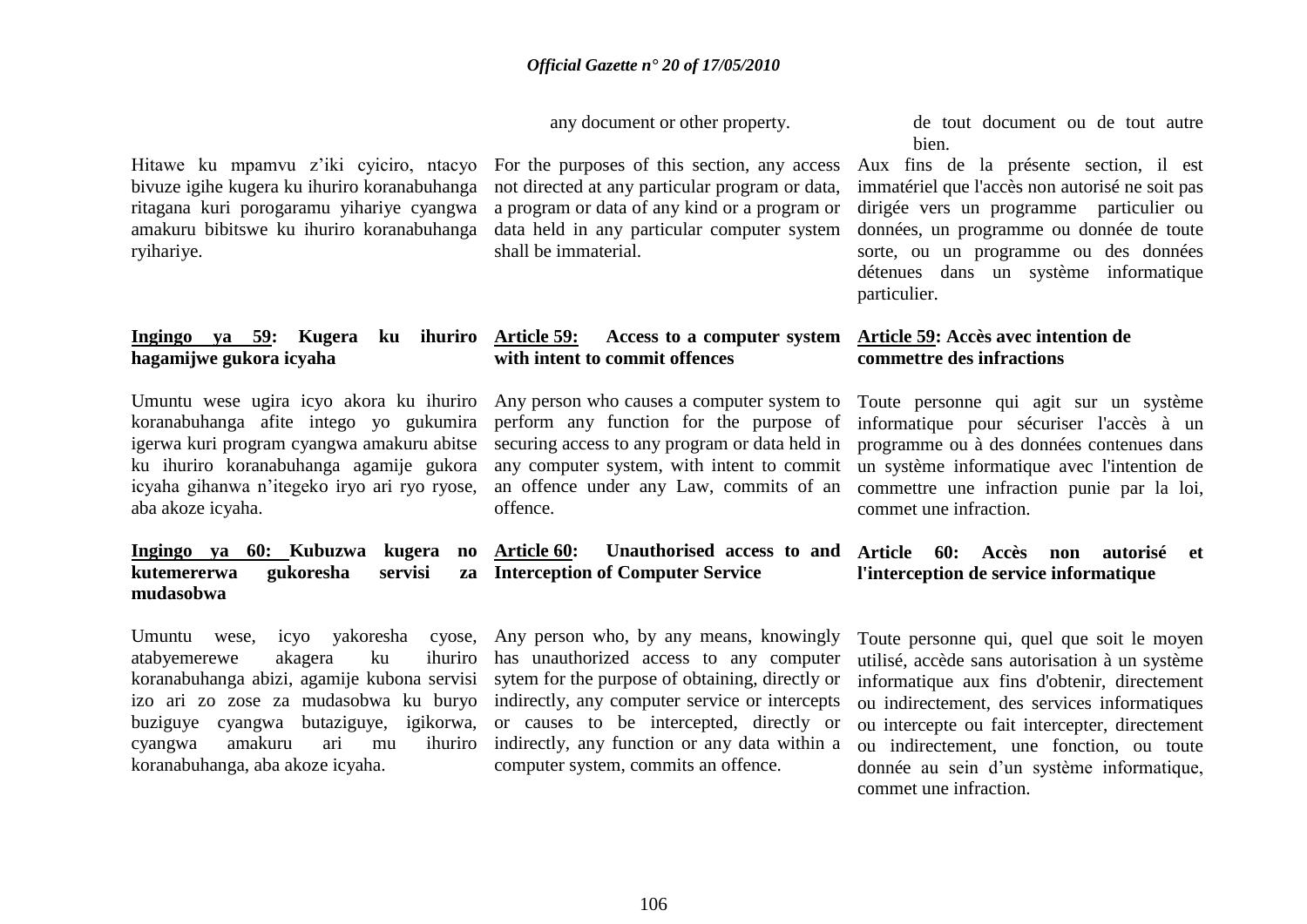**Ingingo ya 61: Ihindurwa ry"inkuru iri muri mudasobwa mu buryo butemewe Article 61: Unauthorised modification of Article 61: Modification non autorisée de Computer data données informatiques**

impinduka z"inkuru ibitswe ku ihuriro rya mudasobwa, aba akoze icyaha.

### Umuntu wese, abizi, ukora igikorwa gitera Any person who, knowingly, does an act Toute personne qui, sciemment, pose un acte which causes an unauthorized modification of data held in any computer system, commits an offence.

lawful excuse, does an act which causes directly or indirectly a degradation, failure,

## qui provoque une modification non autorisée des données contenues dans n'importe quel

système informatique, commet une infraction.

#### **Ingingo ya 62: Kwangiza cyangwa kubangamira kugera ku koranabuhanga Article 62: Damaging or denying access Article 62: Endommagement ou déni to computer system d'accès au système informatique**

Umuntu wese, utabiherewe uruhushya Any person who without lawful authority or n"itegeko cyangwa ngo abisonerwe na ryo, agakora igikorwa kigira ingaruka mu buryo buziguye cyangwa butaziguye zo kwangiza, interruption or obstruction of the operation of ry"ihuriro koranabuhanga cyangwa kubuza kugera, cyangwa kubangamira porogramu the computer system, commits an offence. cyangwa inkuru ibitswe mu ihuriro koranabuhanga, aba akoze icyaha.

gutesha, kubuza, kubangamira ikoreshwa a computer system or a denial of access to, or impairment of any program or data stored in

**Ingingo ya 63**: **Gutunga ihuriro**  koranabuhanga, **koranabuhanga n"inkuru mu buryo butemewe n"amategeko** ibinyabugingo computer system, devices and data

Aba akoze icyaha, umuntu wese, abizi, ucura, ugurisha, utanga hagamijwe gukoreshwa, utumiza mu mahanga, ukwirakwiza, cyangwa

Any person who, knowingly, manufactures, sells, procures for use, imports, distributes or otherwise makes available, a computer system

*Unlawful* possession

Toute personne qui, sans autorisation légale, pose un acte qui cause directement ou indirectement une dégradation, défaillance, interruption ou l'obstruction de l'opération d'un système informatique ou un déni d'accès ou la déficience des programmes ou des données stockées dans le système informatique, commet une infraction.

## **Article 63**: **Possession illégale de systèmes, dispositifs et données informatiques**

se ushyira ahagaragara ihuriro koranabuhanga or any other device, designed or adapted ou rend disponible un système informatique Commet une infraction toute personne qui, sciemment, fabrique, vend, procure à des fins d"utilisation, d"importation, de distribution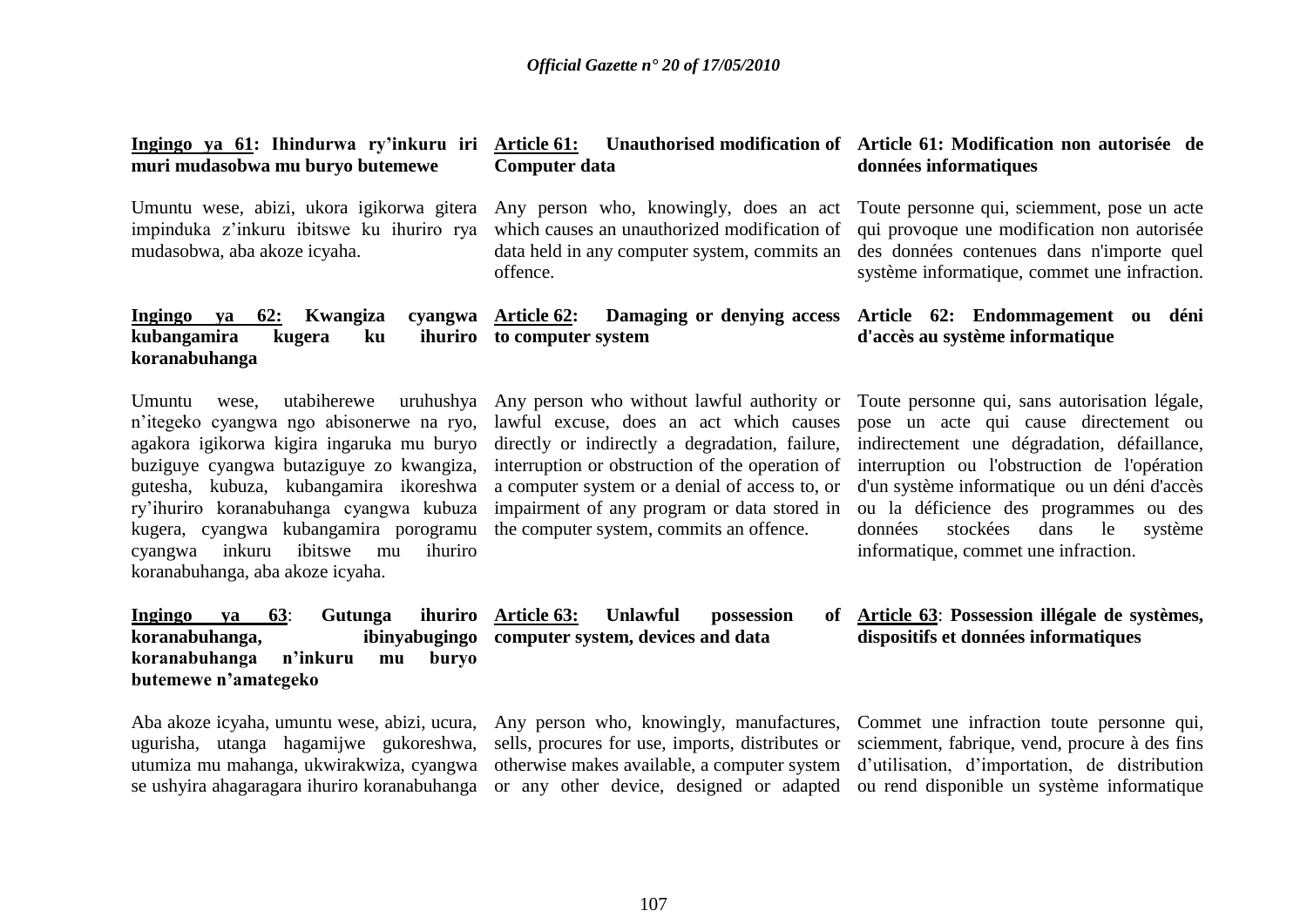| cyangwa ikindi kinyabugingo,<br>hagamijwe gukora icyaha.                                                                                                                                     |            | bikozwe primarily for the purpose of committing any<br>offence shall be guilty of an offence.                                                                                                                                                                                                                                                                                                                                                                                                                                                             | ou tout autre dispositif principalement conçu<br>ou adapté dans le but de commettre une<br>infraction.                                                                         |  |  |  |
|----------------------------------------------------------------------------------------------------------------------------------------------------------------------------------------------|------------|-----------------------------------------------------------------------------------------------------------------------------------------------------------------------------------------------------------------------------------------------------------------------------------------------------------------------------------------------------------------------------------------------------------------------------------------------------------------------------------------------------------------------------------------------------------|--------------------------------------------------------------------------------------------------------------------------------------------------------------------------------|--|--|--|
| atunze inkuru yose cyangwa porogramu<br>agamije gukoresha iyo inkuru cyangwa<br>porogramu, ubwe cyangwa n'undi, kugira ngo<br>akore cyangwa afashe gukora icyaha<br>giteganywa n'iri tegeko. |            | Aba akoze icyaha, umuntu wese ufatwa Any person who is found in possession of any Est coupable d'une infraction toute personne<br>data or program with the intention that the qui possède des données ou des programmes<br>data or program be used, by the person avec l'intention de s'en servir lui-même ou<br>himself or another person, to commit or par une autre personne dans la commission<br>facilitate the commission of an offence d'une infraction prévues par la présente loi.<br>provided for by this Law shall be guilty of an<br>offence. |                                                                                                                                                                                |  |  |  |
| yose bikubiyemo:                                                                                                                                                                             |            | inyandiko cyangwa porogaramu iyo ariyo of any data or program includes:                                                                                                                                                                                                                                                                                                                                                                                                                                                                                   | Hitawe ku ntego y'iyi ngingo, gutunga For the purposes of this provision, possession Aux termes du présent article, la possession<br>d'une donnée ou d'un programme comprend : |  |  |  |
| $1^{\circ}$<br>ihuriro<br>Gutunga<br>igikoresho<br>cyangwa<br>inkuru cyangwa porogaramu;                                                                                                     | kibitswemo | koranabuhanga $1^{\circ}$ having possession of computer system or $1^{\circ}$ avoir<br>data storage device that holds or contains<br>the data or program;                                                                                                                                                                                                                                                                                                                                                                                                 | possession<br>d'un<br>système<br>informatique<br>périphérique de<br>ou un<br>stockage de données qui contient des<br>données<br>des<br>programmes;<br><b>ou</b>                |  |  |  |
| $2^{\circ}$<br>inyandiko<br>Gutunga<br>inkuru cyangwa;                                                                                                                                       |            | yanditswemo $2^{\circ}$ having possession of a document in which $2^{\circ}$ avoir possession d'un document dans<br>the data or program is recorded; or                                                                                                                                                                                                                                                                                                                                                                                                   | lequel les données ou le programme est<br>enregistré,                                                                                                                          |  |  |  |
| $3^\circ$<br>inkuru<br>Kugenzura<br>porogaramu itunzwe n'undi muntu.                                                                                                                         |            | cyangwa $3^{\circ}$ having control of data or program that is $3^{\circ}$ avoir le contrôle de données ou de<br>in the possession of another person.                                                                                                                                                                                                                                                                                                                                                                                                      | programme qui est en la possession d'une<br>autre personne.                                                                                                                    |  |  |  |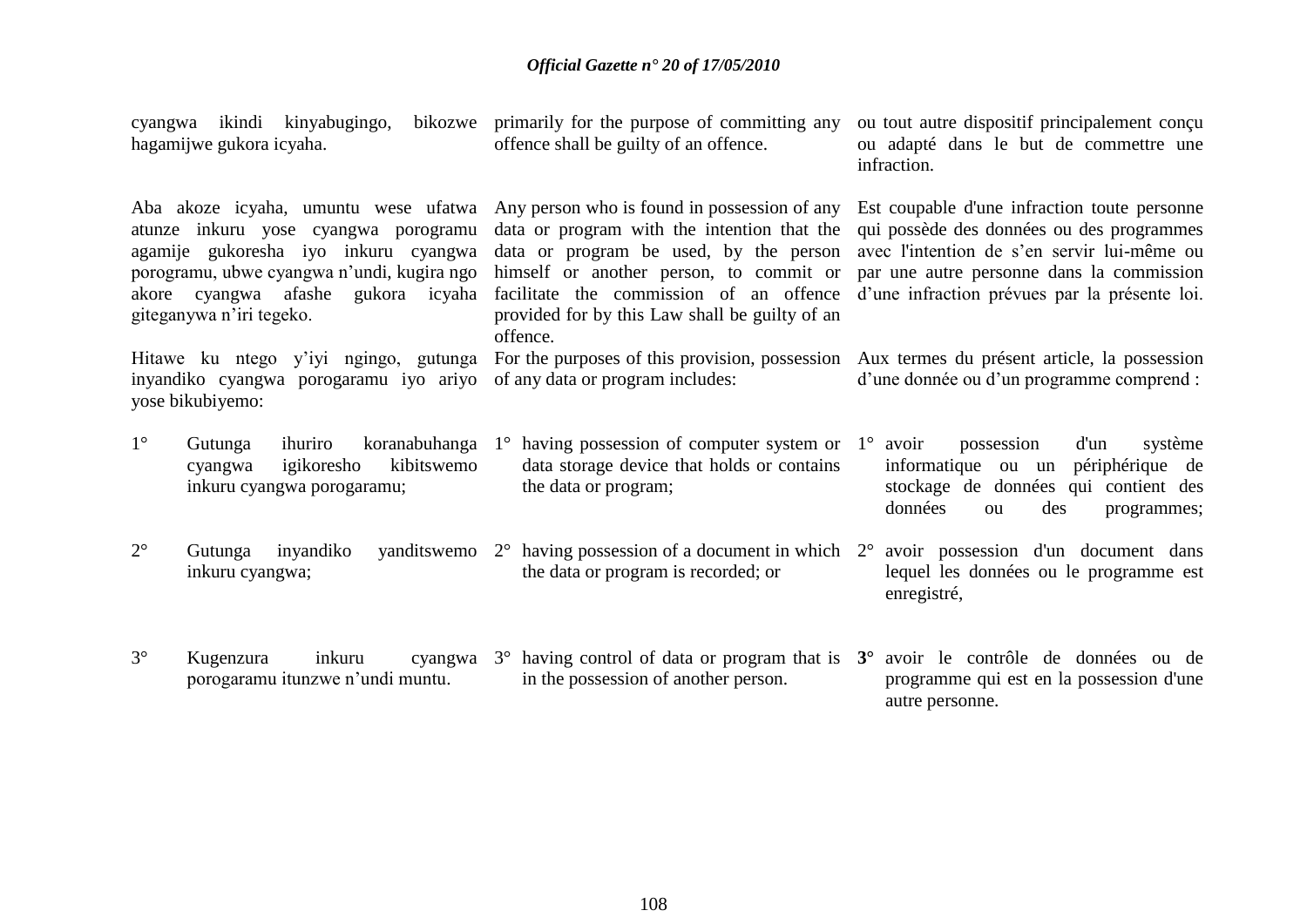| Ingingo ya 64: Kutemererwa kuvuga Article 64:<br>ijambo rifungura                                                                                                                                  | <b>Password</b>                                                                                                 | Unauthorised disclosure of Article 64: Divulgation non autorisée du<br>mot de passe                                                                                                                                                                                                       |
|----------------------------------------------------------------------------------------------------------------------------------------------------------------------------------------------------|-----------------------------------------------------------------------------------------------------------------|-------------------------------------------------------------------------------------------------------------------------------------------------------------------------------------------------------------------------------------------------------------------------------------------|
| Aba akoze icyaha, abizi neza, uhishura<br>ijambo rifungura, ugera ku ijambo rihishwe,<br>cyangwa ubundi buryo bwatuma agera kuri<br>porogaramu cyangwa indi nkuru iri ku ihuriro<br>koranabuhanga: | any password, access code, or any other<br>of gaining access to any<br>means<br>system shall commit an offence: | Any person who, knowingly discloses Commet 'une infraction toute personne qui,<br>sciemment, décode un mot de passe, un code<br>d'accès ou tout autre moyen d'accéder à un<br>programme or data held in any computer programme ou des données contenues dans un<br>système informatique : |
| $1^{\circ}$ Agamije inyungu itemewe;                                                                                                                                                               | $1^{\circ}$ for any unlawful gain;                                                                              | $1^{\circ}$ pour tout gain illicite;                                                                                                                                                                                                                                                      |
| $2^{\circ}$ Agamije<br>impamvu<br>itemewe<br>n'amategeko;                                                                                                                                          | $2^{\circ}$ for any unlawful purpose; or                                                                        | à des fins illicites ;<br>$2^{\circ}$                                                                                                                                                                                                                                                     |
| 3° Azi neza ko bishobora kugira uwo<br>byakwangiriza.                                                                                                                                              | 3° knowing that it is likely to cause<br>prejudice to any person.                                               | 3° sachant qu'il est susceptible de causer<br>un préjudice à une personne.                                                                                                                                                                                                                |
| Ingingo ya 65: Ibihano                                                                                                                                                                             | <b>Article 65: Penalties</b>                                                                                    | <b>Article 65 : Sanctions</b>                                                                                                                                                                                                                                                             |

Ibyaha bivugwa mu mutwe wa IX bihanwa hakurikijwe ibiteganywa mu gitabo cy"amategeko ahana y"u Rwanda.

#### **UMUTWE WA X: AMABWIRIZA AGENGA UBUYOBOZI BUTANGA ICYEMEZOMPAMO.**

#### **Ingingo ya 66: Urwego ngenzuramikorere**

Urwego ngenzuramikorere nirwo rugenzura rugatanga amabwiriza rusange n"amabwiriza yihariye ku batanga ibyemezo.

Offenses referred to in Chapter IX shall be Les infractions visées au Chapitre IX sont punished in accordance with the provisions of punies conformément aux dispositions du the Penal Code.

**CHAPTER X: REGULATION OF CERTIFICATION AUTHORITIES**

#### **Article 66: Controller of Certification Authorities**

Controller of Certification Authorities and

Code pénal.

#### **CHAPITRE X: REGLEMENTATION RELATIVE AUX PRESTATAIRES DE SERVICE DE CERTIFICATION**

#### **Article 66: Désignation d"un contrôleur et autres employés**

The Regulatory Authority shall be the L"Autorité de régulation est le Contrôleur de develop general and special instructions for les instructions générales et particulières de prestataires de service de certification et fixe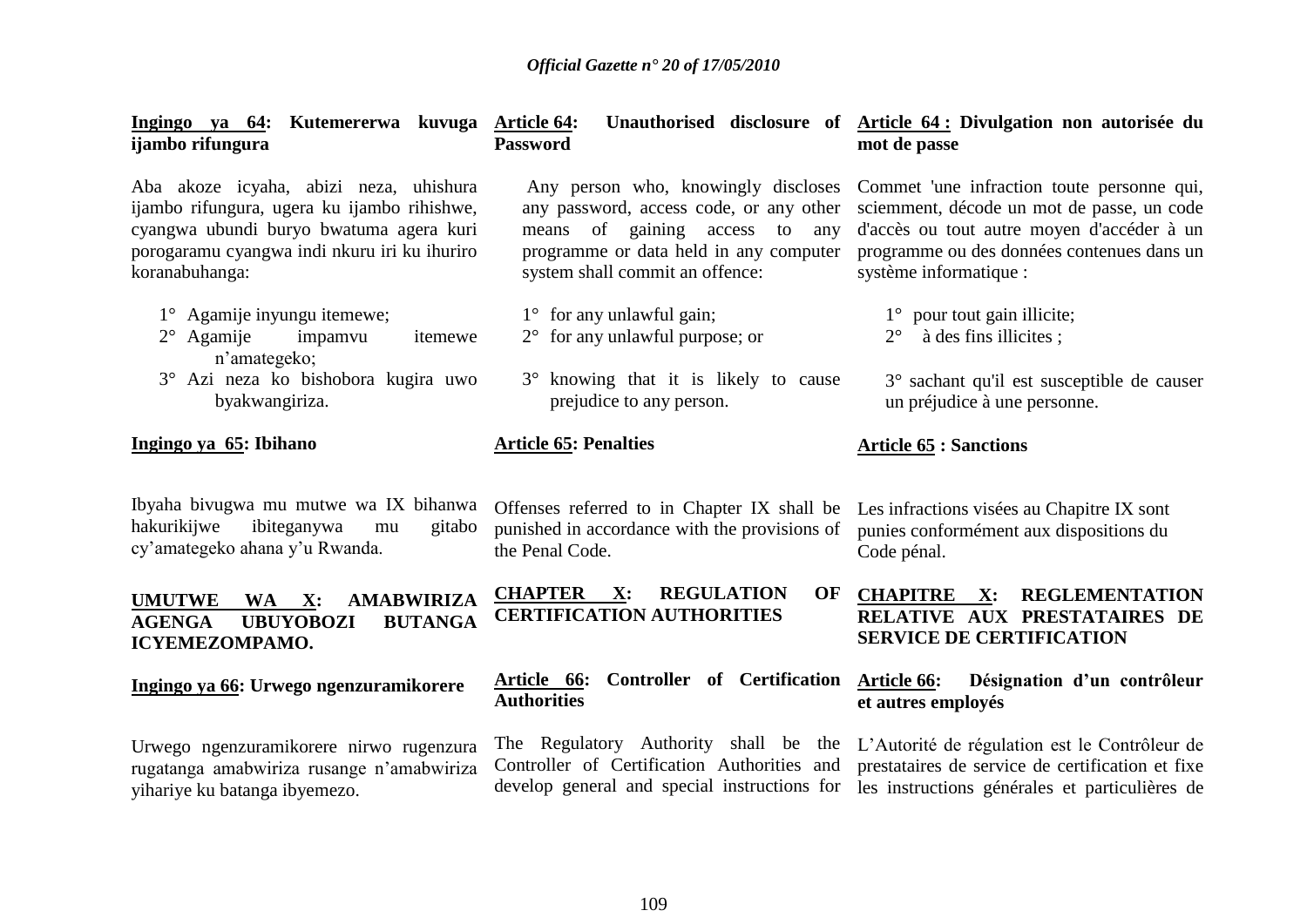certification authorities.

cette loi, à l"égard des prestataires de service de certification.

Le contrôleur maintient une base de données accessibles au public contenant la liste des prestataires des services de certification, leur identification qu"ils des personnes physiques

ou morales.

(2)Umugenzuzi agomba kugira ubushobozi busesuye bwo kugera ku rutonde rutangazwa rw"abatanga ibyemezo n"imyirondoro yabo, yaba iy"abantu ku giti cyabo cyangwa ibigo**.** 

Umuntu uwo ariwe wese, ikigo cyangwa ubuyobozi rusange cyangwa bwihariye, bugaragajwe na Leta ko bubifitiye ububasha ashobora gushimangira ubwoko bw`umukono koranabuhanga busabwa n`ibiteganywa n`amabwiriza akubiye muri iri tegeko.

**Ingingo ya 67: Amabwiriza agenga ubuyobozi ngenzuramikorere butanga icyemezo**

Urwego ngenzuramikorere rufite ububasha bwo gushyiraho amabwiriza ashyira mu bikorwa iri tegeko aho bibaye ngombwa.

#### **Ingingo ya 68: Ukwemerwa k`ubuyobozi butanga icyemezo mvamahanga**

Hakurikijwe ibivugwa muri iri tegeko, urwego ngenzura mikorere ni rwo rwemera icyemezo cyatangiwe mu mahanga hakurikijwe amategeko ateganya ko

The Controller shall have full power to access the published list of certification authorities and their identification whether they are individual persons or legal entities.

Any person, organ or authority, whether Toute personne, tout organe ou toute autorité, public or private, specified by the enacting Government as competent may determine comme compétent en la matière peut which electronic signatures satisfy the déterminer quelles signatures électroniques provisions of this Law.

de droit public ou privé, indiqué par l"Etat satisfont aux dispositions de la présente Loi.

#### **Article 67: Regulation of certification Article 67: Réglementation des prestataires authorities de service de certification**

The regulatory authority has power to make regulations for purposes of implementing provisions of this Law where necessary.

L"autorité de régulation est habilitée à édicter des instructions de mise en exécution de la présente loi, en cas de besoin.

#### Article 68: Recognition of **certification authorities**

Under this Law, the Regulatory Authority Conformément aux dispositions de la présente issued outside Rwanda in accordance with

### **Article 68: Reconnaissance des prestataires de service de certification étrangers**

shall be competent to recognise certification loi, l"autorité de régulation est compétente provisions granting the power to the l"étranger en conformité avec les lois pour reconnaître un certificat délivré à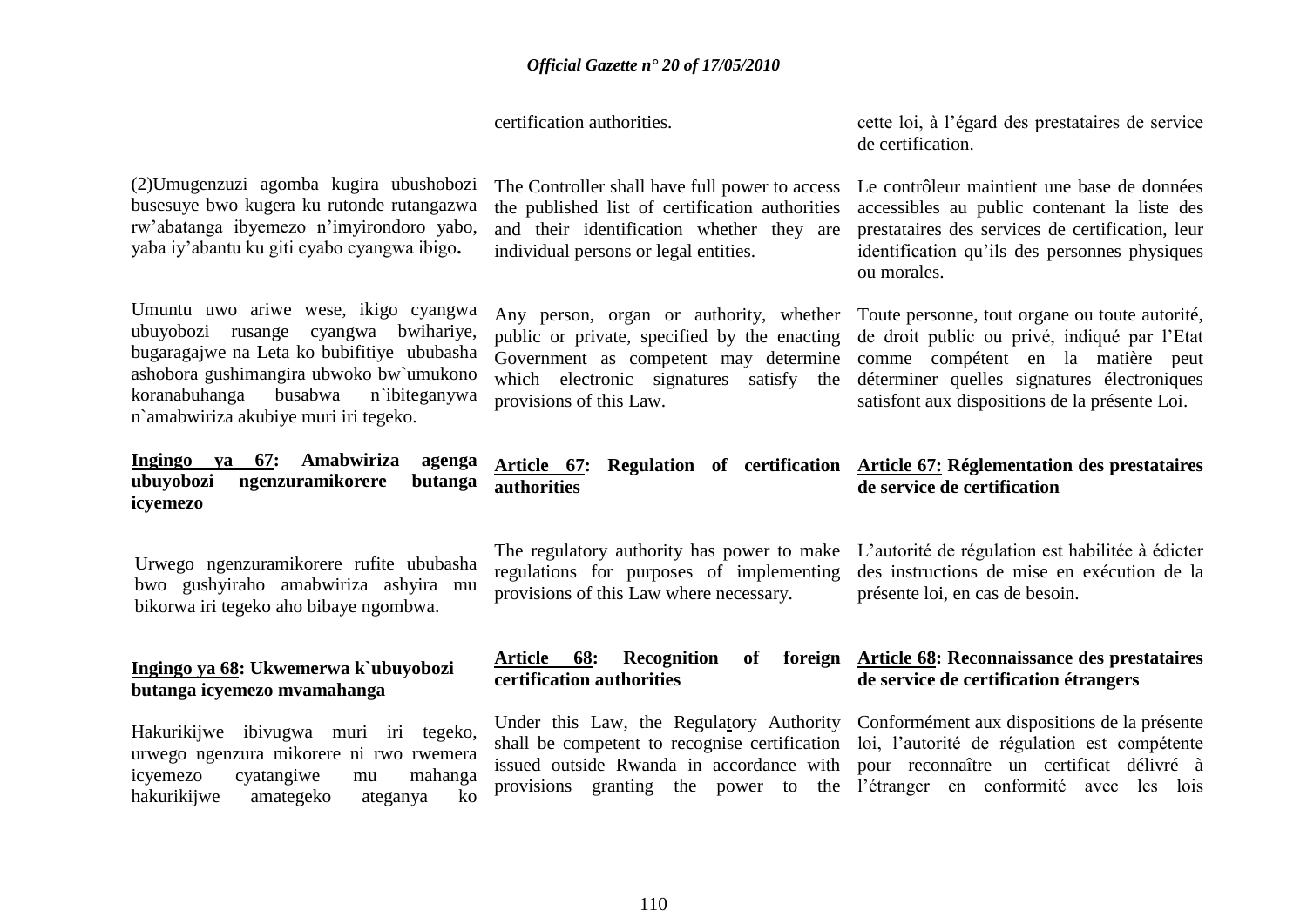umugenzuzi ashobora kwemeza ubuyobozi Controller to recognize foreign certification prévoyant que le contrôleur peut agréer les butanga icyemezo buturuka hanze y`u authority where requirements are satisfied. Rwanda igihe bwujuje ibisabwa.

**Ingingo ya 69: Igihe n"uburyo icyemezo kigomba gukoreshwamo kugira ngo kigumane icyizere cyacyo**  Article 69: Period of validity **certification and modalities of its use**

Ubuyobozi butanga icyemezo bwemewe, mu gihe cyo guha uwanditse icyemezo, bushobora kugaragaza mu bihe bitandukanye impushya zitandukanye.

Ubuyobozi butanga icyemezo bubifitiye uruhushya bugomba kugaragaza ibigabanywa bitandukanye mu byemezo bitandukanye bubona ko bikwiriye.

#### **Ingingo ya 70: Inshingano z"ubuyobozi butanga icyemezo ku cyemezo cyujuje ibyangombwa**

Mu gutanga icyemezo kigaragara ko cyujuje ibyangombwa, hakurikijwe iri tegeko, ku bantu bose muri rusange cyangwa gutanga icyizere ku cyemezo nk`icyo ku bantu bose, ubuyobozi butanga icyemezo buzishingira ikizononekara ku kigo cyangwa ku wundi muntu wizeye icyo cyemezo:

issuing a certificate to a subscriber, specify different certificates at different times.

as it considers fit.

**Article 70: Liability of certification authorities for qualified certificates**

By issuing a certificate as a qualified certificate to the public or by guaranteeing such a certificate to the public, a certification authority shall be liable for damage caused to any entity or natural person who reasonably relies on that certificate:

prestataires de service de certification à l"extérieur du Rwanda qui satisfont aux exigences prescrites.

#### **Article 69: Durée de validité et modalités d"utilisation du certificat**

A licensed certification authority shall, in Lorsqu"il délivre un certificat aux utilisateurs, un prestataire de service de certification accrédité peut assigner aux différents certificats différents délais de validité.

The licensed certification authority shall Le prestataire de service de certification specify different limits in different certificates accrédité doit spécifier les délais de validité qu"il le juge convenables aux différents certificats.

#### **Article 70: Responsabilité des prestataires de service de certification pour les certificats qualifiés**

En délivrant un certificat qui, conformément à la présente loi, est réputé qualifié et faisant foi à l"égard du public, un prestataire de service de certification est responsable du préjudice causé à toute personne morale ou physique qui a fait foi en ce certificat pour des faits relevant de (s):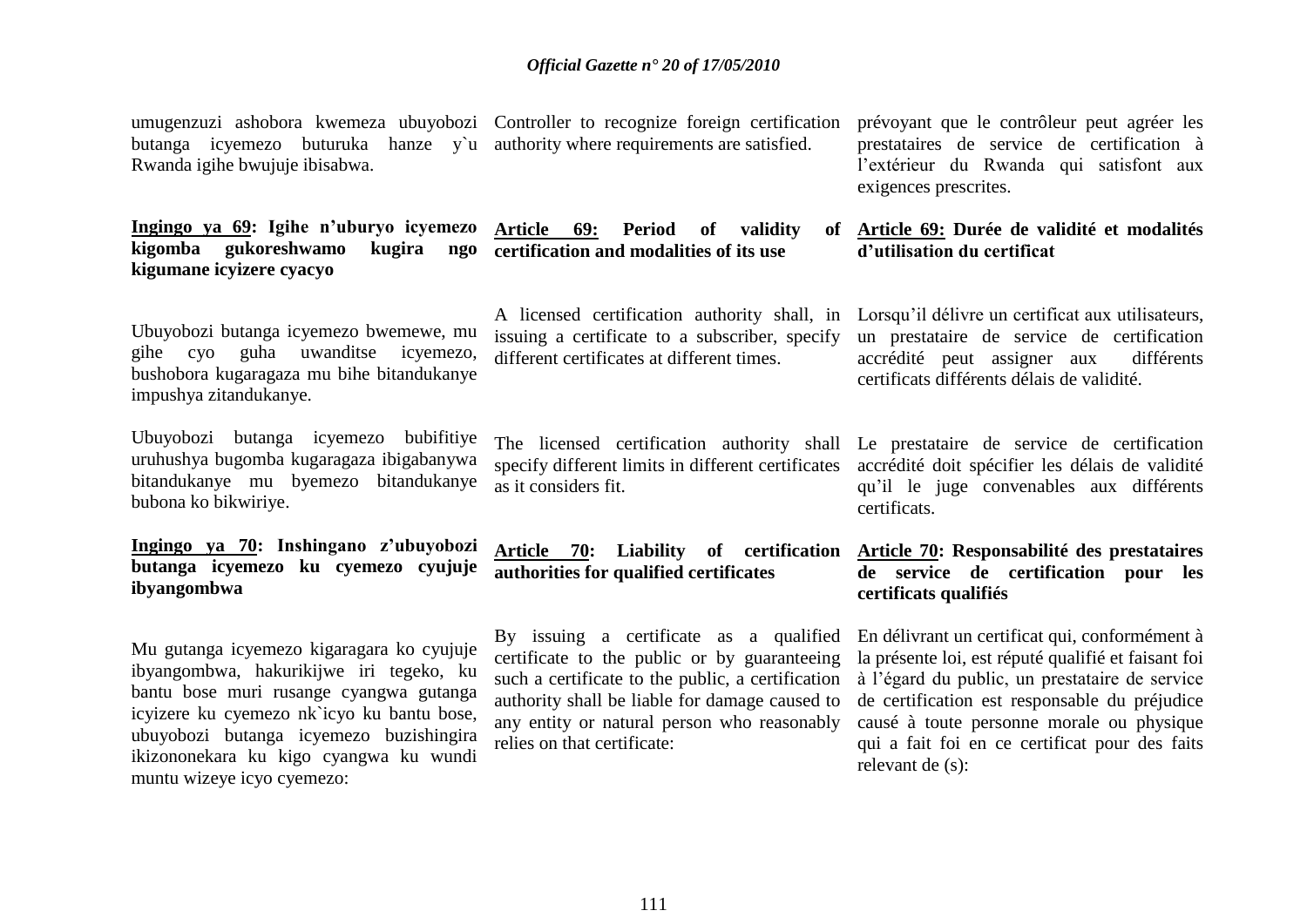- $1^\circ$  ku byerekeye guhamya neza hatanzwe amakuru ari mu cyemezo cyujuje ibyangombwa no ku byerekeye ukuntu icyemezo gifite ibisobanuro byose bikenewe byanditswe kugira ngo icyemezo kibe cyujuje ibyangombwa;
- 2° ku byerekeye ibimenyetso bigize umukono koranabuhanga bihura n"ibimenyetso bikoreshwa mu gusuzuma niba uwo mukono ari uwa nyir"ubwite;
- 3° kugira ngo habe icyizere ko ibyangombwa bikora umukono n` ibyangombwa bigenzura umukono bikoreshwe mu buryo bwo kwuzuzanya igihe ubuyobozi butanga icyemezo buramutse bubikora byombi; keretse ubuyobozi butanga icyemezo bwerekanye ko butabishyizemo umwete muke.

#### **Ingingo ya 71: Amabwiriza ububiko**

Urwego ngenzuramikorere rushyiraho amabwiriza agenga ishyirwaho ry"ububiko bwemewe, imiterere yabwo, ibikurikizwa kugirango bwemerwe n"icyo bumara.

- 1° igihe  $1^\circ$  as regards the accuracy at the time of issuance of all information contained in the qualified certificate and as regards the fact that the certificate contains all the details prescribed for a qualified certificate;
	- 2° as regards whether the evidence contained in the electronic signature corresponds to the evidence used in the signature verification;
	- 3° for assurance that the signature-creation data and the signature-verification data can be used in a complementary manner in cases where the certification authority generates them both, unless the certification authority proves that he has not acted negligently.
- 1° la preuve de l'exactitude de toutes les informations contenues dans le certificat qualifié à la date où il a été délivré et la présence, dans ce certificat, de toutes les données prescrites pour un certificat qualifié;
- 2° données afférentes à la vérification de la vraisemblance des signatures;
- 3° données afférentes à la création de signature et celles afférentes à la vérification de signature puissent être utilisées de façon complémentaire, dans le cas où le prestataire de service de certification génère ces deux types de données, sauf si le prestataire de service de certification prouve qu'il n'a commis aucune négligence.

#### **Article 71: Regulation of repositories**

The Regulatory authority shall make L"autorité de régulation édicte une regulations for the purpose of ensuring the réglementation afférant à la mise en place de establishment of certified repositories, their répertoires agréés, leur nature, les modalités nature and procedures for their approval as d"agréation et leur destination. well as their use.

#### **Article 71: Réglementation des répertoires**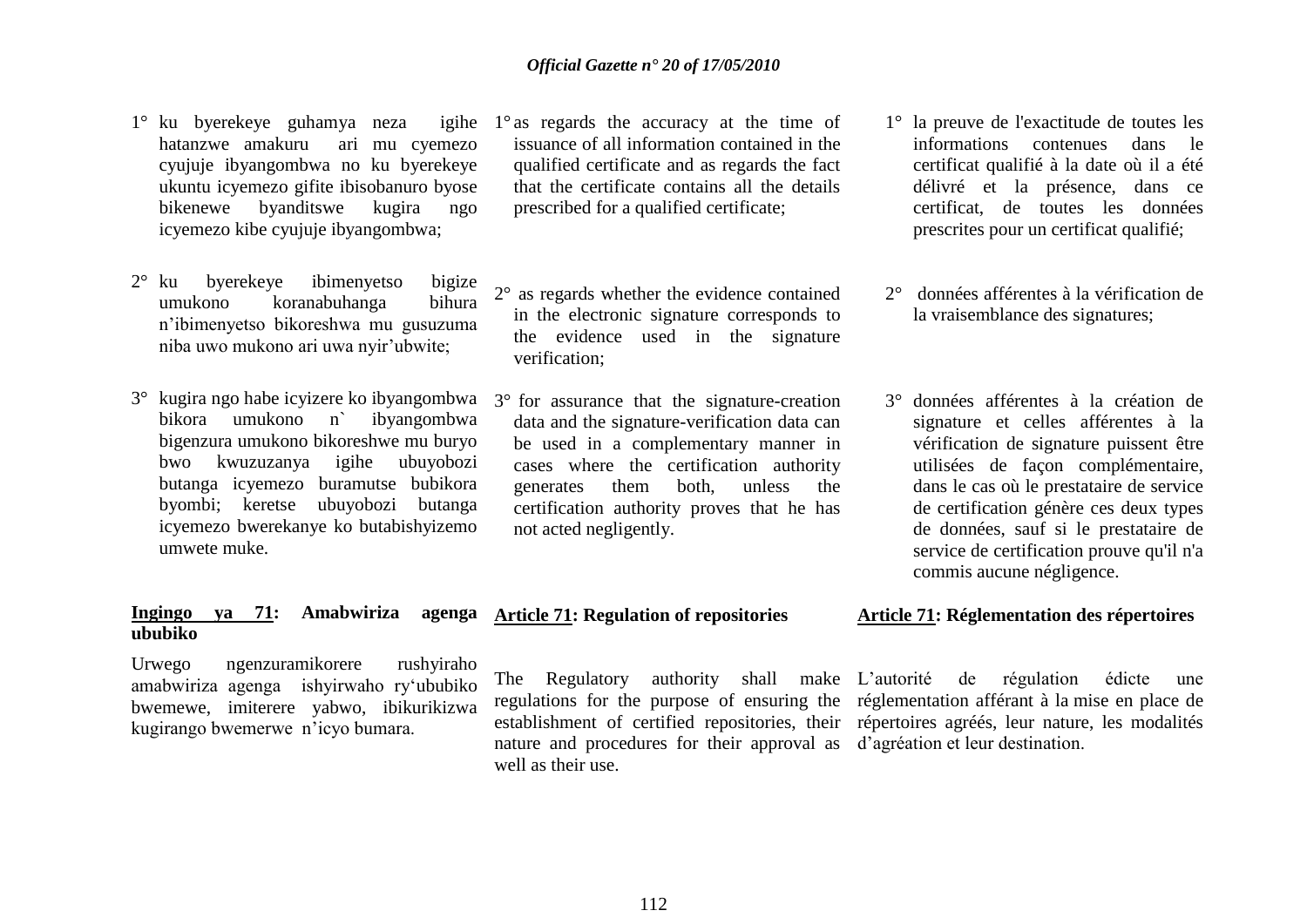**contracts**

#### **UMUTWE WA XI: IHEREREREKANYA KORANABUHANGA CHAPTER XI: ELECTRONIC CHAPITRE TRANSACTIONS CHARE XI: TRANSACTIONS ELECTRONIQUES**

**Article 72: Formation and validity of Article 72: Formation et validité des** 

**contrats**

#### **Ingingo ya 72: Gukora amasezerano yemewe**

Mu rwego rwo gukora amasezerano, uretse igihe byemeranyijweho n"impande zombi, gutanga no kwemera ibyatanzwe bishobora gukorwa mu buryo koranabuhanga. Igihe ubutumwa koranabuhanga bukoreshwa mu gukora amasezerano, ayo masezerano azaba afite agaciro hatitawe ko yakozwe mu buryo koranabuhanga.

#### **Ingingo ya 73: Ihererekanya ry"amakuru mu buryo bw"ikoranabuhanga**

Mu bikorwa by"ihererekanya makuru koranabuhanga:

- 1° amasezerano ashobora gukorwa igihe uhagarariye umuntu mu buryo bw"ikoranabuhanga akora ibisabwa n"amategeko;
- 2° amasezerano ashobora gukorwa igihe impande zombi zihuriye ku gikorwa cyangwa umwe muri bo afite umuhagarariye mu buryo bw"ikoranabuhanga;

In the context of contract formation, unless otherwise agreed by the parties, an offer and the acceptance of an offer may be expressed by means of electronic messages. Where an electronic message is used in the formation of Lorsqu"un message électronique est utilisé a contract, that contract shall be valid regardless its use of electronic means for that purpose.

#### **Article 73: Electronic Data Interchange Articles 73: Echange des données Transactions**

In electronic data interchange transactions:

- 1° an agreement may be formed where an electronic agent performs an action required by Law ;
- 2° an agreement may be formed where all parties to a transaction or either one of them uses an electronic agent;

Dans le contexte de la formation des contrats. sauf convention contraire entre les parties, une offre et l"acceptation d"une offre peuvent être exprimées par un message électronique. pour la formation d"un contrat, sa validité n"est en rien entachée du fait qu"il a été formé sous la forme électronique.

# **informatisées**

Dans l'échange des données informatisées, un contrat peut être formé lorsque:

- 1° un agent électronique exécute une action prescrite par la loi;
- 2° toutes les parties à une transaction ou l'une ou l'autre d'entre eux utilisent un agent électronique;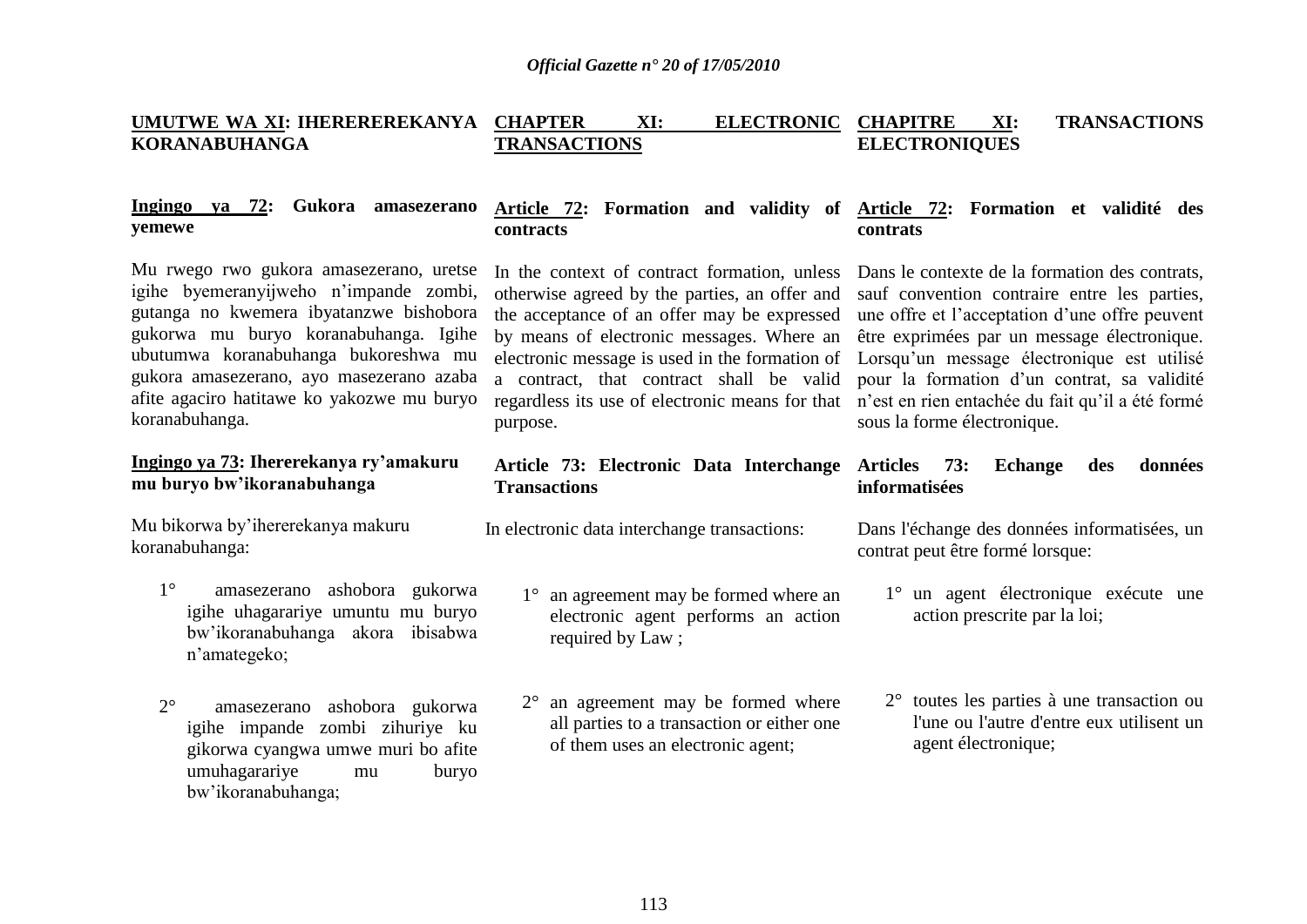3° uruhande rukoresha uruhagarariye mu buryo bw"ikoranabuhanga mu gukora amasezerano rufatwa nk"aho rugengwa n"ayo masezerano hatitaweho ko rwasuzumye ibyakozwe n"uruhagarariye mu buryo bw"ikoranabuhanga,keretse igihe ayo amasezerano ashobora gusubirwamo n"undi bemeranyijweho mbere y"uko amasezerano akorwa.

Amasezerano nta gaciro aba afite iyo uruhande rukorana n"uhagarariye urundi ruhande mu buryo bwikoranabuhanga rwibeshye mu gihe rwakoraga ubutumwa koranabuhanga kandi:

- 1° uhagarariye urundi ruhande akaba ataratanze umwanya wo gufasha urundi ruhande kutibeshya cyangwa kuvanaho uko kwibeshya;
- 2° uruhande rwibeshye rwamenyesheje urundi ruhande hakiri kare ko habayeho kwibeshya;
- 3° uruhande rwibeshye rwakoze ibishoboka byose harimo gusubiza icyasabwe;

3° a party using an electronic agent to form an agreement is presumed to be bound by the terms of that agreement irrespective of whether that person reviewed the actions of the electronic agent unless that agreement can be reviewed by a third party agreed upon by both parties, prior to agreement formation.

No agreement is formed where a party interacts directly with the electronic agent of another person and has made a material error during the creation of a electronic message and:

- 1° the electronic agent did not provide that person with an opportunity to prevent or correct the error;
- 2° the party that made an error notifies the other person of the error as soon as practicable after that person has learned of it;
- 3° the party that made the error has made all possible steps to address the situation including the restitution of

3° une des parties est représentée par un agent électronique dans la conclusion d"un contrat est présumée être liée par les termes de ce contrat sans tenir compte du fait que cette personne a passé en revue les actions de l'agent électronique à moins qu"il ne soit possible de faire revoir ces termes par une personne choisie de commun accord, avant la conclusion du contrat.

Aucun contrat n'est formé lorsqu"une personne physique interagit directement avec l'agent électronique d'une autre personne et fait une erreur matérielle pendant la création d'un message électronique :

- 1° l'agent électronique n'a pas fourni à cette personne une occasion d'empêcher ou de corriger l'erreur;
- 2° cette personne avise l'autre partie de l"erreur aussitôt que possible après en avoir pris connaissance et lui signale qu"elle a commis une erreur;
- 3° la partie qui a commis l"erreur a fait tout le nécessaire pour redresser la situation tel que demandé;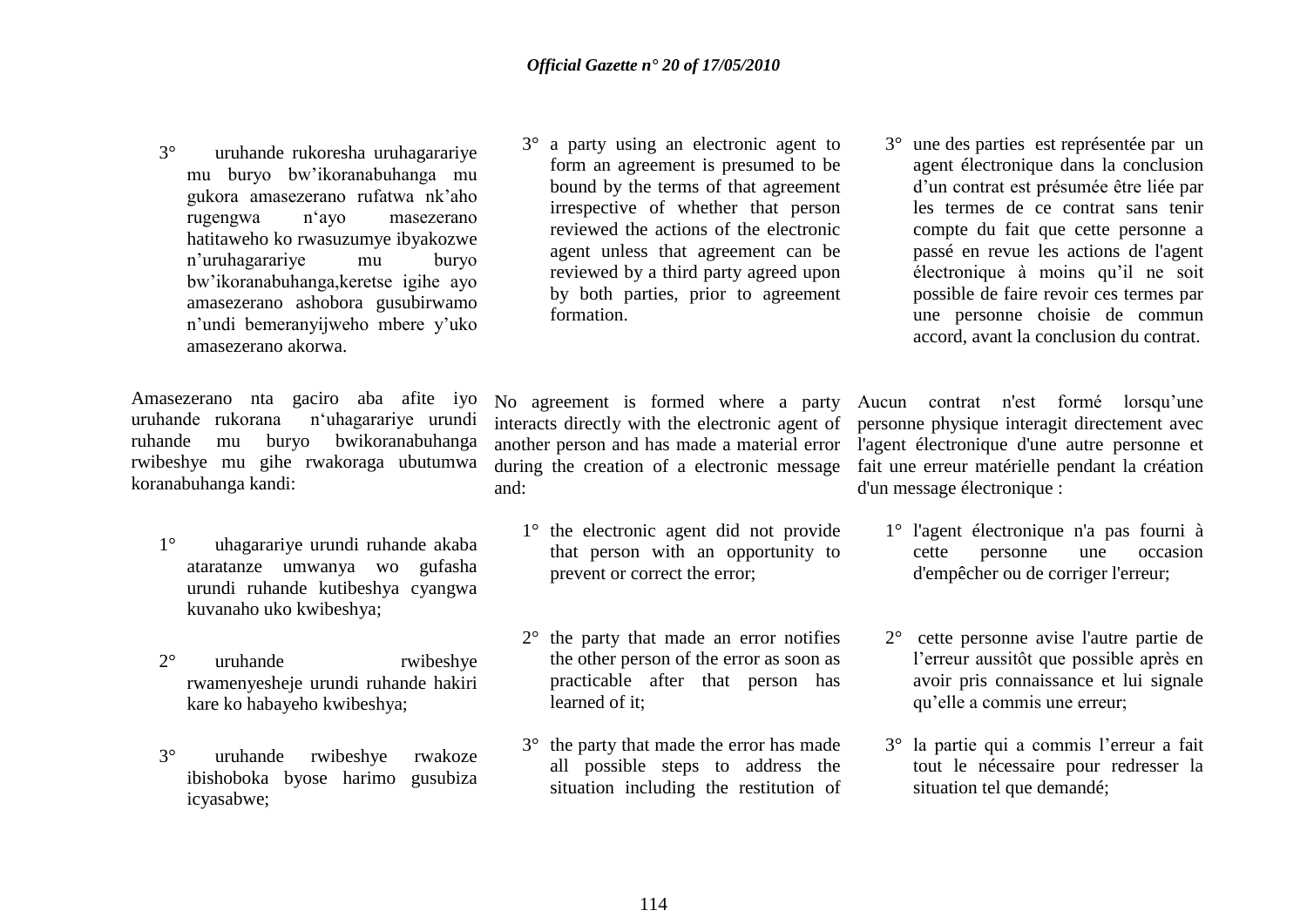the requested object;

4° uruhande rwibeshye rutarakoresheje cyangwa ngo rwakire inyungu iyo ariyo yose ituritse ku rundi ruhande.

#### **Ingingo ya 74: Izindi ngingo z"amasezerano**

Uretse igihe biteganywa ukundi mu masezerano, ingingo z"iri tegeko zireba igihe n"ahantu, zikurikizwa mu masezerano agenga ubutumwa koranabuhanga, zinakurikizwa no mu bireba ihererekanya koranabuhanga.

#### **Ingingo ya 75: Kwishyurana mu buryo bw"ikoranabuhanga**

Usibye igihe biteganyijwe ukundi mu itegeko rigenga imyishyuranire cyangwa amabwiriza ya Banki Nkuru y"Igihugu, ingingo zireba ubutumwa koranabuhanga zigenga amabwiriza yo kwishyurana yatanzwe mu buryo bw"ikoranabuhanga. Mu gihe cyo kohererezanya amafaranga mu buryo bw"ikoranabuhanga, binyuze mu mabanki cyangwa ibindi bigo byohereza amafaranga, buri cyiciro gifatwa nk"ihererekanya butumwa ryihariye.

- 4° the party that made an error has not used or received any material benefit or value from any performance received from the other person.
- 4° la partie ayant commis l"erreur n"a pas tiré avantage ou n"a pas bénéficié d"un quelconque avantage de l"autre partie.

#### **Article 74: Other provisions of the Article 74: Autres clauses du contrat agreement**

Unless otherwise provided in the agreement, the provisions of this Law relating to time and place of dispatch applicable to electronic messages shall also apply in connection with electronic transactions.

Sauf convention contraire, toutes les dispositions de la présente loi relatives au moment et lieu de l"expédition d"un message électronique s"appliquent aussi aux transactions électroniques.

#### **Article 75: Electronic payments**

Unless otherwise provided in payment system law or regulations of the National Bank of Rwanda, provisions on electronic messages shall also apply to payment orders when executed by electronic messages. In case of electronic funds transfers, through banks of other electronic funds transfer institutions each party shall be considered sender of a separate electronic message.

#### **Article 75: Paiements électroniques**

Sauf dispositions contraires de la loi relative au système de paiement ou des règlements de la Banque Nationale du Rwanda, toutes les dispositions relatives aux messages électroniques s"appliquent aux ordres de paiement faits au moyen de messages électroniques. En cas de transferts de fonds électroniques, par voie de banques ou autres institutions de transfert de fonds chaque partie est considérée comme expéditrice de message électronique séparé.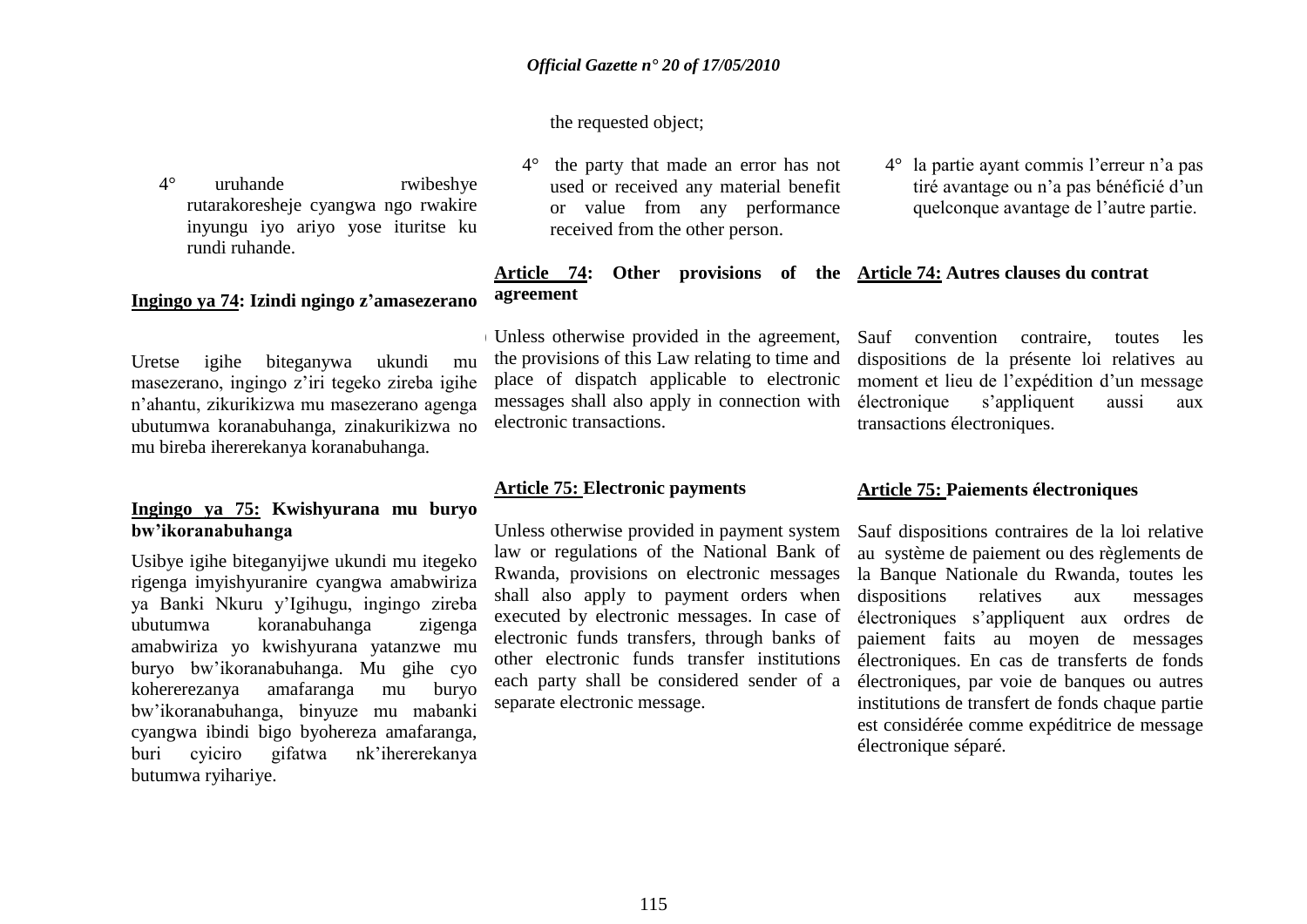#### **UMUTWE WA XII: UKO GUVERINOMA IKORESHA UBUTUMWA N"IMIKONO KORANABUHANGA**

**Ingingo ya 76: Kwemera inyandiko zibitswe mu buryo koranabuhanga n"uko zitangwa**

Mu byerekeranye no kwemera inyandiko, kuzibika no kuzitanga mu buryo koranabuhanga, urwego rwa Leta urwo arirwo rwose rugena:

- 1° uburyo inyandiko koranabuhanga izaba ibitswemo, ikozwemo cyangwa itanzwemo;
- 2° ahajya umukono kuri iyo nyandiko koranabuhanga, n'ubwoko bw"umukono koranabuhanga buzakoreshwa;
- 3° uburyo n"uko uwo mukono ushyirwa ku nyandiko koranabuhanga, ibiwuranga n"ibisabwa bigomba kuba bitanyuranyije n'ibisabwa n"ubuyobozi butanga icyemezo;
- 4° rugenzura uburyo bukoreshwa mu kugenzura ko inyandiko

**HAPTER XII: GOVERNMENT USE CHAPITRE XII: UTILISATION PAR LE OF ELECTRONIC MESSAGES AND GOUVERNEMENT DES MESSAGES ET ELECTRONIC SIGNATURES SIGNATURES ELECTRONIQUES** 

**Article 76: Acceptance of electronic filing and issuance of documents** 

With regard to acceptance, archiving and transfer of electronic documents, any public institution shall determine:

- 1° mode of archiving, its format and its transmission modalities;
- 2° space for signature on the electronic document and nature of electronic signature to be used;
- 3° manner and method of affixing electronic signature and requirements not contrary to conditions set by the certification authority;
- 4° the system to check the authenticity

En matière d"acceptation d"archivage et de transfert électronique de documents, toute institution publique détermine :

**Article 76: Acceptation de l"archivage électronique et émission de documents**

- 1° le mode d"archivage, le format et les modalités d"émission du document électronique;
- 2° l"espace réservé à la signature et la nature de la signature électronique;
- 3° la façon et le mode d"apposition de la signature électronique, ses caractéristiques et les exigences non contraires aux conditions imposées par les prestataires de services de certification;
- 4° le système de contrôle de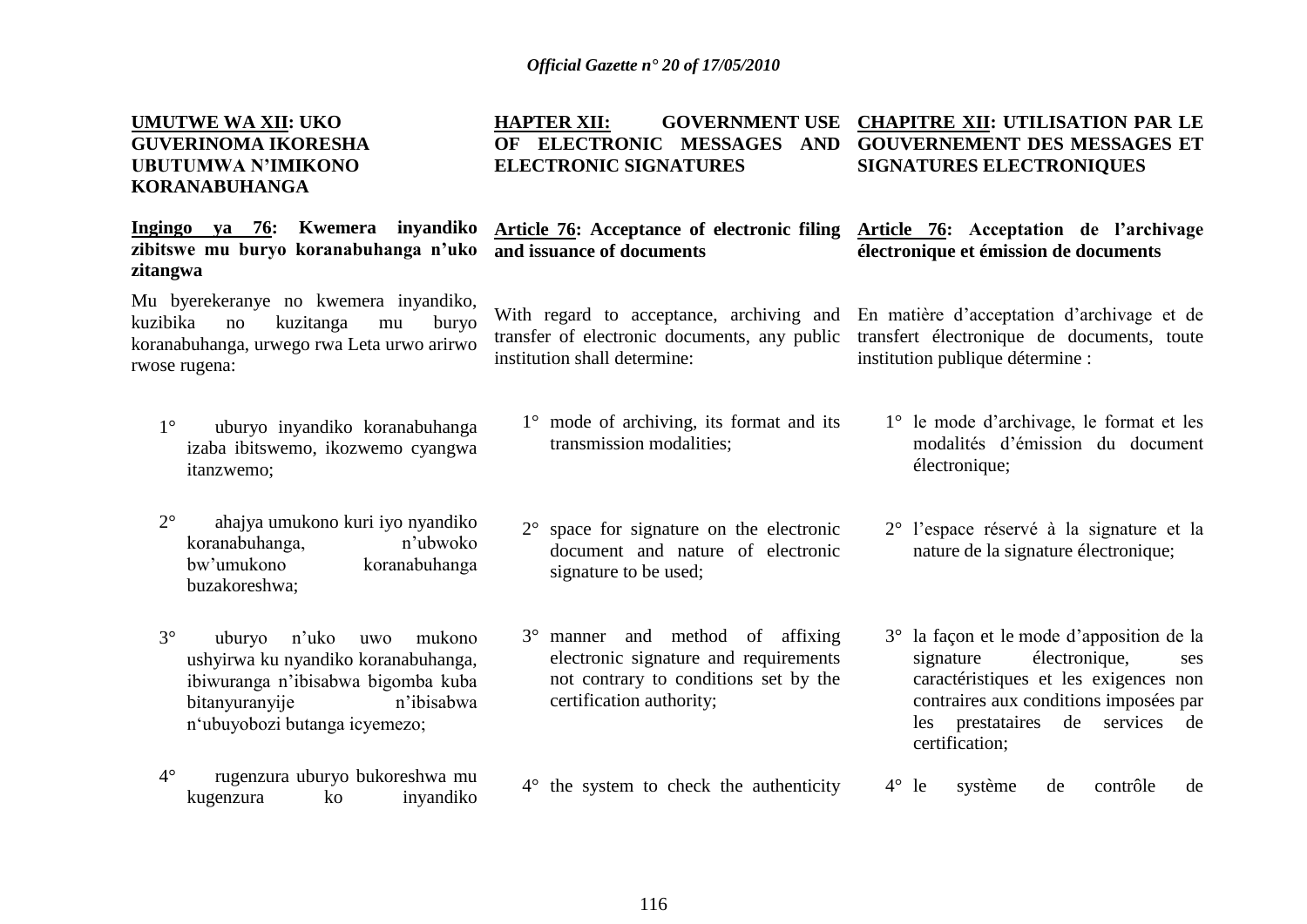koranabuhanga itahindutse, umwimerere utahindutse kandi bibitswe mu ibanga;

5° ibindi byose bishobora gukenerwa ku nyandiko koranabuhanga n"uburyo bwo kwishyura bifitanye isano n"inyandiko zimaze kuvugwa.

#### **ngingo ya 77: Amabwiriza yerekeye ubutumwa n"imikono koranabuhanga mu nzego za Leta**

Minisitiri ashyiraho amabwiriza agenga uburyo burinda umwimerere w"inyandiko mu ikoreshywa ry"ubutumwa n"inyandiko koranabuhanga mu nzengo za Leta.

### **UMUTWE WA XIII: INGINGO ZINYURANYE**

#### **Ingingo ya 78: Inshingano yo kubika ibanga**

Umuntu wese ushobora kugera ku nyandiko koranabuhanga, ibitabo, amabaruwa, amakuru, ibindi byanditwe cyangwa n`ibindi bikoresho afite inshingano zo kubika ibanga, uretse ubyemerewe n"iri tegeko.

and originality of electronic messages as well as their safe retention;

5° any other element deemed useful to the electronic message and modes of payments relating to above-mentioned documents.

**signatures by public organs**

The Minister shall set instructions governing security requirements for the use of electronic messages and electronic signatures by public organs.

**CHAPTER XIII: MISCELLANEOUS PROVISIONS DIVERSES** 

**Article 78: Obligation of confidentiality** 

Anybody who can access electronic messages, documents, letters, any other written documents or other electronic devices has the obligation to keep them confidential, except persons authorised by this Law.

l"authenticité et de l"originalité des messages électroniques ainsi que de leur conservation en toute sécurité;

5° tout autre élément jugé utile au message électronique et au mode de paiement relatif aux documents mentionnés ci-dessus.

#### **Article 77: Instructions on the use of Article 77: Instructions sur l"utilisation des electronic messages and electronic messages et signatures électroniques par les institutions publiques**

Le Ministre édicte les instructions relatives aux mesures de sécurité des messages et signatures électroniques par les institutions publiques.

# **CHAPITRE XIII: DISPOSITIONS**

#### **Article 78: Obligation de confidentialité**

A l"exception de personnes autorisées par la présente loi, toute personne pouvant avoir accès aux messages électroniques, livres, correspondances, informations, tout autre écrit ou support électronique est tenu au secret.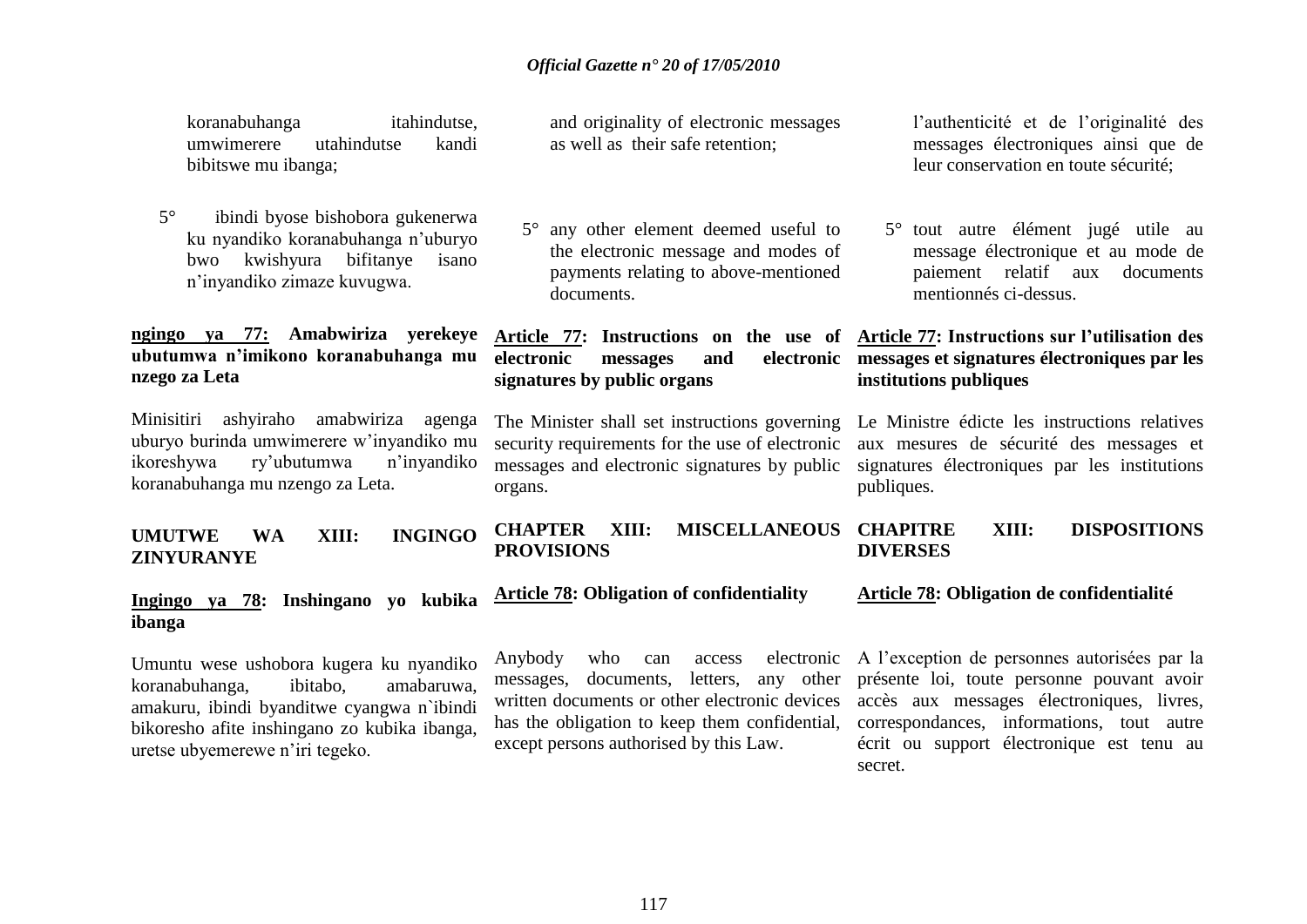| <b>UMUTWE WA XIV: INGINGO ZISOZA</b>                                                                                                  | <b>CHAPTER XIV: FINAL PROVISIONS</b>                                                                                                                                                                            | <b>CHAPITRE</b><br><b>DISPOSITIONS</b><br>XIV:<br><b>FINALES</b>                           |
|---------------------------------------------------------------------------------------------------------------------------------------|-----------------------------------------------------------------------------------------------------------------------------------------------------------------------------------------------------------------|--------------------------------------------------------------------------------------------|
| <u>Ingingo ya 79</u> : Itegurwa,<br>n'itorwa ry'iri tegeko                                                                            | isuzumwa Article 79: Drafting, consideration and<br>adoption of this Law                                                                                                                                        | Article 79: Initiation, examen et adoption<br>de la présente loi                           |
| Iri<br>ryateguwe<br>tegeko<br>mu<br>rw'Icyongereza, risuzumwa kandi ritorwa mu and adopted in Kinyarwanda.<br>rurimi rw'Ikinyarwanda. | rurimi This Law was drafted in English, considered                                                                                                                                                              | La présente loi a été initiée en anglais,<br>examinée et adoptée en kinyarwanda.           |
| Ingingo ya 80: Ivanwaho ry'ingingo Article 80: Repealing provision<br>z'amategeko zinyuranyije n'iri tegeko                           |                                                                                                                                                                                                                 | <b>Article 80: Disposition abrogatoire</b>                                                 |
| Ingingo zose z'amategeko abanziriza iri kandi<br>zinyuranyije na ryo zivanyweho.                                                      | All prior legal provisions contrary to this Law<br>are hereby repealed.                                                                                                                                         | Toutes les dispositions légales antérieures<br>contraires à la présente loi sont abrogées. |
| Ingingo ya 81: Ishyirwa mu bikorwa                                                                                                    | <b>Article 81: Commencement</b>                                                                                                                                                                                 | Article 81: Entrée en vigueur                                                              |
| ritangarijweho mu Igazeti ya Leta ya<br>Repubulika y'u Rwanda.                                                                        | Iri tegeko ritangira gukurikizwa ku munsi This Law shall come into force on the date of La présente loi entre en vigueur le jour de sa<br>its publication in the Official Gazette of the<br>Republic of Rwanda. | publication au Journal Officiel de la<br>République du Rwanda.                             |

Kigali, kuwa 12/05/2010

Kigali, on 12/05/2010

Kigali, le 12/05/2010